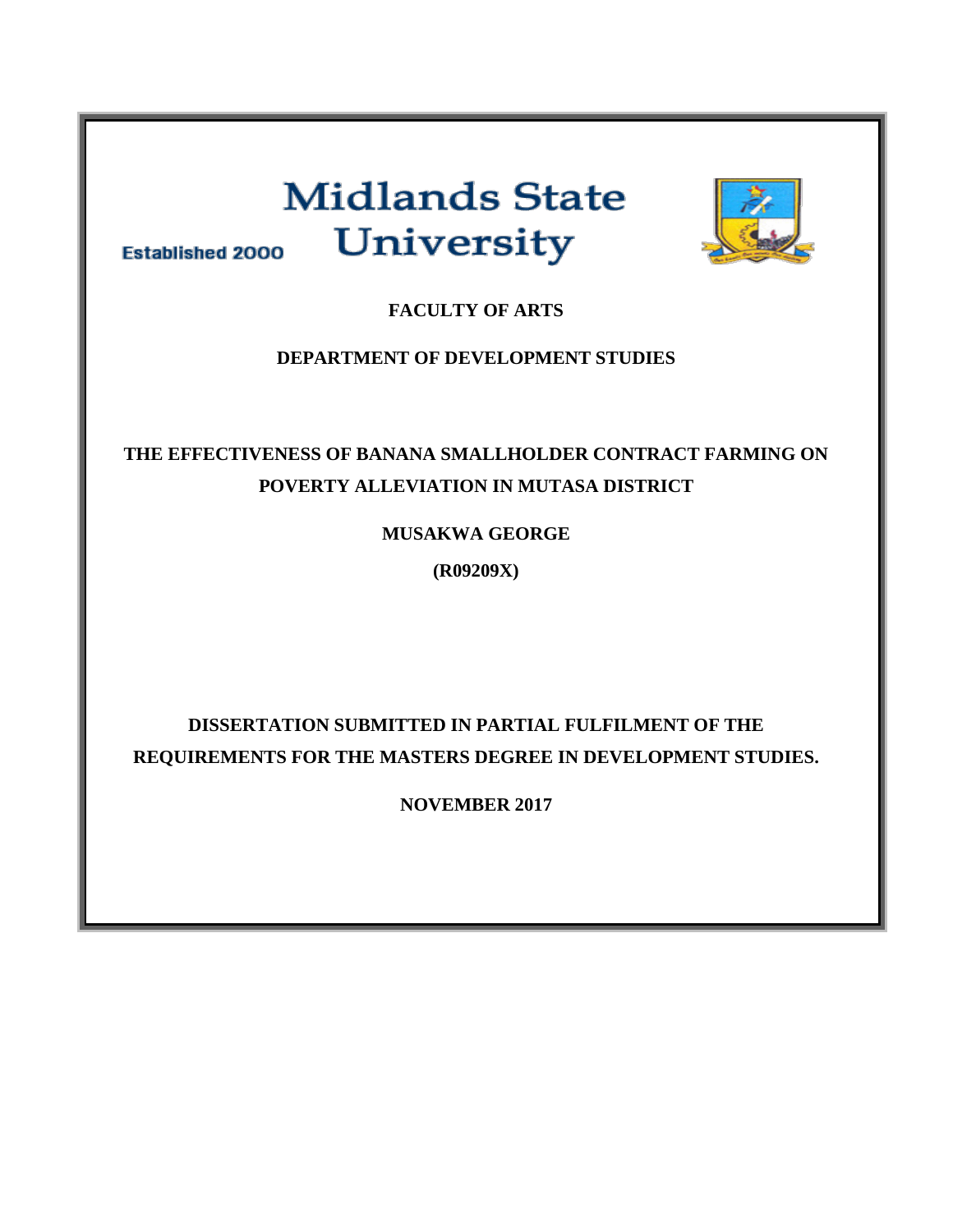# <span id="page-1-0"></span>**DECLARATION**

I, Musakwa George, do hereby declare that this dissertation is the result of my own investigation and research, except to the extent indicated in the Acknowledgements, References and by comments included in the body of the report, and that it has not been submitted in part or in full for any other degree to any university.

| ------------------------------------- | -------------------- | ---------------------------- | -------------- |
|---------------------------------------|----------------------|------------------------------|----------------|
|                                       |                      |                              |                |

Student signature Date Date Supervisor Date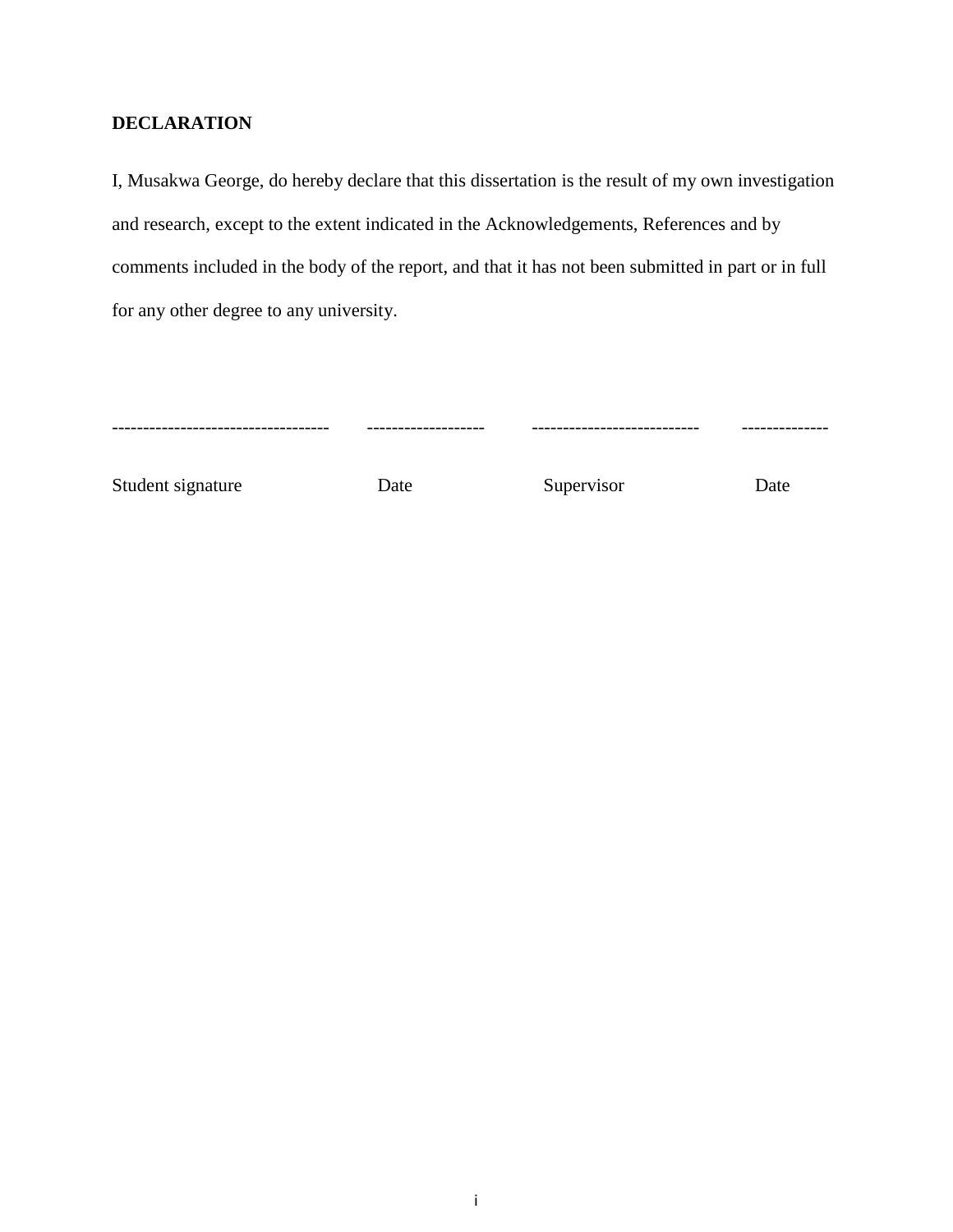# <span id="page-2-0"></span>**DEDICATIONS**

I would like to dedicate this to my beloved wife Gracious Mwandifura and my lovely son Carlton Emmanuel Musakwa whose lives means everything to me.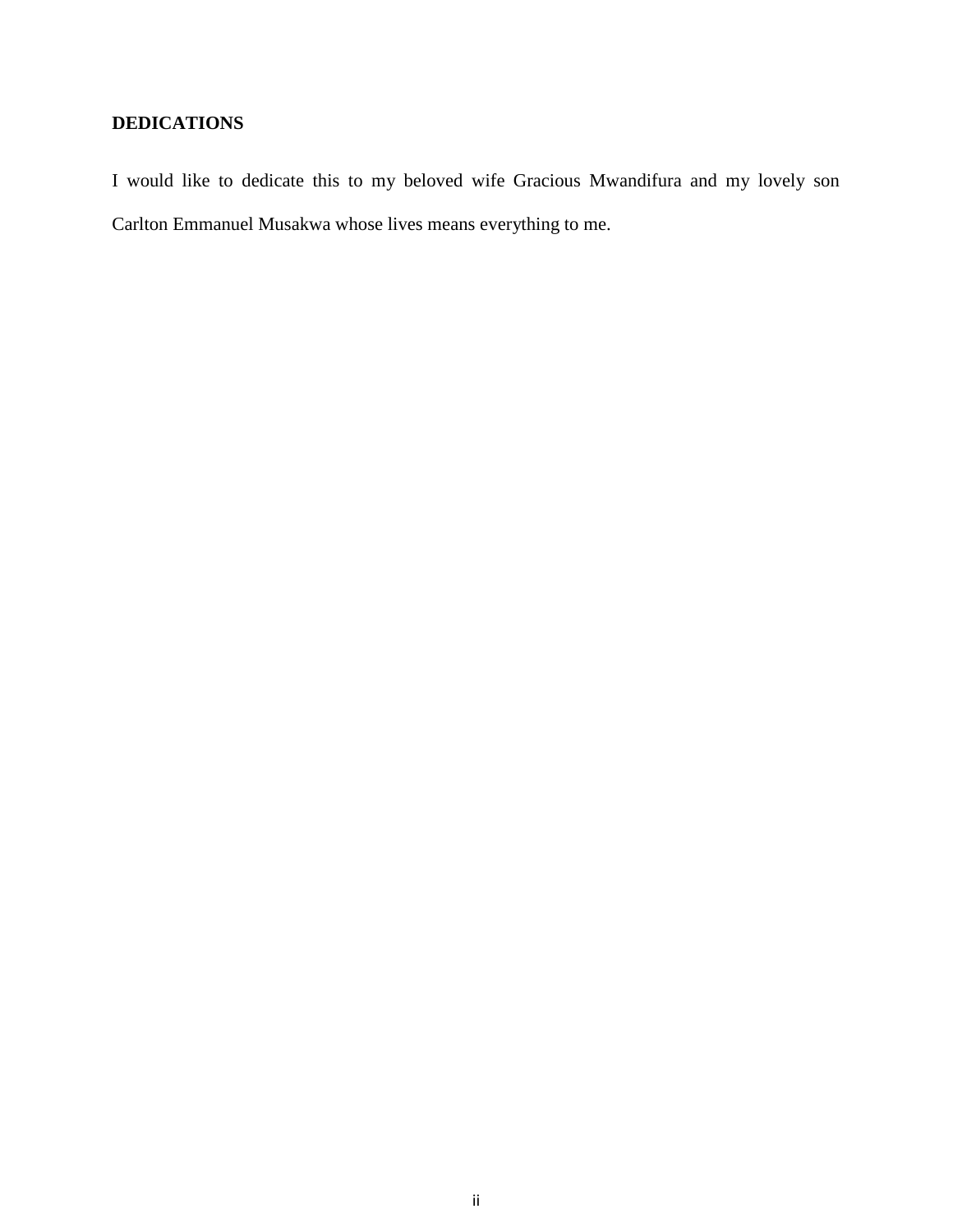### **ACKNOWLEDGEMENTS**

<span id="page-3-1"></span><span id="page-3-0"></span>I would like extend my indebtedness to my supervisor, Dr V. Matunhu who guided me all the way from the planning and preparatory phase of my research undertaking right up to the report writing stage. This professional guidance enabled me to accomplish the otherwise daunting ordeal. I also extend my sincere appreciation to my colleagues at the Midlands State University who took time to help me reflect on each stage of my research undertaking, giving valuable critical remarks which I inputted along the way. Equally, all the participants who sacrificed their valuable time to attend to my questionnaires, interviews and focus group discussions. Above all, I thank my family for their moral support as I endured long sleepless nights at times.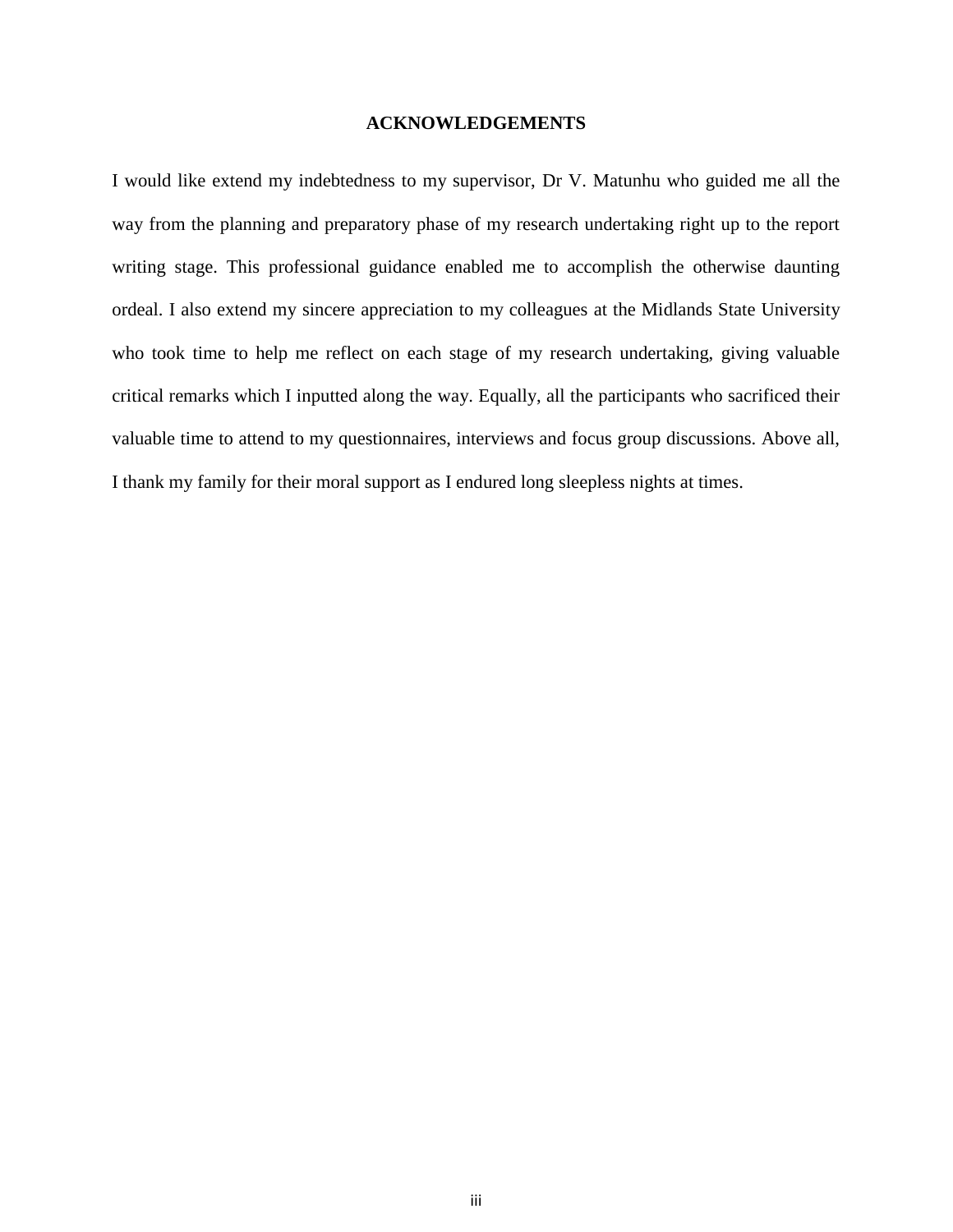#### **ABSTRACT**

*This study sought to assess effectiveness of banana smallholder contract farming on poverty alleviation in Mutasa district. The study interrogated the type of contract arrangements between smallholders and the contractor in Mutasa district, the impact of banana contract farming on poverty alleviation, the challenges faced by smallholder farmers through contract farming in attempting to reduce household poverty in the area under study and the sustainability of contract farming in Mutasa district. The study was a mixed research and it employs both quantitative and qualitative research methods. The researcher has used the following data collection tools, questionnaire, interview and focus group discussion. The researcher found out that the type of banana contract was the all-in-one which provides transport, technical advice, market and inputs to the contracted farmers. Banana contract farming has yielded positive results in terms of improving the lifestyle of the smallholder farmers in Mutasa district. The study revealed that contracted smallholder farmers' households have managed to be food secure as they were able to purchase basic foods with the money they got after selling their bananas. Household income among the contracted farmers have been improved positively as many contracted farmers have managed to invest in productive asserts like livestock, grinding mill, scotch carts among others and this contributed much to poverty eradication. However, there were some challenges faced by the small holder farmers like high transport cost from there field to the collection point, poor road network from the community to the main tarred road, unstable prices of bananas. The researcher also recommended that the government should be active in smallholder contract farming to effect measurement of poverty alleviation. Government should improve road networks, enforce good agricultural policies that protect both the contractor and contracted smallholder farmers and monitoring the implementation of contract farming.*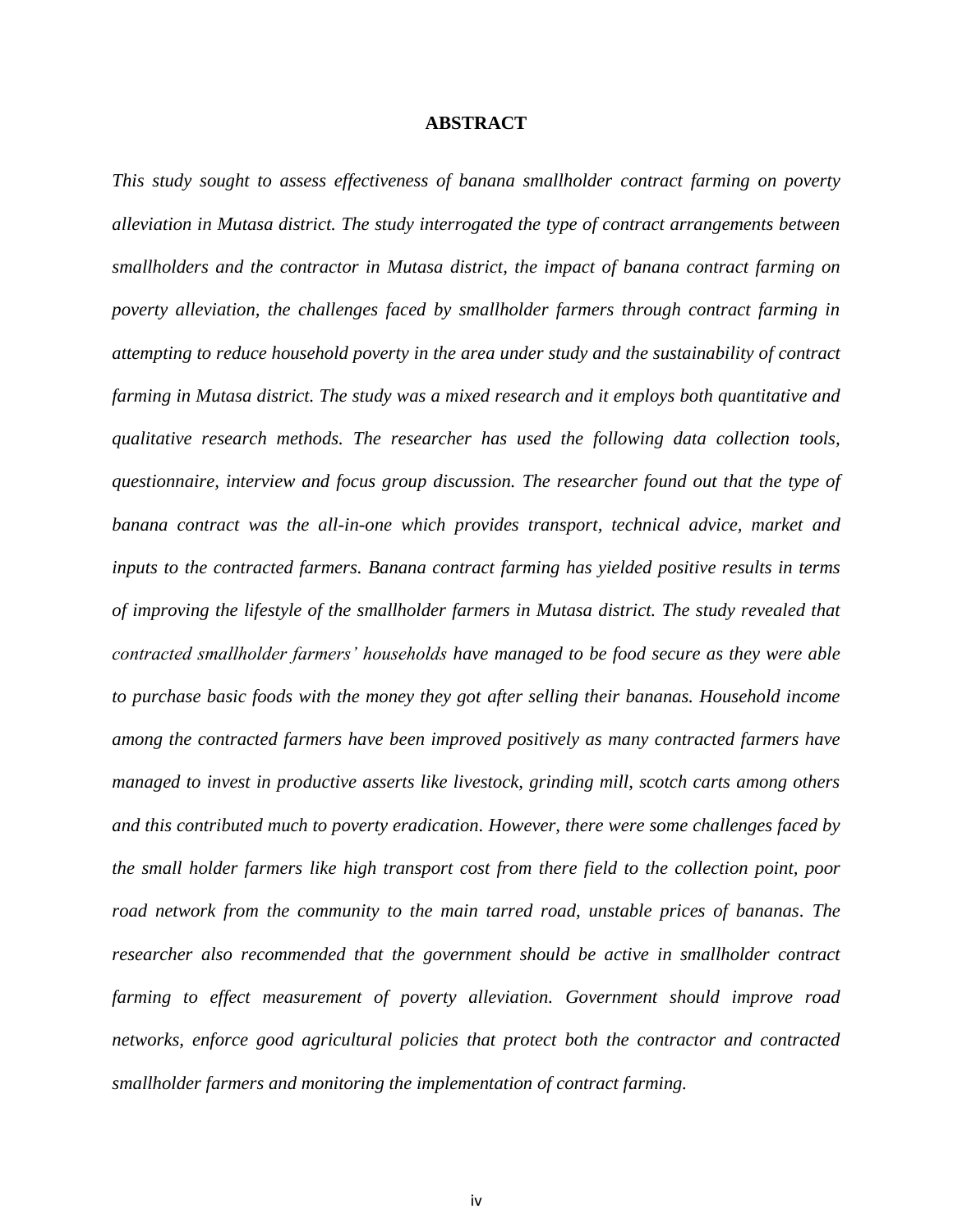# **Table of Contents**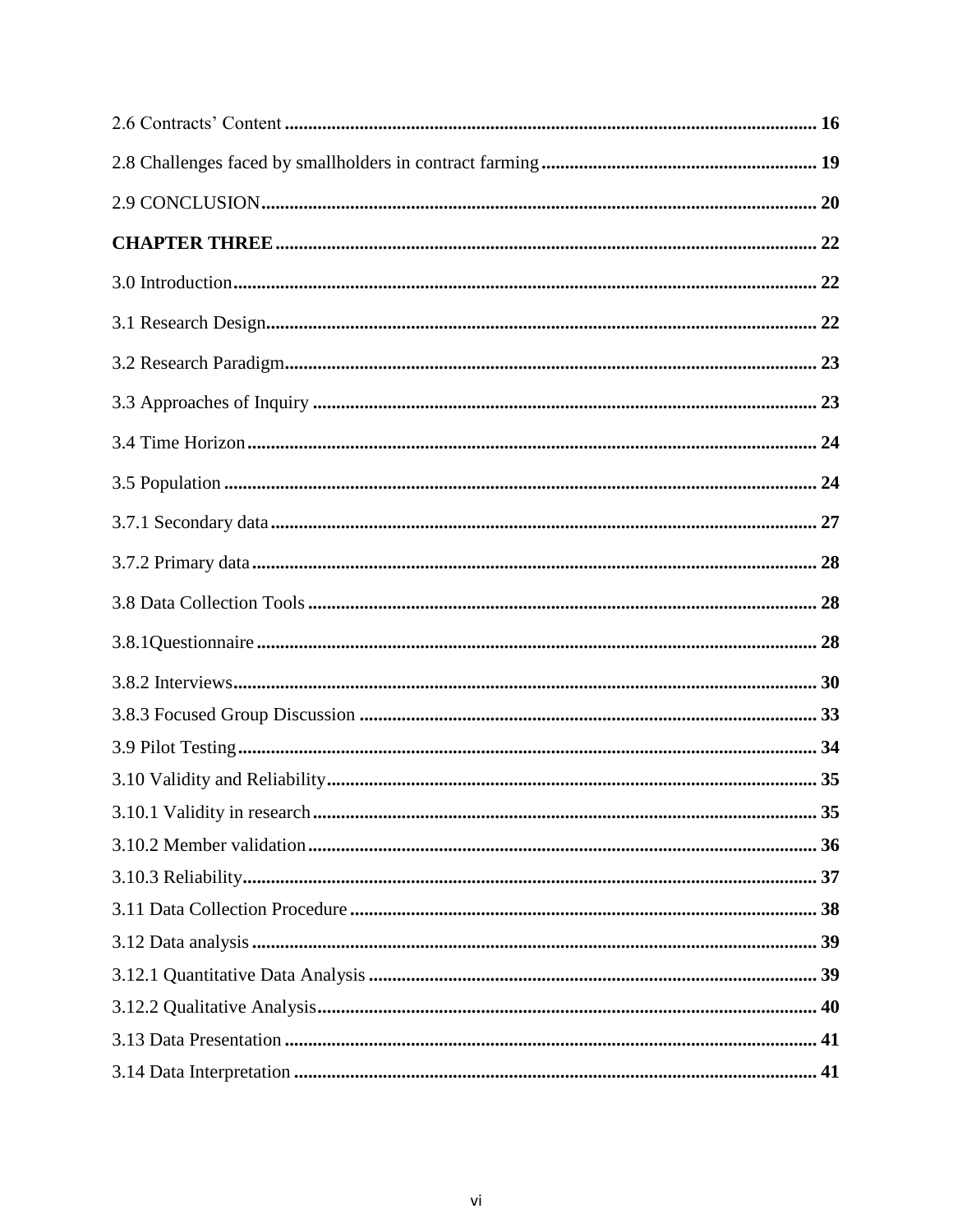| 4.3.1 TERMS AND CONDITIONS OF BANANA CONTRACT FARMING IN WARD 5 OF |
|--------------------------------------------------------------------|
|                                                                    |
|                                                                    |
|                                                                    |
|                                                                    |
| 4.3.2 THE IMPACT OF CONTRACT FARMING ON SMALLHOLDER FARMERS  54    |
|                                                                    |
|                                                                    |
|                                                                    |
| 4.3.3 ROLE OF GOVERNMENT IN BANANA CONTRACT FARMING 57             |
|                                                                    |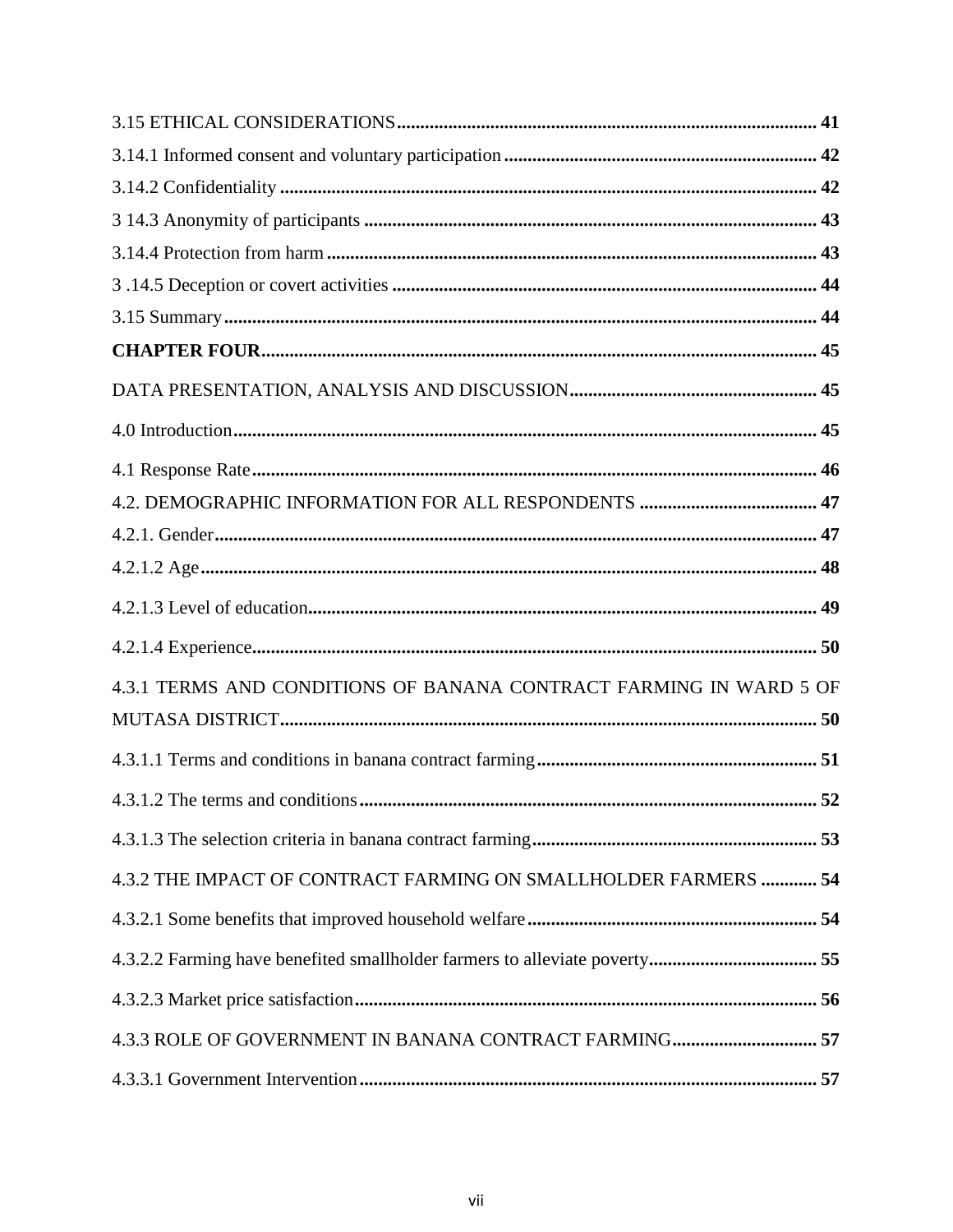| 5.3.1 Type of contract arrangements between smallholders and the contractor in ward 5 of         |
|--------------------------------------------------------------------------------------------------|
| 5.3.2 The impact of banana contract farming on poverty alleviation in ward 5 of Mutasa district. |
| 5.3.3 Challenges faced by smallholder farmers through contract farming in attempting to reduce   |
| 5.3.4 To ascertain the sustainability of contract farming in ward 5 of Mutasa district  74       |
|                                                                                                  |
| 5.4.2 The impact of banana contract farming on poverty alleviation in ward 5 of Mutasa district. |
| 5.4.3 Challenges faced by smallholder farmers through contract farming in attempting to reduce   |
| 5.4.4 To ascertain the sustainability of contract farming in ward 5 of Mutasa district  75       |
|                                                                                                  |
| 5.5.1 Type of contract arrangements between smallholders and the contractor in ward 5 of         |
| 5.5.2 The impact of banana contract farming on poverty alleviation in ward 5 of Mutasa district. |
| 5.5.3 Challenges faced by smallholder farmers through contract farming in attempting to reduce   |
| 5.5.4 To ascertain the sustainability of contract farming in ward 5 of Mutasa district  76       |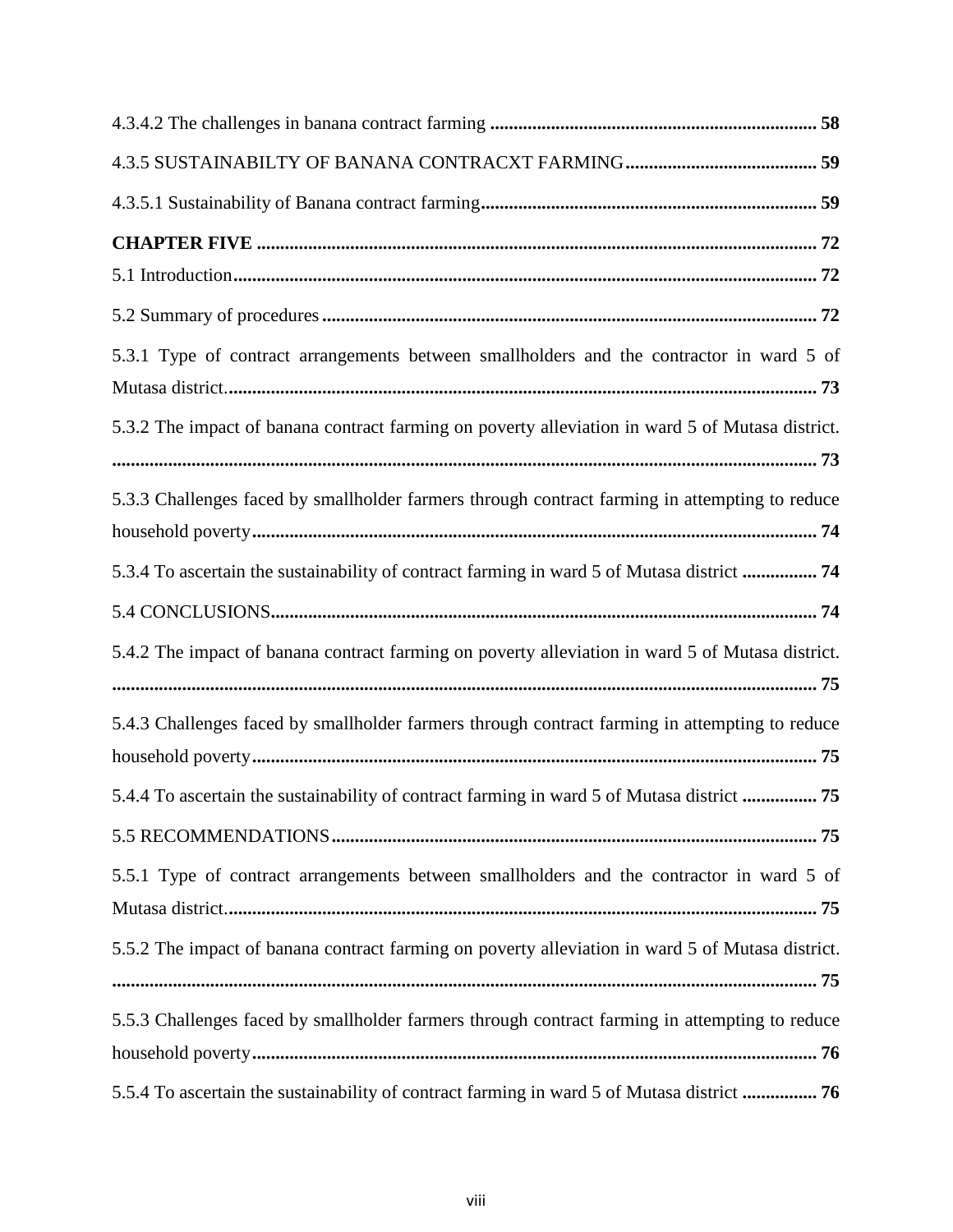<span id="page-9-0"></span>

| APPENDIX 2: QUESTIONNAIRE FOR THE CONTRACTED SMALLHOLDER FARMERS     |  |
|----------------------------------------------------------------------|--|
|                                                                      |  |
|                                                                      |  |
| SECTION D: ROLE OF GOVERNMENT IN BANANA CONTRACT FARMING 84          |  |
|                                                                      |  |
| SECTION F: SUSTAINABILTY OF BANANA CONTRACXT FARMING 85              |  |
| APPENDIX 3: INTERVIEW GUIDE OF VILLAGE HEADS, DISTRICT ADMINISTRATOR |  |
| APPENDIX 4: FOCUS GROUP DISCUSSION FOR HOUSEHOLD REPRESENTATIVES 86  |  |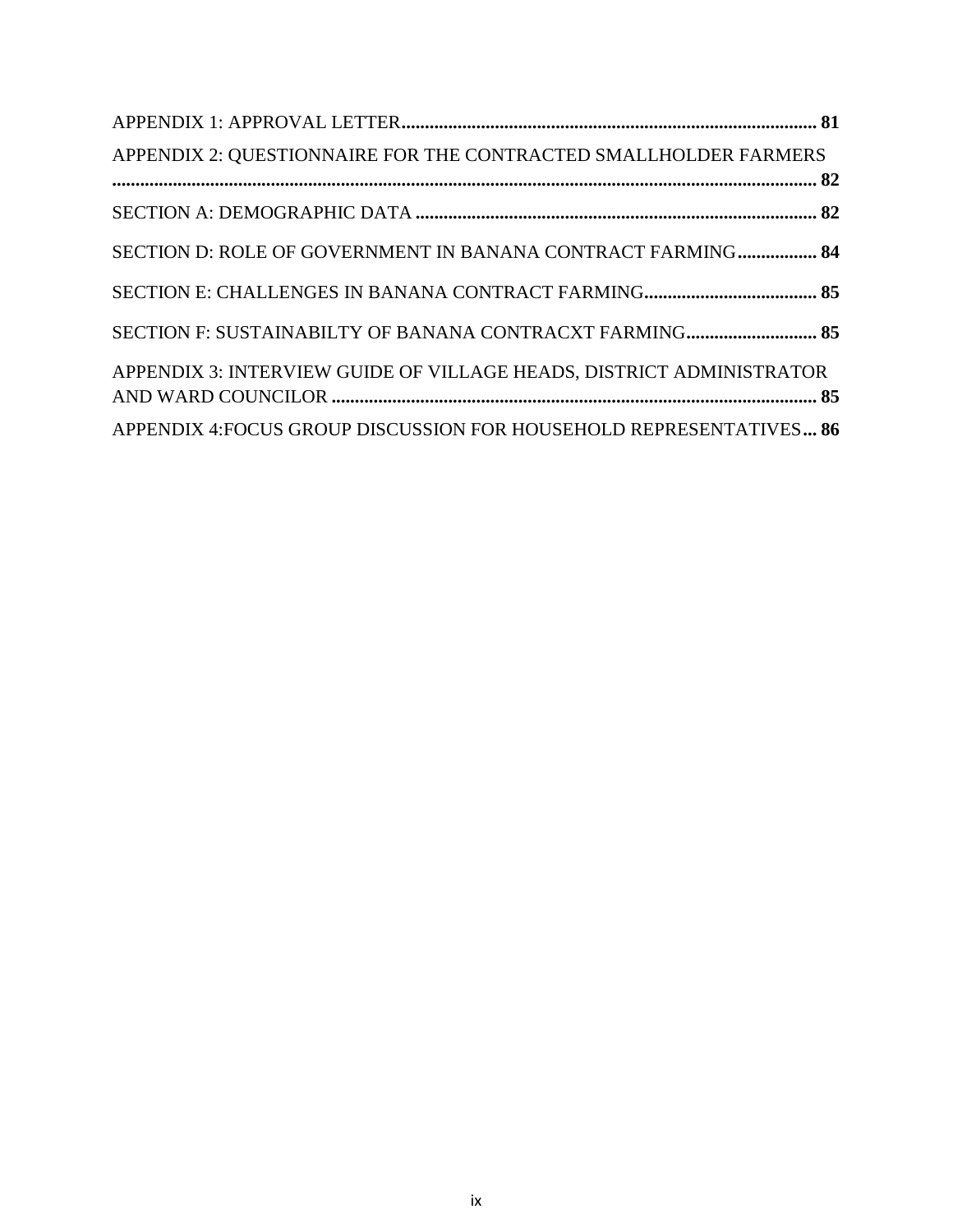# **List of Tables**

<span id="page-10-0"></span>

| Table | Description | Page |
|-------|-------------|------|
| 4.1   |             |      |
| 4.2   |             |      |
| 4.3   |             |      |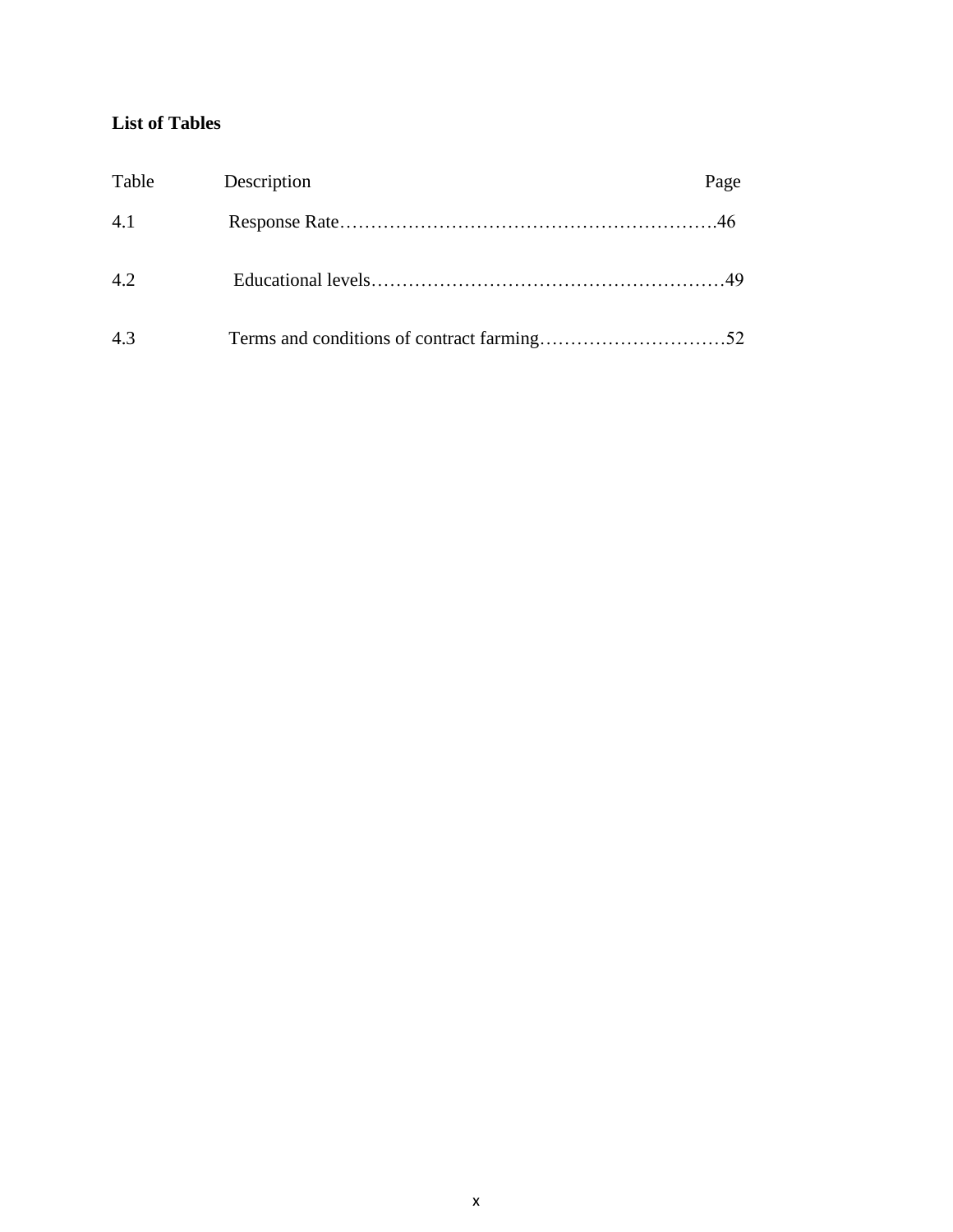# **List of Figures**

| Figure | Description                                             | Page |
|--------|---------------------------------------------------------|------|
| 4.1    |                                                         |      |
| 4.2    |                                                         |      |
| 4.3    |                                                         |      |
| 4.4    |                                                         |      |
| 4.5    |                                                         |      |
| 4.6    |                                                         |      |
| 4.7    |                                                         |      |
| 4.8    |                                                         |      |
| 4.9    |                                                         |      |
| 4.10   | Challenges in smallholder banana contract farming58     |      |
| 4.11   | Sustainability of banana smallholder contract farming59 |      |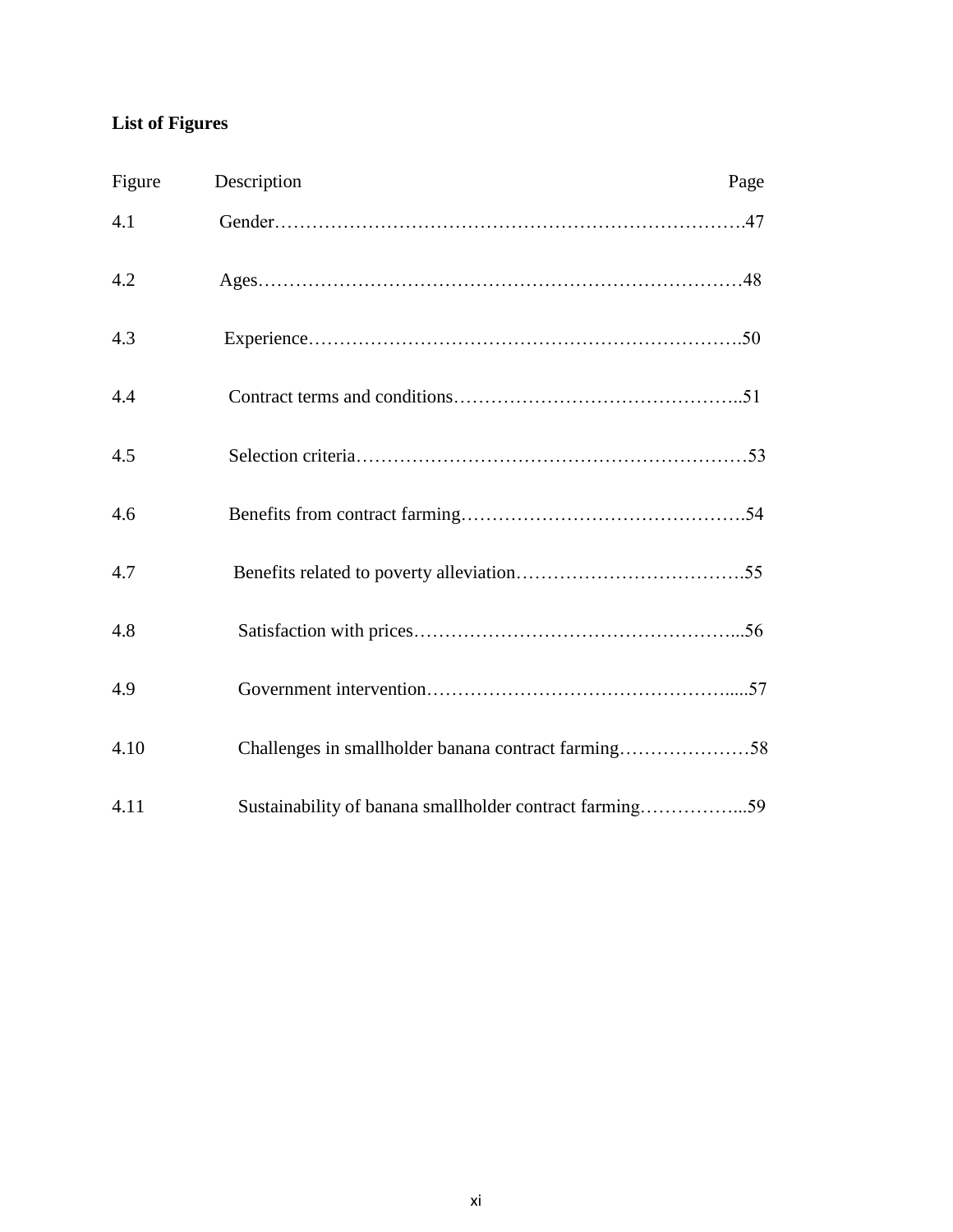# <span id="page-12-0"></span>**LIST OF ACRONYMS**

| DA          | District Administrator                   |
|-------------|------------------------------------------|
| ESAP        | Economic Structural Adjustment Programme |
| <b>FDG</b>  | <b>Focus Group Discussion</b>            |
| FTLRP       | <b>Fast Track Land Reform Programme</b>  |
| FAO         | Food and Agricultural Organisation       |
| HR.         | <b>Household Representatives</b>         |
| <b>MDGs</b> | Millennium Development Goals             |
| <b>NIE</b>  | <b>New Institutional Economics</b>       |
| <b>NGOs</b> | Non-Governmental Organisations           |
| <b>SDGs</b> | Sustainable Development Goals            |
| PА          | <b>Principal Agent Theory</b>            |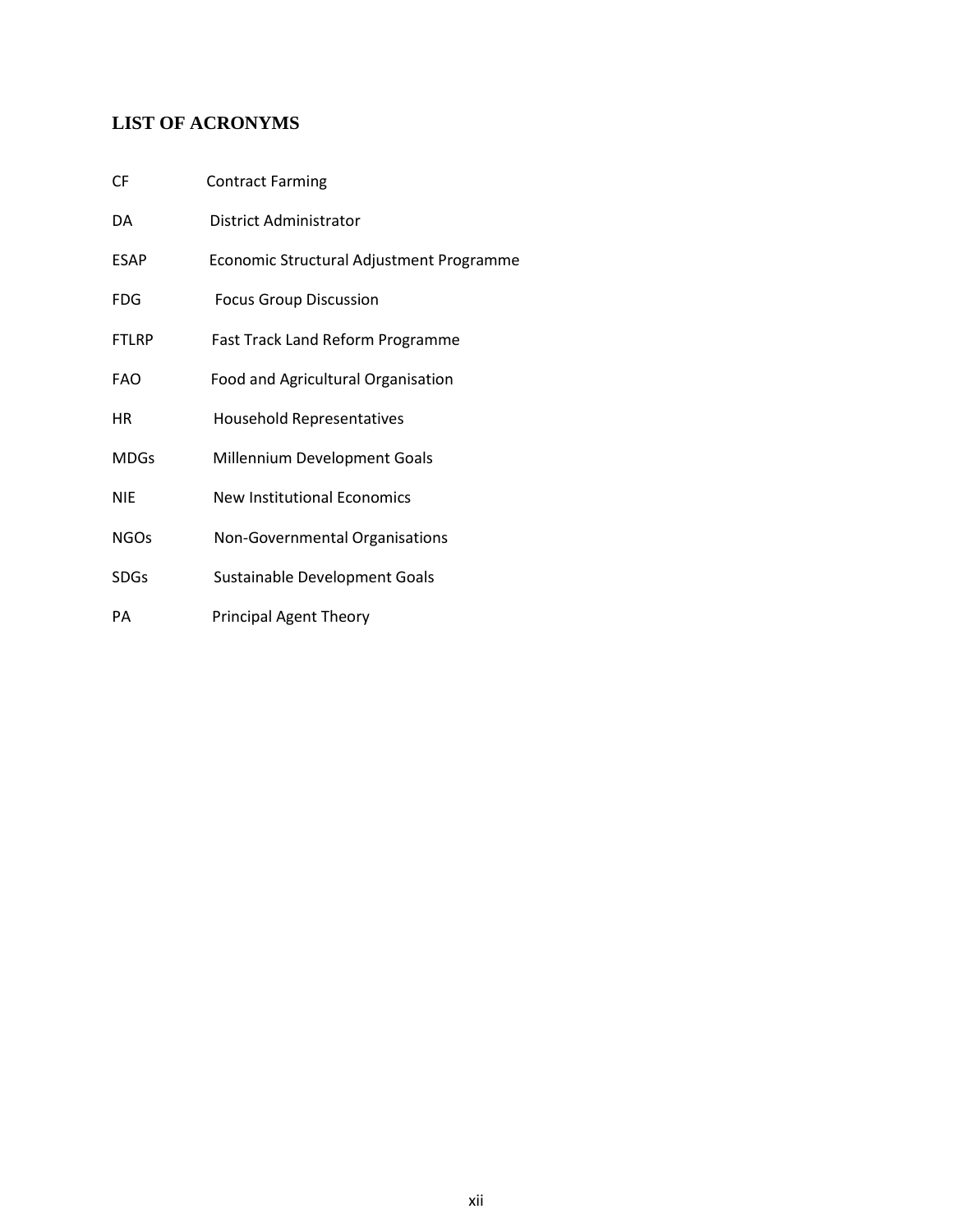#### **CHAPTER ONE**

#### **THE PROBLEMS AND ITS SETTING**

# <span id="page-13-1"></span><span id="page-13-0"></span>**1.1 Introduction**

Rural poverty is a global concern as it affected most of the developing countries. Governments, the private sector and non-governmental organization (NGOs) are working together to try and address the plight of the rural communities through different developmental interventions to alleviate poverty. This effort was in line with the Millennium Development Goal (MDG) number one which were later called Sustainable Development Goal (SDG) number one. Contract farming was regarded as one of the measure taken by nations to address the issue of poverty in rural communities. This study seeks to assess the effectiveness of contract farming in alleviating poverty. This chapter begins by explaining the background to the study, area of study, giving a statement of problem, conceptual framework, aim, objectives, research questions, significance of the study, limitations of the study, delimitations, assumptions, ethical considerations and chapter layout for the research.

#### <span id="page-13-2"></span>**1.2 Background of the study**

Since 1990s Zimbabwe has been experienced socio-economic challenges as a result of the adoption of the Economic Structural Adjustment Programme (ESAP), droughts, Fast Track Land Reform Programme (FTLRP), isolation by European Union (EU), USA and most developed countries. The socio-economic challenges include increase in inflation rate, reduction in foreign direct investments, high unemployment rate due to closure of several companies, deteriorating of foreign capital reserves, increase of HIV/AIDS affected and infected people, inadequate medicine in hospitals, food insecurity, increase of school dropouts, the list sounds endless.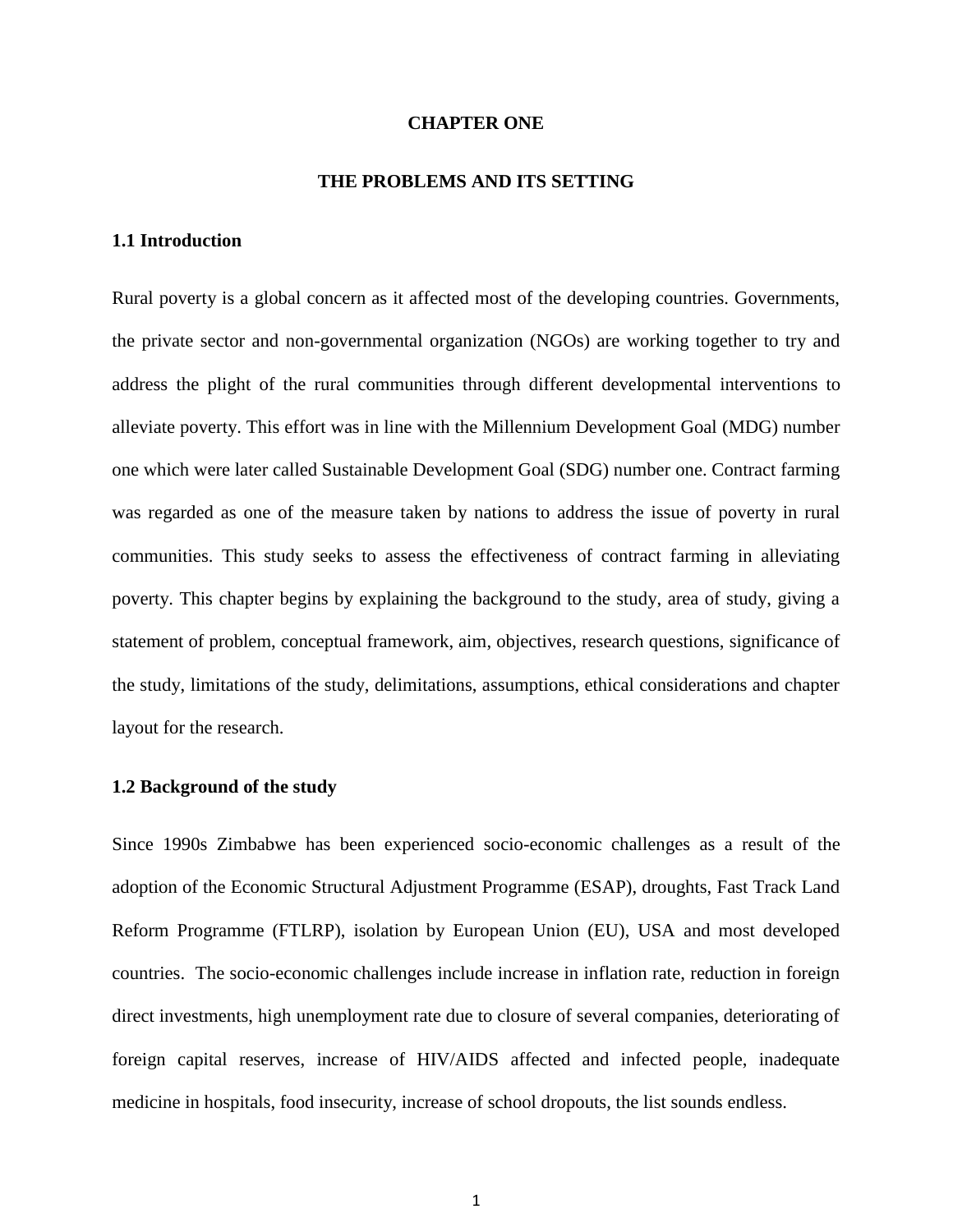The situation has increased poverty and deprivation especially in rural communities. Therefore, poverty alleviation strategies in the rural areas remain paramount important. Zimstat (2002); Poverty Assessment Study (2013) revealed that socio-economic challenges resulted in a decline in the living standards of about 90% of the entire population. In support, ZIMVAC Report (2013) mentioned that the deterioration of the living standards has been exacerbated by an increase of unemployment level. Rural communities in Mutasa district have not been spared from these economic problems that affected the entire nation.

The socio-economic challenges that encountered Zimbabwe have caused a lot of suffering to poor smallholder farmers as they lack agricultural inputs, markets and poor agricultural extension services. This situation has brought in contract farming as a solution to the plight of rural communities as farmers are provided with agricultural inputs, ready market, new technology and viable extension services. Fingaz (2013) alluded that the future of agriculture in Zimbabwe lies on contract farming. World Bank (2008) argue that contract farming is viewed as a panacea to poverty reduction and to improved well-being of the small-scale producers who are predominantly rural peasants contracted to produce for large processing firms. Therefore, scholars believed that contract farming was meant to empower the rural people through the provision of agricultural inputs, access to extension services, transfer of new technologies and better access to market hence this curb poverty in rural communities.

Banana farming was the main agriculture activity practiced in Honde Valley and some of the smallholder farmers are engaged in banana contract farming with the private company called Matanuska. This has been confirmed by SNV Netherlands Development Organization (2011), which explained that more than 40% of the people in Honde Valley depend on banana for more than a third of their income. The contract between small scale farmers and Matanuska Company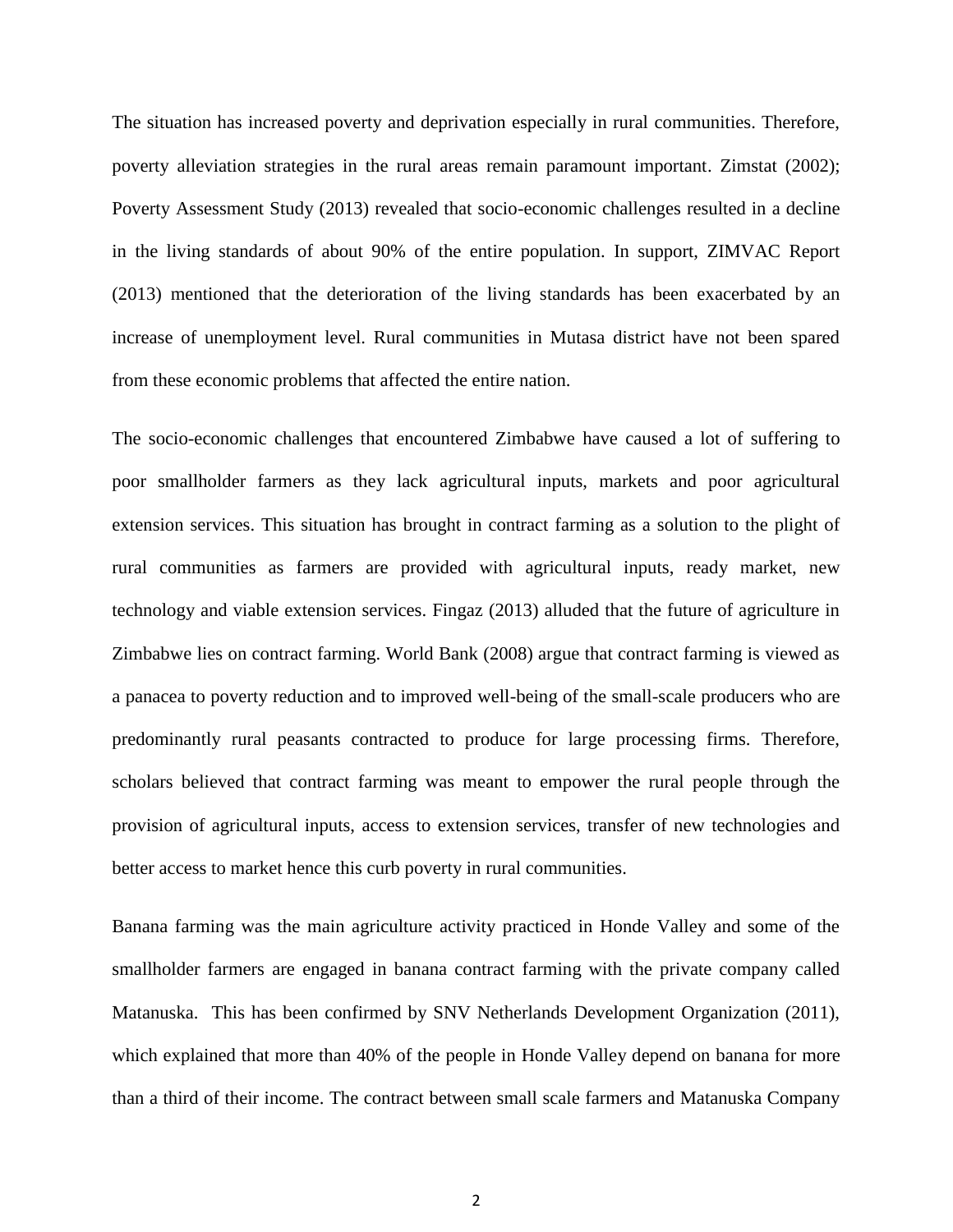was a verbal agreement. With contract farming arrangement, smallholder farmers in Honde Valley area ward 5 were given banana plants, educated by extension workers from Matanuska on how to grow these bananas and the grading system on the market. Most of banana farmers were under the Mupenga irrigation and they were enrolled in to contract farming by Matanuska Company.

In addition, Matanuska Company also provides contracted farmers with transportation of their produce to the market. Non-Governmental Organisations (NGOs) like World Vision and SNV a Netherlands Development Organisation have been providing capacity building trainings to banana small scale farmers. These trainings were meant to empower contracted farmers and enhancing the sustainability of banana contract farming. The World Bank (2008) strongly recommended contract farming and farmer organisations as the future of agriculture and its access to markets with the subsequent effect of reducing poverty in rural communities. In support, NEPAD believed that contract farming should be given priority as a tool for agricultural development and poverty alleviation on small scale and communal farmers. Therefore, banana contract farming came as an initiative of trying to alleviate poverty among small scale farmers in Honde Valley.

However, poverty was still rampant amongst the small scale farmers in ward 5 of Mutasa despite their participation in banana contract farming. Contracted farmers have been receiving low income from banana production and food insecurity was affecting many households. This study seeks to assess the effectiveness of contract farming in alleviating poverty among small scale farmers in Honde Valley, ward 5 of Mutasa.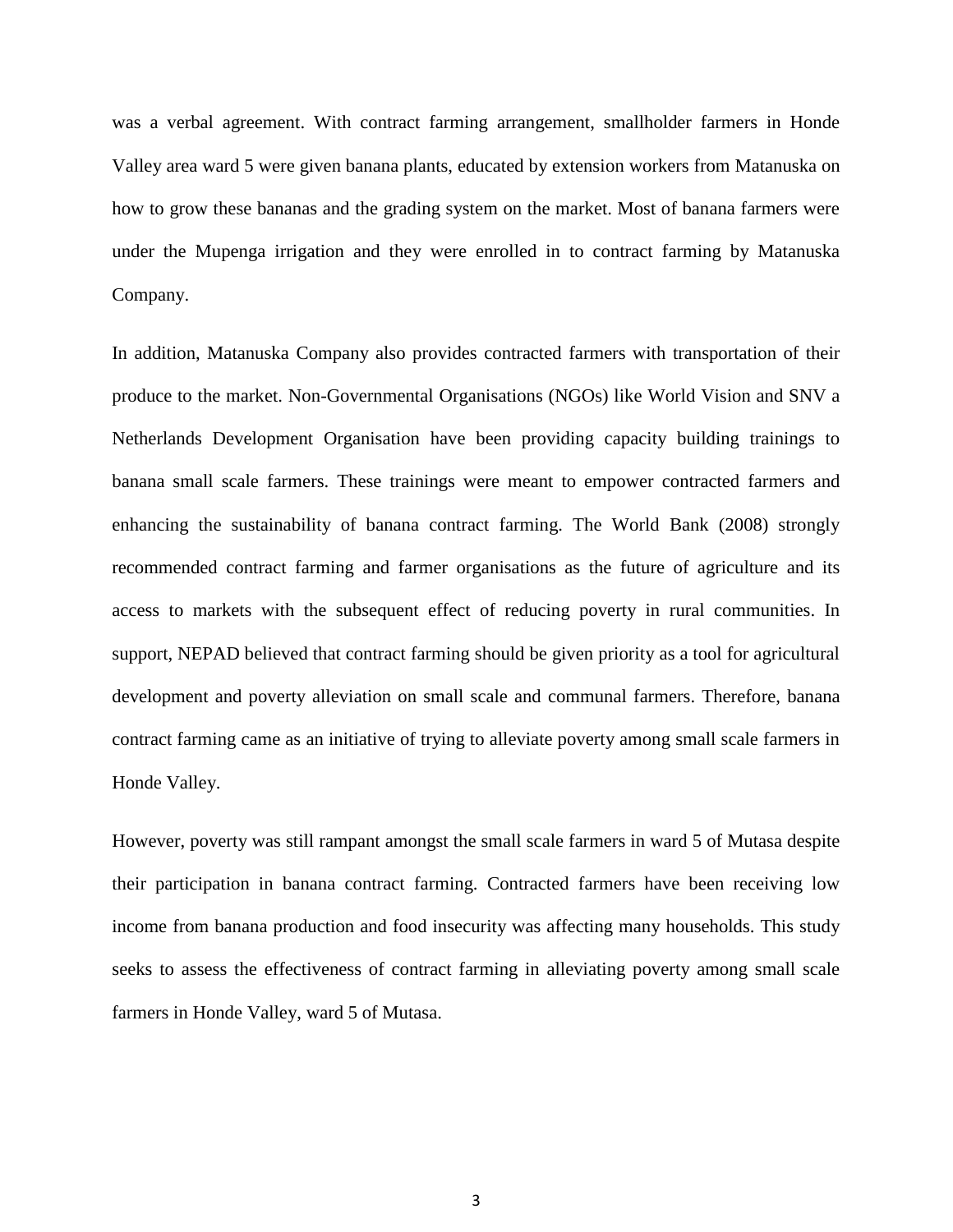#### <span id="page-16-0"></span>**1.3 Area of the Study**

This study was carried out in Honde Valley ward five of Mutasa district which is found in Manicaland province of Zimbabwe. Mutasa district is found in the eastern region of Manicaland province. The district has 32 wards with approximately 30 villages per ward and ward 5 had 30 villages. It is bordered by the following districts, Nyanga to the North, Mutare to the South and Makoni to the West. Mutasa district specifically Honde Valley area lies in agro-ecological region 1 which experiences high rainfall patterns and relief rainfall is normally common as the area is mountainous. Honde Valley area of Mutasa district receives rainfall lies between 900mm to more than 1000mm and tree plantations, tea, coffee, bananas, maize tuber and yams are found in the area. According to ZIMSTAT (2012) Mutasa district has a total of 168747 and 51% are small holder farmers. SNV Netherlands Development Organisation (2011) alluded that the climatic conditions of Honde valley area in Mutasa district falls within Savannah Sub tropics within average range altitude of 900m, from late October to around April the weather is wet and humid promoting the growing of variety crops such as beans, coffee, bananas, maize, peas and tuber crops such as yams. The terrain of Honde Valley is mountainous and this promotes free gravitational flow of water for farmers doing irrigation like ward 5 under the study where Mupenga Irrigation Scheme is found.

#### <span id="page-16-1"></span>**1.4 Problem Statement**

Banana contract farming in Mutasa district is seen as exploitative to the poor smallholder farmers. The smallholder farmers who grew bananas are getting very low income through contract prices and marketing-related costs hence most of the smallholder farmers livingn in poverty. Therefore, this study seeks to analyse the nature of the contract, the impact of banana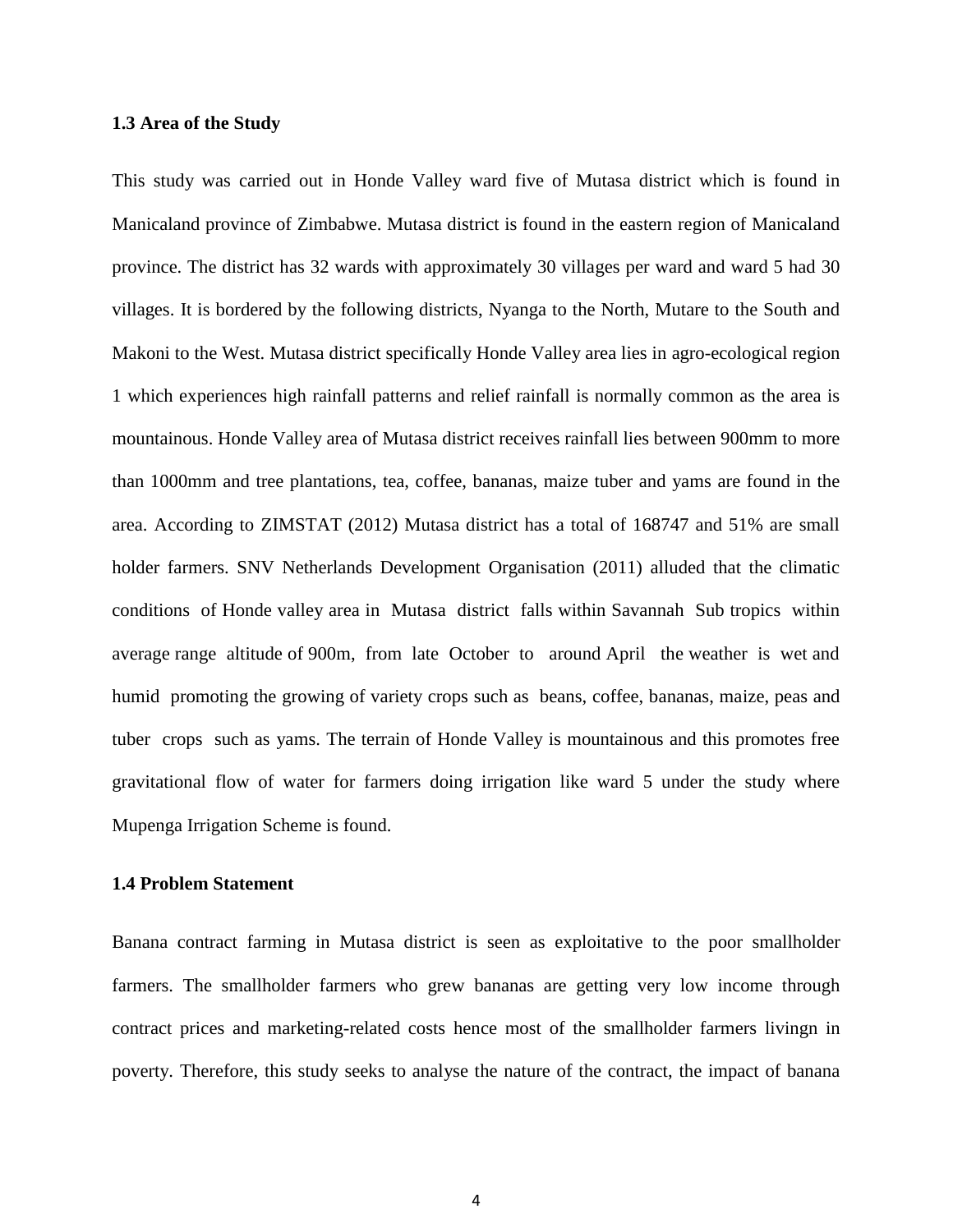contract farming on poverty alleviation among smallholder farmers and the challenges faced by these farmers.

#### <span id="page-17-0"></span>**1.5 Conceptual Framework**

#### **1.5.1 Contract Farming**

Eaton and Shepherd (2001) define contract farming as "an agreement between farmers and processing or market firms for the production and supply of agricultural products under forward agreements, frequently at predetermined prices. The arrangement also invariably involves the purchaser in providing a degree of production support through, for example, the supply of inputs and the provision of technical advice. The basis of such arrangements is a commitment on the part of the farmer to provide a specific commodity in quantities and at quality standards determined by the purchaser and a commitment on the part of the company to support the farmer's production and to purchase the commodity". Simmons (2003) articulated that "... large agribusiness firm integrated backwards by forming alliances with groups of smallholders and, through written or verbal contracts, providing farm inputs such as credit and extension in return for guaranteed delivery of produce of specified quality often at a predetermined prices".

In addition, Minot (2007) defines contract farming as "agricultural production carried out according to a prior agreement in which the farmer commits to produce a given product in a given manner and the buyer commits to purchasing it. Often, the buyer provides the farmer with technical assistance, seeds, fertilizer, and other inputs on credit and offers a guaranteed for the output." A similar definition was given by the US department of agriculture when they refer contract farming as "the growing and marketing of farm products under such circumstances that selective terms of the market-quantity, grade, size, inspection, timing, or pricing are specified to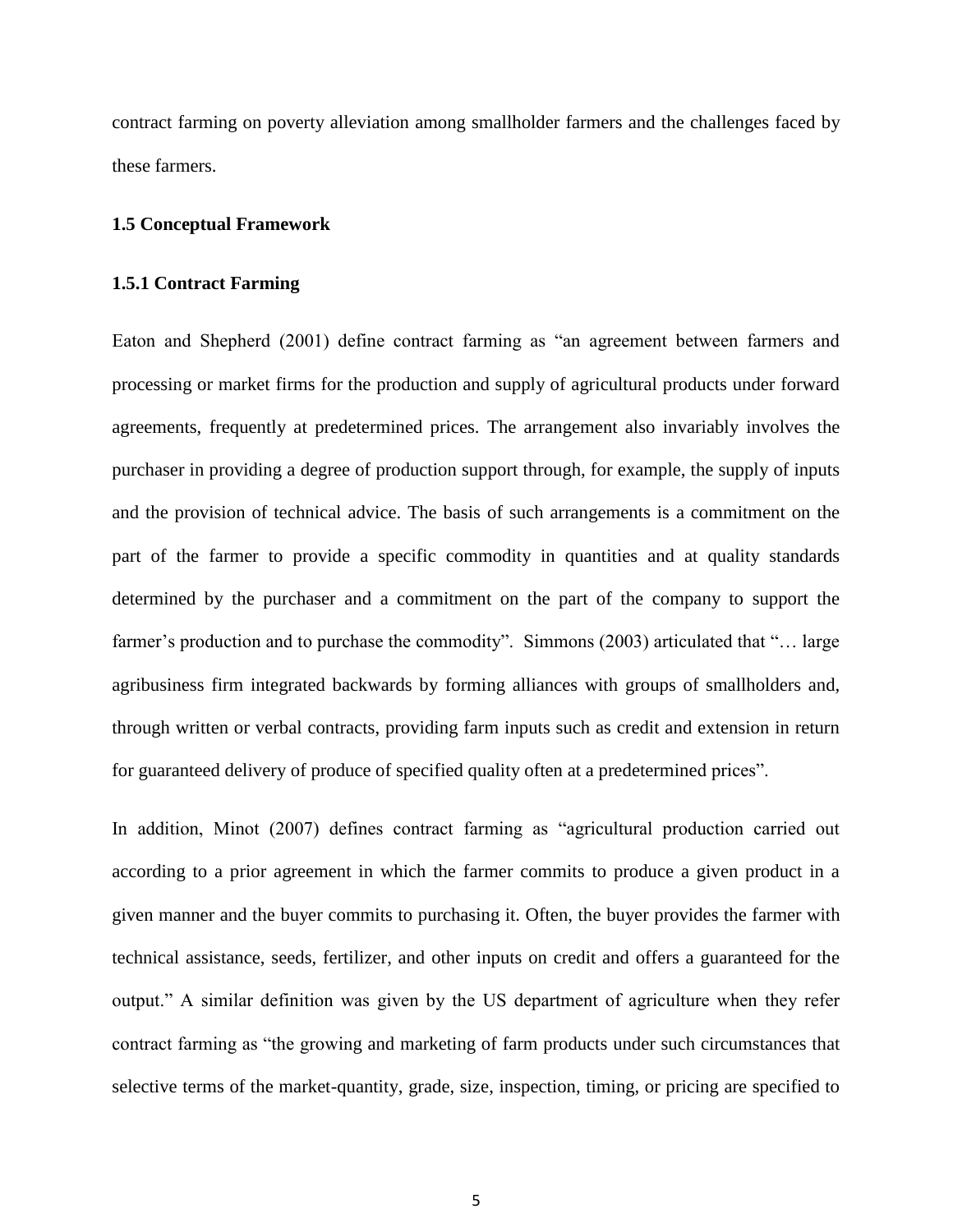both the grower and the processor or shipper before production is undertaken." Scholars have been in agreement that the term contract farming involves two parties, one product sold at a predetermined price scheme, quantity and quality in exchange of inputs, technical assistance and contract stating the terms and agreement. The used the definition of contract farming that was articulated by Eaton and Shepherd (2001) to assess the effectiveness of banana contract farming in alleviating poverty among smallholder farmers.

### **1.5.2 Smallholder**

According to Glover (1984), smallholders principally use their own and family labour to cultivate a smallholding, which Vermeulen and Cotula (2010) define as being smaller than 10ha. Therefore, in this study the term smallholder farmer was defined as a person who lived in the rural areas, used his or her own and family labour to cultivate land which is equal or less than 10 hectors.

#### **1.5.3 Poverty**

According to Gillin and Gillin (2009) poverty is that condition in which a person either because of inadequate income or unwise expenditure does not maintain a scale of living high enough to provide for his physical and mental efficiency and to enable him and his natural dependents to function usually according to the standards of the society of which he is a member. Goddard (2004) defines poverty as insufficient supply of these things which are requisite for an individual to maintain himself and those dependent upon him in health and vigour. Poverty can be distinguished into two forms and these are absolute and relative poverty. Absolute poverty refers to human deprivation in its extreme like inadequate supply of crucial necessities needed by a human being for a living such as food, shelter, safe water, clothing and access to education and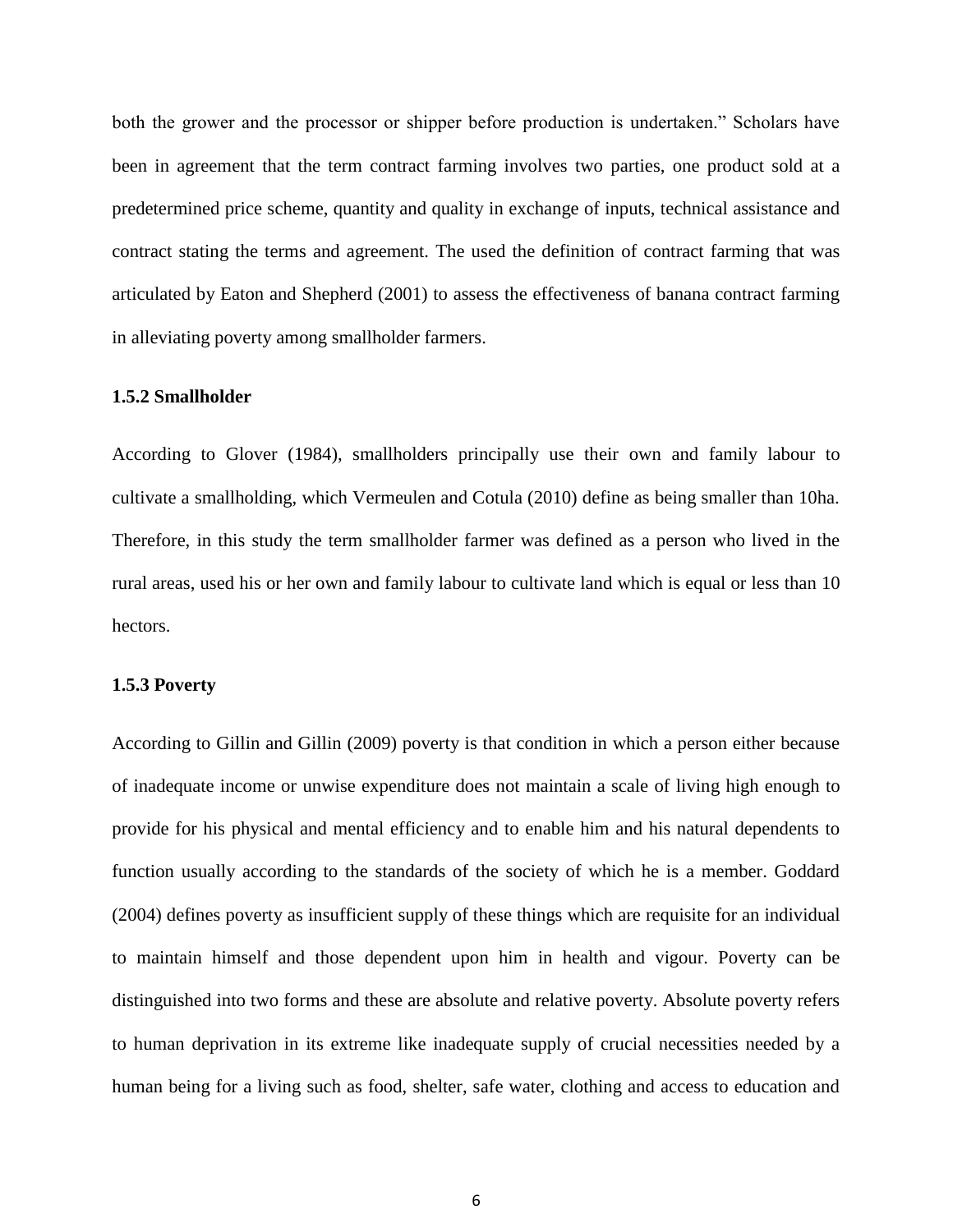health services. World Bank Report (2002) indicated that a person is said to be in absolute poverty if he or his family cannot supply to the basic needs.

In addition, World Bank Report (2002) highlighted that people in absolute poverty are prone to suffer from chronic malnutrition and are chronically sick, they live in squalor, they are poorly clothed, they lack access to health care and education facilities, they live short lives and many of them die in infancy and childhood. Mbetu (1997) define relative poverty as a state of human suffering which result from the inability of a person or group of people to meet the needs that other people in a society have come to take for granted. Relative poverty is normally caused as a result of inequalities in the society. This study focuses on absolute poverty that is more common in most of the African rural communities.

#### <span id="page-19-0"></span>**1.6 Aims and Objectives of the study**

The aim of this study is to assess the effectiveness of banana contract farming on poverty alleviation in ward 5 of Mutasa district. The specific objectives of this study were:

- 1. To examine the type of contract arrangements between smallholders and the contractor in ward 5 of Mutasa district.
- 2. To assess the impact of banana contract farming on poverty alleviation in ward 5 of Mutasa district.
- 3. To examine the challenges faced by smallholder farmers through contract farming in attempting to reduce household poverty in the area under study.
- <span id="page-19-1"></span>4. To ascertain the sustainability of contract farming in ward 5 of Mutasa district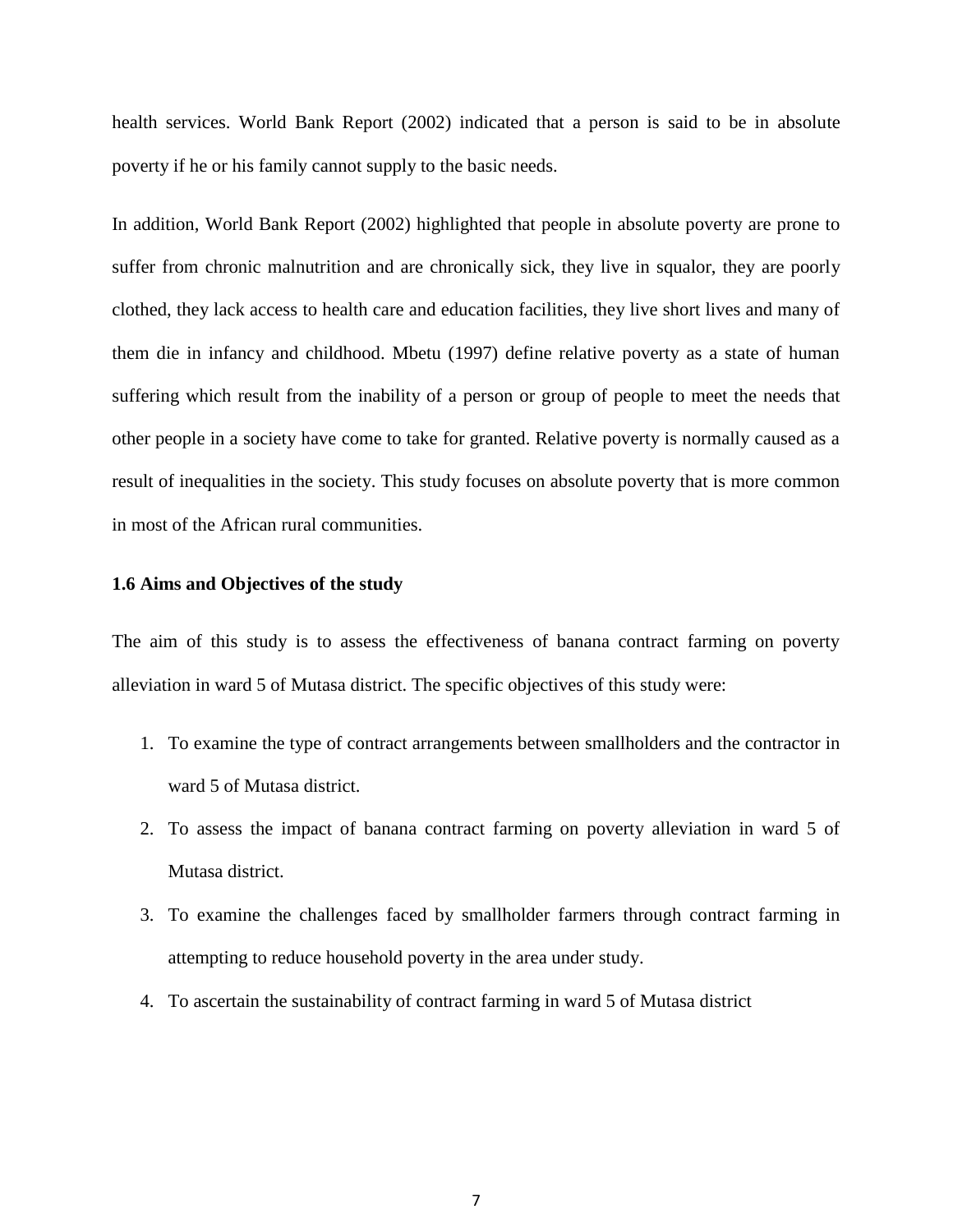# **1.7 Research Questions**

- 1. What were the terms and conditions of the banana contract farming?
- 2. What was the impact of banana contract farming in ward 5?
- 3. Why was the role of the government and local leaders in banana contract?
- 4. What challenges were faced by banana smallholder farmers through contract farming?
- 5. How sustainable were the conditions of contract farming on poverty alleviation in ward 5?

#### <span id="page-20-0"></span>**1.8 Significant of the study**

The recognition of this research by the government, contractors, non-governmental organisations and farmers at large might enable them to reflect and think deeper on the laws and policies that govern contract farming in Zimbabwe. The study was likely to expose any existing gap in contract formulation, implementation, issues of exploitation and power dynamics on contract farming. The study would also significantly contribute to a body of knowledge on the effectiveness of contract farming on rural poverty reduction in Zimbabwe. Information gathered from the study would be shared among all interested stakeholders in development discourse and recommendation might be used by other researchers for further studies on agricultural developmental initiatives.

#### <span id="page-20-1"></span>**1.9 Limitation of the study**

The cost of travelling to Mutasa district for data collection was one of the major challenges but the researcher had to look for accommodation from his friend's relatives so as to reach all the targeted sampled respondents in the study area. There was some unwillingness by farmers to share information or exaggerated statistics about the total annual income received per household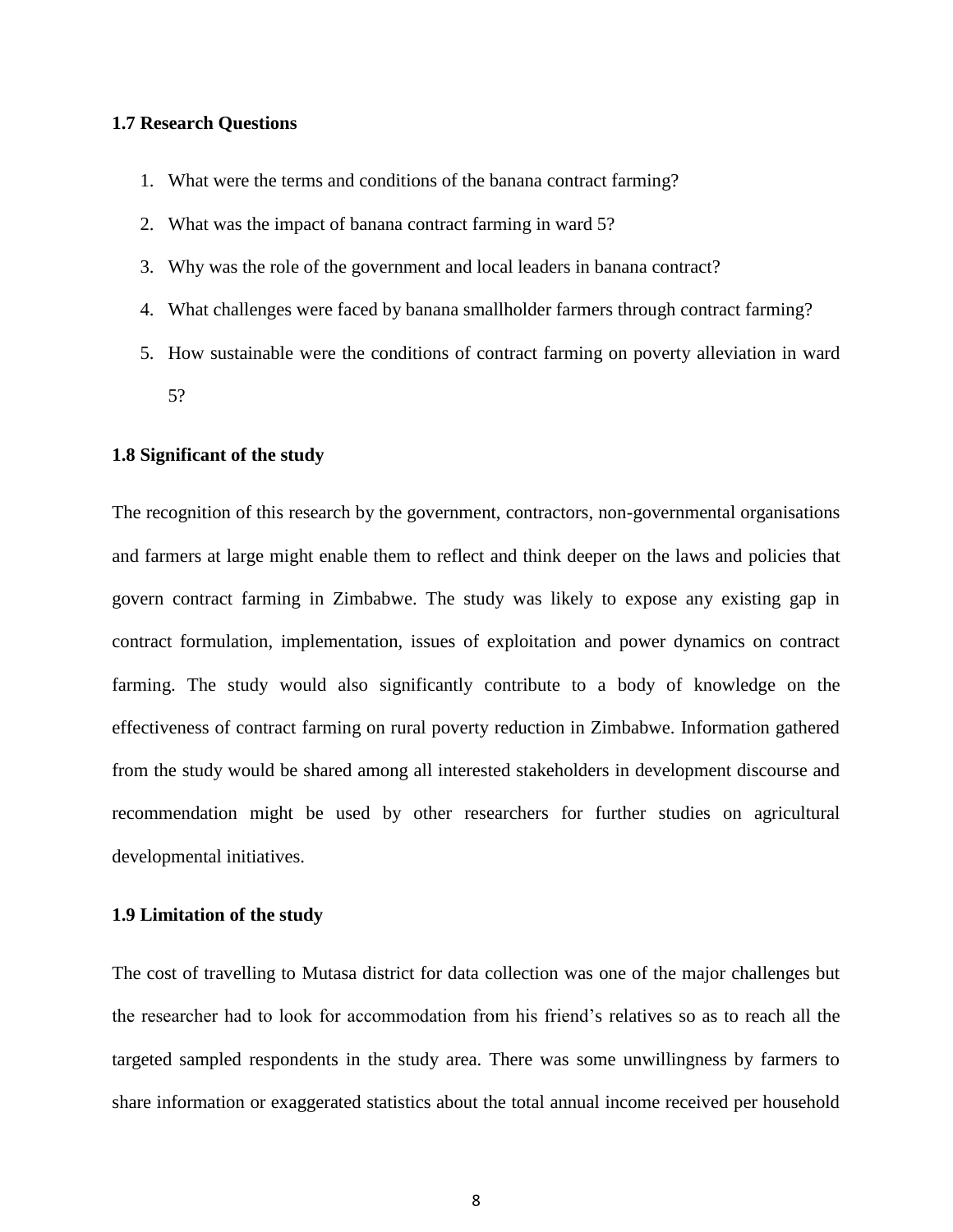from banana production. However, the researcher assured them confidentiality of the collected data, emphasis that it was only used for academic purposes and nothing else.

#### <span id="page-21-0"></span>**1.10 Delimitation of the study**

The research was carried out in ward 5 of Mutasa district out of a total of 32 wards in the district. The study was only confined in ward 5 of Mutasa district so as make the research manageable and effective and this was representative enough for the situation in Mutasa district. Also, research timeframe was limited and the study was confined to a smaller section of a community of Mutasa district.

#### <span id="page-21-1"></span>**1.11 Assumption**

The researcher went into the study assuming that the data collection from the Ward Councillor, AGRITEX Officers, traditional leaders and contracted smallholder farmers would follow smoothly without any challenge. The researcher also assumed that all respondents would spare their time for the interview; farmers had adequate information and knowledge on banana contract farming.

#### <span id="page-21-2"></span> **1.12 Chapter Summary**

<span id="page-21-3"></span>This chapter gave an introduction to the proposed study and an insight of the area under study. The problem statement, significance of the study, objectives, research questions, limitation and delimitation of the study were discussed. The next chapter would review some arguments of several scholars that have already researched on contract farming and poverty alleviation.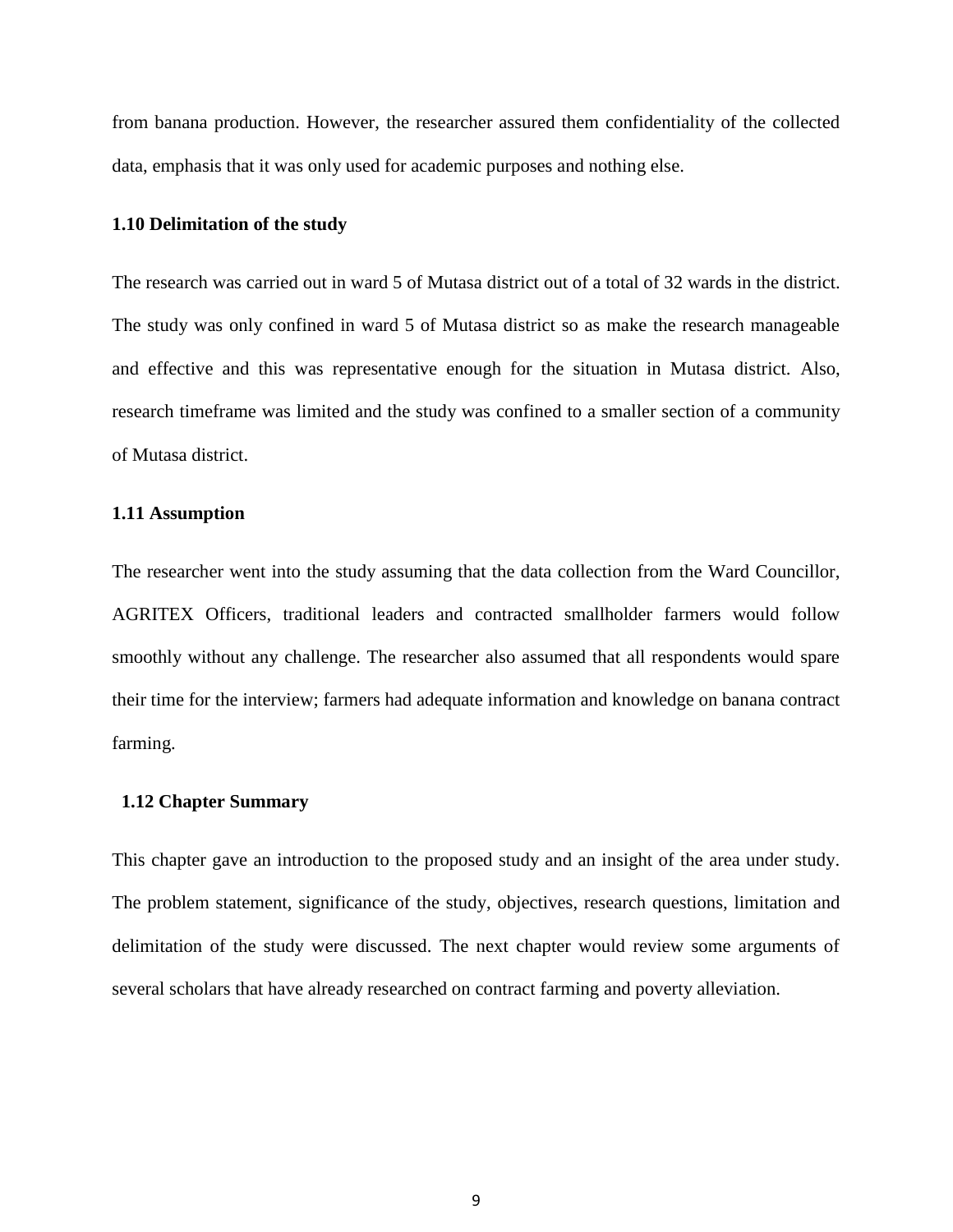#### **CHAPTER TWO**

#### **LITERATURE REVIEW**

## **2.0 Introduction**

The researcher reviews literature on contract farming and its relevance on poverty alleviation in the rural areas of Zimbabwe as presented by various scholars. The review of literature exposes some of the gaps that could have been addressed by contract farming to reduce poverty effectively amongst smallholder farmers. The emphasis of literature by authors on this study shows how essential were contract farming initiatives and their impact on the reduction of poverty among smallholder farmers. Some of the challenges faced by smallholder farmers in contract farming were analysed. The concepts which were relevant in the understanding of smallholder contract farming and poverty alleviation were reviewed from journals, academic publications and internet sources.

#### <span id="page-22-0"></span>**2.1 Theoretical Framework**

#### <span id="page-22-1"></span>**New Institutional Economic Theory**

The school of New Institutional Economics (NIE) has been particularly influential. Kirsten and Sartorius (2002); Bolwig et al. (2009) and Prowse (2012) posit that New Institutional Economics presents contract farming as an institutional adaptation by rational economic actors to market failures. Key and Runsten (1999) argued that the risks and challenges of marketing cash crops in developing countries have encouraged contract farming as an alternative to full integration or reliance on spot markets Glover (1984) alluded that as an arrangement to share risk and minimise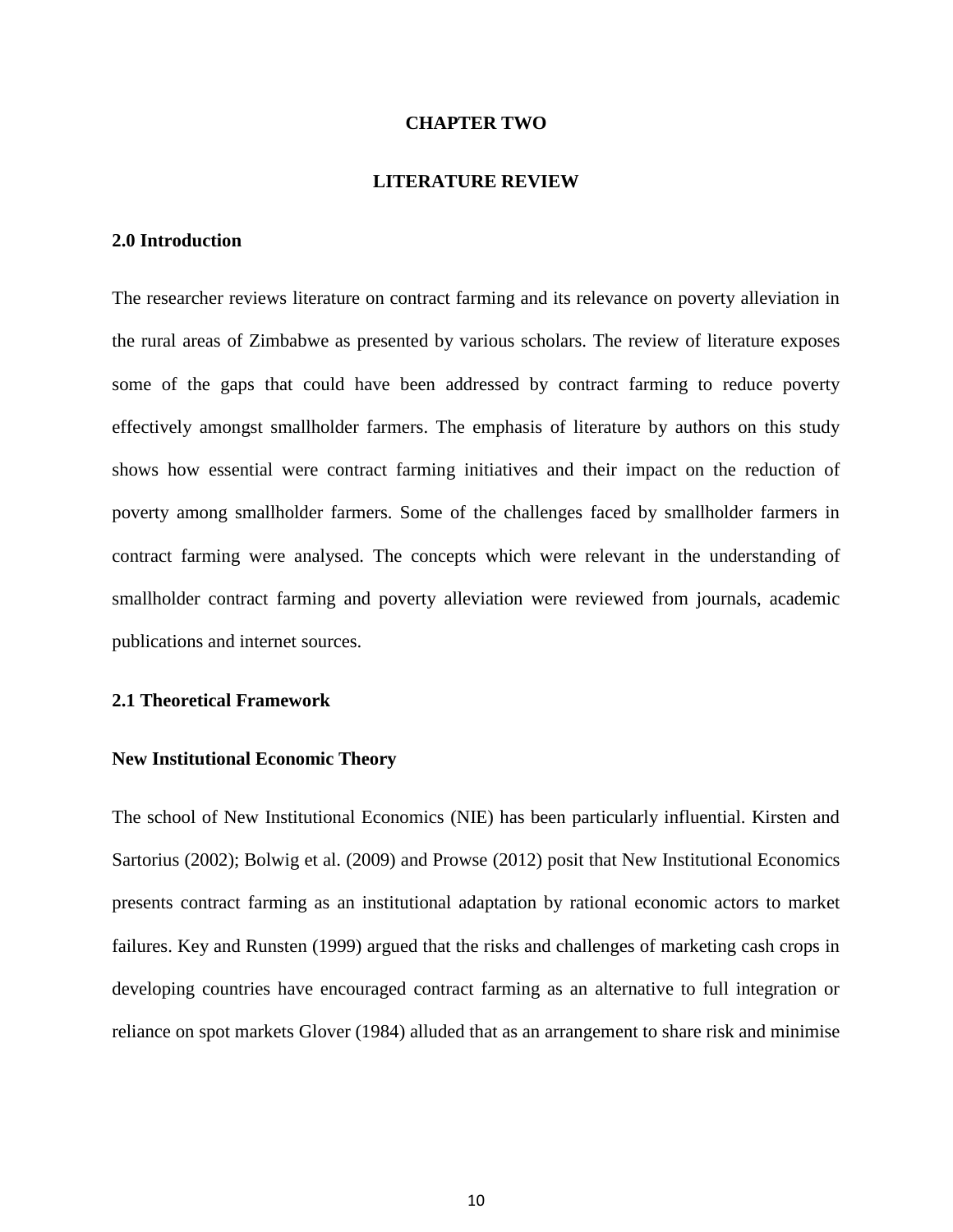transaction costs, contract farming is purported to benefit both the contractor and participating farmers

Young and Hobbs (2001) explained vertical integration from the new institutional economics approach, particularly transaction cost economics and principal agency theory. William (1981) define transaction cost with the following: as in mechanical systems frictions between gears an components that makes the functioning of the whole system not smooth, to the same extent transaction cost in economics are those frictions that make the transaction (mechanical systems) not working properly, with consequent delays, frequent misunderstandings and conflicts among the parties (gears). According to Slangen et al (2008) in the transaction cost economics, a transaction is to be considered as a "transfer of goods and services from one individual to another." Transaction cost economics also tries to figure out governance structure (market, hierarchies and hybrids) and minimize the costs for carrying out the exchange. Therefore, transaction cost economics was used in the study to understand the contract arrangement between the contractor and smallholder farmers.

Principal Agent theory was also used in the study to explain certain issues that were found in contract farming, particularly between a farmer (agent) and the contractor (principal). The Principal Agent Theory explores some of the new concepts such as the conflicting interest, motivation and risk allocation in contract farming. Slangen et al (2008) argue that contract farming is usually more convenient to shift the risk on the least risk adverse party, which is the principal. According to Bogetoft and Olesen (2004) a contract is said to be efficient when it manages to minimize transaction costs by solving coordination and motivation problems. Coordination is about making sure that production is carried out for a certain product in the required quality, quantity, place and time. Motivation is instead about giving the parties the right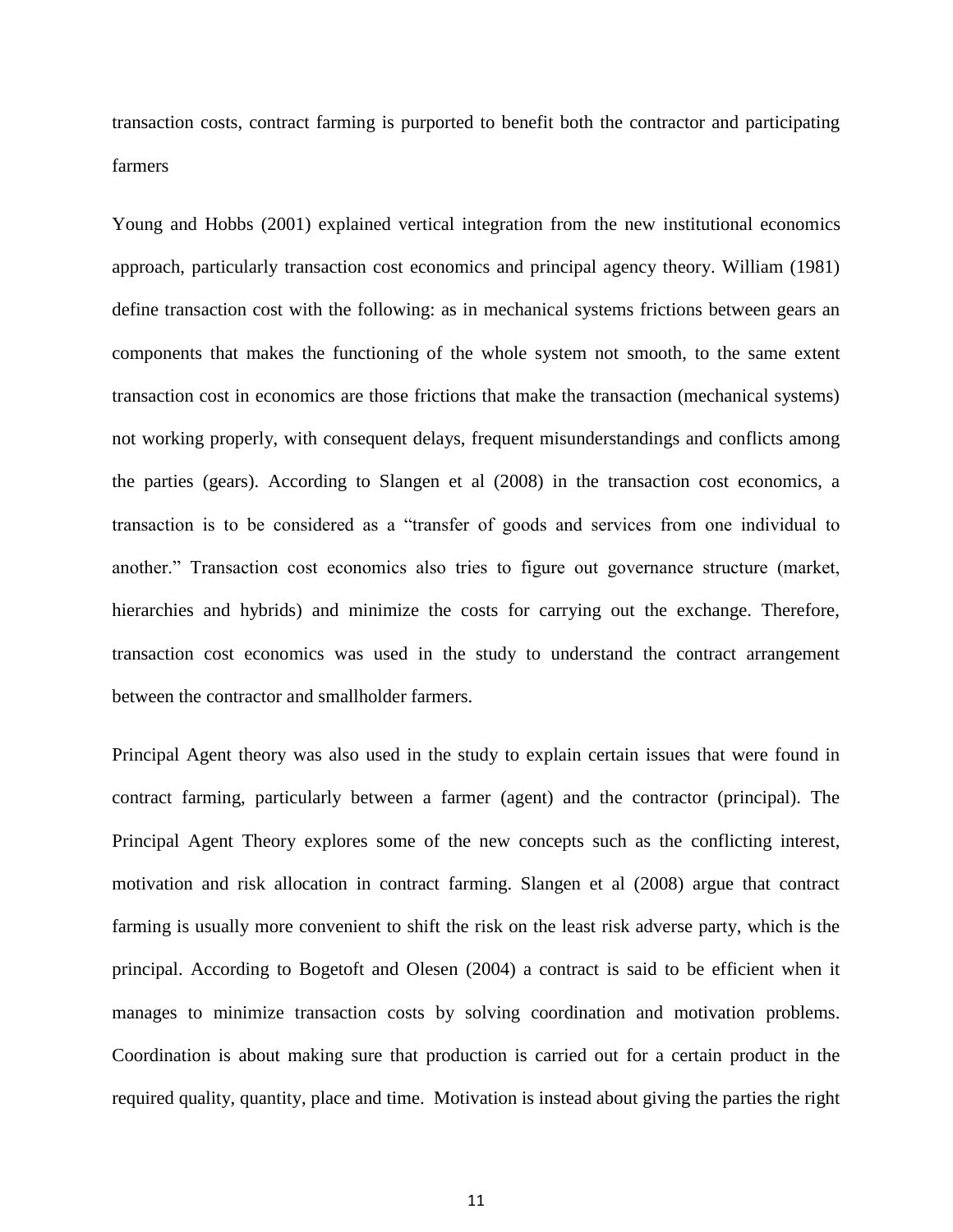incentives (trigger a private interest) to enhance the so called integrated profit (the sum of the individual profit). Bogetoft and Olesen (2004) alluded that optimal contracts need to solve a trade-off between efficient (cost minimizing) risk sharing and motivation. The Principal Agent theory was used in the study to explore an in-depth understanding on the issues affecting farmers in contract farming.

## <span id="page-24-0"></span> **2.4 Types of contact farming**

There are numerous ways to classify contract farming schemes. Minot (20110 argue that there is the degree of formality in the contract itself, in some cases, the contract is little more than an oral agreement between a farmer and a buyer. This type of contract is more common when the buyer as a trader purchases vegetables to resell on the wholesale market. Minot (2011) postulates that at the other extreme, the contract is a formal written document that specifies input use, production methods, minimum quality standards, and price at which it will be purchased. In this study there was an agreement between smallholder farmers and a private company called Matanuska that have a formal written document that specifies input use, production methods, minimum quality standards, and price at which it will be purchased.

Contract farming schemes are classified depending on the type of commitments made between buyer and a seller in the contract. According to Baumann (2000), there are three types of contract farming, namely market specification contracts, resource-providing contracts and production management contracts.

#### **2.4.1 Market specification contract**

Baumann (2000) articulated that a market-specifying contract describes the terms of the sales transaction with regard to price, quantity, timing, and product attributes. Minot (2011) state that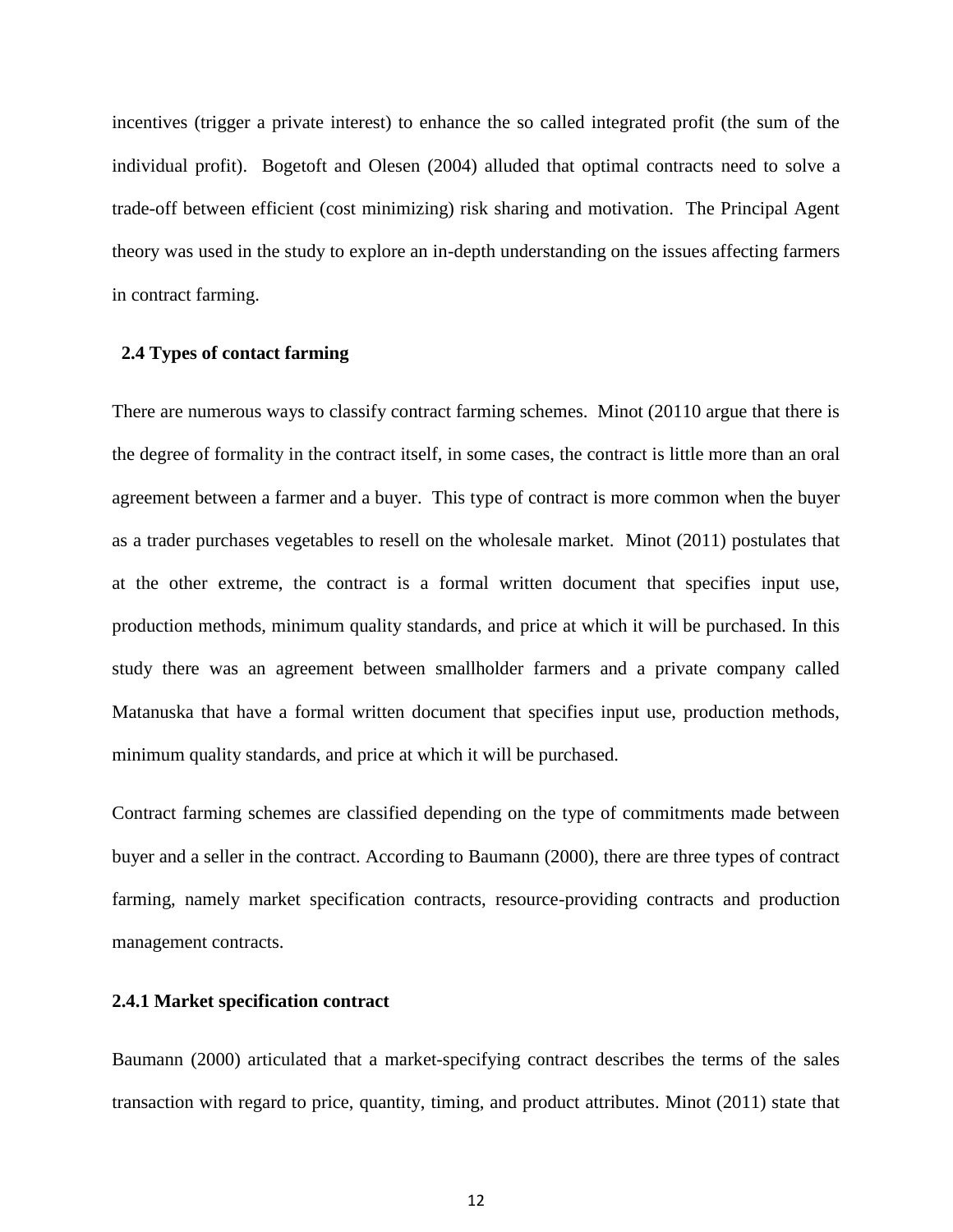market specification contract makes sense when market coordination is needed, but the farmer does not need assistance in obtaining inputs and the buyer is not concerned about production methods, other than the product quality that can be measured at harvest.

#### **2.4.2 Resource providing contract**

According to Baumann (2000) in a resource-providing contract, the buyer also provides agricultural inputs and technical assistance on credit. Minot (2011) alluded that resource providing contract is appropriate when the buyer has better access to credit and specialized inputs that are needed for production than farmers do. Further, Minot (2011) argues that resource providing contracts are more likely to be formal because of the need to specify the terms of the input credit.

#### **2.4.3 Production management**

Baumann (2000) asserts that production-management specify the manner in which the commodity is to be grown, such as the planting density, use of pesticides, and timing of harvest. Minot (2011) argues that production-management contract makes sense when the buyer has more information about production methods or wants to ensure a level of quality or food safety. For example, the buyer may specify the types of pesticides that can be used and the timing of their application to ensure that pesticide residue standards are met. This type of contract is more likely to be a formal written document in order to describe the desired production methods. Martinez (2002) argues that in practice, however, many contracts combine elements of these three types. For example, the contract may specify the production methods and the terms of sale, as well as providing inputs to farmers on credit.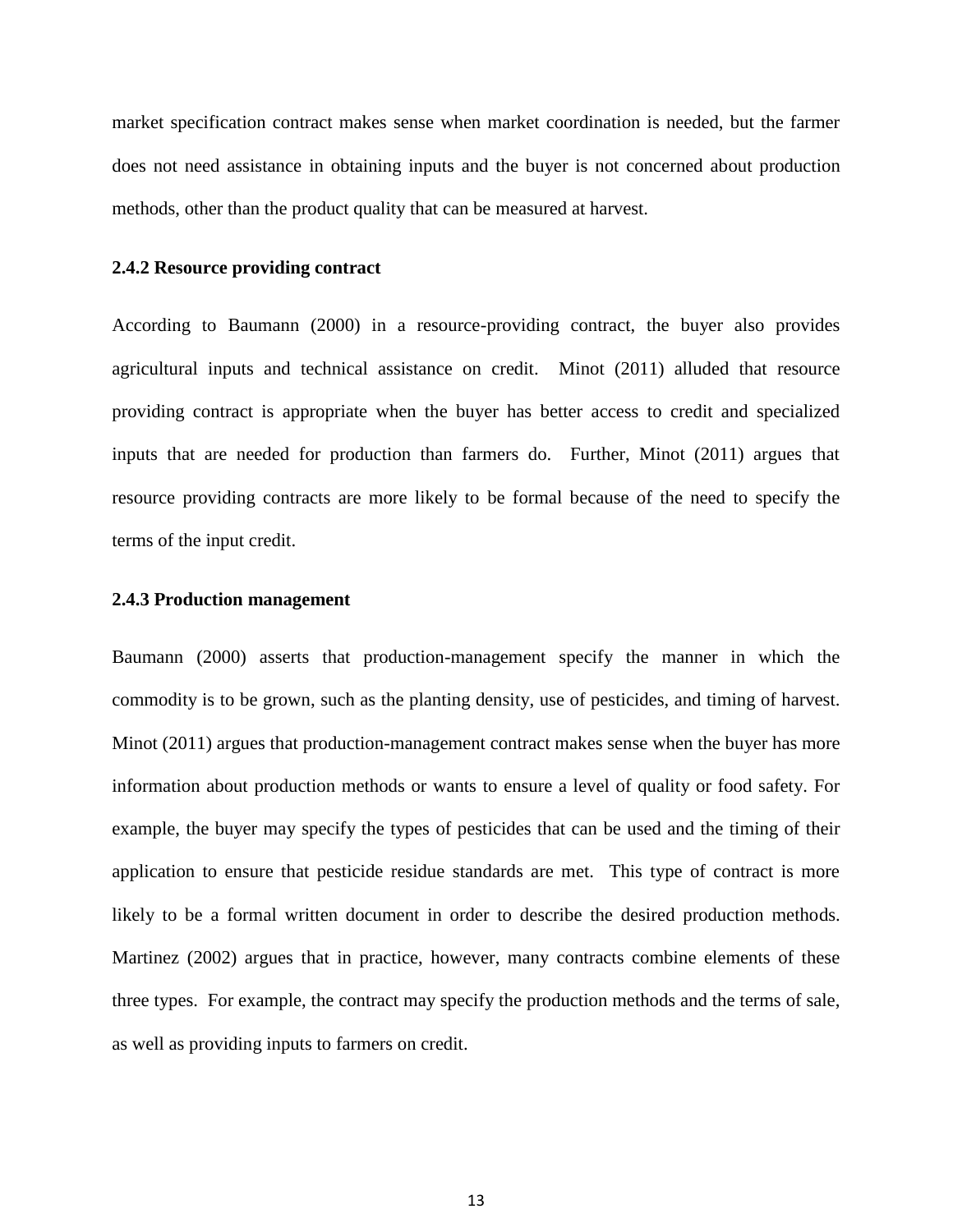These types of contract farming described by scholars are of paramount important in this study as they provide better understanding on the types of contracts that smallholder farmers are engaged. The type of contract farming under this study combines the elements of these three types as the contract specify the production methods, terms of sale and provides inputs to farmers.

#### <span id="page-26-0"></span>**2.5 Contract farming models**

Will (2013) identified five contract farming models and these include informal model, intermediary model, nucleus estate model, multipartite model and centralised model.

# **2.5.1 Informal model**

Will (2013) articulated that informal model implies that small agribusinesses enter into informal contracts with farmers, generally for the production of vegetables on a seasonal basis. Bijman (2008) noted that agribusinesses are mainly concerned with quality and hence intervene in the 'sorting, grading and packaging' activities. Will (2013) support services are normally provided by government and this type of model has a high risk of default by both parties.

#### **2.5.2 Intermediary model**

Will (2013) defines intermediary model as an infusion of an informal and centralised model; basically it involves three parties namely the buyer, middleman and the farmer. Bijman, (2008) alluded that vertical coordination problems like the supply of inputs and support services normally arise, and farmers might not benefit from technology transfer and market related prices as the middleman might strive to maximise his/her margins.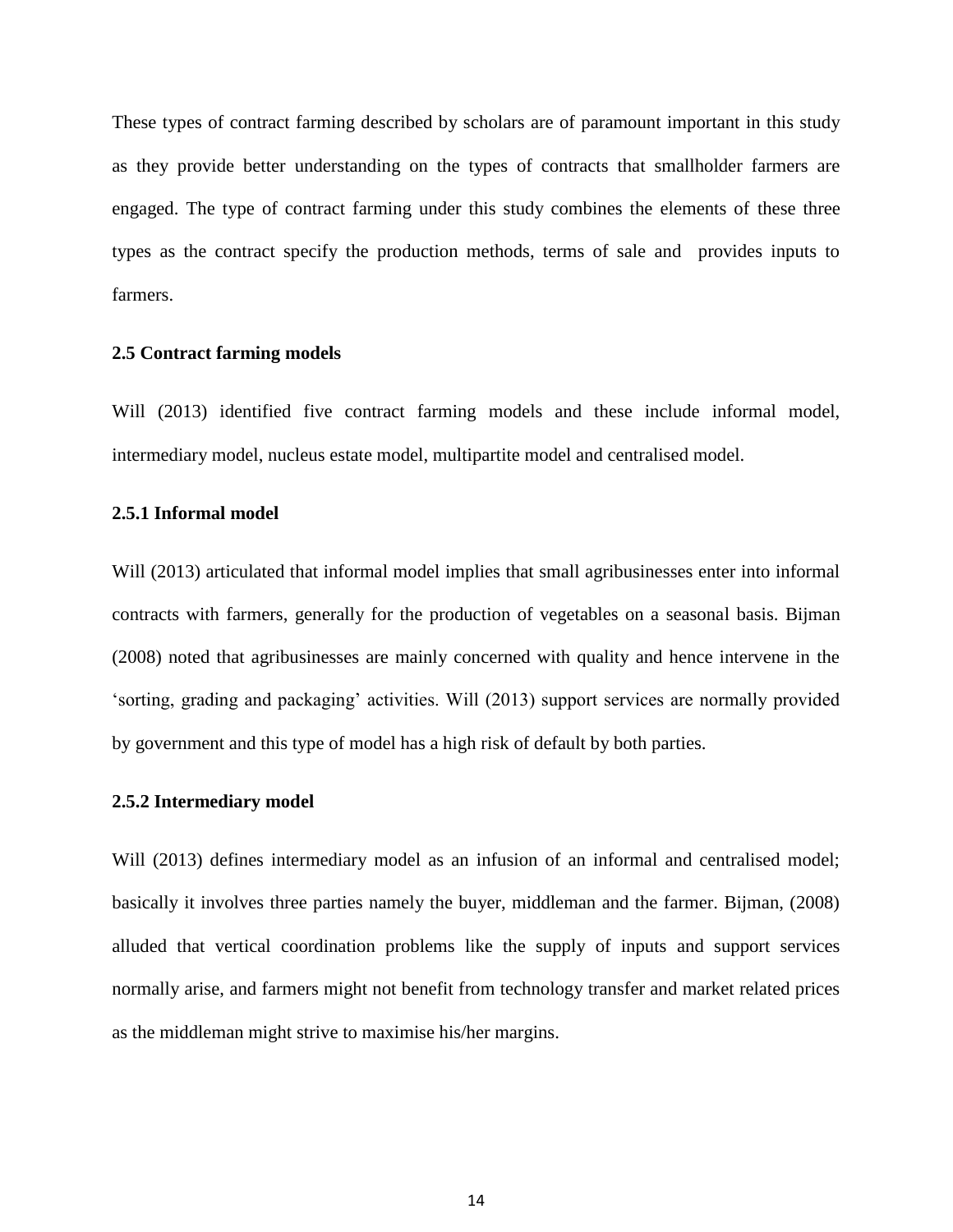#### **2.5.3 Nucleus estate model**

Will (2013) defines nucleus estate as a model based on a buyer who is also involved in farming from his own estate and contracting other small farmers to mainly supplement supply for their own processing. Nucleus estate model was very relevant in this study as Matanuska Company used this model in banana production. Matanuska Company has got its own banana plantations and at that same time contracted smallholder famers in Honde valley area in Mutasa district and Risitu area in Chipinge district to produce bananas and supply them to the company. Similarly, Tongatt Hulet Company that manufacture sugar used this model in sugarcane production whereby it has been contracted small scale farmers to produce sugarcane in Chiredzi district.

#### **2.5.4 Multipartite model**

Will (2013) alluded that various organisations used this model, ranging from government/statutory bodies, financial intermediaries, agribusiness and small scale farmers. Koranteng (2010) researched one such model, the IDC-KAT River Citrus Development Scheme in South Africa where the financier provided funding through the agribusiness to finance farmers involved in citrus production. FAO Report (2015) asserts that in Zimbabwe multipartite model was used under the Livelihood Food Security Programme where the Development Funding for International Development (DFID) provided funding to the Food and Agricultural Organization (FAO), FAO worked with other Non-Governmental Organisations (NGOs) and agribusiness to contract rural smallholder farmers as a way of increasing household food security and nutrition.

# **2.5.5 Centralised model**

Will (2013) highlighted that vertical coordination is high in centralised model, and normally characterised by formal contracts that specify production and quality demands, and involves a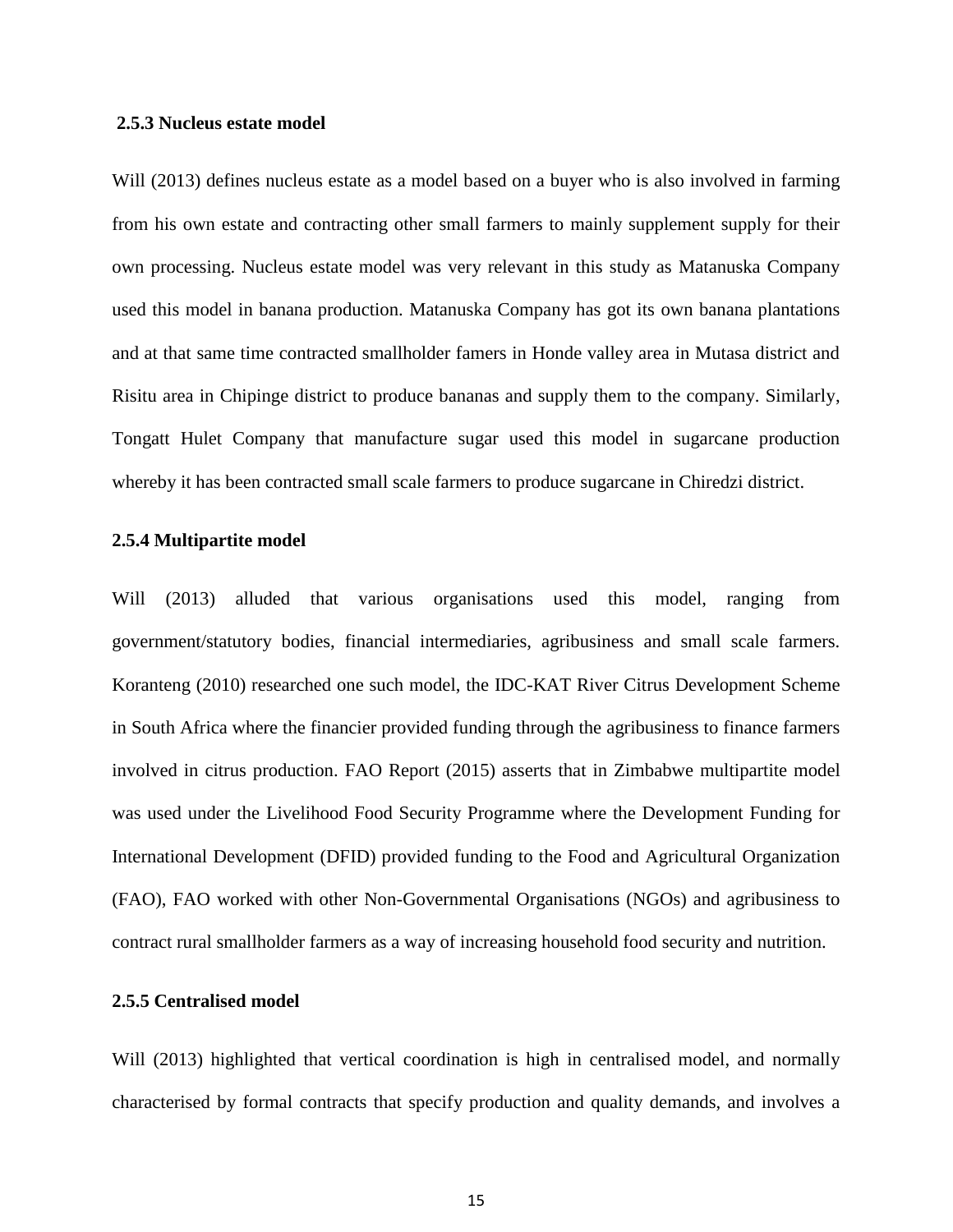number of farmers contracted by a processor. The focus of this study is on resource-providing models like the nucleus estate model.

## <span id="page-28-0"></span>**2.6 Contracts' Content**

Contracts must contain important information as to avoid misunderstandings between the contractor and the farmer. Eaton and Shepherd (2001) discussed certain issues that are found in a contract. Eaton and Shepherd (2001) highlighted that the following contents that are found in a contract; contract should have contract duration, quality standards, production quotas, cultivation practices, specify crop delivery arrangements, pricing arrangements, payment procedures and insurance arrangements. Contract contents that were noted by Eaton and Shepherd (2001) were important in this study as they enlightened some of the crucial information that binds the contractor and the farmers in contract farming.

## **2.7 The impact of contract farming on smallholder farmers**

Contract farming played a pivotal role of increasing household income. Contract farming was regarded by some scholars including World Bank as an intervention that support smallholder farmers in the fight against poverty. SNV Netherlands Development Organization Report (2011) indicates that in Honde Valley more than 4,000 people depend on bananas for more than a third of their income. Therefore, smallholder farmers in the study area depend much on bananas and their production were under contract farming. The study would assess the effectiveness of contract farming in alleviating poverty among small scale farmers.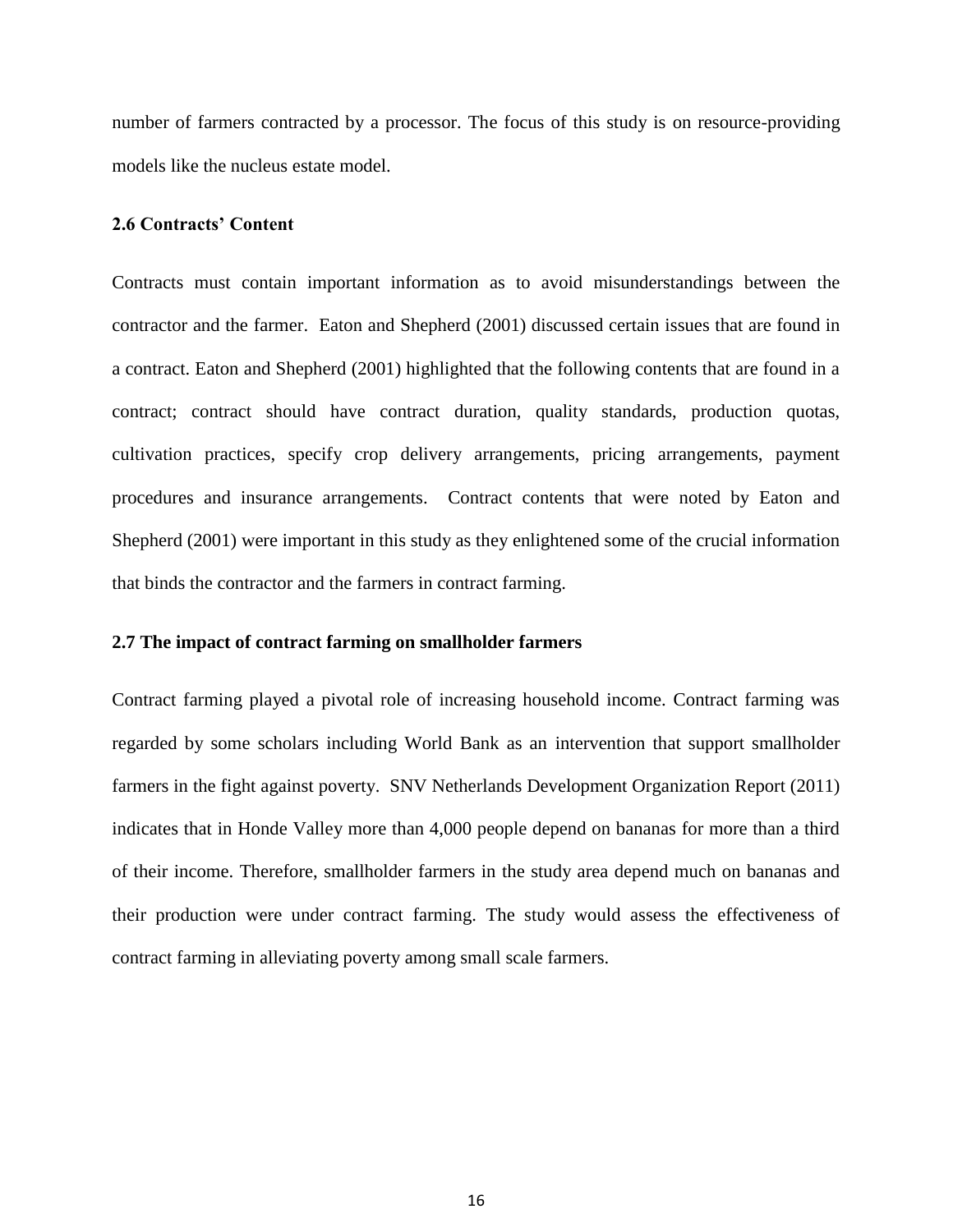In Zimbabwe many smallholder farmers have been engaged in contract farming. Coulter et al (1999) alluded that smallholders have been involved in contract farming in large numbers and in Zimbabwe over 50,000 now participate in the cotton sector alone. Dzingirayi (2003) postulates that with inputs in hand and assured markets for every crop sown under contract, private business promises a lighter yoke to the smallholder. According to Nhodo and Changa (2013) contract farming is premised on a contract signed between a farmer and a firm with an agreement between the two parties that the firm will purchase the farmer's products in order to market them or process them.

Further, Nhodo and Changa (2013) highlighted that contract farming schemes typically involve the provision of inputs (seed, fertilizers, and pesticides) on credit, often with extension service, but may also include a range of other services such as land preparation and crop spraying. The study would scrutinise the effectiveness contract farming on improving the welfare of the smallholder farmers.

Prowse (2012) articulated that parties enter into contracts to improve the coordination mechanisms of producing and marketing the desired crops, which in theory benefits both the firm and the farmer. Further, Prowse (2012) argued that contracts lower transaction costs which motivate the parties to engage in contract farming activities. Agriculture is regarded as a risky business hence through contract farming the firm and the farmer needs to be protected. Will (2013) noted that contract farming also provides a framework for risk sharing and management by the parties, thus helping increase agricultural productivity and at the same time fighting poverty.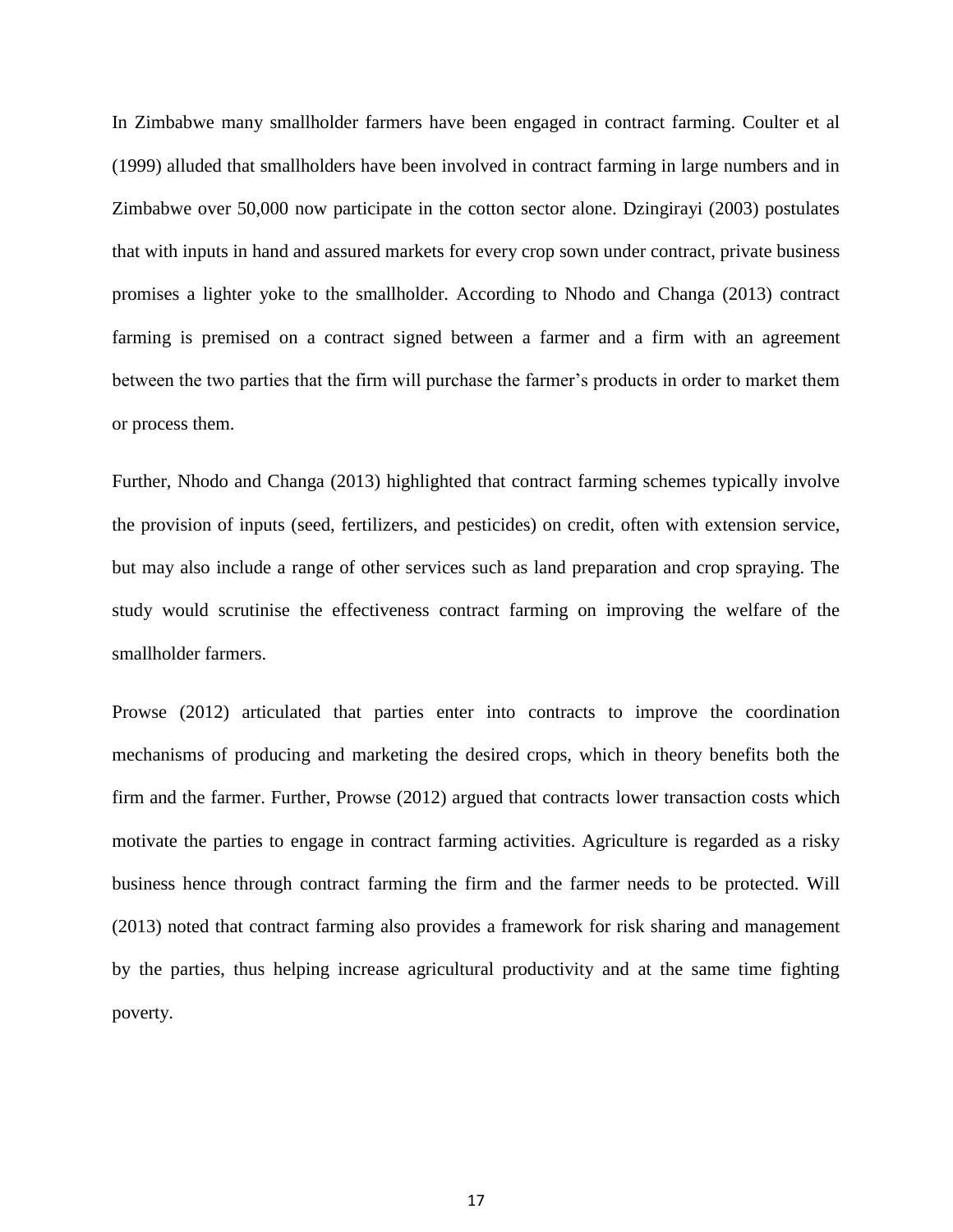Glover (1994) and Goodland (1999) argue that resource-based contract farming seeks to provide small-scale farmers with inputs, extension services and markets. Minot (1986) articulated that contract farming enable small scale farmers to increase productivity and quality of their produce which will then attract better prices, thus raising farm income. Deininger et al (2002) in his study observed that in Zimbabwe resettled small-scale farmers with access to credit and extension services and other infrastructure had accumulated more assets and had higher incomes than their communal farmer counterparts. Deininger et al.'s (2002) findings supported the notion that if small scale farmers have adequate agricultural inputs, technical support and access to market; poverty can be reduced.

Gadzirayi et al. (2008) noted that training, access to finance and credit, and the age of farmers resulted in a threefold increase in productivity. In support, Miyata, Minot and Dinghuan (2009), in a study of apple and onion production in Shandong province, China, found that contract farming led to an increase in income for contracted farmers after controlling factors like education and farm size. Further, they further argued that contract farming increase income as a result of technical assistance, specialised inputs and better prices received by farmers. In this study, the researcher would like to evaluate out the effectiveness of contract farming in the Zimbabwean context and find out how contract farming reduces poverty among smallholder farmers.

Contract farming also improved employment. Kumar and Kumar (2008) in a farm level study in India found that contract farming improved both employment and on-farm incomes. Kumar and Kumar (2008) also discovered that infrastructure constraints affected the performance of contract farmers in relation to productivity. Saigenji and Zeller (2009) investigated the technical efficiency of contract farming in tea production in Vietnam and found that it increased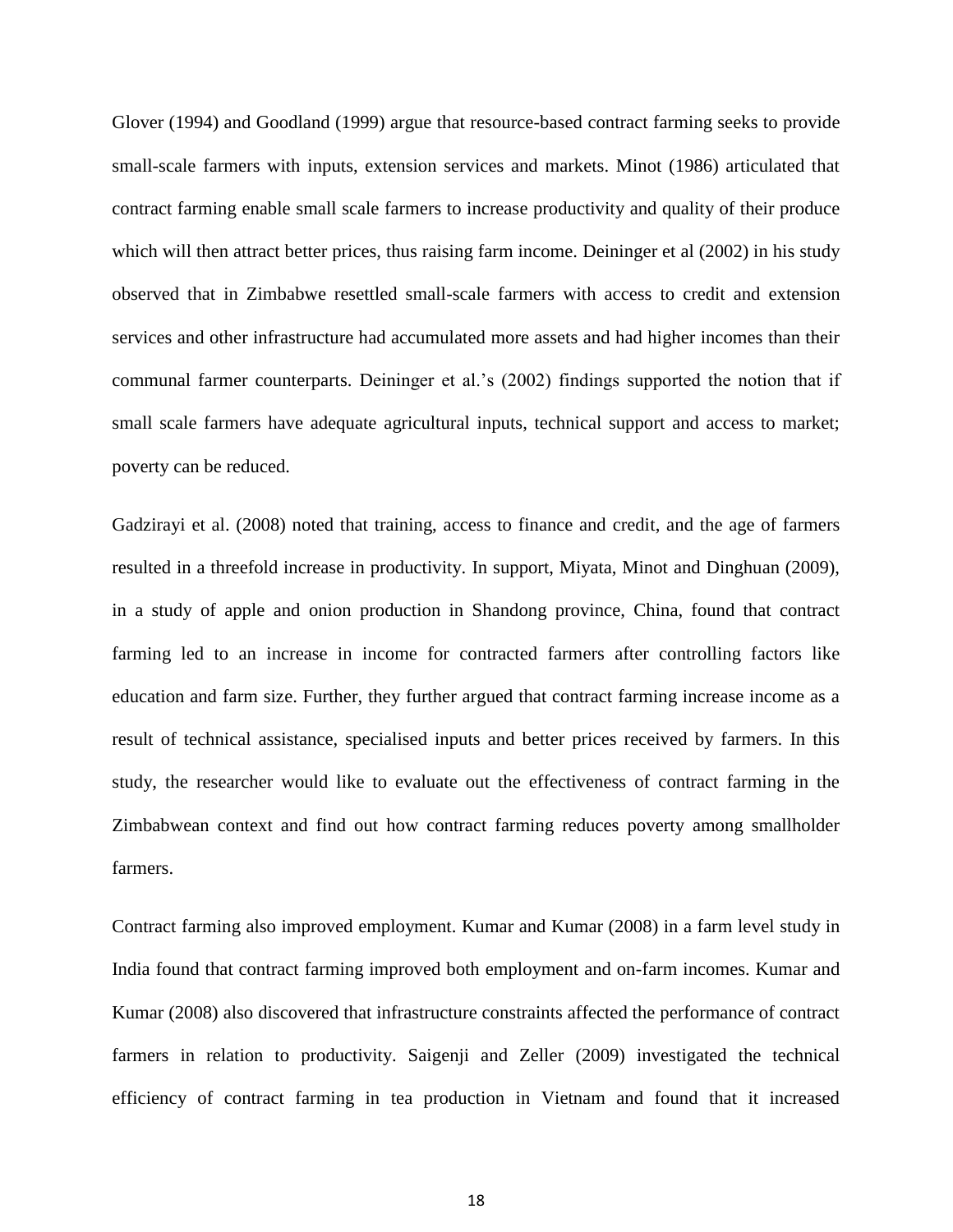productivity than compared to non-contract farming. Anim (2010) investigated the effect of extension services in contract farming in South Africa based on a sample of 396 maize farmers and found that extension services increased farm productivity. However, the study would therefore explore how banana contract farming in Zimbabwe had reduced poverty among smallholder farmers.

According to Simmons (2002) contract farming benefits are unlikely to flow to the poorest members of society because of selection bias. The poor in the rural areas have limited access for agricultural inputs and asserts for use in production hence this increased inequality within the communities. However, Bijman (2008) propounded that intervention by governments and development agencies through provision of requisite farming infrastructure could help reduce these risks and improve participation by the poor. Omolola (2010) asserts that the net effect will be the reduction of poverty among the poor, more so in less developed countries where over 70 percent of the population is in rural areas and dependent on agriculture for their livelihood. Therefore, contract farming has got high chances of increasing agricultural productivity among smallholder farmers hence this would reduce poverty.

### <span id="page-31-0"></span>**2.8 Challenges faced by smallholders in contract farming**

Contract farming was viewed as solution to the problems faced by smallholder farmers like marketing and productivity challenges. However, there were some schools of thought that viewed contract farming as exploitative arrangement. Baumann, 2000 argue that contract farming arrangements are basically exploitative arrangements done by large agribusinesses mainly because of the unequal bargaining power between small-scale farmers and well-resourced agribusinesses. Miyata et al (2009) articulated that in contract farming farmers are said to carry a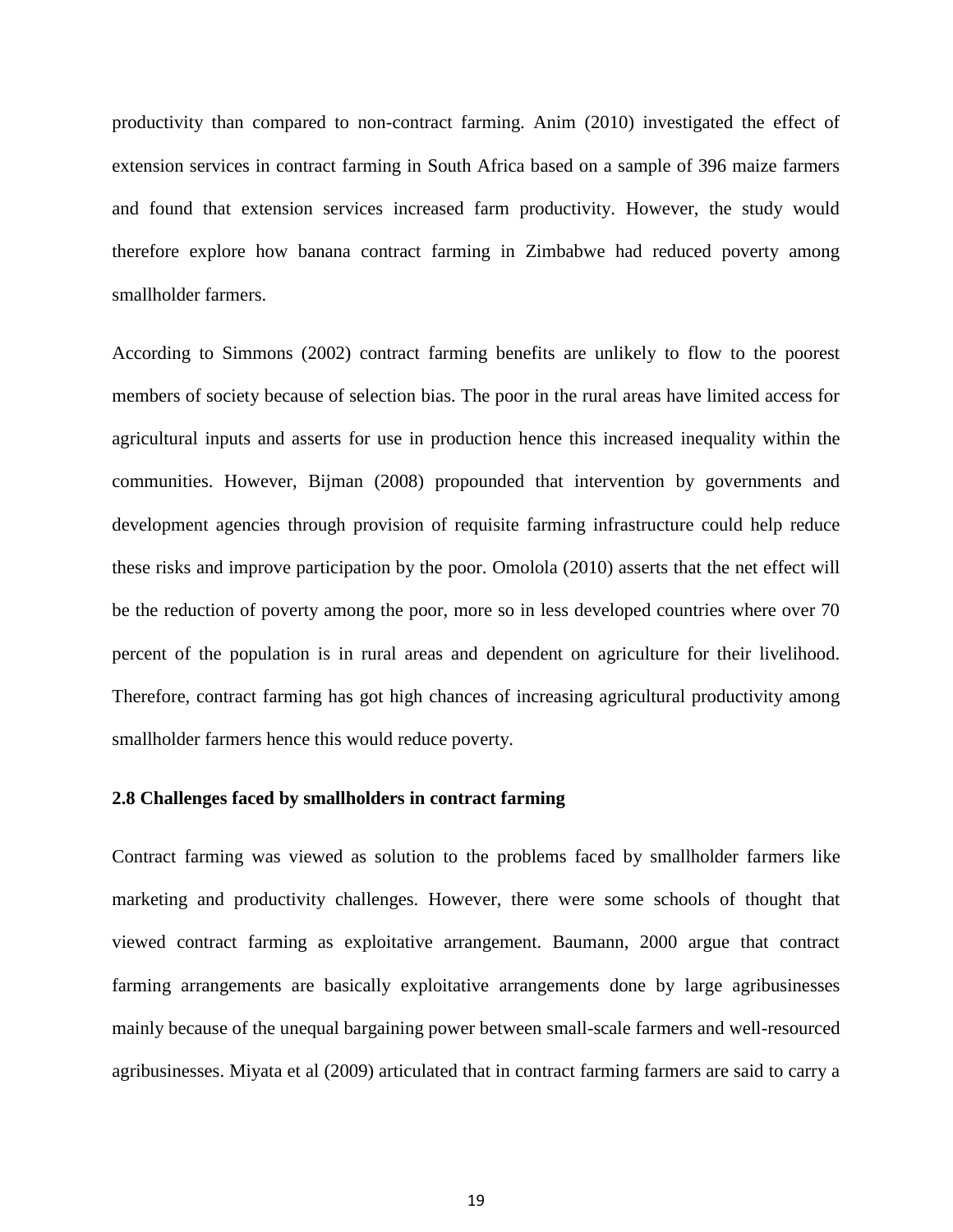disproportionately high risk of production which can increase their indebtedness if the crops fail to generate enough income to cover borrowed inputs. Miyata et al. (2009) further observed that contract farming can increase inequality in communities as it favours those with better resources.

In addition, Mafuse et al (2012) argue that self-funding proves to be a better system as the farmer would be left with a vast wide market option to consider and realizes a better margin in terms of income as compared to contract farming. Agribusinesses adopt a strategy to maximize company claims on the smallholders while reducing those of the smallholder Dzingirayi (2003) and Coulter et al. (1999) argued that unfortunately farmers may also be willing to participate in side marketing if they perceive potential for strategic default. Therefore, smallholders tend to participate in side marketing because of low prices that were offered in contract farming.

The critics of contract farming do not override the benefits of contract farming as smallholders managed to access to credit, technical support services and assured markets. The support which the smallholders got from contract farming has positive effects on farmers' productivity and income hence this alleviate household poverty. Woodend (2003) pointed out that in Zimbabwe contract farming was found to have benefited 4 000 vegetable farmers producing vegetables for horticultural export business in the Mashonaland Central and East regions. However, this study tends to focus much on the effectiveness of banana contract farming in alleviating poverty on smallholder farmers.

# <span id="page-32-0"></span>**2.9 CONCLUSION**

Contract farming was very essential for the development of small scale agriculture, fighting poverty and improving farmers' income. For contract farming to thrive, the government needs to play a pivotal role in the establishment of good policies that protect both the small scale farmers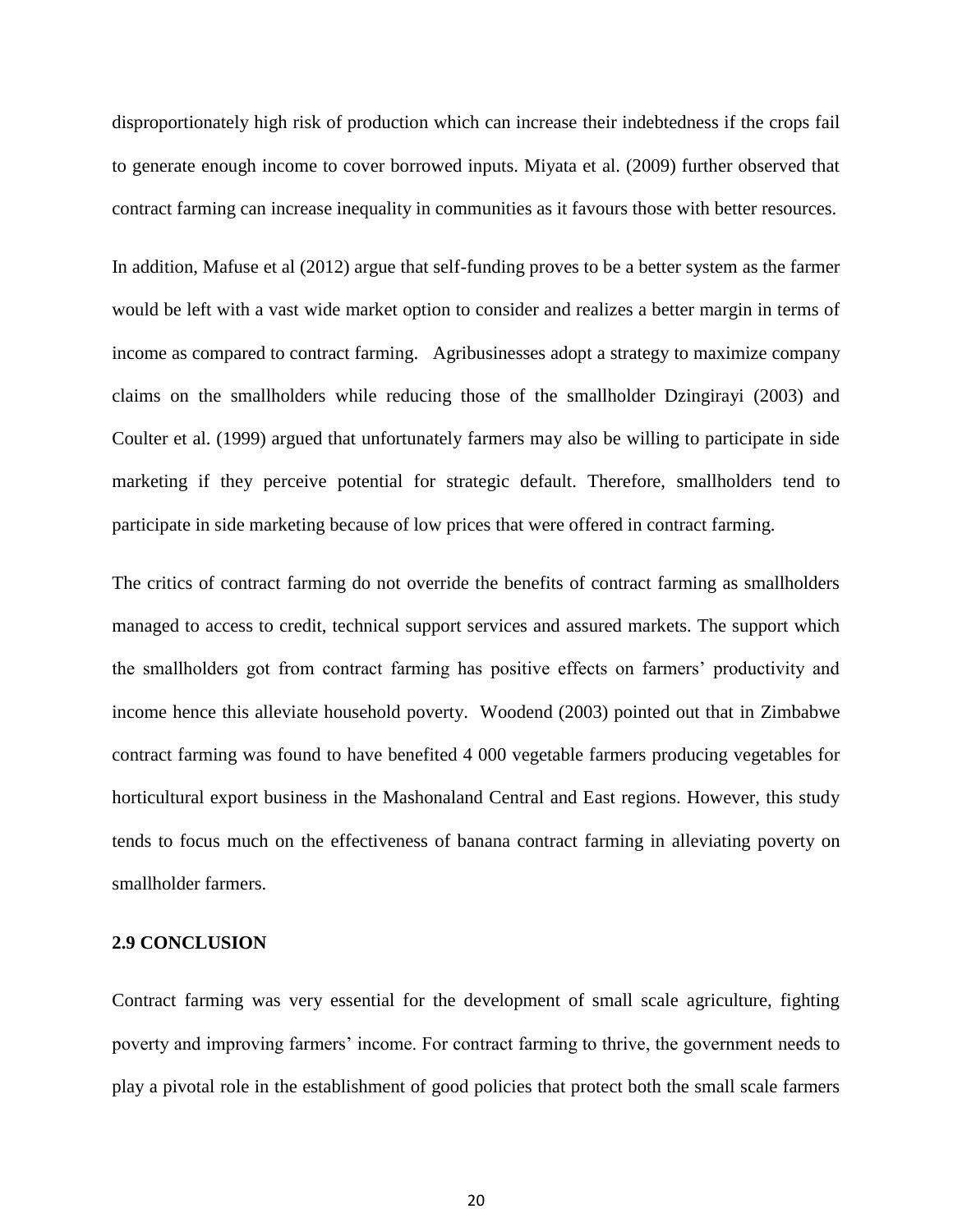and the contracting firms. The state has the responsibility of creating an enabling environment in terms of infrastructure development in rural areas, institutional support and contract enforcement. Contract farming promotes household food security through surplus food production, increase in household income, acquisition of asserts and improvement of household nutritional status hence this would reduce poverty levels.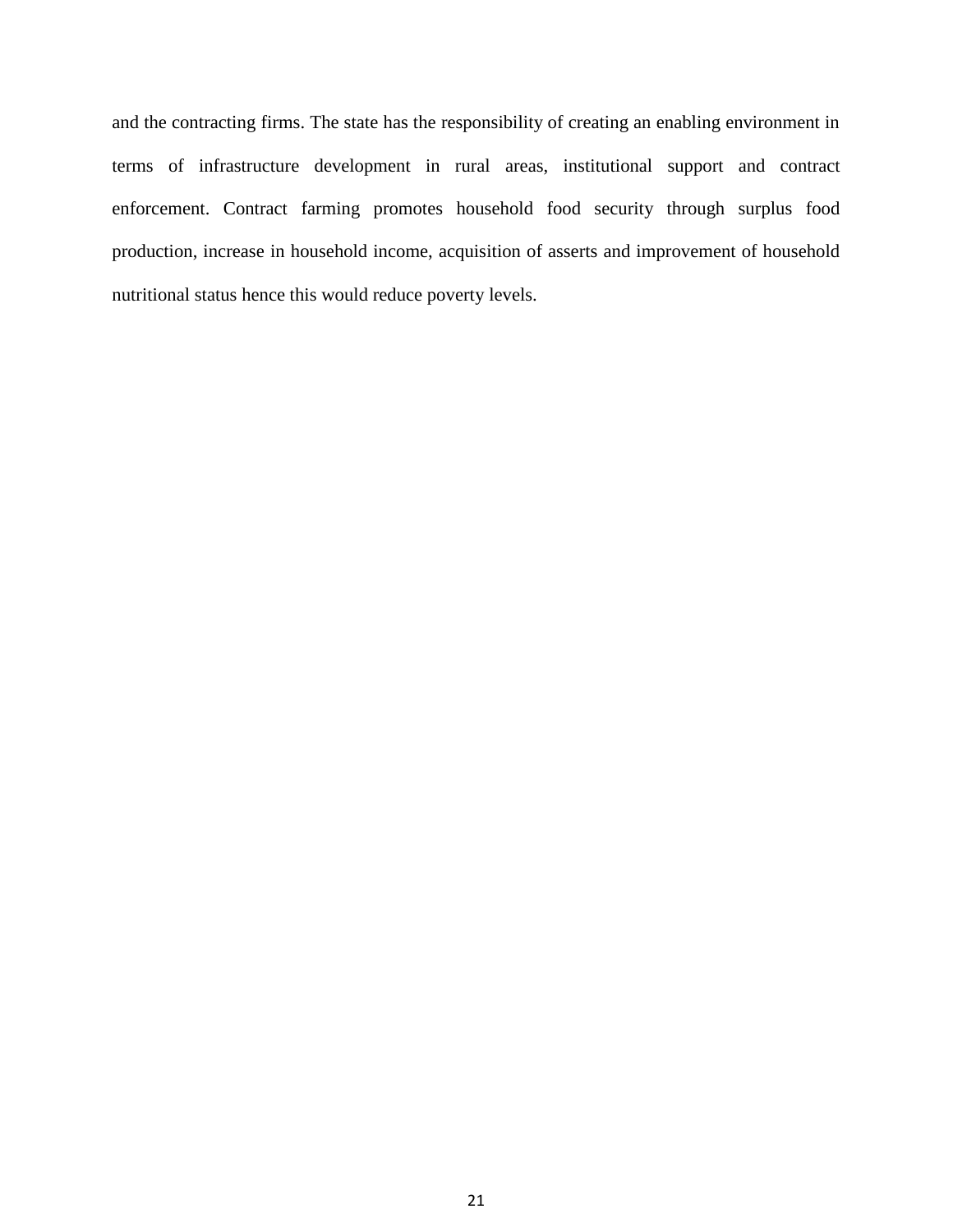#### **CHAPTER THREE**

#### **RESEARCH METHODOLOGY**

## <span id="page-34-1"></span><span id="page-34-0"></span>**3.0 Introduction**

This chapter focuses on the research methodology that was used in the study. Dawson (2009) argues that research methodology refers to the philosophy or the general principle which guides a research study. The main emphasis was on the research design, research philosophy, approaches of inquiry, research strategy, time horizon, sampling methods, data collection methods and data collection procedures and also how data was analysed. Collis and Hussey (2009) emphasised the importance of appropriate selection of research methods as it help in moulding the quality of research findings. The chapter would discuss the methods and techniques that were used in order to fulfill the requirements of the research objectives. It tends to summarise the methods that were used to acquire data of assessing the effectiveness of banana contract farming on alleviating poverty among the contracted smallholder farmers.

#### <span id="page-34-2"></span>**3.1 Research Design**

Research design is basically a plan that shows how the research was conducted. It refers to the plan and structure of the investigation used to obtain evidence to answer research questions. Nachmias (2008) defines research design as the "blueprint" that enables the investigator to come up with solutions to problems and guides him or her in the various stages of the research. It is also regarded as a framework that includes a general summary of what the researcher obtained from the analysis of data. The study adopts a descriptive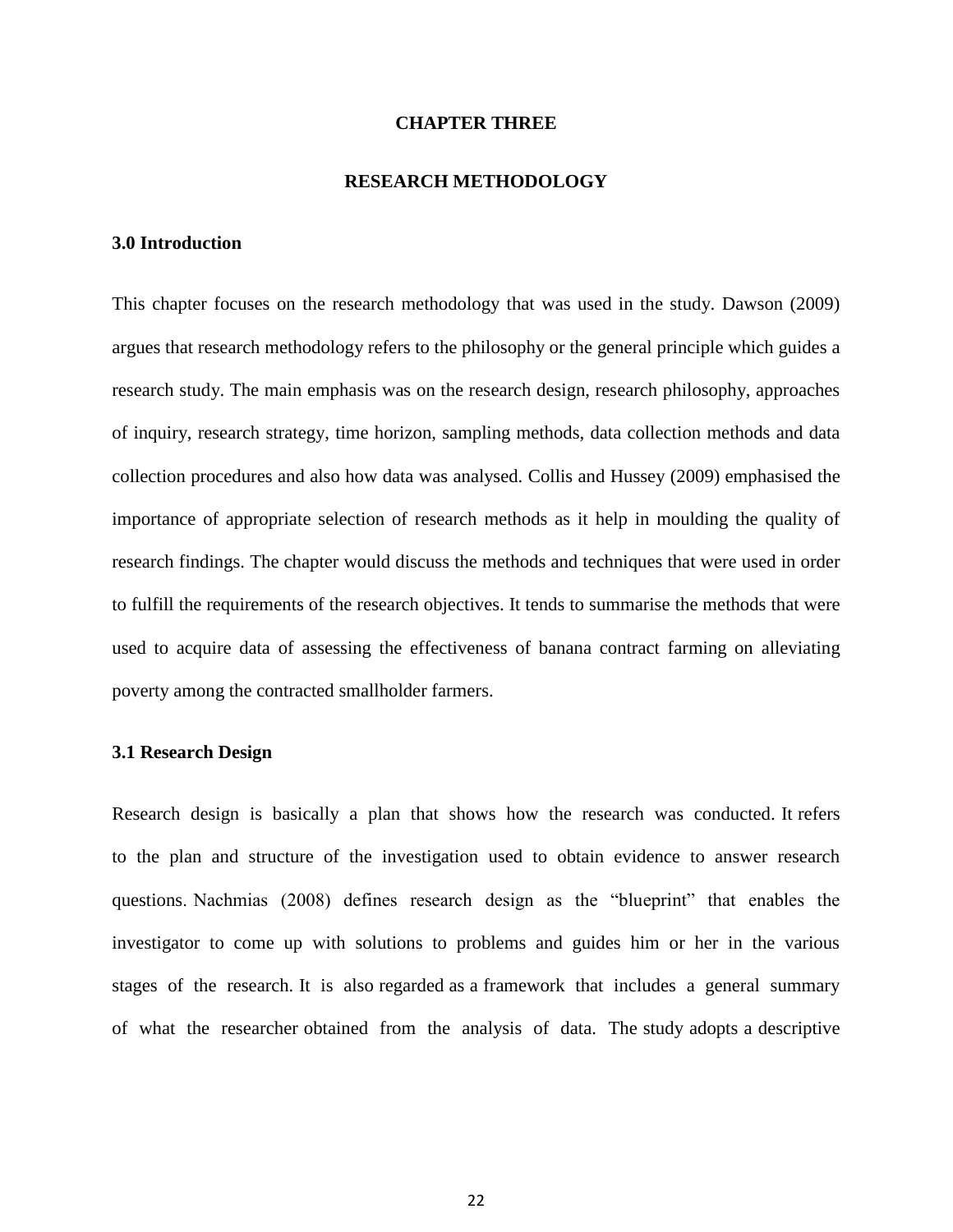survey research design. The researcher has adopted this research design because it addresses the research problem.

#### <span id="page-35-0"></span>**3.2 Research Paradigm**

Research paradigm was also referred by other scholars as research philosophy. According to Saunders et al (2009) a research paradigm is the development of knowledge as well as the nature of that knowledge developed. The researcher would adopt the pragmatism research philosophy. Creswell (2007) propounded that pragmatism focuses on the research problem and uses all available approaches to understand the problem. Pragmatism research philosophy is flexible to use any of the methods, techniques and procedures typically associated with quantitative or qualitative research as the philosophy does not see the world as an absolute unit.

In addition, Creswell (2013) articulates that pragmatism research philosophy recognises that every method has its limitations and different approaches can be complementary. This tallied well with the study as it focused on how best contract farming can alleviate poverty on banana small scale farmers. Creswell (2003) contends that the collection of diverse types of data best provides an understanding of a research problem. The researcher will look at many approaches of collecting data rather than subscribing to only one way and this gives room for triangulation.

## <span id="page-35-1"></span>**3.3 Approaches of Inquiry**

The study adopts a simple mixed method design which combines both quantitative and qualitative data collection techniques and analysis procedures. The researcher had choose simple mixed method as the study require quantitative data to measure the impact of smallholder banana contract farming on poverty alleviation using the following poverty reduction indicators; increase in household income, food security, improvement of household nutrition status and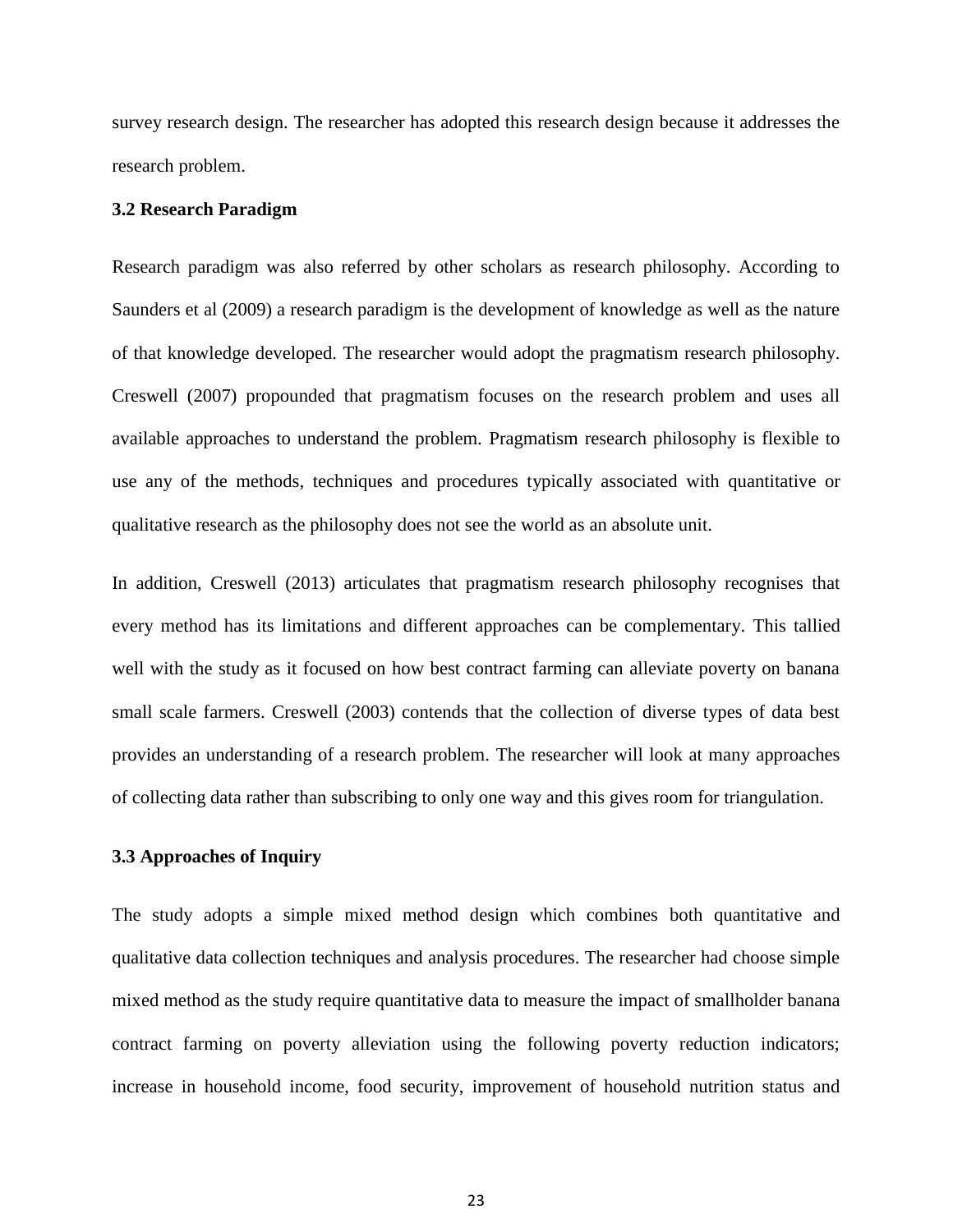acquisition of assert. Qualitative methods were used to collect data on the views and perceptions of small scale farmers towards contract farming and to solicit information on the measures that could be employed to address the challenges faced by smallholder farmers in banana contract farming.

The qualitative methods that were employed by the researcher include interviews and focused group discussions. Johnson and Onwuegbuzie (2004) argue that multiple sources or methods of data gathering increase the credibility and dependability of the data since the strengths of one source compensates for the potential weakness of the other. Creswell (2013) stated that concurrent mixed methods procedures are those in which the researcher converges or merges quantitative and qualitative data in order to provide a comprehensive analysis of the research problem. Therefore, the researcher used concurrent mixed methods to provide a comprehensive analysis of the research problem.

# **3.4 Time Horizon**

The researcher adopts a cross sectional approach because the research was carried out within a short period of time of less than six months and it is less costly. Saunders (2009) argues that cross sectional research is the most ideal when time is a constraint.

## **3.5 Population**

According to Palgrave (2000) population is a complete set of items that shape at least one property in common that is subjected to statistical analysis. According to ZIMSTAT (2012) Mutasa district has a total of 168747 and 51% are small holder farmers. ZIMSTAT (2012) also states that ward 5 of Mutasa district has an approximate population of 1500 households. The study population of 1500 households were both non-banana contracted small scale farmers and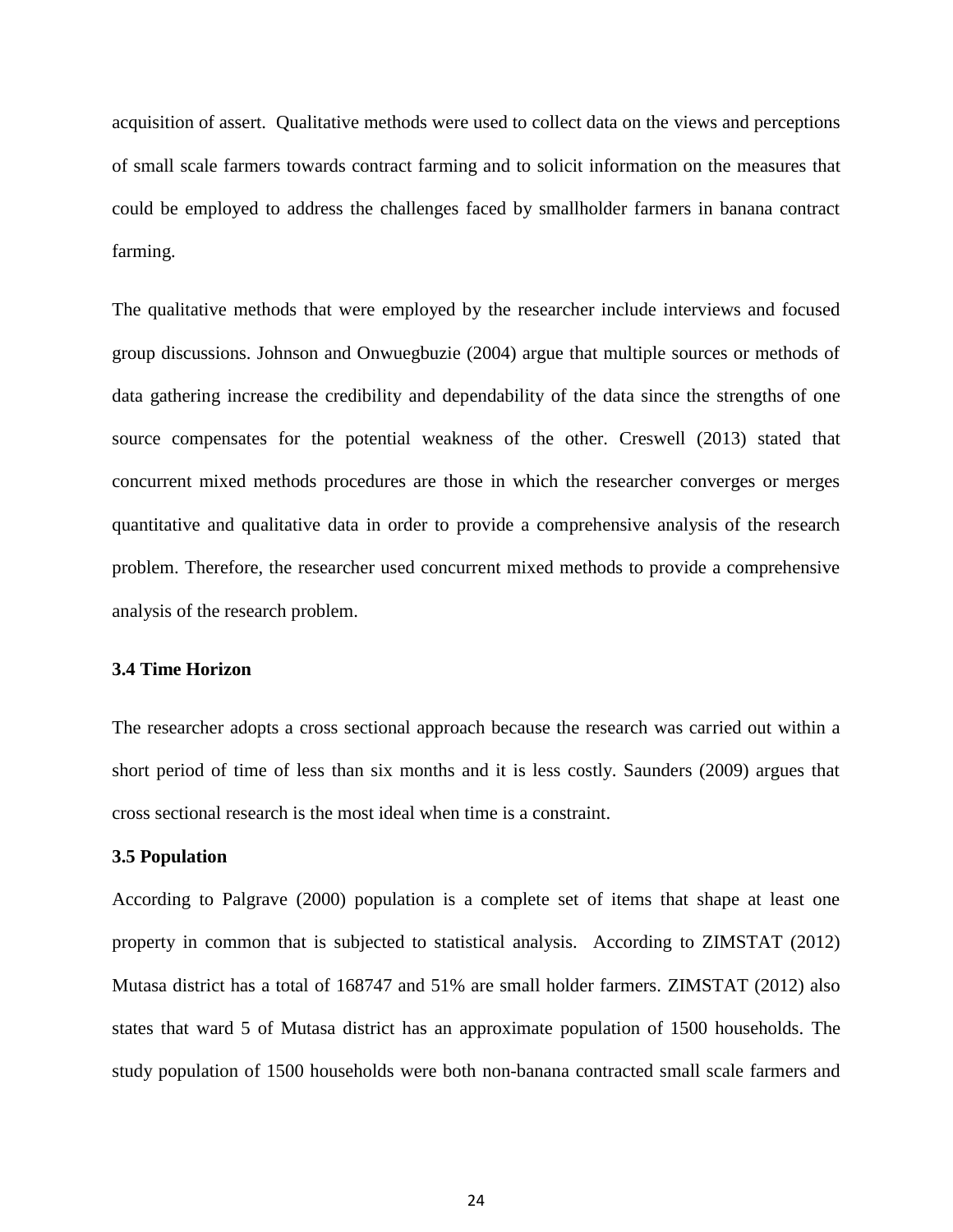banana contracted small scale farmers. According to the report from the Ward Agritex there were 450 contracted smallholder farmers in Ward 5 of Mutasa district. Therefore, the targeted population for this study comprised of 450 contracted banana small scale farmers, one Ward Councillor and a total of 30 Village Heads who are found in Ward 5. This adds up to a total population of 481 households.

#### **3.6 Sample and Sampling Procedures**

Creswell (2003) posits that a sample is a sub-set of those entities from which evidence is gathered. In the study a sample was regarded as a subset of a population. It was therefore a portion of a defined population collected for statistical analysis. The researcher considered a representative sample as it saves time, money and provides valid results to be inferred for the whole population. The sample in this study gave a general guideline on the nature of the population being studied.

Sampling procedure in this research was the way in which the research was carried out. Therefore sampling procedure according to Creswell (2003) is a process of selecting sufficient number of elements from a population so that by studying the sample and understanding the properties and characteristics of the sample subject it will be possible to generalize the properties to the population elements.

Sample size refers to the number of respondents that will be responding to different questions issued by the research. According to Kelly (2006) sample size is a subject of population and should represent the main interest of the study. In this case; information was gathered from Mutasa District Administrator, Ward Councilor, 3 Village Heads, two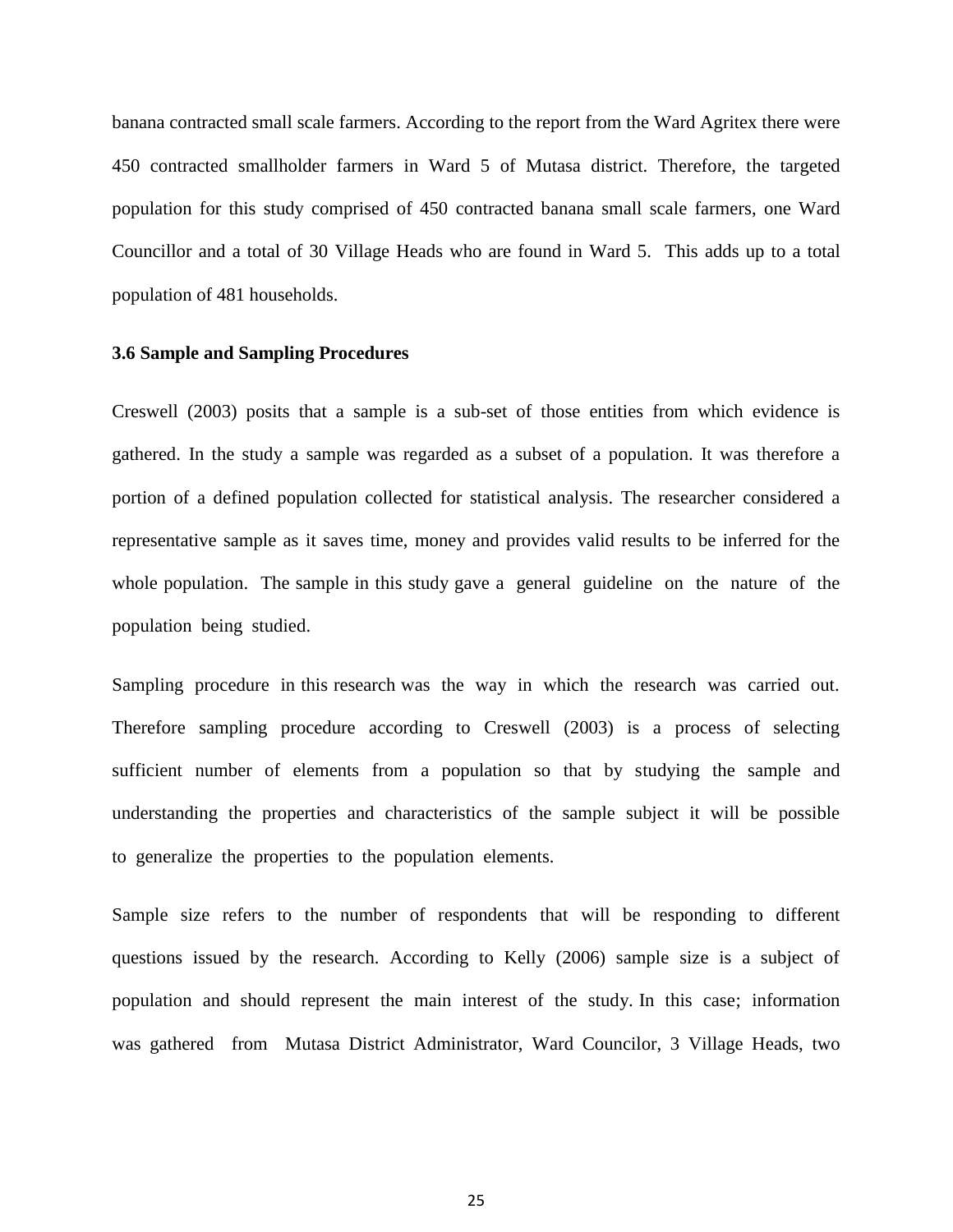AGRITEX Extension Officers and 45 smallholder contracted farmers through questionnaires, interviews and focus group discussion.

The research adopts a multi-stage sampling technique. Purposive sampling was used to select Ward 5 in Honde Valley area of Mutasa district for this study. According to Robert and Michael (2010), purposive sampling represents a group of different non-probability sampling techniques**.** Purposive sampling relies on the judgment of the researcher when it comes to selecting the units (for example, people, cases/organizations, events, pieces of data) that are to be studied. Most of the smallholder farmers in Ward 5 depended much on banana farming as their major source of income. This has been further confirmed by SNV Netherlands Development Organization (2011) which explained that more than 40% of the people in Honde Valley depend on bananas for more than a third of their income.

The researcher used simple random sampling technique to select the smallholder contracted farmers who participated in this study. The researcher used a golden bowel sampling technique whereby 450 cards were made. Each card represents every banana contracted smallholder farmer and 405 were labeled "Yes' and only 45 were labelled "No". Those who picked a "No" automatically became respondents and those who picked a "Yes" could not participate in the study thus all respondents had equal opportunities of participation. Selected 45 contracted households represent ten percent of the total number of the banana contracted smallholder farmers in Ward 5. Further, the researcher used purposive sampling to select 29 contracted banana smallholder farmers who were educated, able to read and write. These farmers were considered for answering the questionnaire.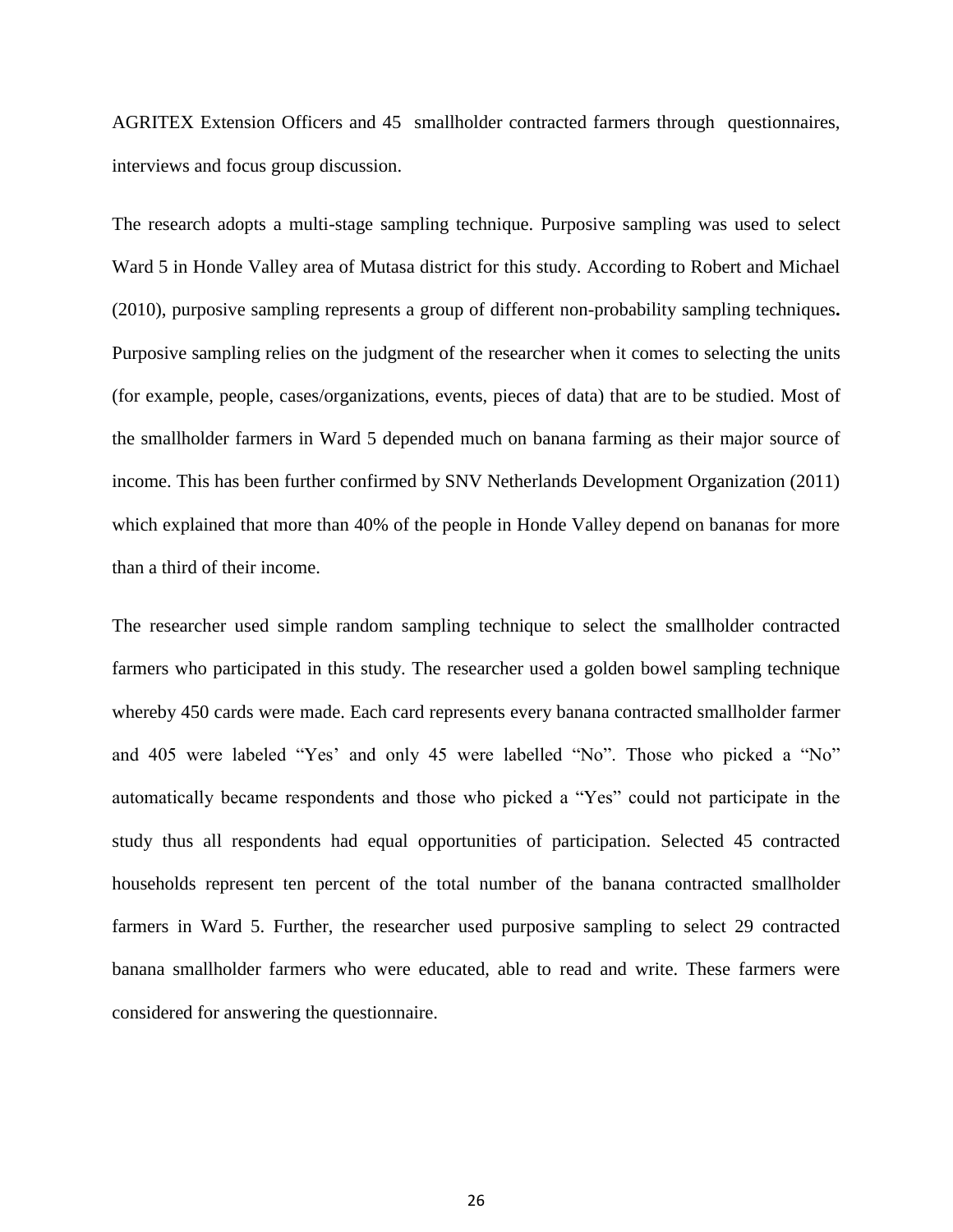The researcher used purposive sampling technique to select the District Administrator, one Ward Councilor and two Agritex Extension Officers in Ward 5. Sidhu (2003) posit that purposive sampling technique is used by researchers to select those respondents that suit the purpose of their study. Thus, in this case, the District Administrator, Ward Councilor and two Agritex Extension Officers were serving the purpose of providing data with measurable variables of levels of poverty eradication through small scale banana contract farming in the Ward.

The researcher also used purposive random sampling technique to select Village Heads for this study. Ten percent of a total number of 30 Village Heads in ward 5 was selected at random. A total of 3 Village Heads were chosen from the villages that consist of contracted banana smallholder farmers. Thus, our sample comprised of 45 contracted household representatives who were small scale banana contract farmers, three Village Heads, two AGRITEX Extension Officers in Ward 5, one Ward Councilor and the District Administrator. This makes a total of 52 participants.

# **3.7 Data Sources**

#### **3.7.1 Secondary data**

Secondary data was used to supplement the primary data. Data that has been collected over a long period of time allows longitudinal study which was impossible to do with data collected in short projects. Secondary data was also used to compare with the collected primary data in order to triangulate the findings and put gathered data into larger context. This was collected from journals, internet sources and other academic publications. This was presented in form of related literature or literature review in the previous chapter.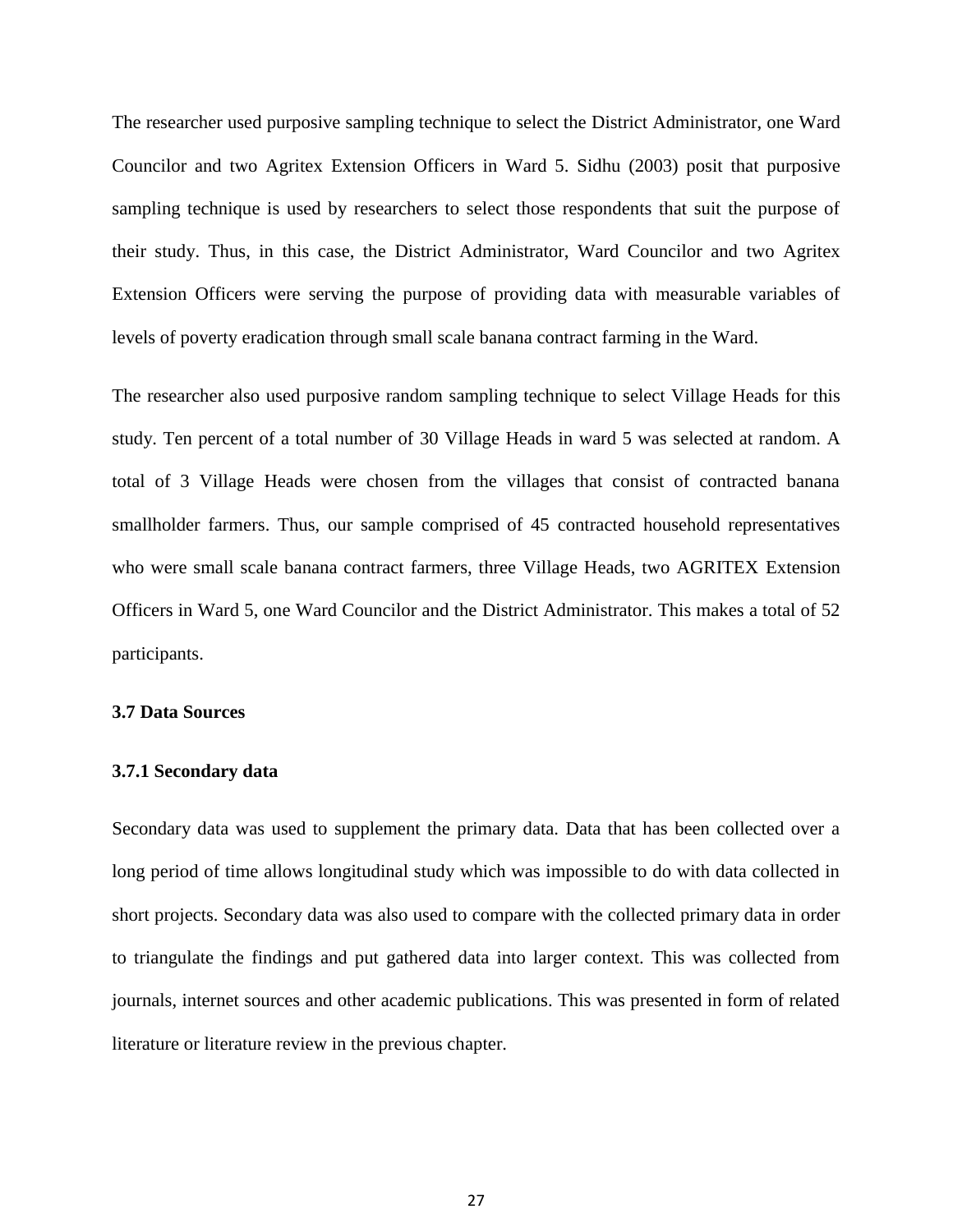## **3.7.2 Primary data**

This was the fresh data that was gathered by research instruments or data collection tools for this study.

# **3.8 Data Collection Tools**

According to White (2010) data collection is the process of gathering and measuring information on variables of interests in an established systematic fashion that enables one to answer the stated questions. According to Manyere (1995) instrument is the generic term used for the items that the researchers use for the measurement device. Therefore, data collection tools or instruments were used to collect primary data for this research.

# **3.8.1Questionnaire**

Johnson and Christensen (2004) defined a questionnaire as a self-report data collection device that each research participant fills out as part of a research study. Goode and Hatt (1999) defined questionnaire as a device for securing answers to questions by using a form which the respondent fills himself or herself. Questionnaires were forms containing a list of questions, and they were used as a means of gathering information from a survey. The respondent has the freedom to respond to any of the questions in the questionnaires. Blank (2009) alluded that a questionnaire is a form which is prepared and distributed for the purpose of securing responses. Generally, these questions were factual and designed for securing information about the research questions, of which recipients were presumed to have knowledge.

According to Barr et al (1998), "A questionnaire is a systematic compilation of questions that are submitted to a sampling of population from which information is desired." Arends et al (2001) pointed out that as the term questionnaire is generally used in educational researches, the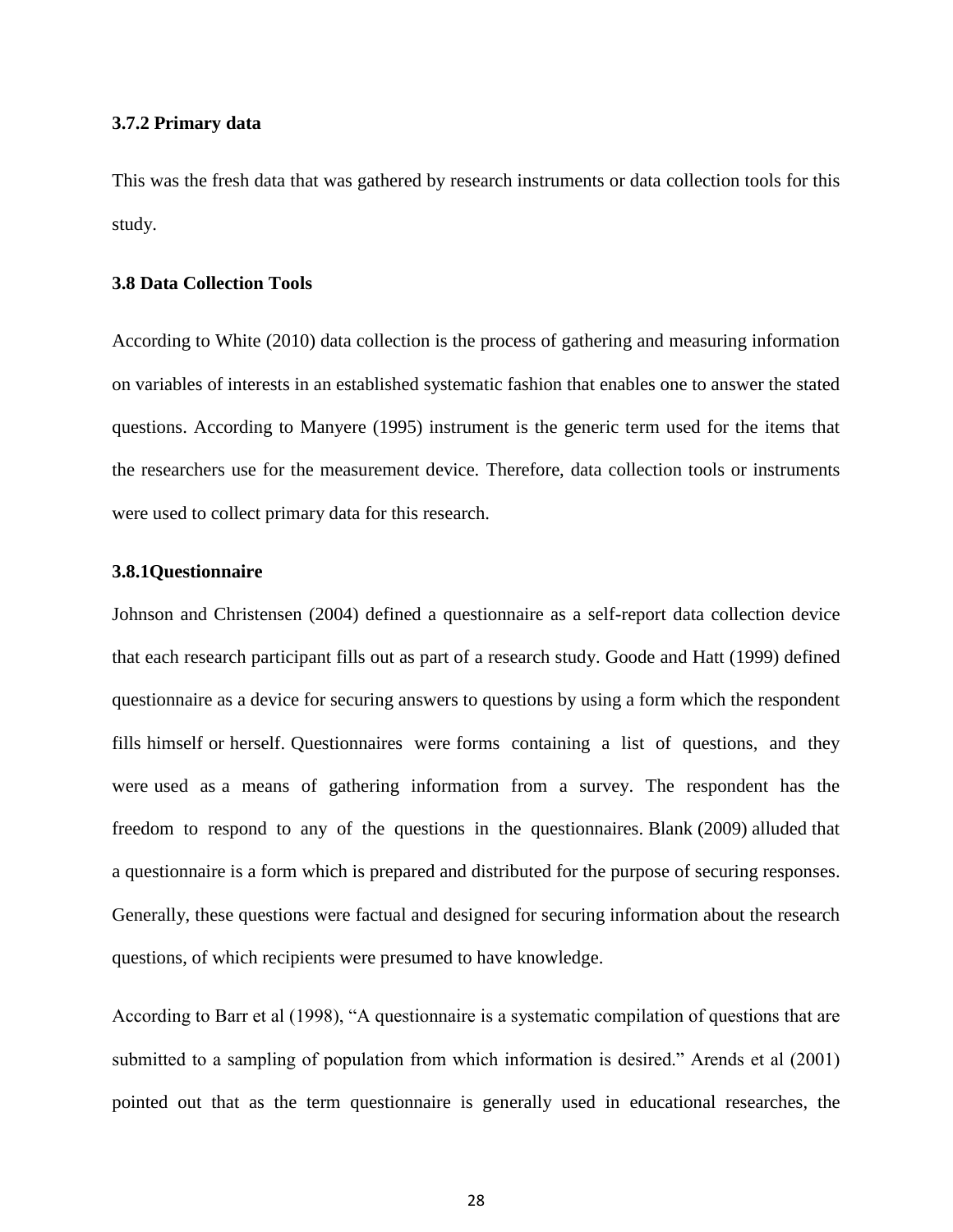questionnaire consists of a set of questions or statements to which individuals are asked to respond the questions frequently asked for facts or the opinions, attitudes or preferences of the respondents. In questionnaire forms are used and the respondents fill in themselves, thus questionnaires place heavy reliance on the validity of the verbal reports.

The researcher has decided to use this instrument because of a number of reasons. Arends et al (2001) highlighted that questionnaire allows for a wider coverage at a low cost and also it allows for a greater uniformity in the way in which questions are given. Hence the questions given to each respondent will be the same there by promoting uniformity of questions. Apart from that, Goode and Hatt (1999) argued that, questionnaires give respondents time to consider questions carefully before giving feedback so there is greater possibility of giving well thought answers that clearly shows the effectiveness of smallholder banana contract farming on poverty alleviation. The researcher applies questionnaires as a data collecting instrument for this research because it is generally used to obtain information, often numeral data. Questionnaires that were administered contain mainly close ended questions that were designed to answer the research questions.

The questionnaire was written in English language and it was administered to the people who could understand and knowledgeable on issues of banana contract farming and its effects on poverty alleviation among smallholder farmers in ward 5 of Mutasa district. The researcher issued the questionnaire to the targeted respondents and collected them after their completion. The researcher made it clear to the respondents that the purpose of the study was for academic purpose and that they would not experience any harm by participating in the study. Cohen et al (2000) alluded that questionnaires provides relatively straightforward information to be analysed. Questionnaires help the researcher to gather large amounts of information from the educated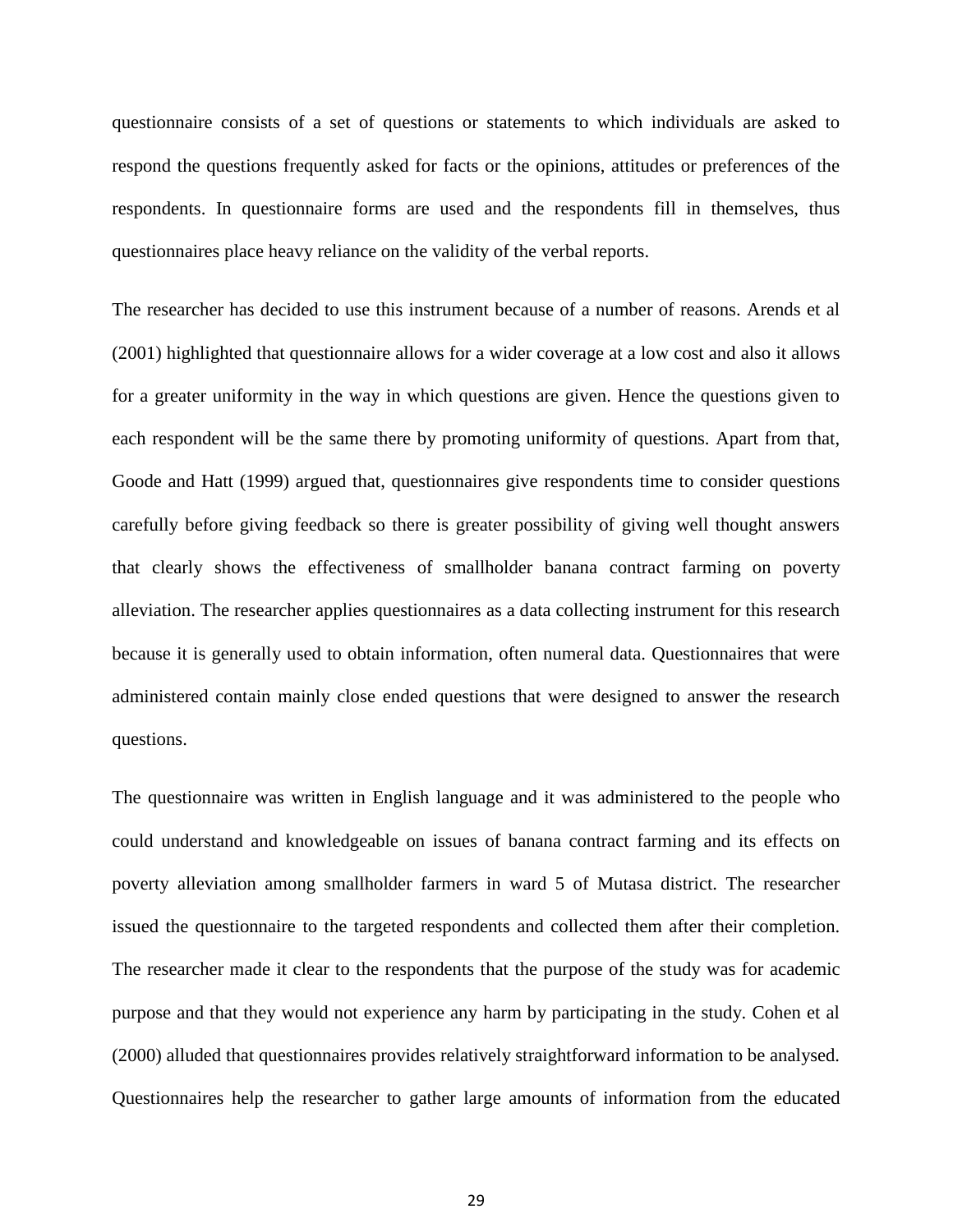people who were able to read and write. These were the 29 contracted banana smallholder farmers and two Agritex Extension Officers. This was done within in a short period and in a relatively cost effective way. The process of administering the questionnaire saves time as the respondents fill in themselves and it was suitable for collecting information from large number of samples.

Questionnaires are considered to be the most flexible tool that possesses a unique advantage over others in collecting both qualitative and quantitative information. However there are some limitations of this instrument which need to be considered. Blank (2009) posit that a questionnaire is the lazy man's way of gaining information, because it is comparatively easy to plan and administer a questionnaire. In addition, Blank (2009) ppropounded that there is a lot of paper work in preparing the questions and each respondent should have his or her own questionnaire and it is not possible for the researcher to probe further. Also, Blank (2009) highlighted that open ended questions in a questionnaire can generate large amounts of data that can take a long time to process and analyse. In this study, the researcher tried to minimise these limitations by asking short and precise questions and the use of simple English that was easily understood by the respondents.

# **3.8.2 Interviews**

The researcher carried out interviews from the three Village Heads, District Administrator and the Ward Councilor. Interviews were administered to 3 Village Heads, Ward Councilor and the District Administrator to gather different views about the effectiveness of smallholder contracted banana farmers on poverty alleviation. Kumar (2011) defines interview as any person-toperson interaction between two or more individuals with a specific purpose in mind.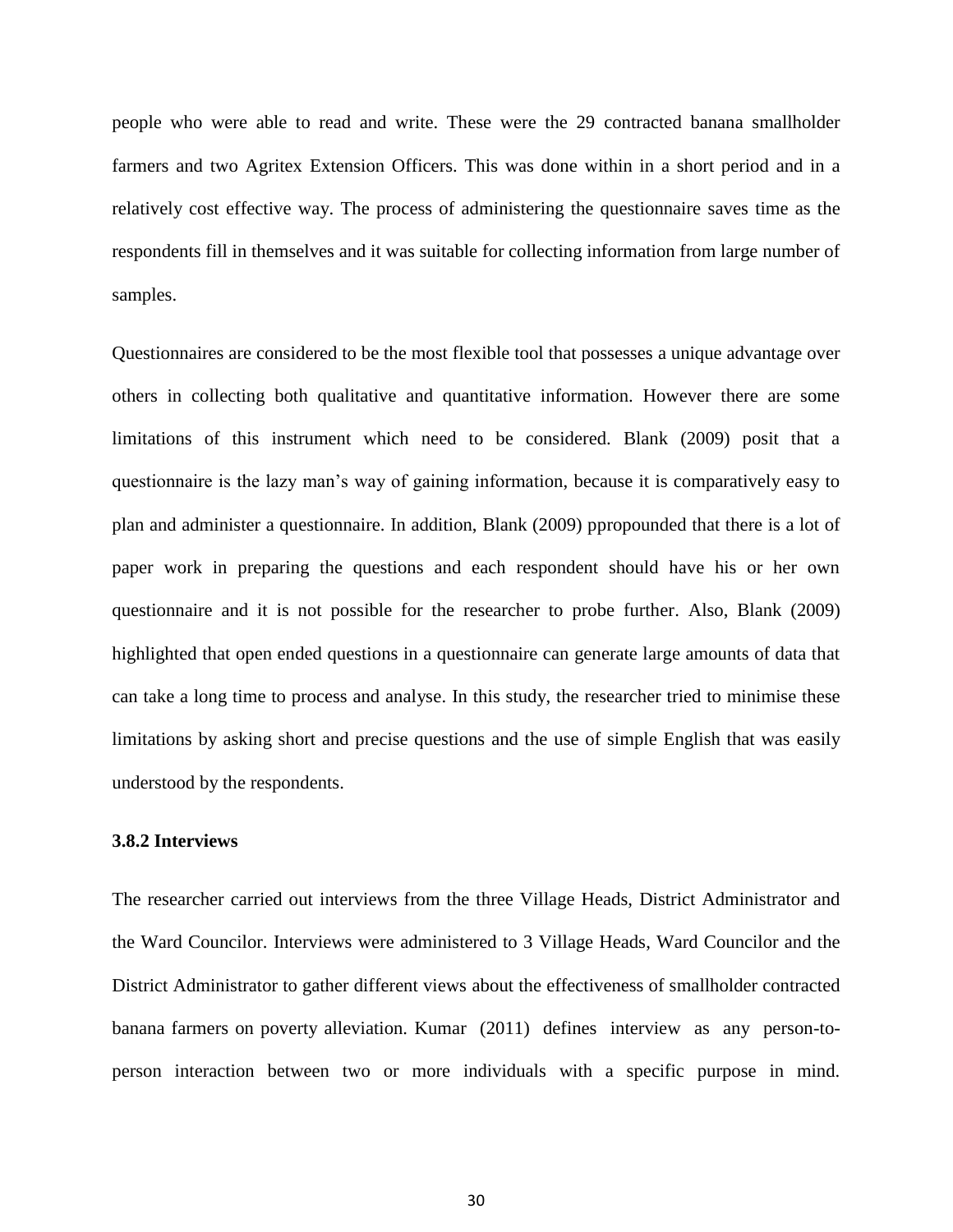Haralambos and Holborn (1990) propounded that an interview is a questionnaire administered by an interviewer who is not allowed to deviate in any way from the questions provided. This implies that during the interview the interviewer notes the responses made by the interviewee as opposed to the questionnaire method where the respondent writes responses on the questionnaire. OMNI Institute (2014) postulates that interviews are qualitative; few people are selected for their first-hand knowledge about a topic of interest. Haralambos and Heal (1988) highlighted that an interview is an art of acquiring information from the respondents.

Interviews imply talking directly to the respondent and recording responses. Laffitte and Holt (1993) posits that interview is a purposeful conversation in which one person asks prepared questions (interviewer) and another answers them (respondents/interviewee). The method was employed in this study as a qualitative data collection technique. The researcher decided to use interviews because of the following advantages. According to Haralambos and Holborn (2004), interviews are versatile, that is, they can be adapted to the needs of the researcher and also the researcher can be able to probe further. Thus the researcher managed to gather information from the local leaders on the effectiveness of smallholder banana contract farming on poverty alleviation.

In addition, the researcher preferred to use interview as a data collection technique/method over other techniques because of its flexibility, reliability and first-handiness to complement the weaknesses of other techniques that need someone to give clarity to those questions that the respondent or the researcher would have failed to understand. Asking questions to the interviewee on a face to face basis enables the collection of first-hand information, quick response and gave room to the researcher to probe for clarifications. It was so flexible that the researcher could modify his line of inquiry; it also enabled the researcher to read non-verbal cues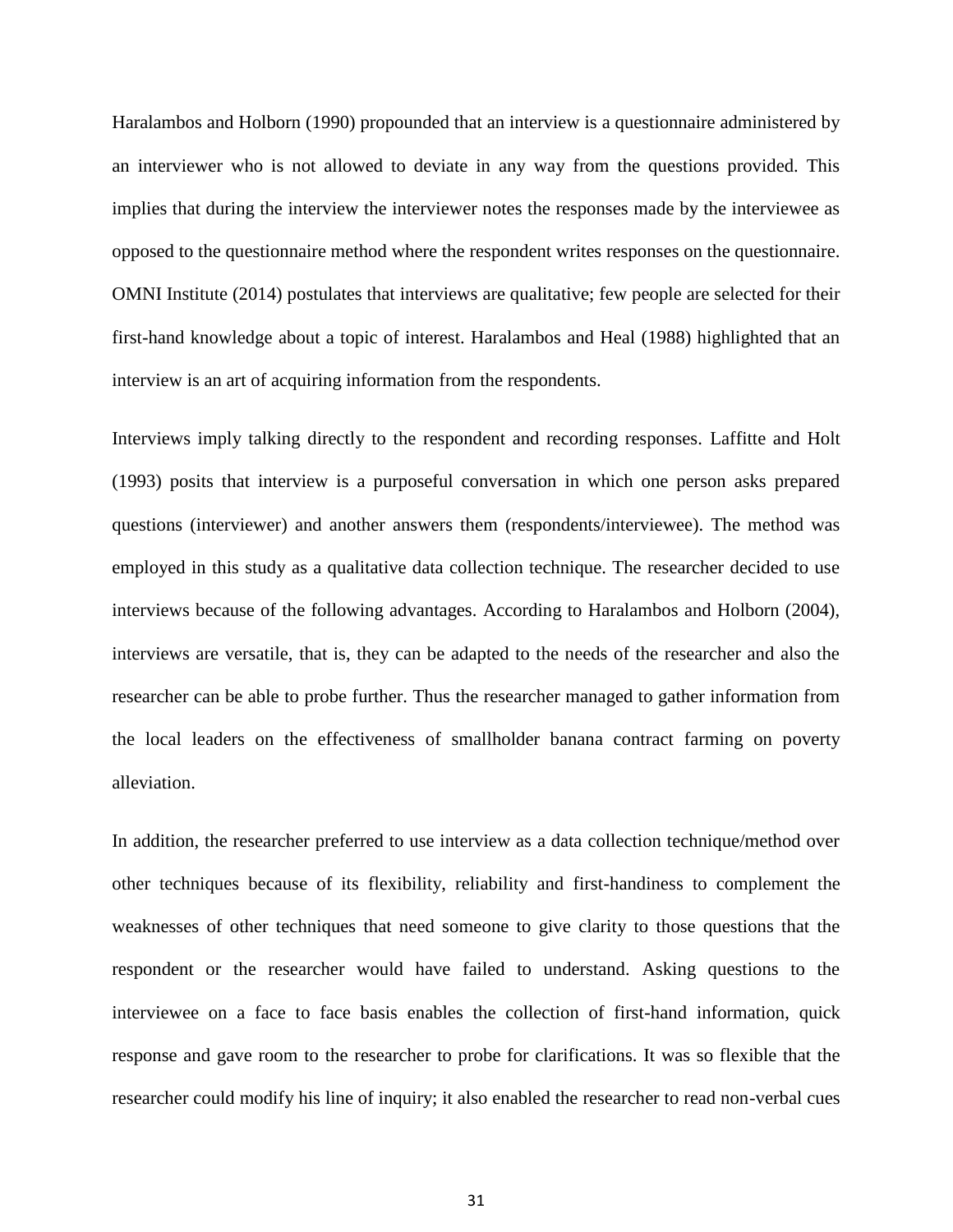of respondents thereby could investigate underlying motives hence obtaining a clear view of the respondent.

Interviews have higher response rate compared to questionnaires. Haralambos and Holborn (2004) assert that interviews will allow both parties to alter situations in order to get reliable information and they provide instant feedback on any topic being asked. Hence this helps the researcher to obtain tangible information on the impact of smallholder banana contract farming on poverty alleviation. Also, interviews also gave the researcher the advantage of body language from the respondents on how they feel about banana contract farming. Haralambos and Holborn (2004) alluded that interviews enable the researcher to learn about things that cannot be directly observed and add an inner perspective to outward behaviors of the respondents.

Further, Kothari (2004) posit that the interviewer through the use of semi structured interviews had latitude to ask further questions in response to what are seen as significant replies. Abawi (2013) observes that the advantages of interviews are that they are more personal, as compared to questionnaires, allowing higher response rates, they allow for more control over the order and flow of questions and necessary changes can be introduced in the interview schedule based on initial results which is not possible in the case of a questionnaire survey. This method allowed the researcher to gain deeper insights into the perceptions of the smallholder farmers towards banana contract farming and poverty alleviation.

Considering these advantages, the researcher has decided to use interviews despite of the disadvantages. Interviews were time consuming in probing and clarification of questions on the contribution of banana contract farming towards smallholder poverty alleviation. Blank (2009)

32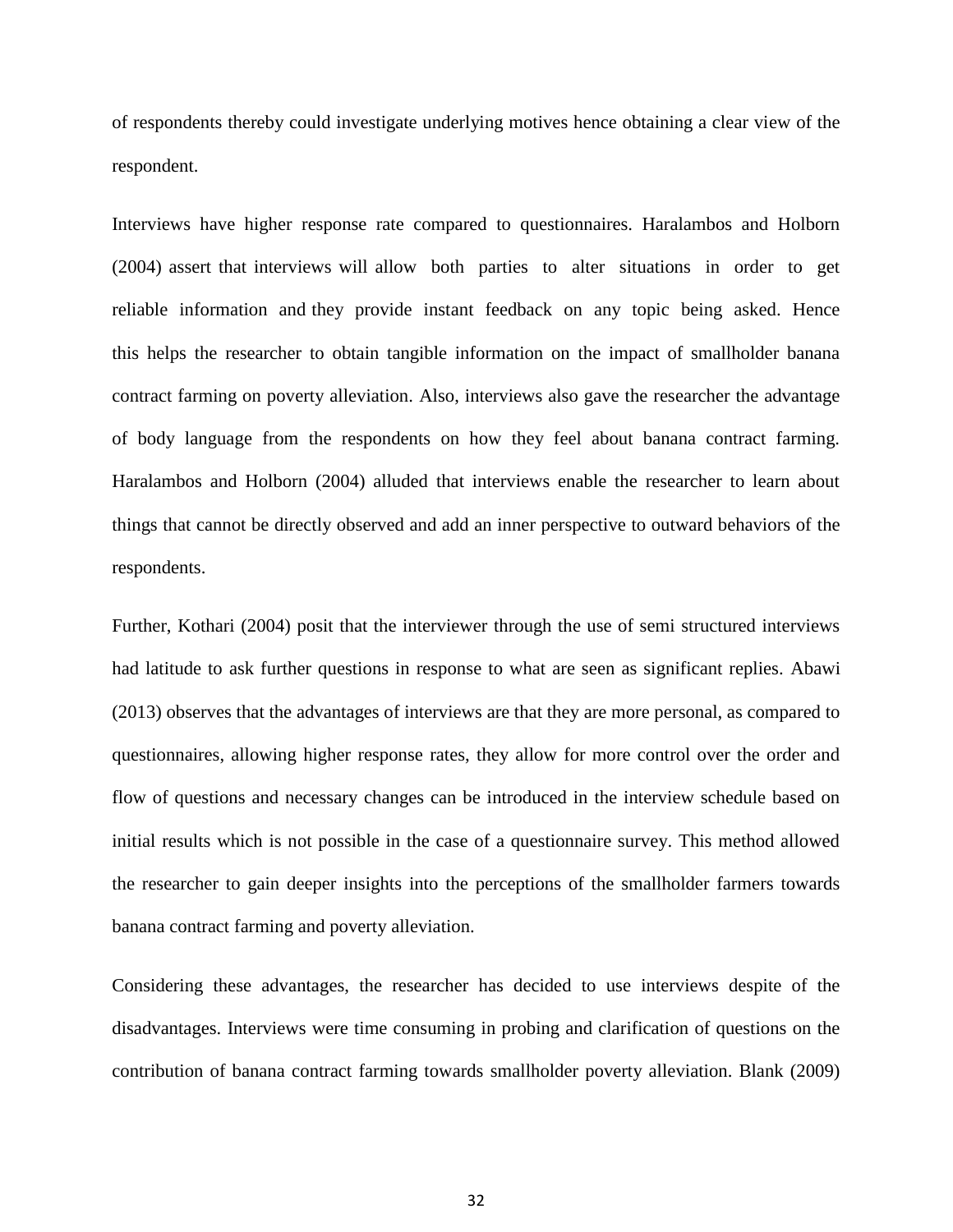postulate that interviews are expensive in terms of both time and money in preparing the interview questions. Also the quality of information generated depends upon the interviewer and interviews are subject to interviewer and respondent bias. However, the researcher saves time when conducting interviews by selecting one tenth of the targeted population which was three Village Heads, District Administrator and Ward Councilor.

#### **3.8.3 Focus Group Discussion**

Focused group discussions were used by the researcher to solicit information left from the interviews. The group discussions were mainly centered on how banana contract farming had contribute to the reduction of poverty amongst the households of small scale farmers, with particular attention on the production, income, food security, employment and asset creation. Factors that hinder or promote banana contract farming in the study area were discussed. Focus group discussions were also used to extract the inner feeling or perception of the smallholder farmers about banana contract farming. Two Focus Group Discussions were conducted and one group was made up of 9 female contracted farmers and the other one with 7 male contracted farmers.

The researcher had set some questions related to the study to guide the discussions. To ensure accurate data, the researcher used the phone to record all the information during the discussion sessions. The focus group discussions were guided by the researcher to ensure that the respondents will not lose focus of the subject matter. This approach was important as it avoids the problem of dominance by other members of the group and it promotes active participation of all group members. Focus Group discussion was very helpful in this study as it helps to gather data which will not be quantified.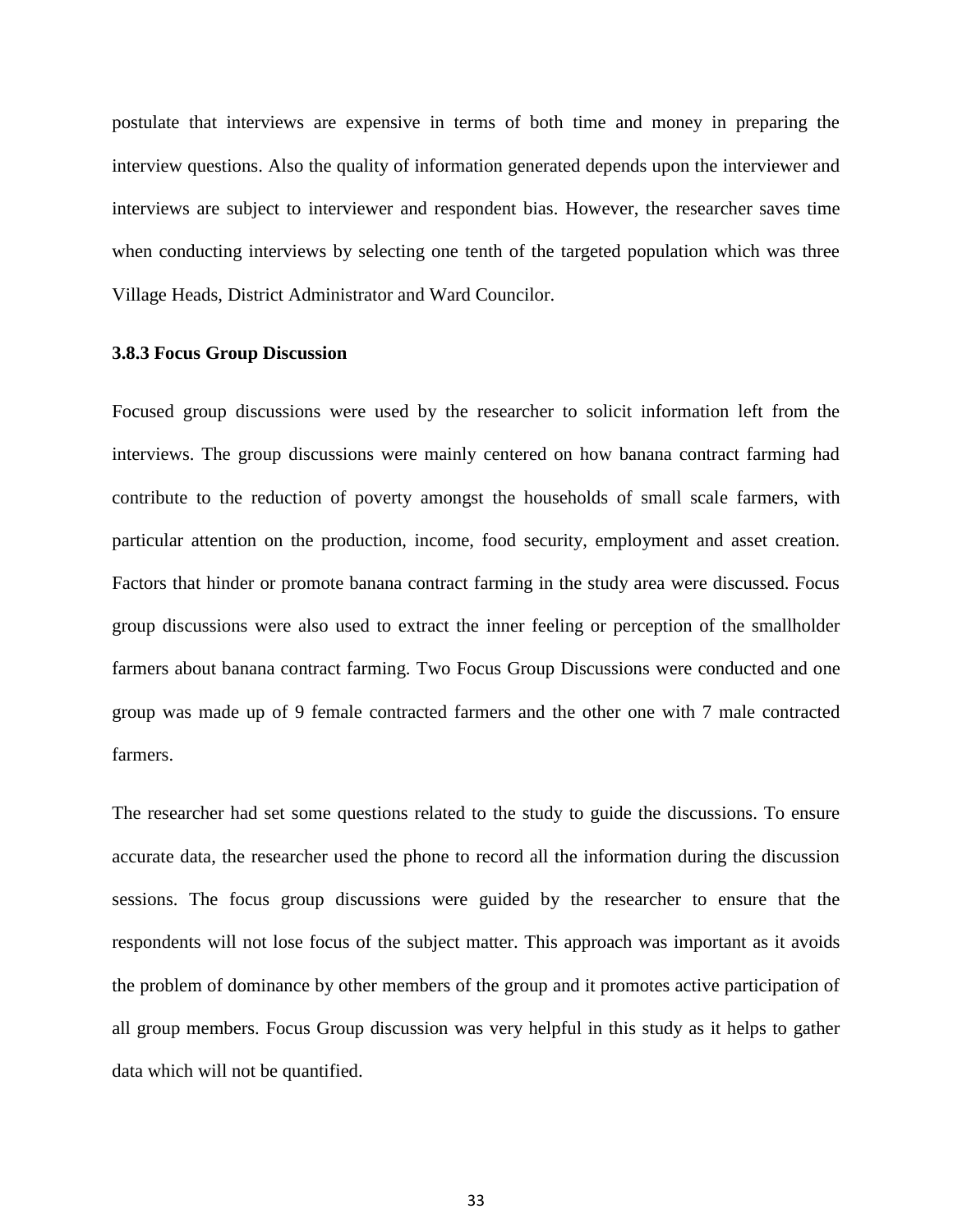### **3.9 Pilot Testing**

The research instruments were also checked through pilot-testing. Haralambos, *etal* (2008); David and Sutton (2004) defines pilot study as a small scale preliminary study conducted before the main research to check the feasibility or improve the design of the research. Similarly, Woken (2002) defines a pilot study as a pre-study of the main study or a miniature version of a project done a few weeks before the main study. Haralambos *etal* (2008) recommend that a pilot study should be carried out on members of the relevant population but not on those who will form part of the final sample. Piloting is avoided with the target sample so that the behaviour of participants is not influenced before the main study. In line with the above, the researcher conducted a pilot study with 15 contracted smallholder farmers and one Agritex Extension Officer in Ward 6 of Mutasa district. Interview schedules were pilot-tested with two Village Heads and one Councilor in Ward 6 of Mutasa district. One Focus Group Discussion was conducted with eight contracted smallholder farmers in Ward 6 of Mutasa district. Through the pilot study, the researcher managed to achieve the following:

- improve clarity, timing and lengths of the interviews;
- eliminate ambiguities in the semi-structured and focus group interview schedules;
- analyse data to check whether the questions in the interview schedules address the research questions.

Cohen *etal* (2011) concluded that the importance of the pilot study cannot be over emphasised since it tests the feasibility of the study. After piloting the study, the researcher was confident that the study was feasible and embarked on the study with enthusiasm.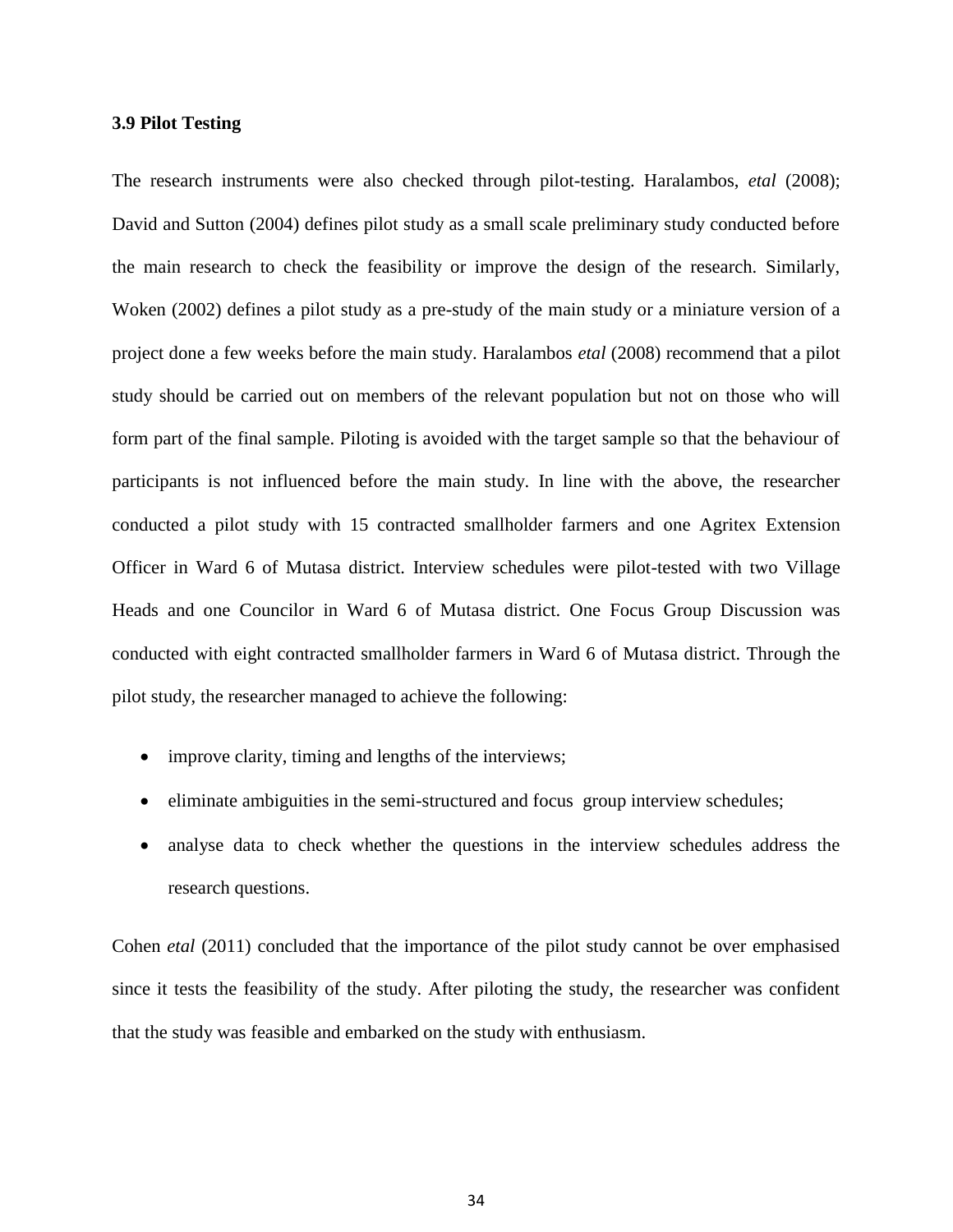#### **3.10 Validity and Reliability**

According to Gray (2014) and Punch (2011) validity and reliability are factors both quantitative and qualitative researchers are concerned about when designing a study. Gray (2014) posits that data gathering instruments in any research should be credible and trustworthy by generating trusted findings. As proposed by Haralambos *etal.,* (2008) and Cohen *etal* (2011), a number of techniques to enhance validity and reliability of research such as triangulation, piloting, membervalidation and thick descriptions were employed in this study.

### **3.10.1 Validity in research**

Maree (2012) and Gray (2014) assert that the term validity refers to the extent to which an instrument measures what it is supposed to measure. Fraenkel and Wallen (2003) add that validity refers to the appropriateness, meaningfulness and usefulness of the inferences researchers make based on the data they collect. For Punch (2011), quantitative and qualitative researchers must address the validity question: "How valid are the data?" This question reminds researchers to always reflect on how well the data they collect represent the phenomenon under study. Haralambos, *etal* (2008) posits that data is 'valid' if it provides a true picture of what is being studied.

The researcher employed a number of techniques such as member validation, triangulation of methods and sources of data to enhance validity of data collected in this study. A variety of instruments were used to collect data from the participants such as semi-structured interviews, focus group discussions and questionnaire. Haralambos, et *al* (2008); Fraenkel and Wallen (2003) articulated that triangulation of data collection methods (methodological pluralism) helped the researcher to cross-check and verifies information collected by one method against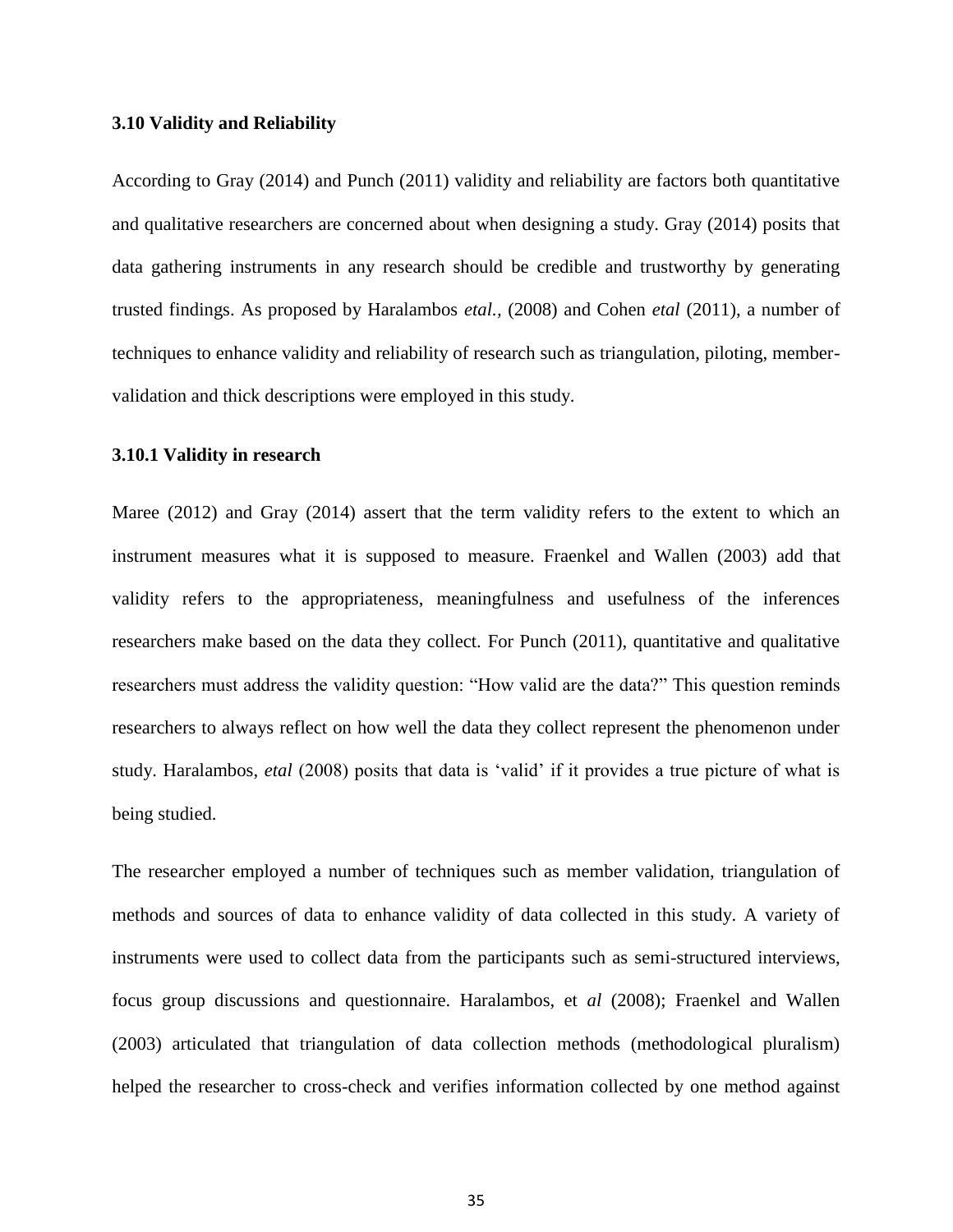others. The researcher also audio-recorded interviews and transcribe detailed field notes. Maxwell (2006) highlighted that triangulation strategy helped to eliminate the problem of inaccuracy which is one of the major threats to validity of data. In the case of semi-structured and focus group interview guides, the researcher attempted to address the issue of validity by framing interview and focus group questions around the research questions. In this regard, Gray (2014) asserts that content validity is usually determined by expert judgement. In this study the researcher used pilot testing to validate the data collection instruments.

Gray (2014) postulates that the validity of the researcher's interview and focus group interviews were enhanced by adhering to the guidelines which are as follows:

- Using interview techniques that build rapport and trust, thus giving informants the scope to express themselves.
- Probing informants to illustrate and expand on their initial responses.
- Ensuring that the interview process was sufficiently long for participants to be explored in depth.

The researcher embraced Gray's (2013) views on improvement of validity in research, for example in this study the researcher probed respondents for clarity and terminated the interviews when data saturation was attained.

### **3.10.2 Member validation**

Member validation was one of the techniques employed by the researcher to overcome validity threats. Fraenkel and Wallen (2003) and Haralambos, *etal* (2008) assert that member validation is a technique which involves respondents checking research findings so that they can correct misinterpretations or inaccuracies. In respect of semi-structured and focus group discussions, the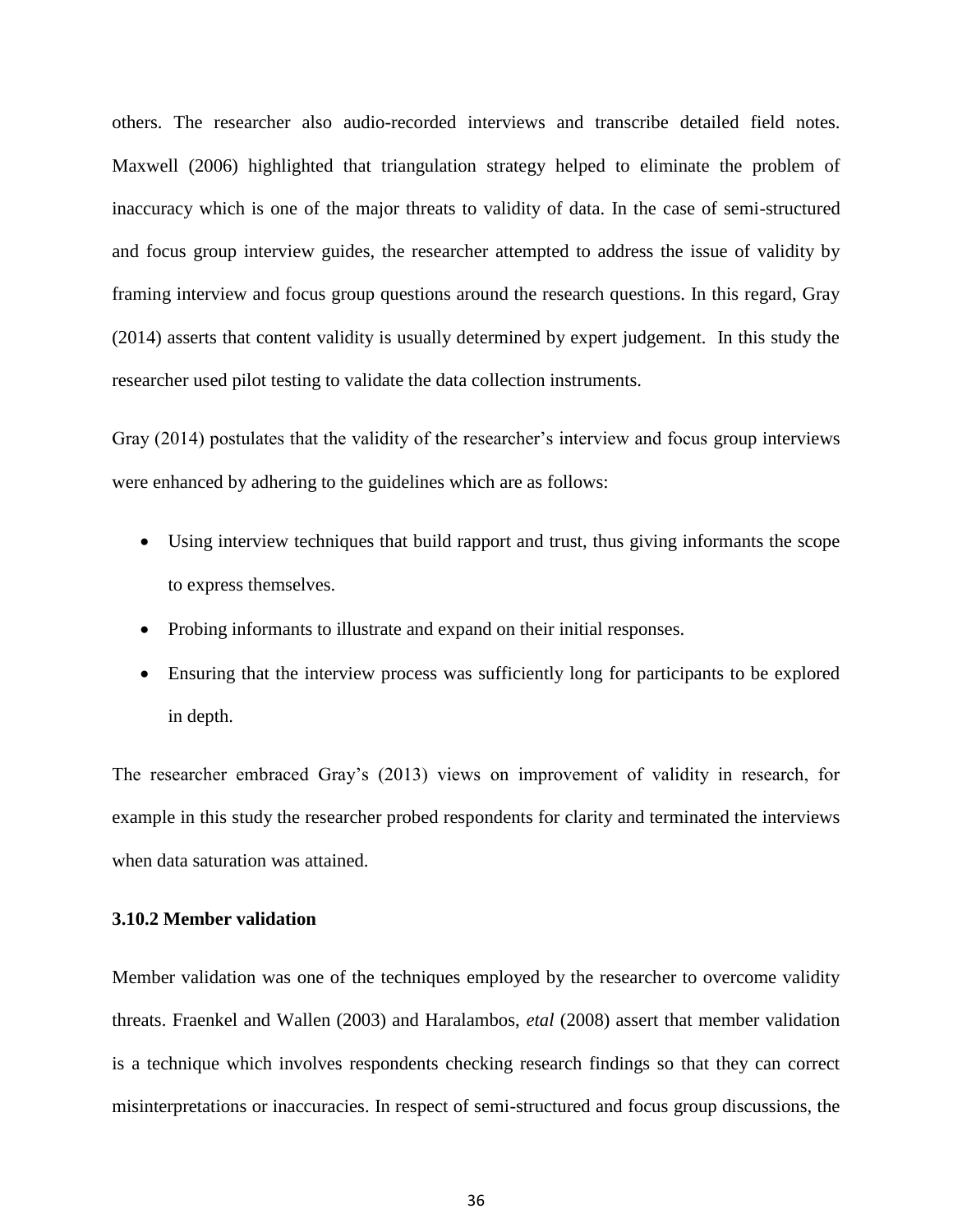researcher made it a point that data collected was fed back to the participants for their verification. Comments from participants were factored in and modifications were made.

The interviews were also audio-recorded while the researcher jotted down some notes. Chinyoka (2013) and Maree (2012) alluded that audio-recording is used to capture interview and group discussions to eliminate the problem of inaccuracy or incompleteness of data. The researcher compared data from audio-recorder and field notes to come up with a sound report of the views and perceptions of participants on the impact of contract farming on poverty alleviation and the challenges faced by smallholder farmers in contract farming.

#### **3.10.3 Reliability**

Maree (2012); Fraenkel and Wallen (2003); Haralambos *etal* (2008) alluded that reliability in research refers to the extent to which a measuring instrument is repeatable and consistent. Leedy and Ormrod (2005) define reliability as the degree of consistency the chosen instrument demonstrates when employed to gather data for a given study. Lincoln & Guba (2010) and Maree (2012) argued that qualitative methods have low reliability compared to quantitative methods. Denscombe (2007) and Haralambos *etal (*2008) assert that the methods in qualitative research are seen as unreliable because procedures of data collection can be unsystematic and results are rarely quantified. Nonetheless, Gray (2014) argues that there is some potential for achieving consistency or reliability in qualitative methods, for example when an interview is standardized. Punch (2011); Haralambos et *al* (2008); Frankel and Wallen (2003) maintain that interview bias can always creep into the interview situation in many subtle ways that can cause reliability of data gathered to be compromised. For example the mere presence of a researcher among the respondents can lead to change in behaviour of participants on the basis that there is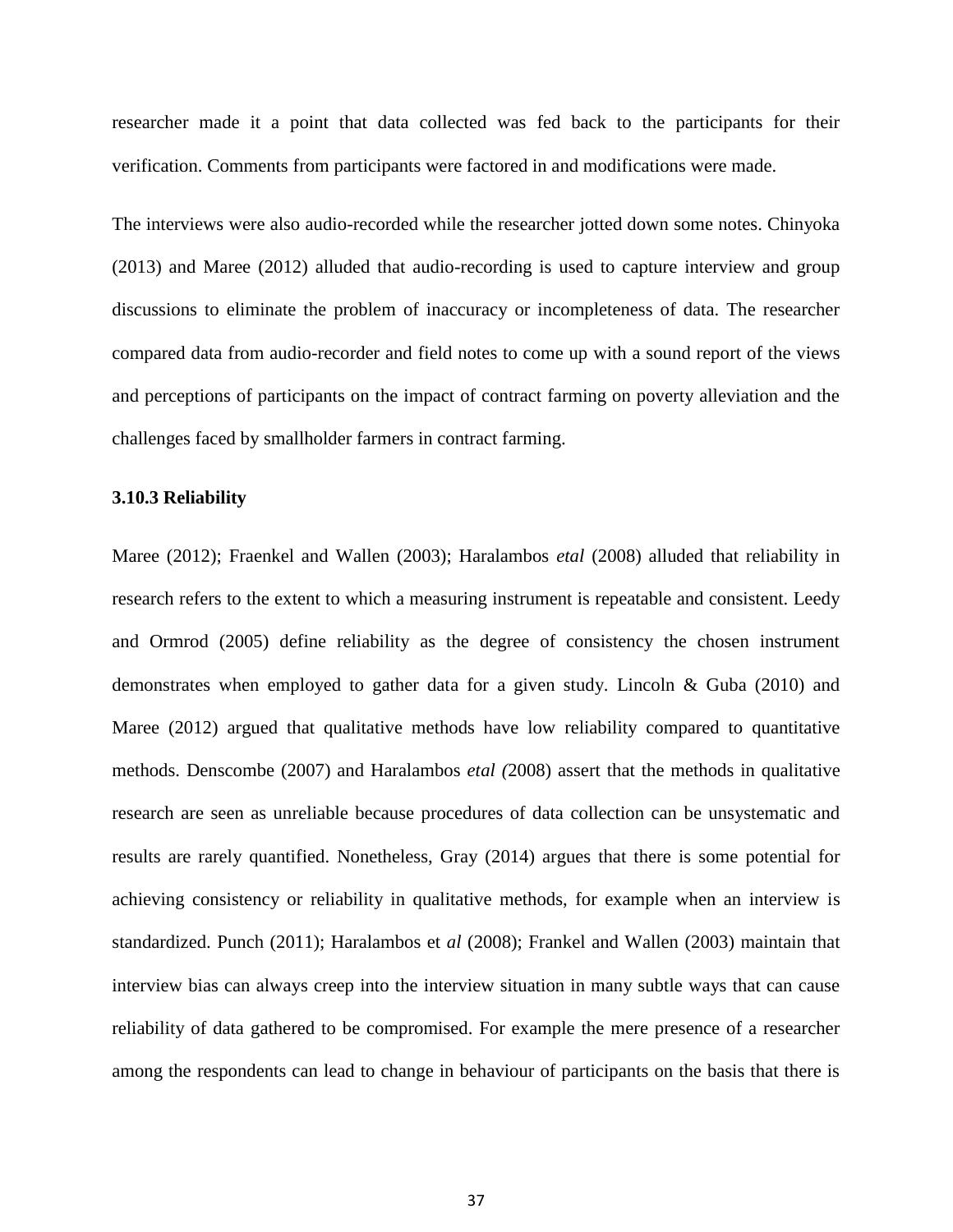an intruder among them. However this study had used both quantitative and qualitative research methods to improve reliability of data.

Maree (2012) noted that in qualitative research, as opposed to quantitative research, researchers emphasise on credibility and trustworthiness of data more than reliability. Lincoln and Guba (2010) argue that in qualitative research, the criteria to ensure "trustworthiness" involves credibility, applicability, dependability and conformability. Maree (2012) and Cohen et *al (*2011) asserts that these constructs parallel the conventional criteria of inquiry of validity and reliability.

Lincoln and Cuba (2010) suggested that since there can be no validity without reliability, demonstration of validity is sufficient to establish reliability. Patton (2012) elucidates that reliability is a consequence of validity in a study. To attain trustworthiness, Maree (2012); Denzin and Lincoln (2005) recommended strategies such as triangulation, member validation and involving peer researchers to assist with the interpretation of data. In this study, trustworthiness of data was achieved through triangulation (methodological pluralism) where the researcher used focus group discussions, semi-structured interviews and questionnaire. Trustworthiness of data was also achieved through piloting, where the research instruments were trialled and perfected to address the research objectives.

# **3.11 Data Collection Procedure**

According to Robert and Michael (2010), data collection procedure answer questions like when and where the data was collected, who collected it and how to ensure that the data is correct. After drafting the data collection tools, the researcher seeks a permission to carry out the survey in ward 5 of Mutasa district from the District Administrator, Rural District Council and the Village Heads. After being granted the permission, with the assistance from Ward 5 AGRITEX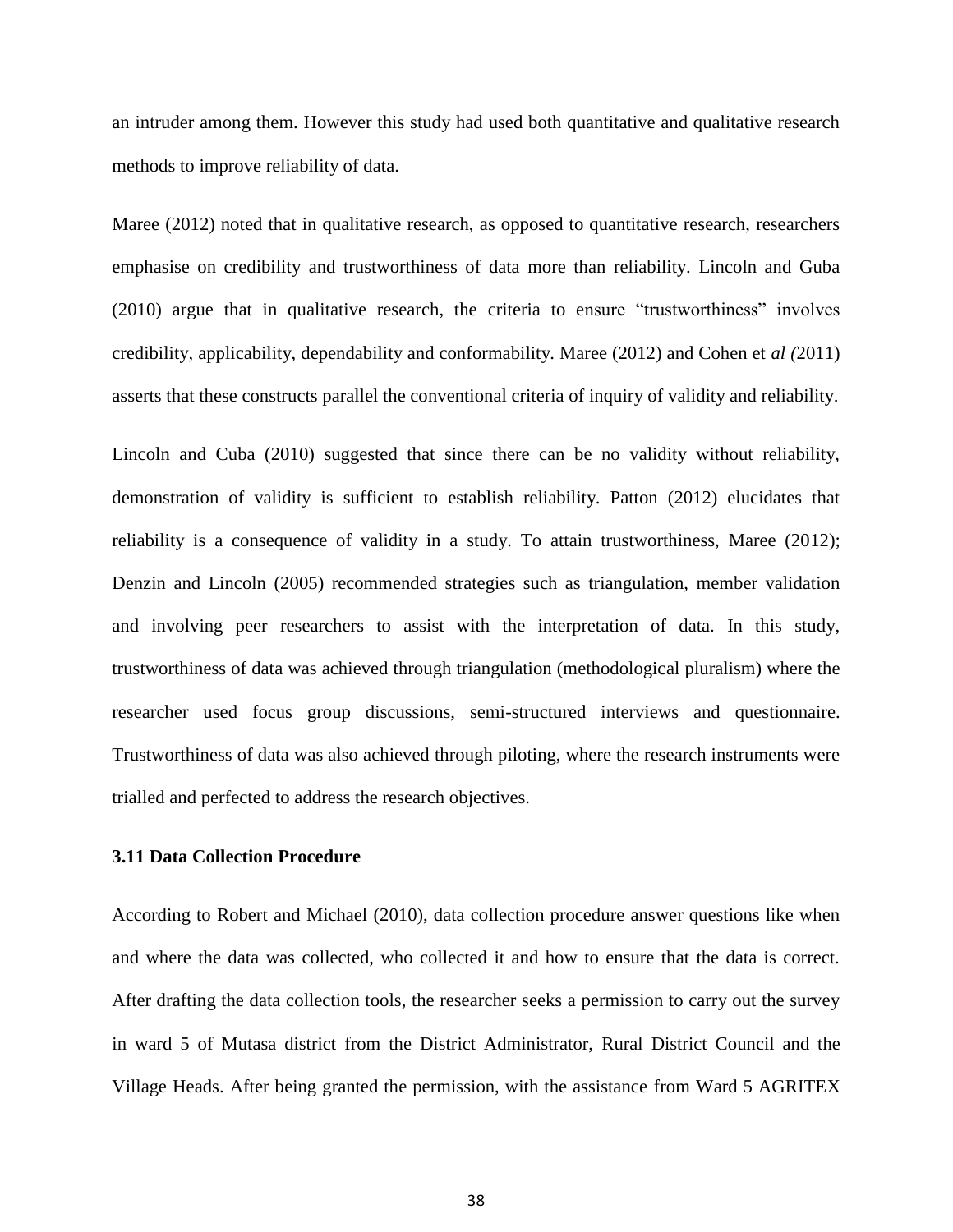Extension Officer, the researcher has sampled the targeted participants using the list of all the banana contracted smallholder farmers in ward 5. After selecting the targeted respondents, the researcher has made an appointment with the community leaders through an all stakeholder consultation meeting. The purpose of the study was informed to the local leaders and the respondents and the dates to conduct the interviews were agreed upon.

#### **3.12 Data analysis**

Khothari and Schindler (2004) postulates that data analysis usually involves reducing accumulated data to a manageable size, developing summaries, looking for patterns, and applying statistical techniques. Data for this study was analysed quantitatively and qualitatively as the research used mixed methods of collecting data.

### **3.12.1 Quantitative Data Analysis**

Quantitative data was collected using closed ended questions on the questionnaire. The collected data was thoroughly checked for completeness and comprehensibility. The data was entered using Excel. A series of tests were run on the data in order to process it into understandable information. The respondents were requested to indicate the extent to which they agree or disagree to the questionnaire survey using the five point Likert Scales anchored by 1;strongly disagree,2;disagree, 3; uncertain, 4;agree and 5= strongly agree. The purpose of this research was to find the effectiveness of banana contract farming on poverty alleviation in ward 5 of Mutasa district. Data was analysed using descriptive statistics. Frequency tables, pie chart and bar graphs were drawn to represent the findings.

As identified by Malhotra (2004) the Likert scale has the advantage of using it in that it is not difficult to develop and manage and respondents readily comprehend how to use the scale. The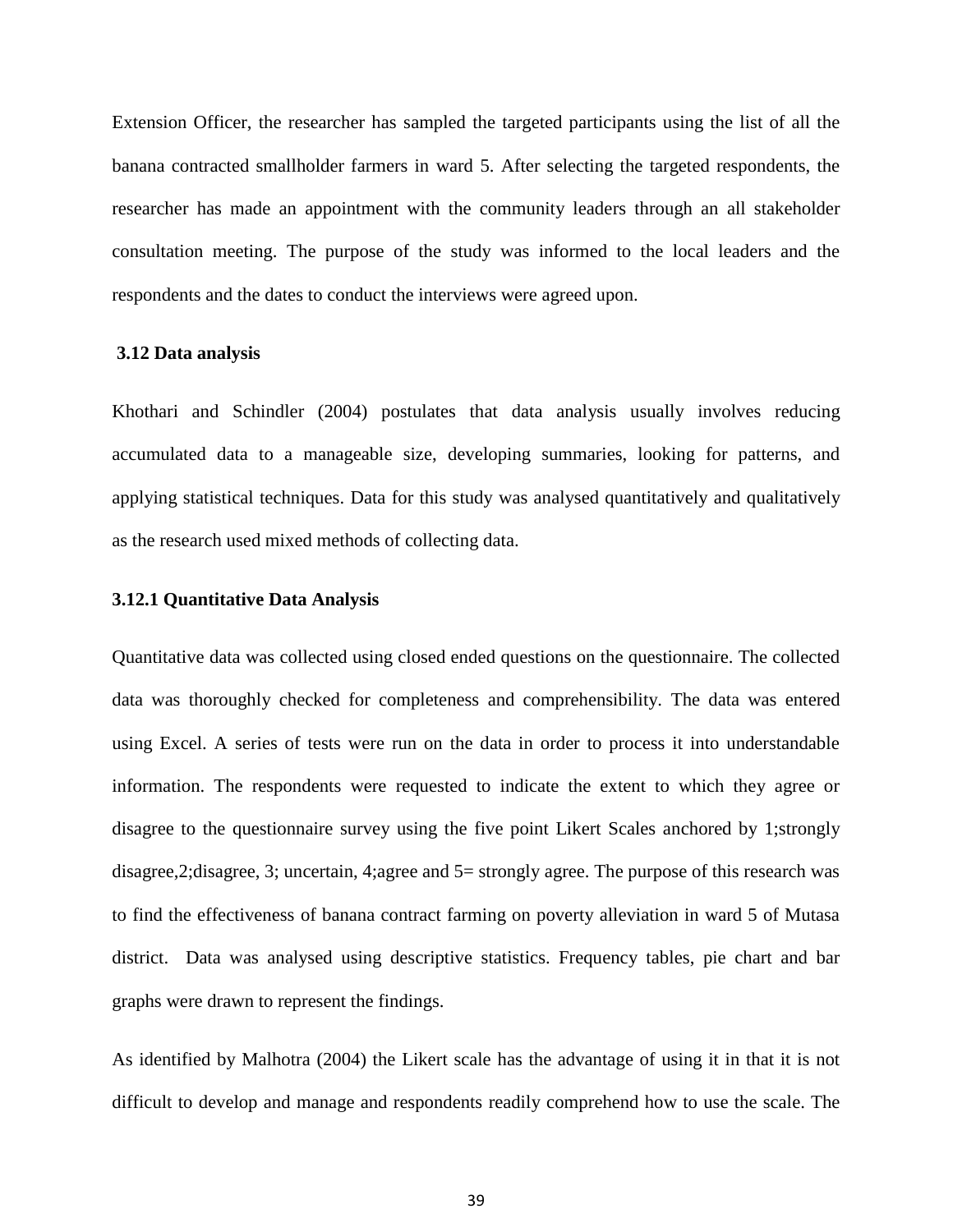major hindrance is however that it takes a lot time and energy to complete than other rating measures. Churchill (1996) posits that the Likert scale offers itself also to possible sources of mistake. Therefore, it was imperative to emphasise that no instruments were perfect; however, the researcher paid more attention on data analysis to reduce errors at all costs.

## **3.12.2 Qualitative Analysis**

The researcher has used thematic analysis. According to Braun and Clarke (2006) thematic analysis comprises six phases which include familiarization with the data where the researcher becomes intimately familiar with data reading and re reading the data:

- coding this involves generating pithy labels for important features of the data of relevance to the (broad) research question guiding the analysis.
- searching for themes which involves coding of codes to identify similarity in the data; reviewing themes here the researcher will reflect on whether the themes tell a convincing and compelling story about the data.
- to define the nature of each individual theme, and the relationship between the themes.
- defining and naming themes requires the researcher to conduct and write a detailed analysis of each theme;
- writing up weaving together the analytic narrative and (vivid) data extracts to tell the reader a coherent and persuasive story about the data.
- contextualizing data in relation to existing literature.

Thematic analysis had emphasises pinpointing, examining and recording patterns (themes) within data.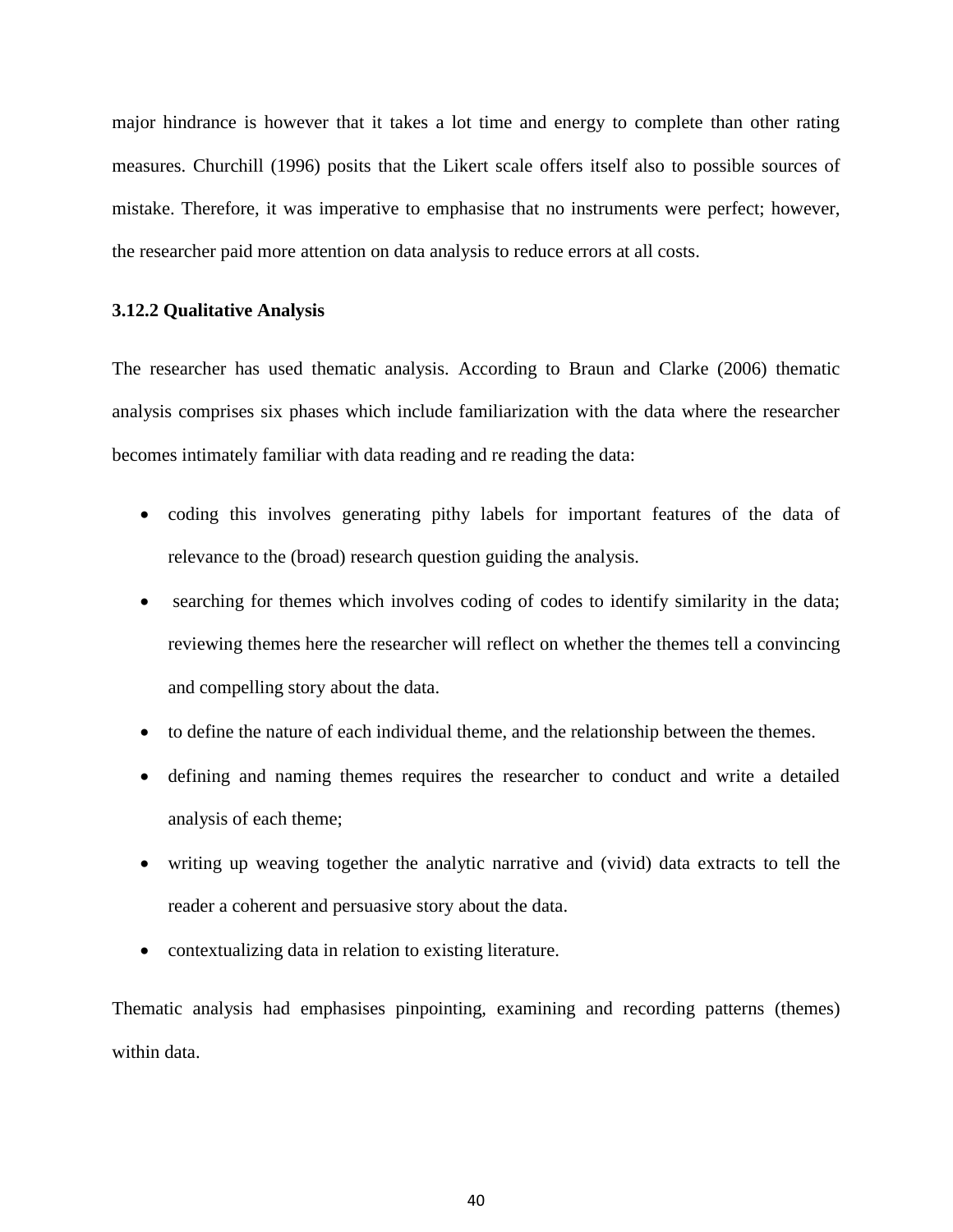### **3.13 Data Presentation**

Braun and Clarke (2006) insisted that data presentation is the method by which people summarize, organize and communicate information using a variety of tools, such as diagrams, distribution charts, histograms and graphs. Quantitative data was presented in tabular and graphic form using tables, bar graphs and pie charts. Qualitative data was presented in tabular form followed by descriptive statements with some responses from the interviewees.

# **3.14 Data Interpretation**

Tania (2014) alluded that data interpretation is the process of assigning meaning to the collected information and determining the conclusions, significance, and implications of the findings. Themes were analytically constructed from coding of the dataset and capture meaning within the data.

#### **3.15 ETHICAL CONSIDERATIONS**

Maree (2012) opines that "Anyone involved in research needs to be aware of the general agreements about what is proper and improper in scientific research". He added that throughout the research process, the researcher should follow and abide by ethical guidelines. In the same vein, McMillan and Schumacher (2010) posit that the manner and code of ethics of researchers should be good. Consequently, this research was conducted in line with ethical academic standards which included seeking permission to conduct the study from Midlands State University under the Department of Development Studies (*Appendix 1*). In addition, the researcher paid attention to other ethical issues such as informed consent, confidentiality, anonymity, protection from harm and deception.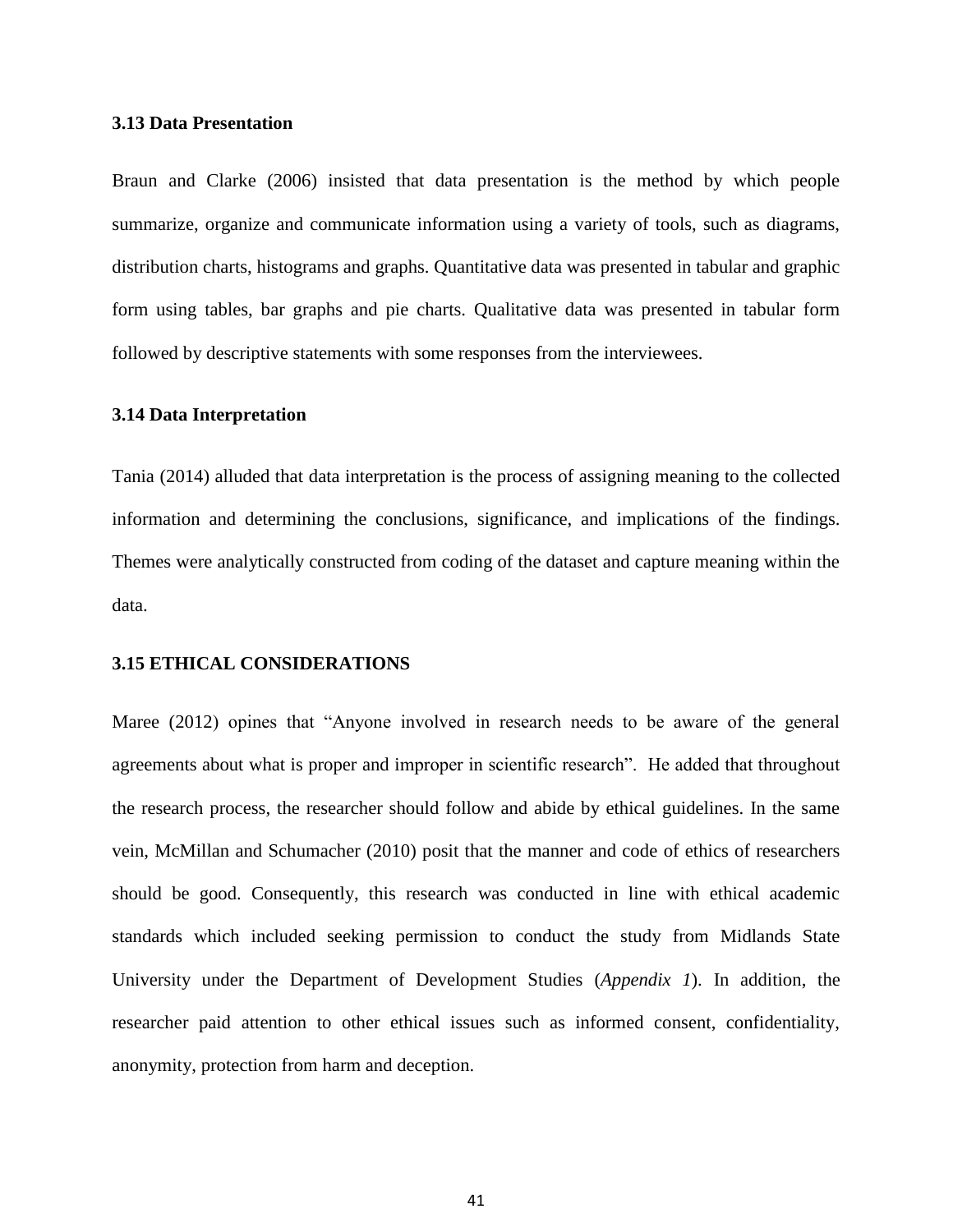#### **3.14.1 Informed consent and voluntary participation**

Johnson and Christensen (2008); David and Sutton (2004) articulated that informed consent refers to an agreement to participate in a study after being informed of the study's purpose, procedures, risks, benefits, alternative procedures and limits of confidentiality. Chiromo (2006) elaborates basic elements of information the researcher should avail to participants to ensure informed consent as follows:

- The purpose of the study.
- Explanation of procedures to be followed in the research process.
- Explanation of how and why participants were selected.
- Assurance that participants are free to decline or withdraw their consent and discontinue participating in the study any time without giving reasons.

Maree (2012) and Creswell (2013) posit that informed consent of participants was sought prior to the commencement of data collection. Participants were informed of the purpose of the research in advance, and they signed consent forms after the researcher's explanation. The participants were also told that their participation was voluntary, and that they were free to withdraw at any given time without fear of being victimized.

# **3.14.2 Confidentiality**

Cohen *etal* (2011) define confidentiality as not disclosing information from participants or identifying respondents using information they have provided. According to McMillan and Schumacher (2010) and Schulze (2002) confidentiality means that no one should have access to individual data or the names of the participants except the researcher, and participants should know before they participate as to who would see the data. Chiromo (2006) and Maree (2012)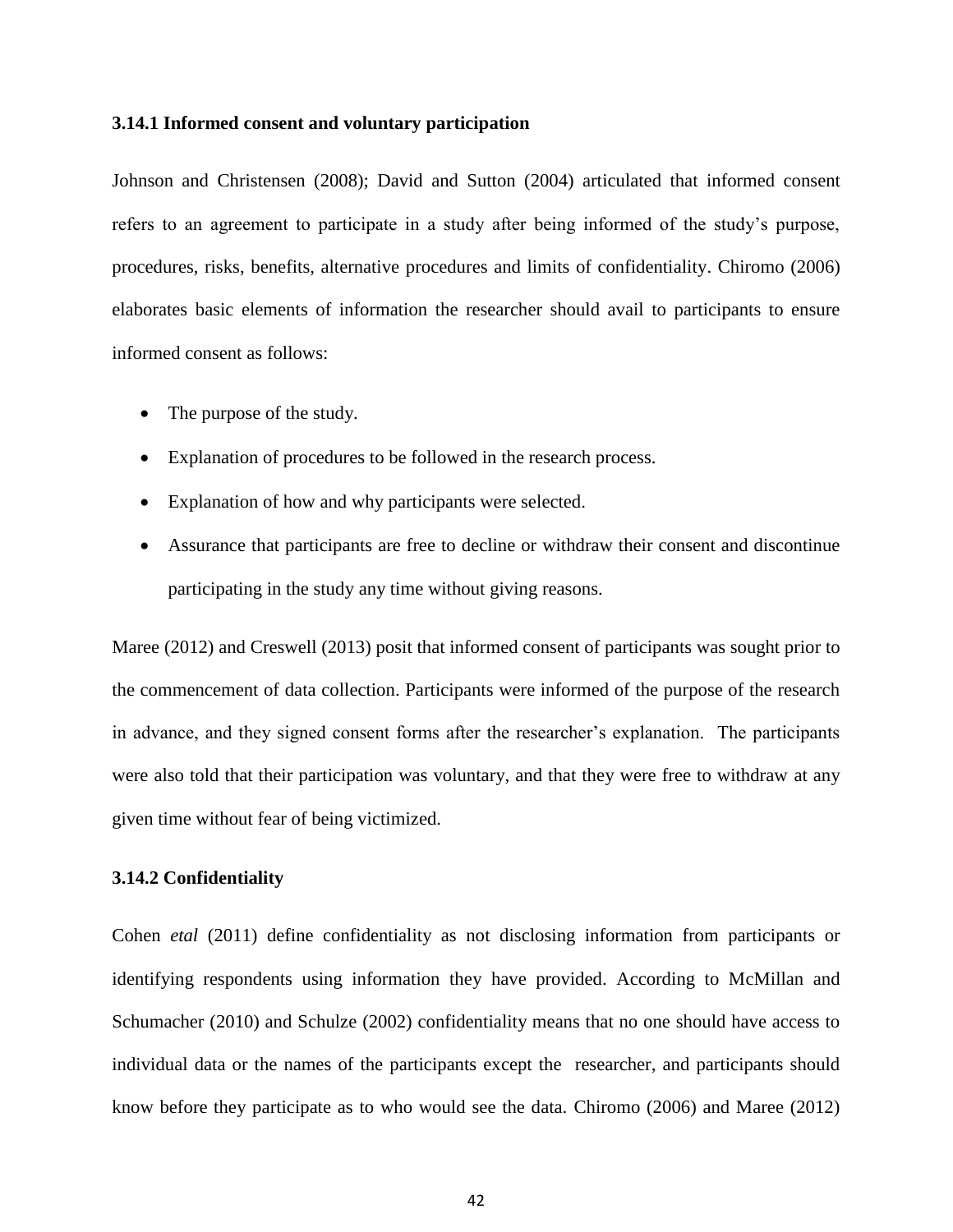argue that confidentiality is enhanced by assuring participants that their information would be treated in the strictest of confidence. Schulze (2002) highlighted that confidentiality is observed in research through assigning code names or pseudonyms so that data collected could not be linked to individual respondents by name. The researcher also assured participants that no one will publicise the information discussed during the interviews.

## **3 14.3 Anonymity of participants**

Anonymity was one of the ethical issues that the researcher observed in this research. Rubin and Babbie (2008) maintain that a respondent has anonymity when the researcher cannot identify a given response with a given respondent. Anonymity presents a challenge in interviews because the researcher collects information from identified respondents. However in this study, the researcher went round this problem by means of using code names in place of participants. Thus, participants were asked to state their codes (Numbers) and not their real names during the interviews.

# **3.14.4 Protection from harm**

David and Sutton (2004) ; Maree (2012) posit that protection from harm is one of the major tasks of the researcher In addition, Chiromo (2006) suggests that participants must be protected from physical, social, emotional and spiritual harm or from potential harm of any nature. The participants were not harmed in any way since the researcher was honest, respectful and sympathetic towards all participants. All participants were treated with the fact in mind that they could get tired and make mistakes; hence there were some interview and focus group discussion breaks to allow participants to relax and resume interviews with enthusiasm.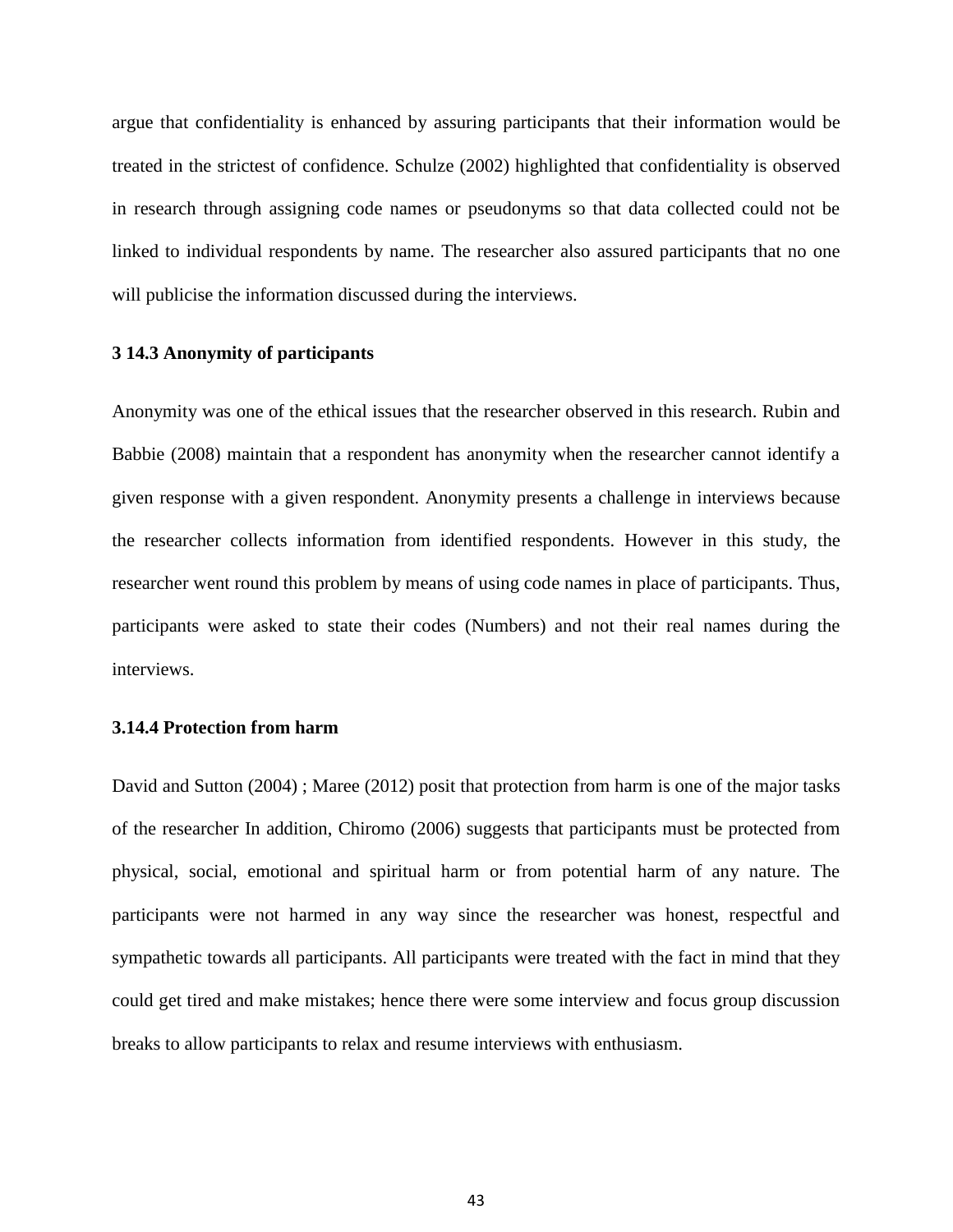### **3 .14.5 Deception or covert activities**

Chiromo (2006) views deception as not telling participants the truth about the research. Rubin and Babbie (2008) consider deceiving participants within social research as unethical. However, Chiromo (2006) and Creswell (2013) postulate that deceiving participants is only acceptable when:

- No harm comes to the participants.
- The truth so discovered is worth the lies in the process.
- It is the only way to discover something of real importance.

In this study, deception was circumvented by explaining the purpose of the study to the participants prior to the commencement of data collection.

# **3.15 Summary**

This chapter highlighted how the research was conducted. It also pictured on the research complexities, citing measures by the researcher to ensure that objective gathered minimized the degree of errors thus making sure that the research can be used to make constructive decisions. The next chapter will therefore incorporate general and cross tabulation analysis through tables, frequency distributions, pie charts, bar graphs and diagrams in presenting the findings.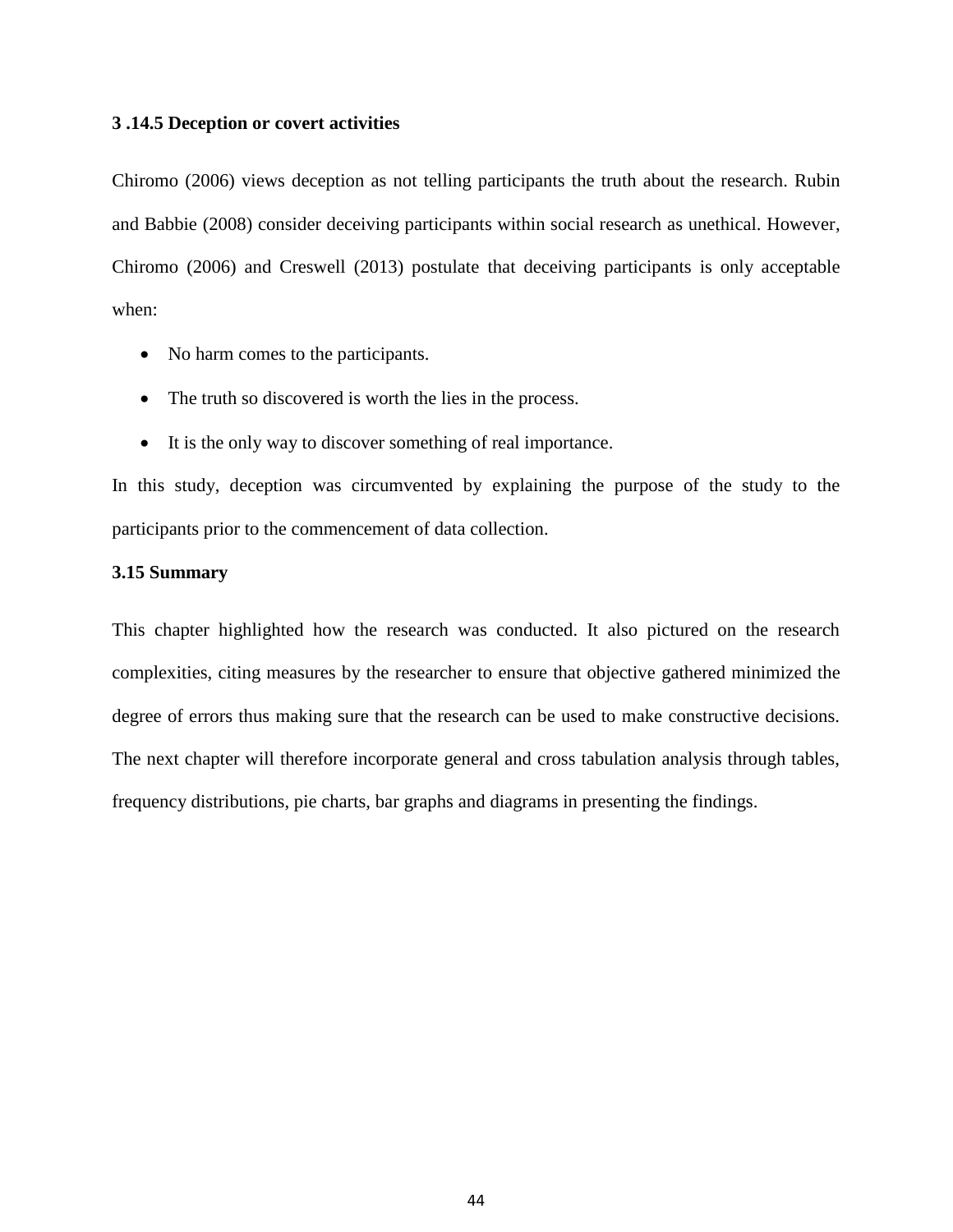## **CHAPTER FOUR**

#### **DATA PRESENTATION, ANALYSIS AND DISCUSSION**

# **4.0 Introduction**

This chapter dwells on data presentation, analysis and discussion. Presentation of data for this study was in the form of pie charts, tables and bar graphs. The main aim of this chapter is to highlight the effectiveness of contract farming on poverty alleviation among banana smallholder farmers. Household demographic characteristics, the benefits of contract farming to the smallholder farmers, contribution of contract farming on poverty reduction among smallholder farmers, challenges that were encountered by smallholder farmers in contract farming, the role of the government in contract farming and suggested measures that could be employed towards addressing the challenges faced by smallholder farmers in banana contract farming in Honde Valley ward 5 of Mutasa district were presented.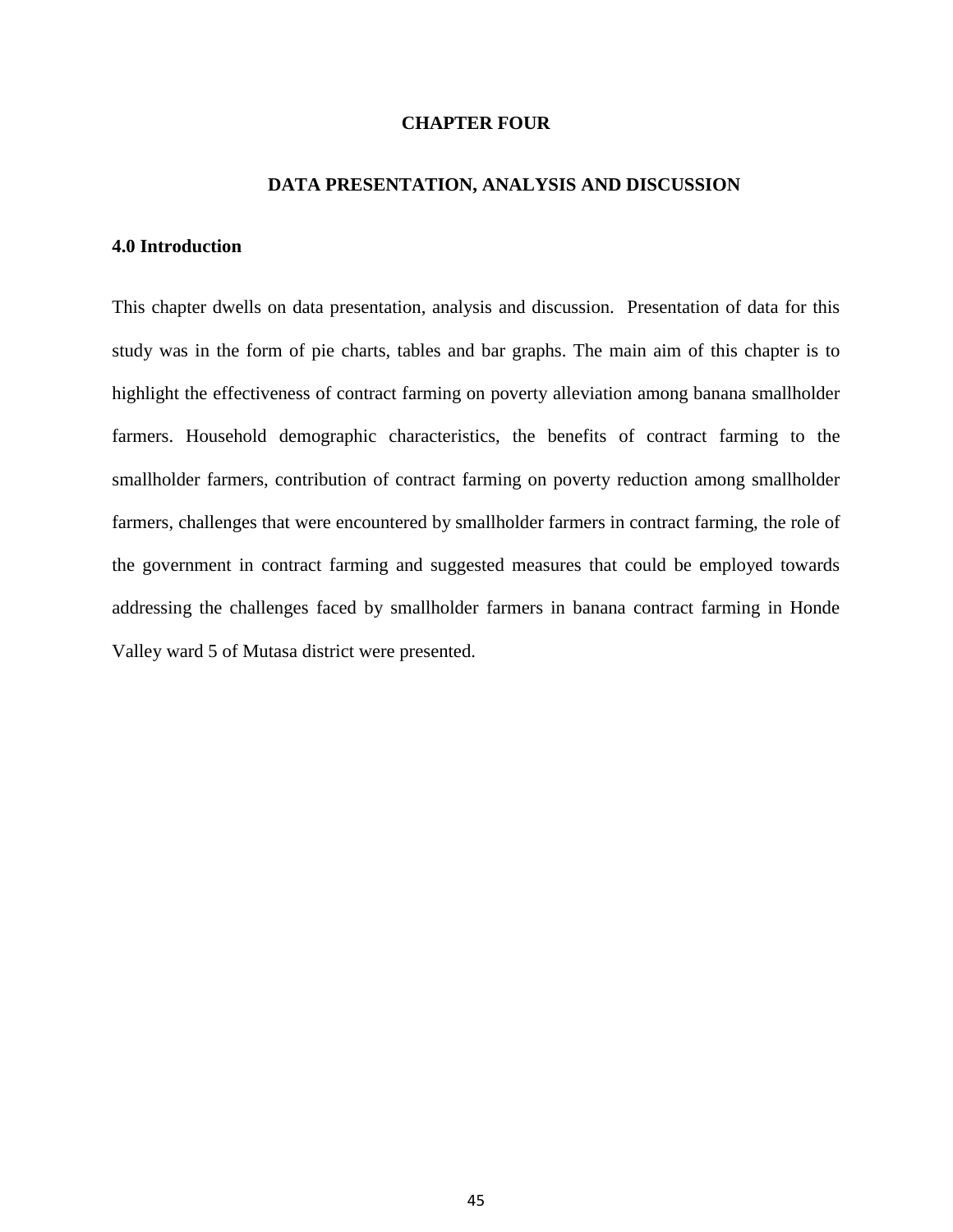## **4.1 Response Rate**

Table 4.1 Response Rate

| <b>RESPONDENTS</b>               | <b>INSTRUMENTS</b> |                | <b>FREQUENCY RESPONSE RATE (%)</b> |
|----------------------------------|--------------------|----------------|------------------------------------|
| <b>Household Representatives</b> | Questionnaire      | 29             | 100                                |
| <b>Extension officers</b>        | Questionnaires     | $\overline{2}$ | 100                                |
| Ward councilor                   | Interviews         |                | 100                                |
| village head                     | Interviews         | 3              | 100                                |
| District Administrator           | Interviews         | 1              | 100                                |
| Household representative         | FGD                | 16             | 100                                |
| <b>TOTAL</b>                     |                    | 52             | 100%                               |

Source: Own Fieldwork Data (2017)

Table 4.1 above shows that all the participants of the research turned up for the research and all the questionnaire respondents were given the questionnaires and they filled and the researchers collected the filled questionnaires without problems. All the village heads, District Administrator and Ward Councilor were also interviewed and the responses were noted without any problem. The Household representatives had two focus group discussions with the researcher and all of them turned up for the focus group discussions and the researcher noted down their responses without challenges. Thus, this study saw a hundred percent response rate.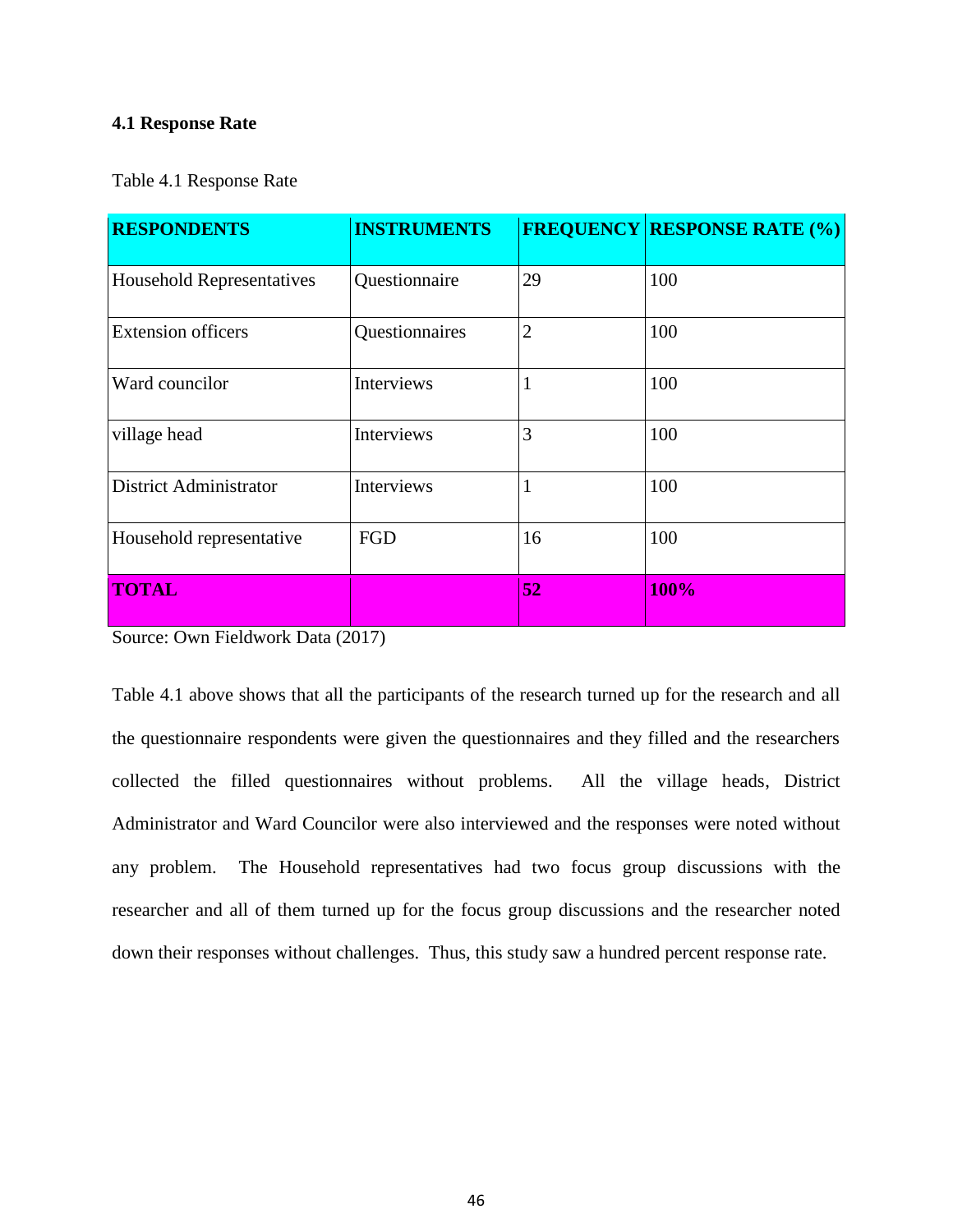## **4.2. DEMOGRAPHIC INFORMATION FOR ALL RESPONDENTS**



# **4.2.1. Gender**

Figure 4.1: Gender, Source: Own Fieldwork (2017)

Figure 4.1 above shows that of all the respondents 31 (59.6%) respondents were female household representative who were the highest frequency, 14 (26.9%) were male household representatives while also 3 (5.7%) males were Village heads. One (1.9%) respondent was a male Extension Officer while 1 (1.9%) was a female Extension Officer, 1 (1.9%) was a male District Administrator and the last 1 (1.9%) was a male Ward Councilor. These results give us a total of 32 (61.5%) female participants and a total of 20 (38.5%) male participants. However, the results may imply that there were a large number of male Ward Councilor nationwide and on this study, the fact was fairly shown. While it is also true that there is gender parity amongst Extension Officers countrywide. Most village Heads are males and on this study this is shown by 3 (5.7%) Village Heads. Overally, there are more female family heads in rural areas than in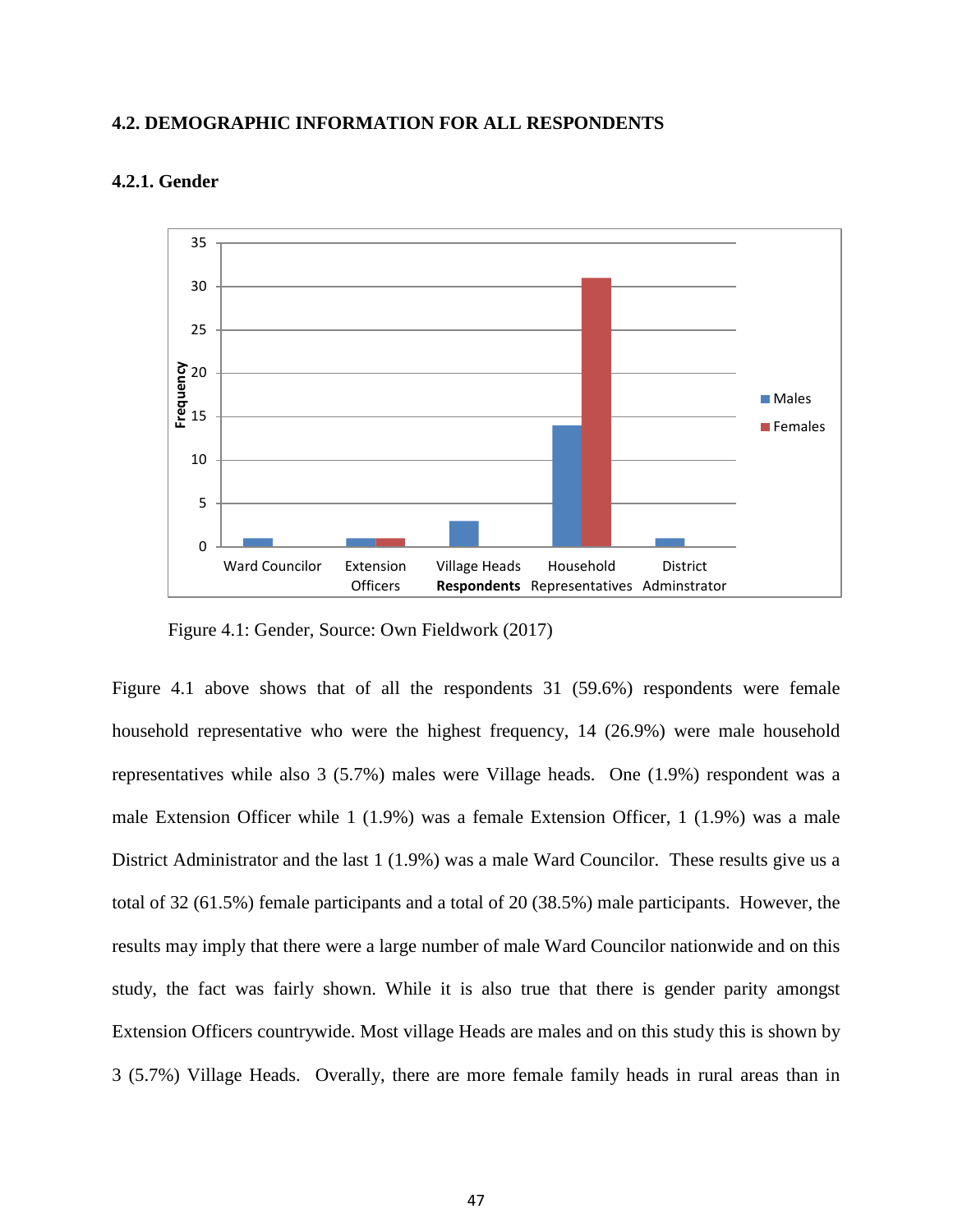urban areas. This fact is driven home in this study with the highest number of female household representatives of 31 (59.6%) females as compared to 14 (26.9%) male household representatives. This may mean that, most male household representatives may be fathers working in urban area while their spouses are at home in the rural areas who then get contract farming agreements.





Figure 4.2 Ages, Source: Own Fieldwork (2017)

Figure 4.2 above shows that the majority 26 (50%) of the respondents are within the age range 31-35 years and 16 (31%) have more than 36 years of age. There were only 7 (13%) within the age range 26-30 years of age and only 3 (6%) with the age range 20-25 years of age. This may imply that most of the participants were mature people who take contract faming as a lifelong commitment. However, the data showing that there are respondents between the age range 15-20 years. This may mean that there are child headed households whereby the parents may have died and the family continued as contract farmers since that is their source of livelihood.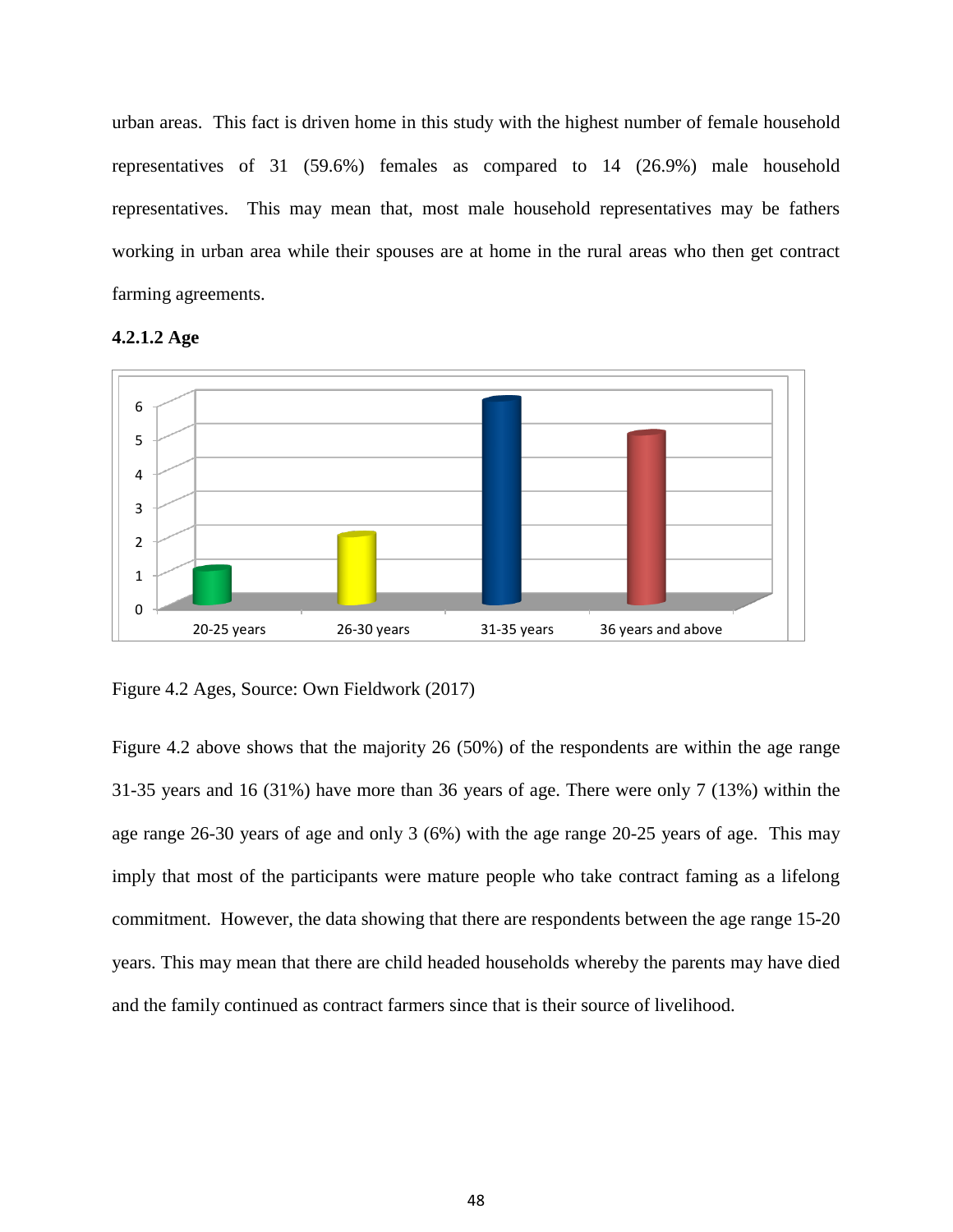# **4.2.1.3 Level of education**

Table 4.2 Educational levels

| <b>ITEM</b>       | <b>FREQUENCY</b> | PERCENTAGE (%) |
|-------------------|------------------|----------------|
| Primary Education | 32               | 61.5           |
| Secondary         | 13               | 25             |
| Diploma           | 6                | 11.5           |
| Degree            | $\mathbf{1}$     | 1.9            |
| <b>Masters</b>    | $\mathbf{0}$     | $\mathbf{0}$   |
| <b>TOTAL</b>      | 16               | 100            |

Source: Own Fieldwork (2017)

Table 4.2 above shows that 32 (61.5%) respondents had primary education qualifications while 13 (25%) respondents had secondary qualifications, making a total of 45 (86.5%) respondents without tertiary education. Amongst these 3 (5.7%) respondents are the Village heads and 42 (80.7%) were contracted smallholder farmers. However, 6 (11.5%) respondents were two Extension Officers who are recruited based on Diploma qualifications as basic qualifications and four smallholder farmers who were retired teachers. The remaining 1 (1.9%) was the District Administrator with a degree.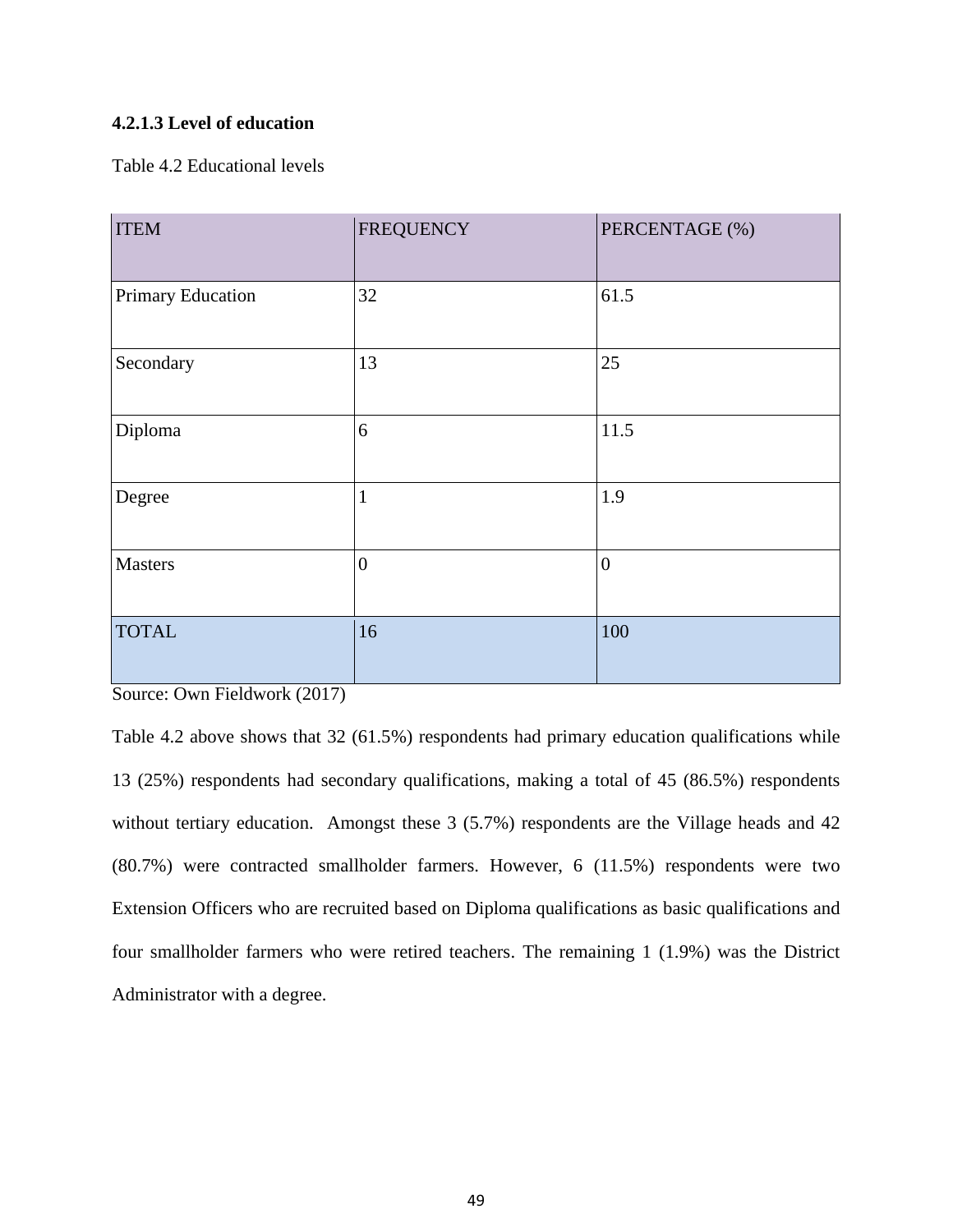# **4.2.1.4 Experience**



Figure 4.3: Experience, Source: Own Fieldwork (2017)

Figure 4.3 above shows that the majority of the respondents have more than 16 years of experience followed by others with 6-10 years of experience. A few respondents had experience of between 11 to 15 years. This may mean that most of the respondents have time growing bananas even though they might not have been contract farmers but they may have been growing bananas most of their lives.

# **4.3 QUESTIONNAIRE RESPONSES FROM THE CONTRACTED FARMERS AND THE EXTENSION OFFICERS**

# **4.3.1 TERMS AND CONDITIONS OF BANANA CONTRACT FARMING IN WARD 5 OF MUTASA DISTRICT**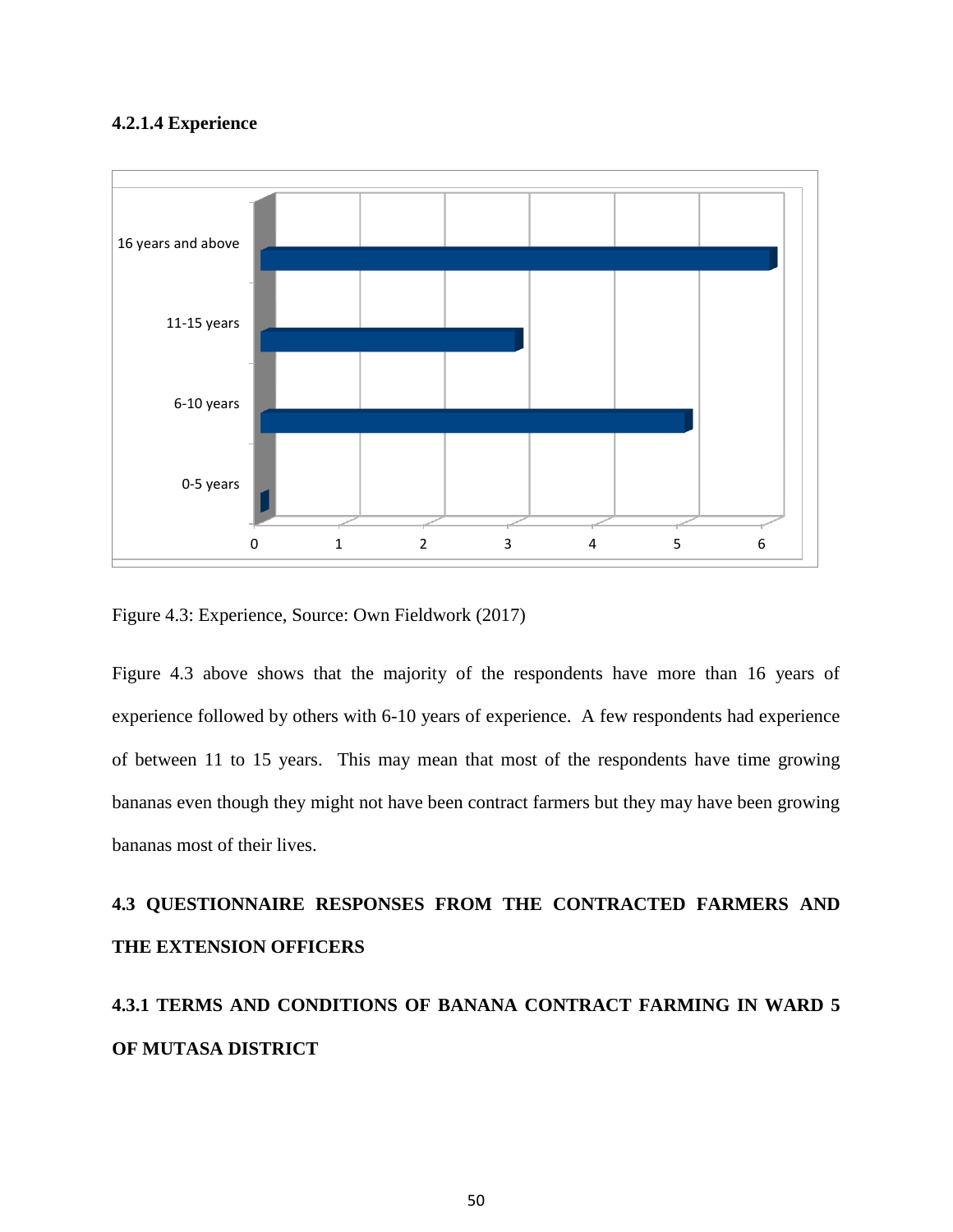

**4.3.1.1 Terms and conditions in banana contract farming**

Figure 4.4 Contract terms and conditions, Source: Own Fieldwork (2017)

Figure 4.4 above shows that 30 (97%) respondents indicated that they strongly agree that there were terms and conditions on the contract while 1 (3%) respondent have disagreed and this indicated that there were no terms and conditions on the contract. This may imply that on understanding a contract, the 28 contracted farmers and two Extension Officers indicated that there were terms and conditions while on the other hand one smallholder farmer have not understood the terms and conditions or if they were terms and conditions of the contract.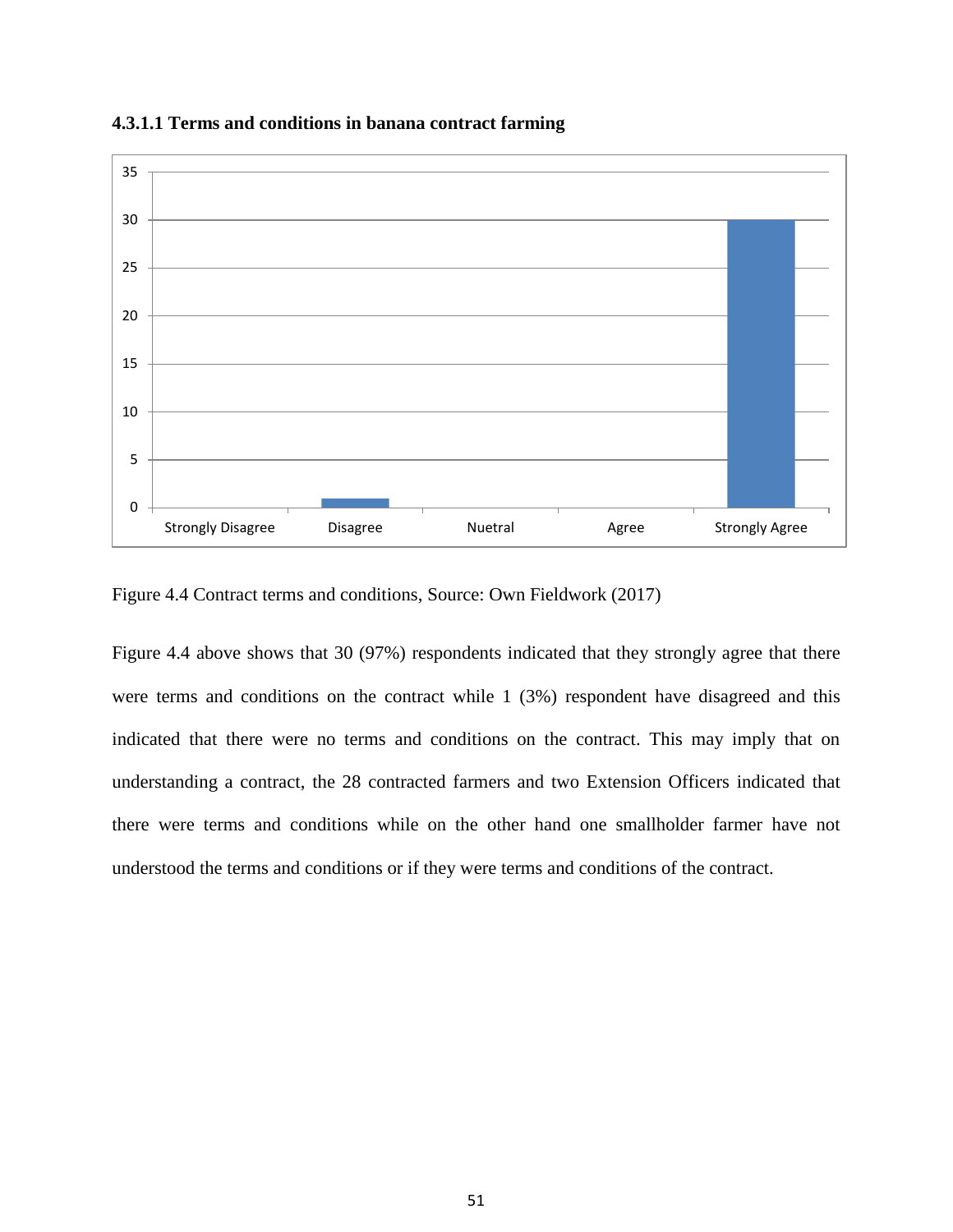# **4.3.1.2 The terms and conditions**

| <b>RESPONSE</b>             | <b>FREQUENCY</b> | <b>PERCENTAGE</b> |
|-----------------------------|------------------|-------------------|
| Provision of inputs         | 31               | 100               |
| <b>Extension Services</b>   | 31               | 100               |
| Market                      | 31               | 100               |
| Transportation of the       | $\theta$         | $\mathbf{0}$      |
| produce to collection point |                  |                   |
| No side marketing           | 31               | 100               |
| <b>TOTALS</b>               | 31               | 100               |

Table 4.3 Terms and Conditions of the contract

Source: Own Fieldwork (2017)

All the thirty one respondents indicated that the contract indicated provision of inputs by the contractor, provision of Extension services by the AGRITEX, there will be a market of the bananas and there should not be any side marketing at all. The contract also provided that transport will be provided from the most nearest accessible road and from the field to that point, a farmer should have their own means of transport. Thus, in effect, transport is not provided from field to the road or pick up point. The table also shows that no matter what the price might be from other buyers than the contractor, the farmer should not sell to any other buyer than the contractor even if the contractor is offering far less prices.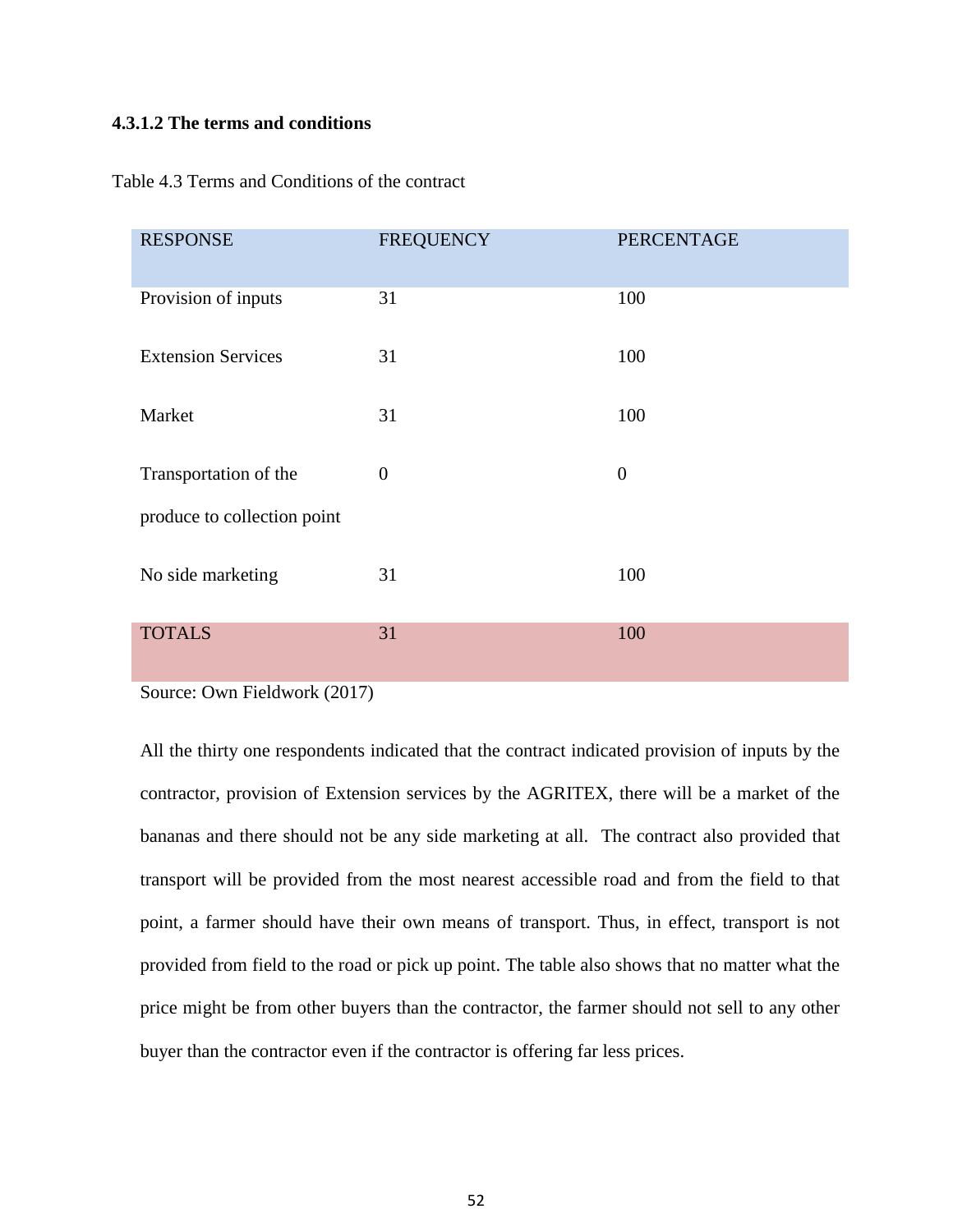#### **4.3.1.3 The selection criteria in banana contract farming**



Figure 4.5: Selection criteria, Source: Own Fieldwork (2017)

Table 4.5 above shows that there were many points to consider for selection of small holder contract farmers but the most important according to the respondents were the land size and household size. This may mean that the contract would use land size to see where the maximum plantation could be planted. This is despite of the fact that the contractor does not pay for labour on the land but the bigger the land size the more like a smallholder farmer is considered for contract farming. The other factor to consider would be the household size. This is not on the bases of benefiting the household but the contractor put into consideration the labour fact and how the land is going to be worked. Thus, the household was most likely to be considered for contract farming depending on the household size and of the intensive labour requirement.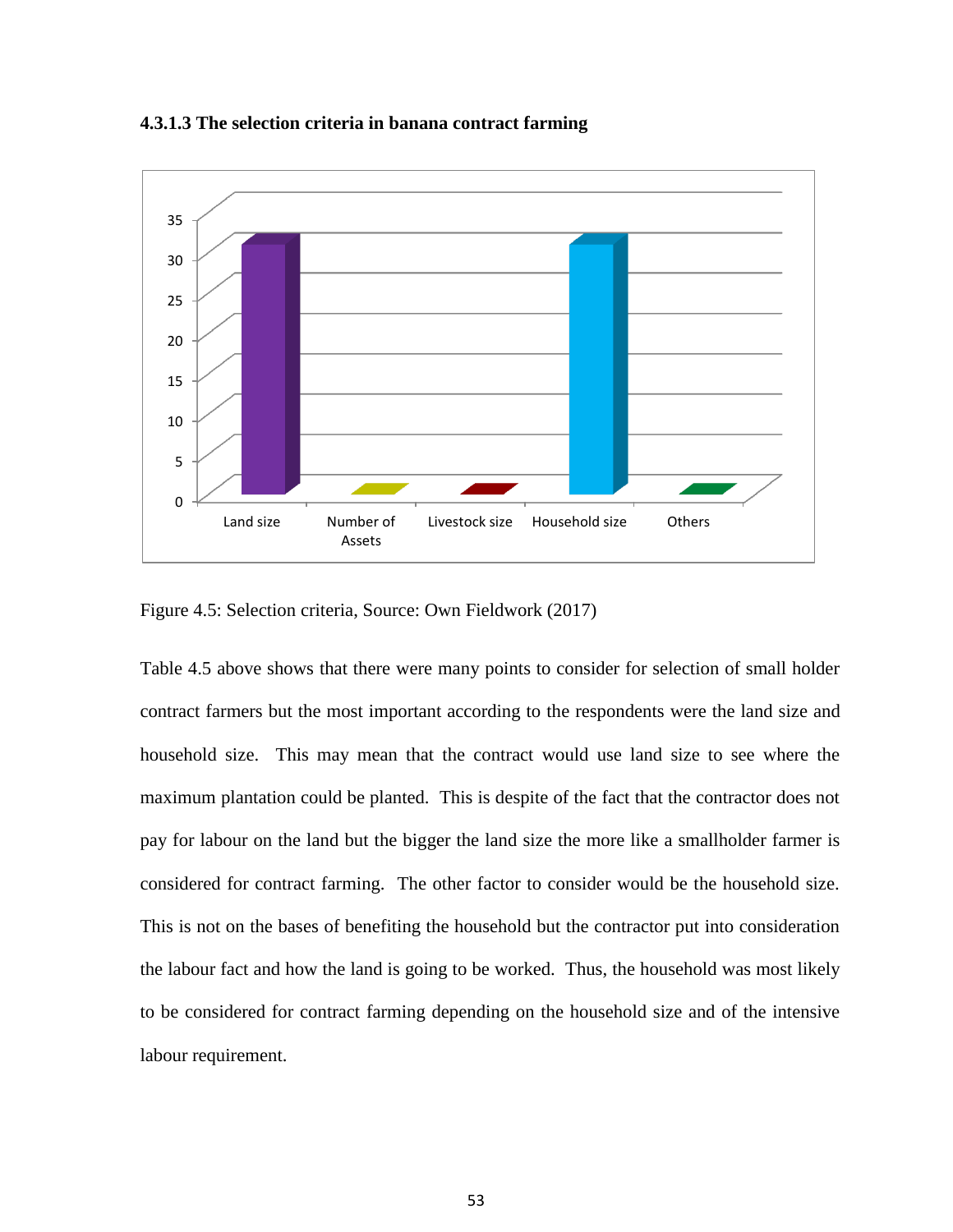# **4.3.2 THE IMPACT OF CONTRACT FARMING ON SMALLHOLDER FARMERS**



**4.3.2.1 Some benefits that improved household welfare** 

Figure 4.6: Benefits from contract farming, Source: Own Fieldwork (2017)

The majority of the respondents 26(84%) indicated that they strongly agree that there were benefits from the contract farming that improved households. The other 5 (16%) respondents have disagreed as they had reservations in terms of benefits to households, whether they outweighed profits by the contractor. However, from the point of view of those who agreed, they indicated that there are benefits. This may imply that the socio-economic lifestyles of beneficiaries of contract farming are by far more significant than those not in contract farming. They have food safety and food security. Also they have increased household income from contract farming which is guaranteed to come once they produce.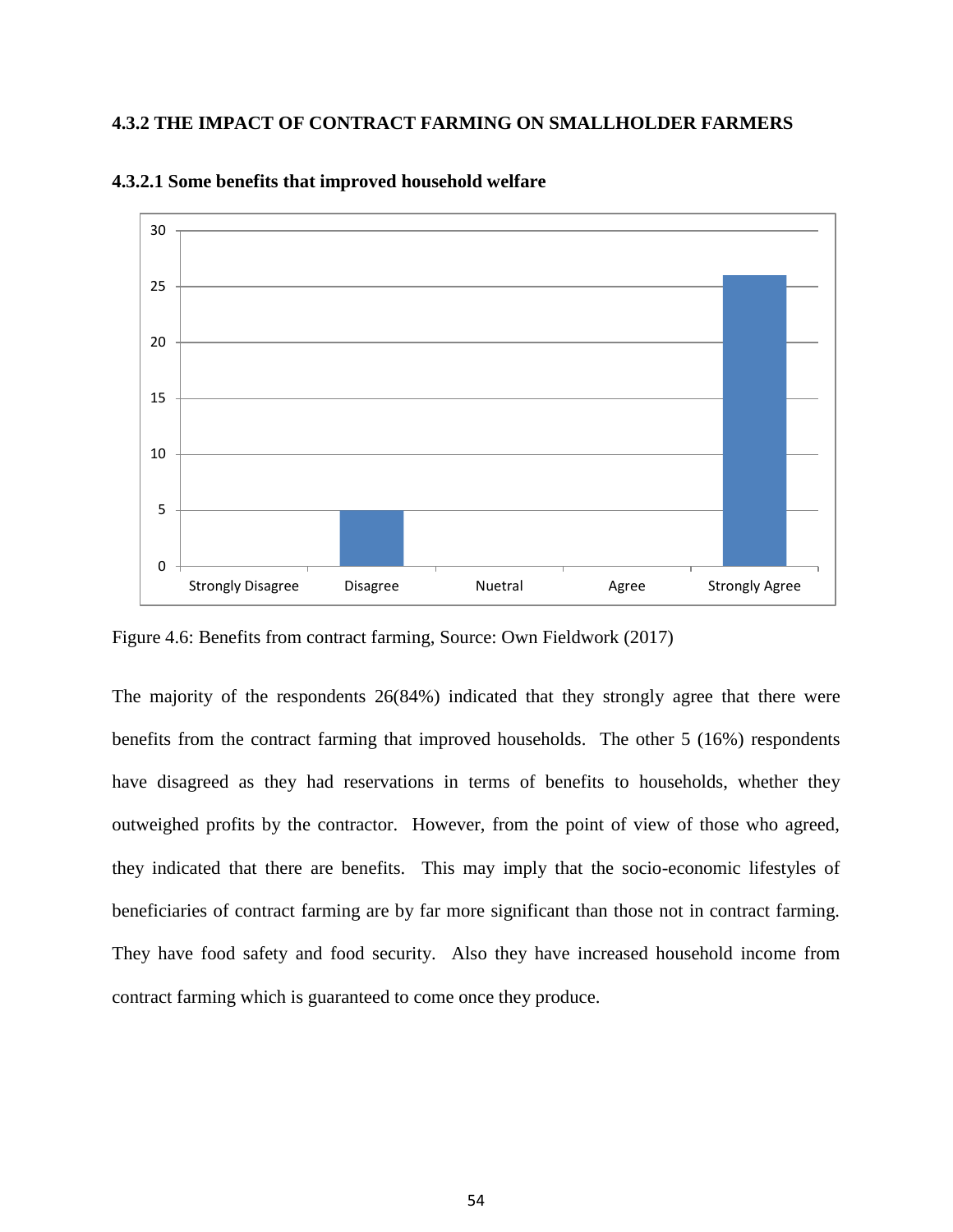



Figure 4.7: Benefits related to poverty alleviation, Source: Own Fieldwork (2017)

Figure 4.7 above shows that 31 respondents indicated that benefits from contract farming of bananas tremendously help in poverty reduction. This may mean that looking at poverty indicators, which are low household income, no food security, no food safety and low socioeconomic life activities, the contract farming of small holder farmers directly target those indicators and try and reduce their effect. Thus, by increased household incomes, the household is able to buy and pay for basic household needs which include food items. This brings about food security and safety. However, socio-economically, smallholder farmers are able to purchase other household assets like wheel burrows, scotch carts and even leisure items like bicycles, solar panels and cellphones (smartphones) which enables them worldwide connectivity.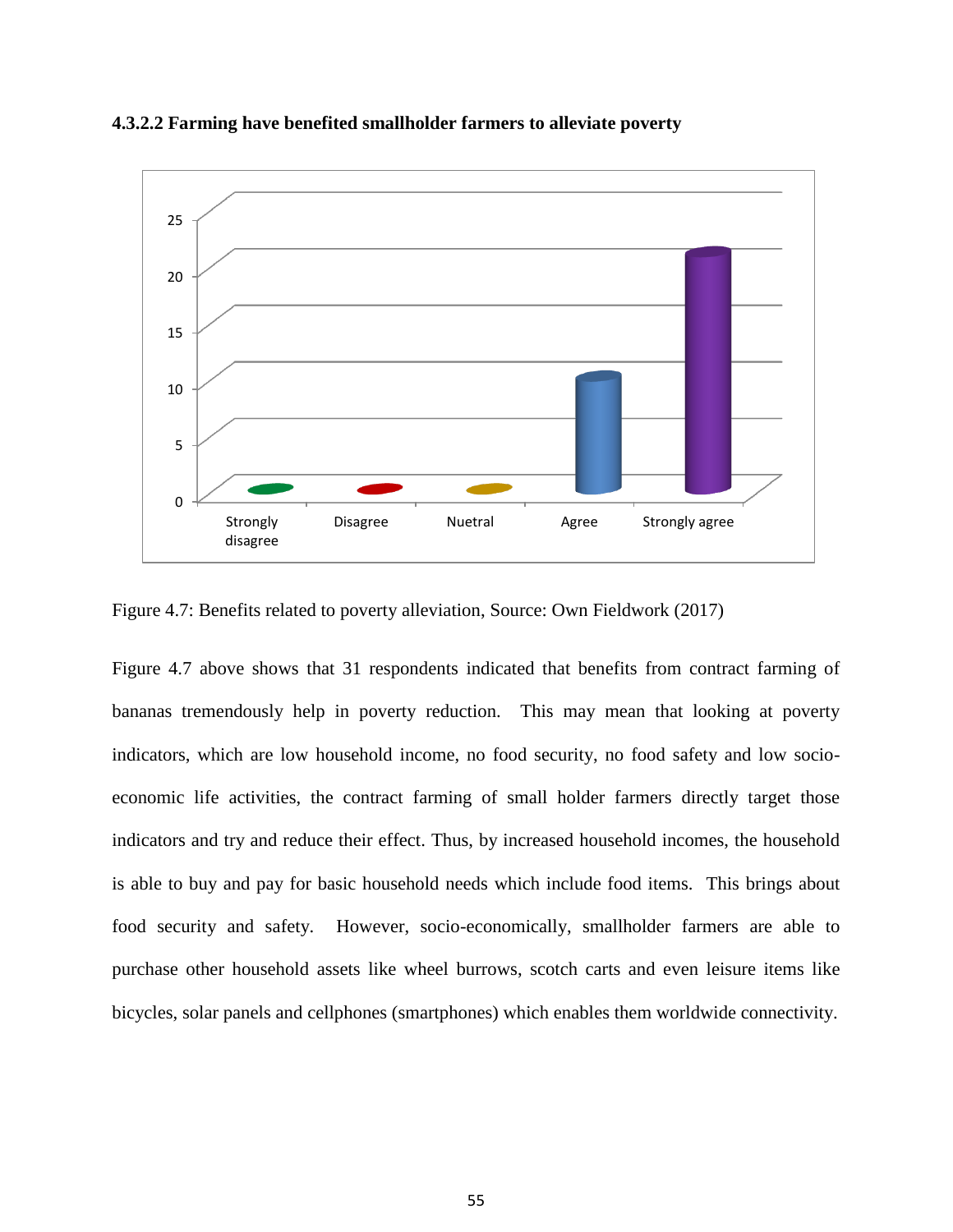# **4.3.2.3 Market price satisfaction**



Figure 4.8 Satisfaction with prices, Source: Own Fieldwork (2017)

Figure 4.8 above shows that 21 (68%) respondents indicated that prices in the market are not at all satisfactory. However 10 (32%) respondent pointed out that they are satisfied. This may imply that prices in the market may vary from direct market and contract market prices basically because the contractor will be playing the middleman and therefore has got a percentage to himself. Smallholder farmers stressed that most often they contemplate side marketing for higher prizes but the contract stipulates no side marketing.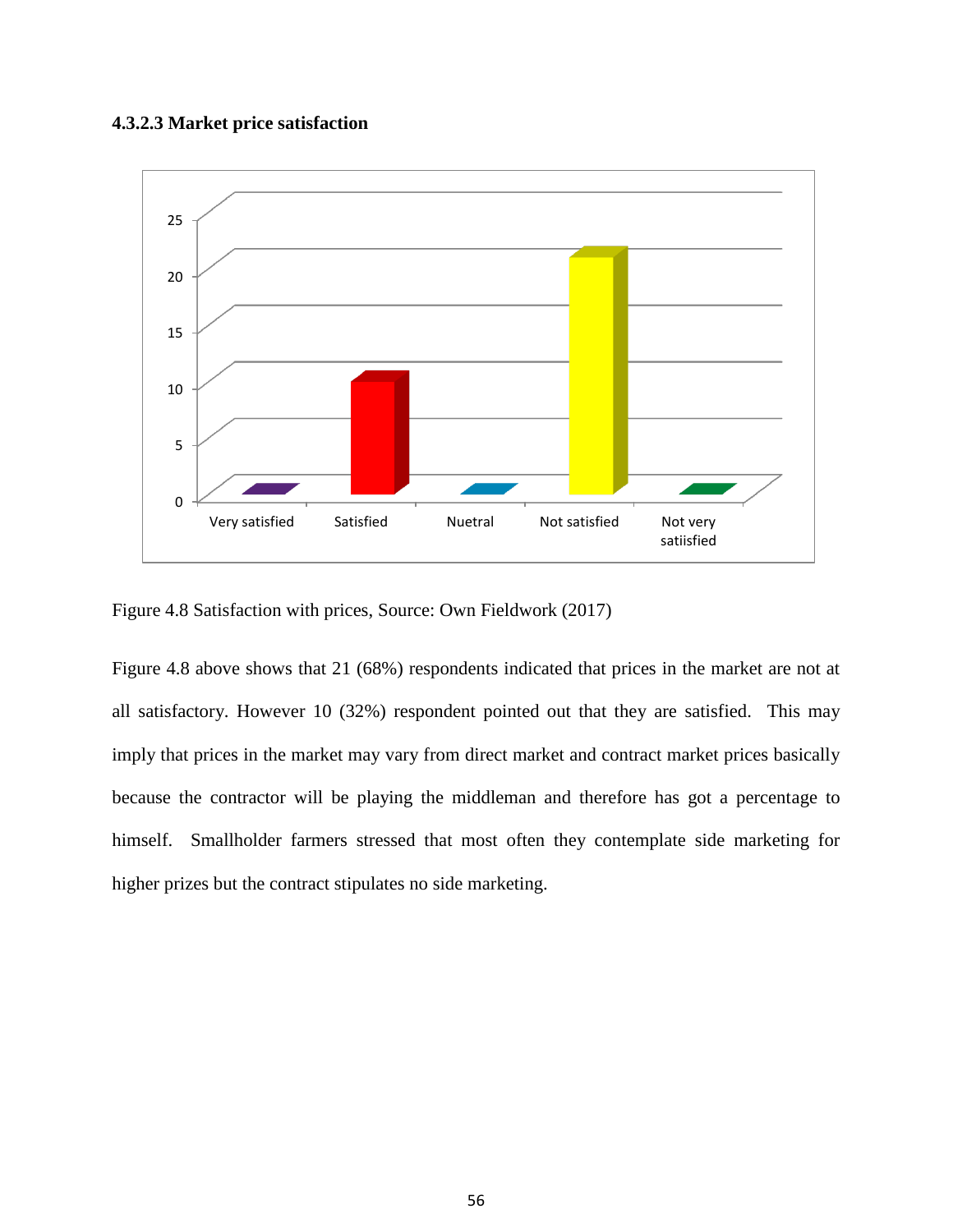# **4.3.3 ROLE OF GOVERNMENT IN BANANA CONTRACT FARMING**



# **4.3.3.1 Government Intervention**

Figure 4.9 Government Interventions, Source: Own Fieldwork (2017)

The figure 4.9 above shows that 26 (84%) have agreed that the government did something about the contract farming of small holder farmers. Also, 2 (7%) have disagree to the view that the government did something to banana contract farming. This may mean that though the government did not do something directly, but by provision of Extension Officers from AGRITEX, the government showed commitment to the smallholder farmer production and its contribution to poverty alleviation.

# **4.3.4 CHALLENGES IN BANANA CONTRACT FARMING**

# **4.3.4.1 Challenges faced smallholders in contract farming**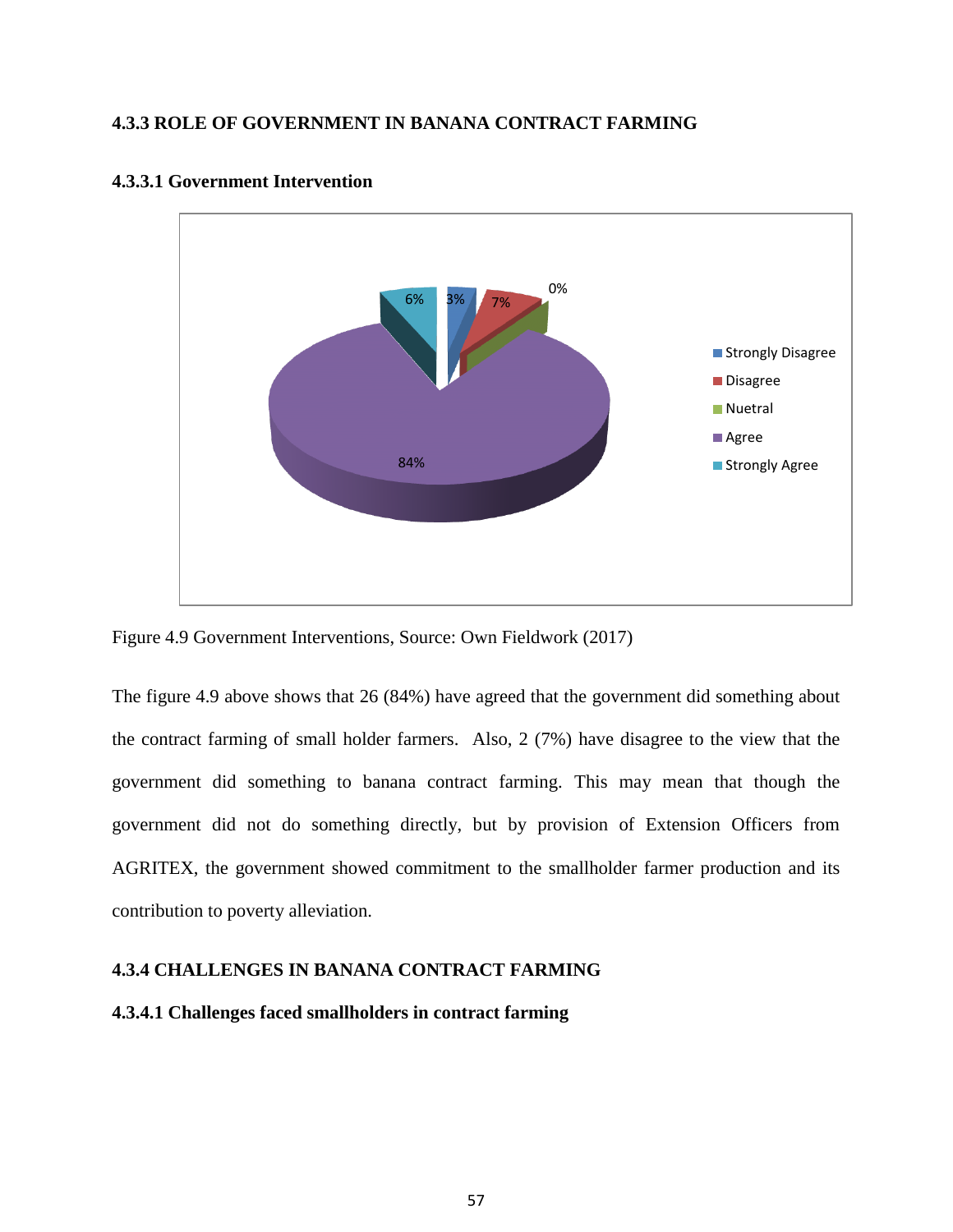All 31 (100%) respondents agreed that there are several challenges being faced in small holder banana contract farming. They indicated that the presence of challenges needs mitigation factors in order to have a smooth running contract farming of small holder banana producers.





Figure 4.10 Challenges in small holder banana contract farming, Source: Own Fieldwork (2017)

Figure 4.10 above shows that both 2(6.5%) Extension Officers indicated that road networks are a problem with the smallholder contract farmers. There are access roads but they do not reach farmers on their fields. The 29 (93.5) of contracted smallholder farmers agreed that there are road network challenges. One Extension Officers and the contracted farmers (29) were not satisfied with the prices on the market. All the respondents were happy with inputs and Extension services; however 21(67.7%) of the contracted smallholder farmers and one Extension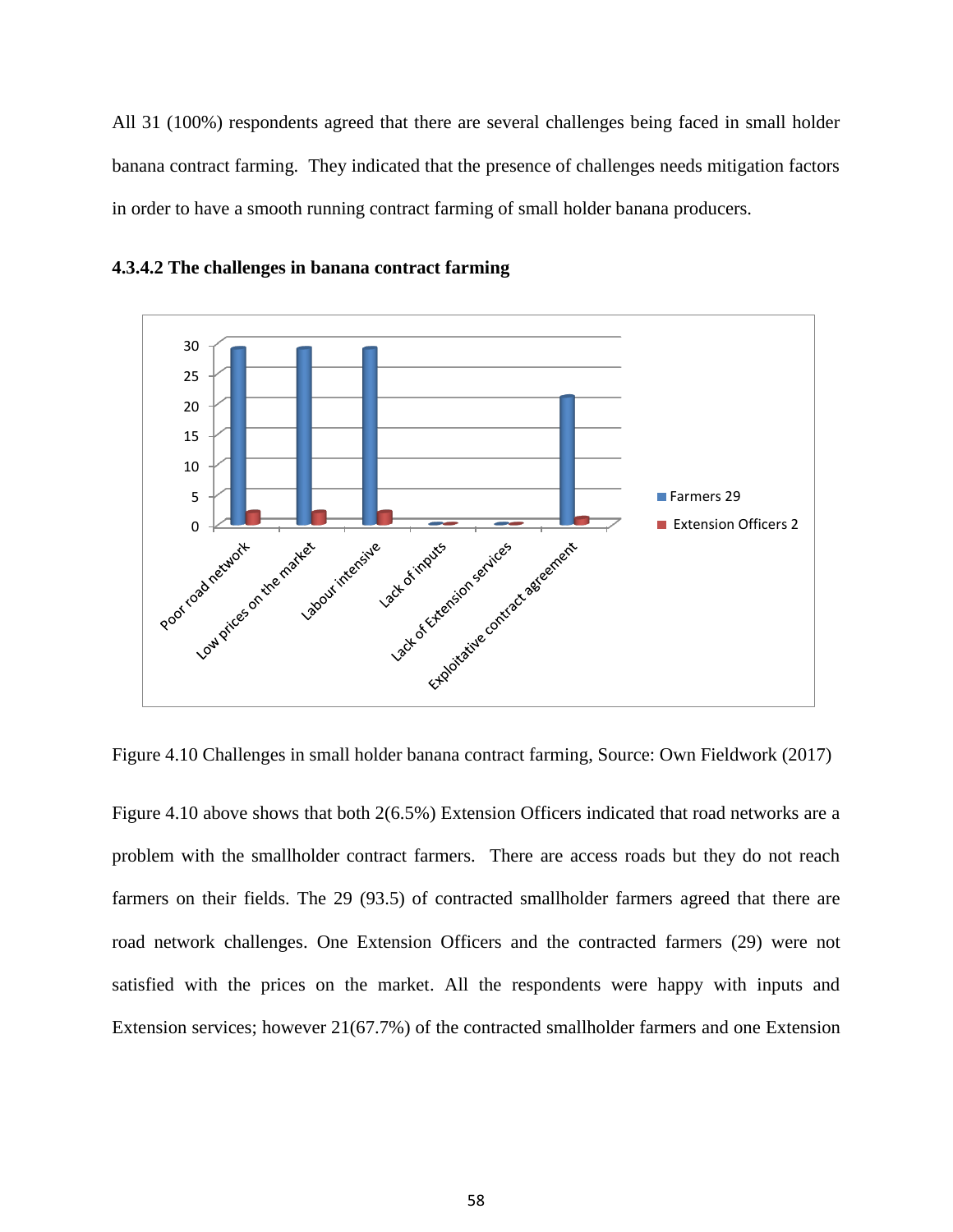Officer said the contract was exploitative. This may imply that they were not satisfied with some sections of the contract which were not in favour of the farmer.

# **4.3.5 SUSTAINABILTY OF BANANA CONTRACXT FARMING**





Figure 4.11: Sustainability of banana smallholder contract farming

Figure 4.11 above shows that 25 (80%) of the respondents have strongly agreed that there is sustainability in banana contract farming. This may indicate that there is going to be sustainability of the contract farming for the banana smallholders since it has done so much towards poverty alleviation. This implies that the small holder banana contract farmers have since and enjoyed contract farming and it has shown difference between them and those not in the contracts. However, 3(10%) of the respondents have disagreed that there is sustainability in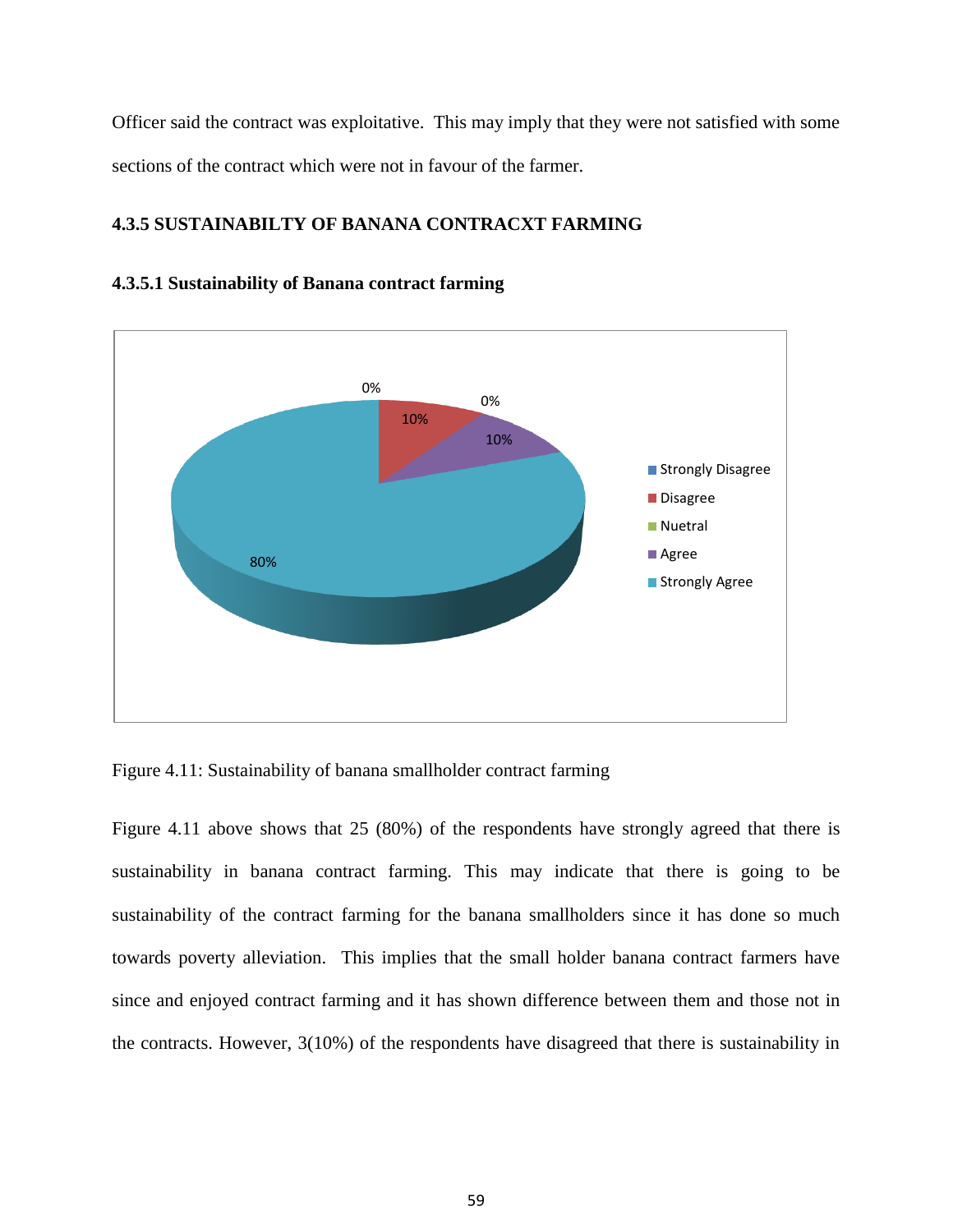banana contract farming. This may indicate that these smallholder farmers were frustrated by the banana prices offered by the contractor.

# **4.4 RESPONSES FROM INTERVIEW GUIDE FOR VILLAGE HEADS, DISTRICT ADMINSTRATOR AND WARD COUNCILOR.**

**4.4.1 Gender** Male 5 Female 0

The respondents for the conducted interviews were a total of 3 male Village Heads, one male District Administrator and one male Ward Councilor. There was no female respondent as all the leadership positions were led by men. This scenario is very common in the local and traditional leadership of Zimbabwe whereby men occupy most of the influential leadership positions as compared to their female counterparts.

### **4.4.1 Farmer selection into contract farming**

During the interviews all the village heads stressed that most households were selected into banana contract farming because of their land sizes and also because of the number of members in the household. Village Head A said:

*Mukusarudzwa kwevarimi, zvakaonekwa zvisingabatsiri kusarudza munhu mumwe ane minda mishomanana kuti ave muurongwa nokuti goho rake rinenge riri shomanana. Mhuri dzaiva nenhengo dzakawanda uye dziine minda yakakura yakawanda dzaiwana mikanamikuru. (It would not have helped selecting one person with few acres than a large family with many hectares).*

This implies that land size and household size were the major factors to be considered in contract farming. The District Administrator and the Ward Councilor stressed out that the selection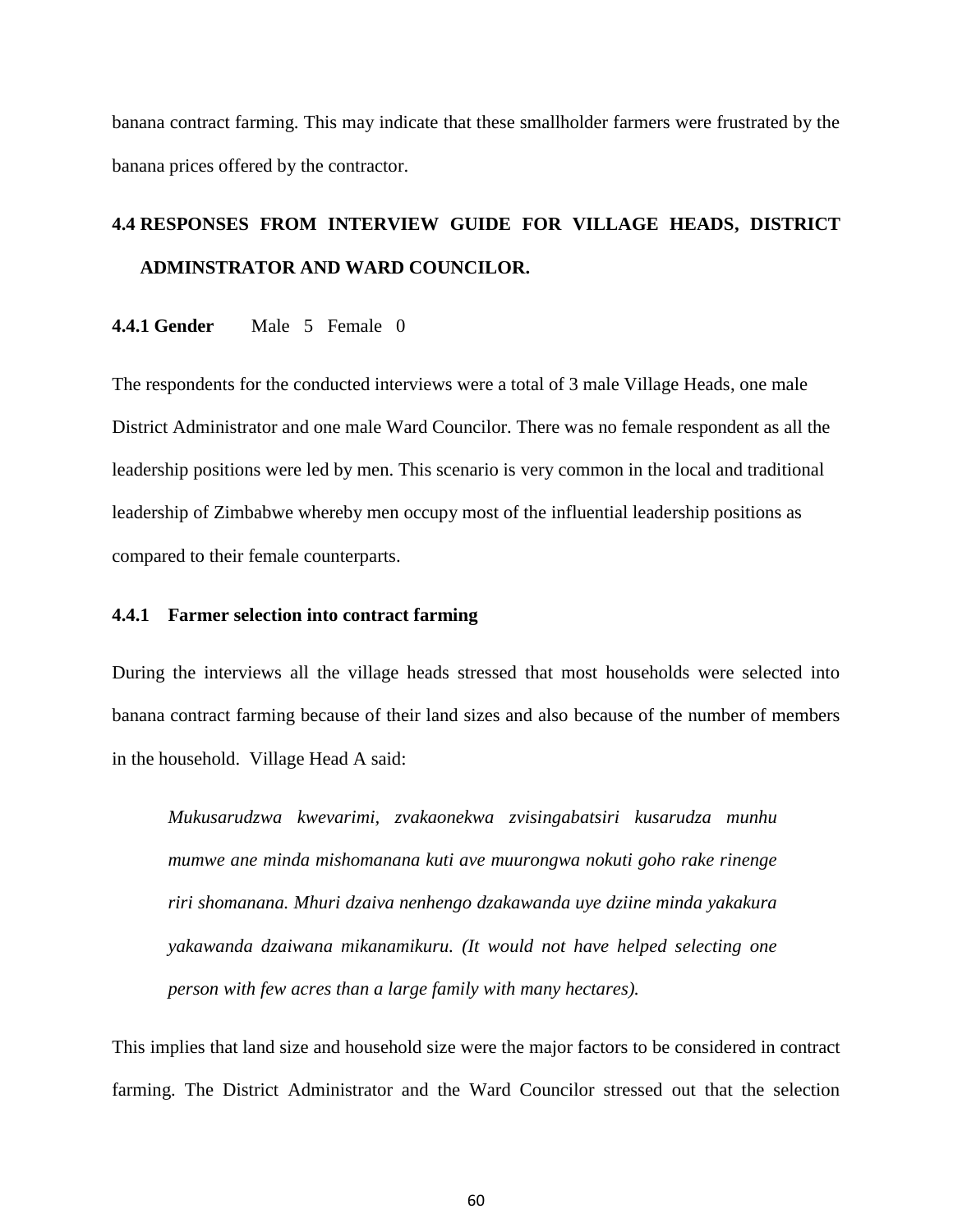criteria of banana contract farming were based on the requirements of the contractor. District Administrator said:

*The contractor was targeting smallholder farmers under an irrigation scheme, with land* 

 *size between 3-10 hectares and labour requirements were2 or more productive people* 

 *within a household.* 

#### **The terms and condition of banana contract farming**

All the 3(100%) Village Heads agreed that there were terms and conditions in the contract of the small holder contract farming. Village Head C stressed that:

*Isu kwedu mutemo watakanyanya kubatisisa ndewekuti hatifaniri kutengesa mabanana nepadivi. (In our village we understood that we must no sell on the side market no matter how attractive).*

The other Village Head A mentioned that:

*Mbeu yakasvika uye yakanaka inongobva ikokwavari zvokuti hatishupiki kuuchika nekutsvakatsvaka kuti mbeu kwayo yemabanana toiwanepi zvese nezvinodiwa pakurima mabanana edu. (Seeds and all other inputs are provided for by the contract and we do not worry for anything).*

The District Administrator and Ward Councilor have also agreed that there were terms and conditions in the contract of the small holder banana farming. Ward Councilor mentioned that:

*Banana smallholder farmers in ward 5 were given the terms and condition by their*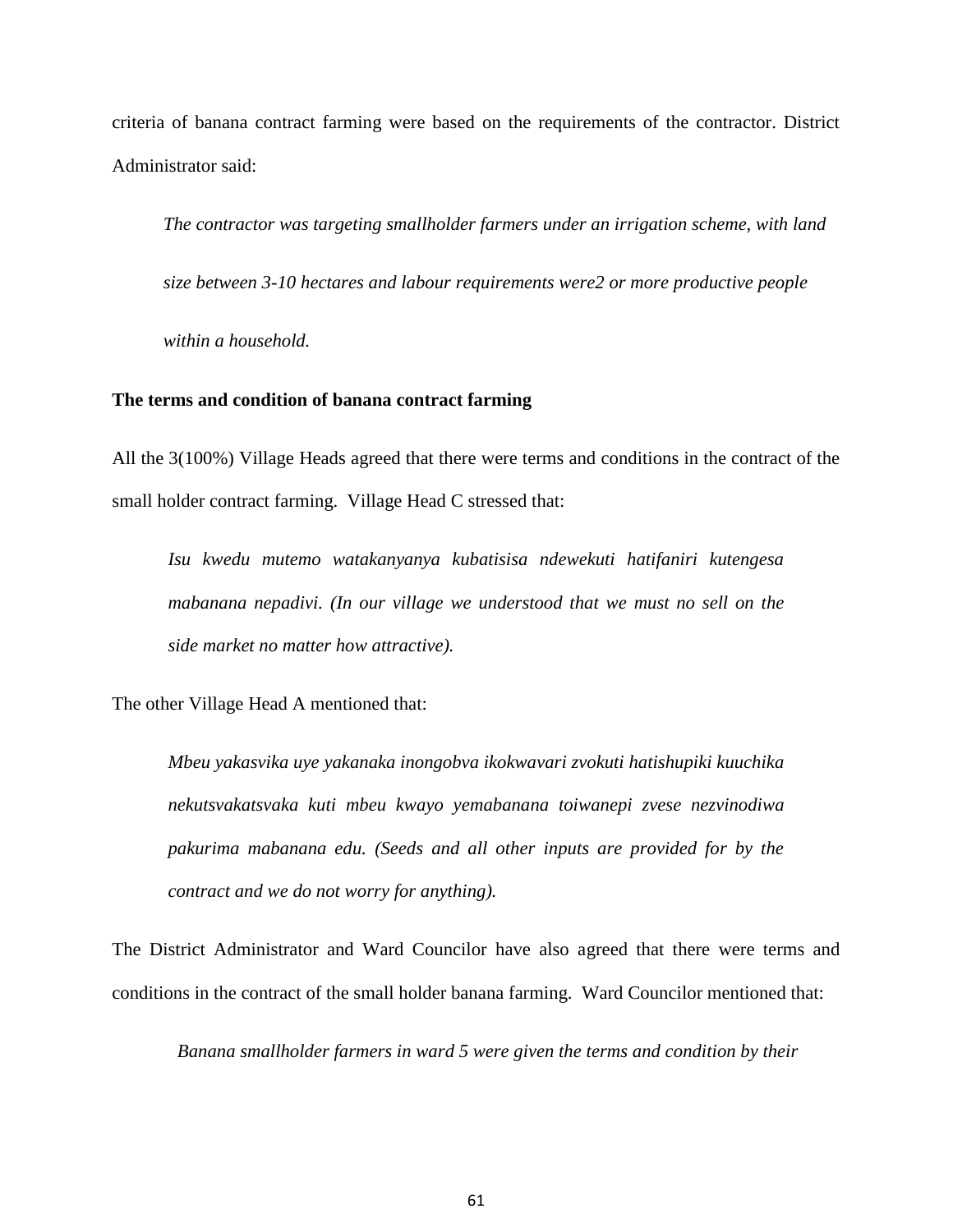*contractor (Matanuska Company) to abide by, inputs, extension services, market and transportation was provided by the contractor. Contracted farmers were not allowed to practice side marketing.*

In addition, the District Administrator said that:

 *The smallholder farmers who are in banana contract farming in ward 5 have a contract with Matanuska Company and I have a copy of the contract in my files.*

### **4.4.2 Benefits of contract farming to smallholder farmers**

During the interviews, the Village heads stressed that there are tremendous benefits from banana small holder contract farming. Village Head A and Village Head B impressed that those in the contract farming are distinctive in the way they live. They have exhibited that they are far much better off than those not in the contract farming. All of them have corrugated roofed houses some with solar panels and some have improved their well-being by acquiring necessary assets like wheel burrows and scotch carts. Village Head B, went on to stress that some have even been able to afford purchasing cars in his village. Further, the District Administrator also mentioned that there are significant improvements in the social welfare of the contracted smallholder farmers. The Ward Councilor stressed that:

*Varimi vemabhanana veMatanuska vamwe vakatenga zvipfuyo, zvigayo nekuvaka*

 *dzimba dzemarata somuenzaniso muvakidzani vangu akaenga chigayo nemari*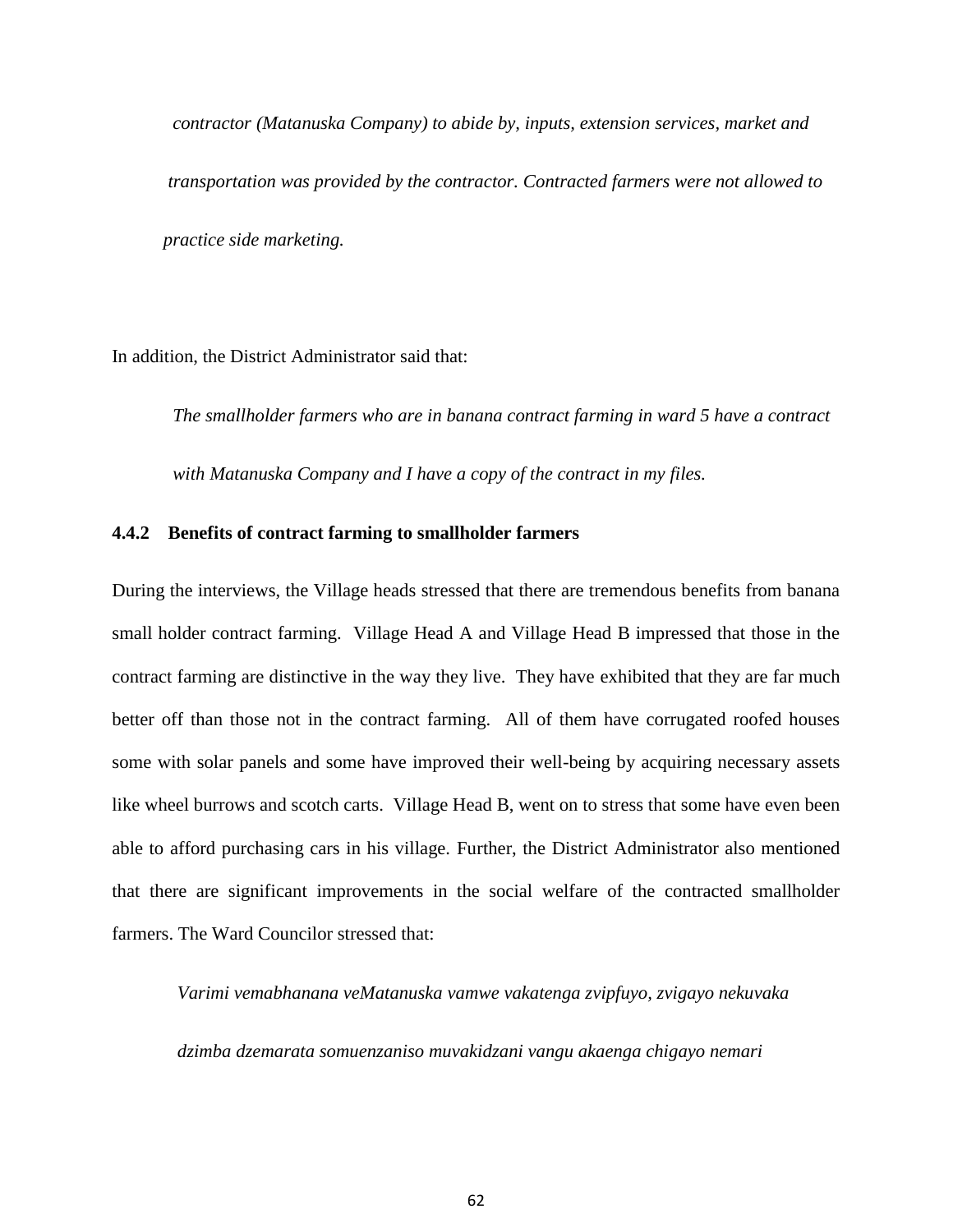*yemabhanana. (contracted smallholder banana farmers have managed to buy asserts like livestock and grinding mill, for example my neighbor who is in banana contract farming has bought a grinding mill)*

#### **4.4.3 Are there any challenges faced by the contracted farmers**

All the Village Heads stressed that, without putting importance on challenges contract farming has been good in their villages. Village Head C stressed saying:

*Hakuna kusina matambudziko asi kuti kukosha kwematambudziko ndiko kunosiyana. Hongu matambudziko tinawo seemigwagwa isingasviki paminda nezvimwewo, asi kuti isu tinoshinga kusvikawo hazvo zvazonaka zvokusvitsa migwagwa paminda. (Problems are everywhere, but we persevere since the roads are not satisfactory enough).*

Village Head B said:

*Iyo migwagwa yacho iyoyo isingasviki paminda, hainawo zvayo kutonaka zvokuti nguva yemvura iya anenge angova madhaka chete. Saka dambudziko iri iguru kwazvo. (Even the roads during rainy seasons they are deplorable).*

The District Administrator and the Ward Councilor mentioned that there are some challenges which are being faced by the contracted smallholder farmers of bananas in ward 5 of Mutasa district. The District Administrator mentioned that:

*Contracted smallholder farmers in ward 5 are having a challenge of poor road*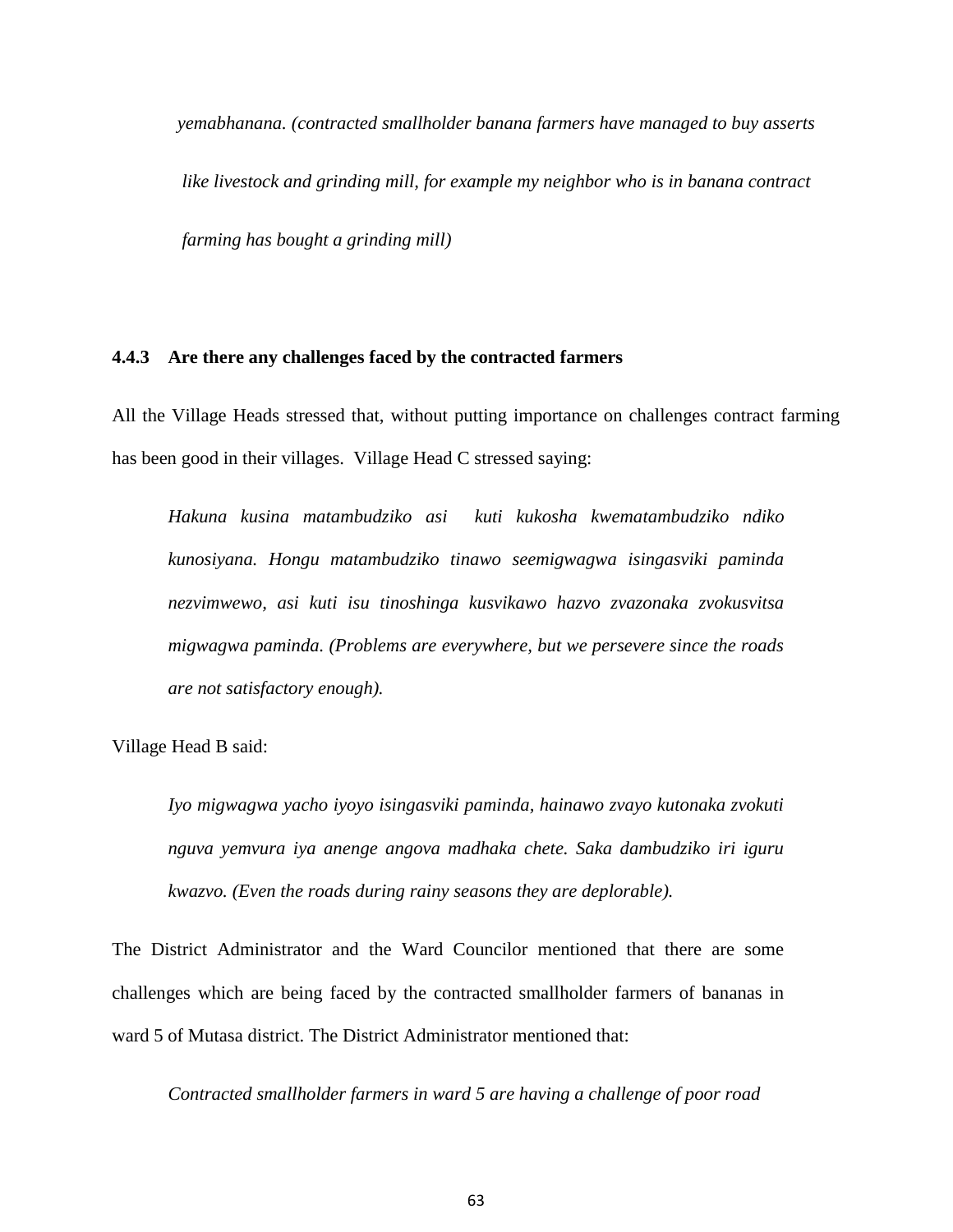*network, however, the government has managed to maintain the road last year* 

 *through Rural District Council but currently I heard that the road is now bad due to high rainfall that was received last season.*

Ward Councilor has confirmed that:

 *The major challenge that are faced by the contracted banana smallholder farmers was that they are getting low income after selling their bananas to their*

 *contractor and most of the time payment is done late.* 

### **4.4.4 What is the role of the government in banana contract farming**

Two of the Village Heads said they did not see what exactly the government has done in these farming contracts; instead they blamed the government for leaving them to the mercy of the contractors. However, Village Head B, mentioned that the government has provided Extension Officers to help with the farming even though it was not clear if they were not from the contractor but they were from AGRITEX, which was government to them. The District Administrator stressed out that the government has provided some guidelines on the implementation of banana contract farming. It was also the duty of the government to monitor the way banana contract farming is done and to make sure that the contract is not exploiting anyone. Further, the Ward Councilor mentioned that it is their duty as a member of the Rural District Council to make sure that the road is well maintained as to promote market linkages. The sentiments of the District Administrator and Ward Councilor imply that the government has a significant role in the success of banana contract farming and poverty alleviation in rural areas.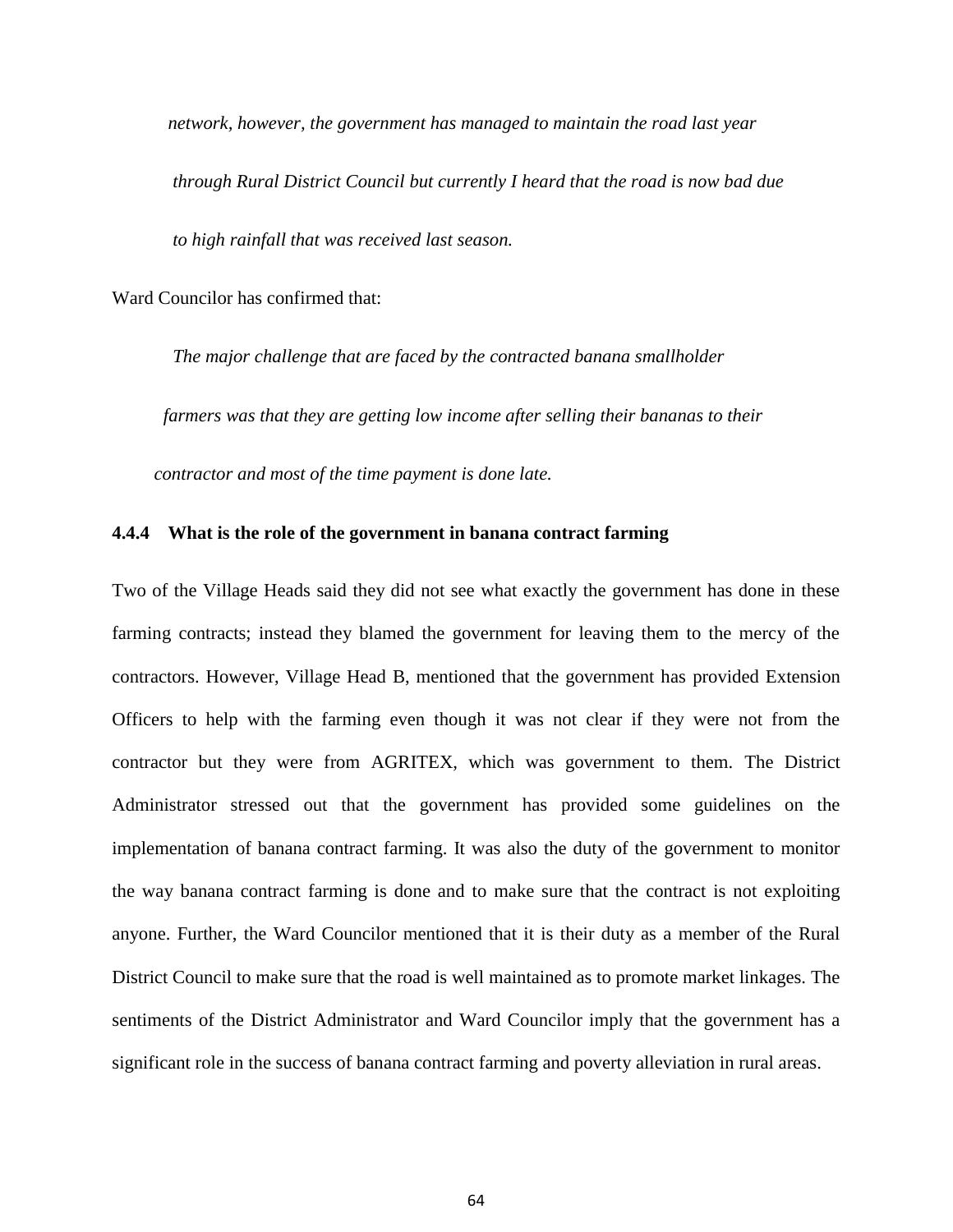#### **4.4.5 Sustainability of contract farming**

All the Village Heads agreed that if the villagers keep united and especially the contract farming households and if they do not get tempted with side marketing, the smallholder banana contract farming can be sustainable. Thus, with commitment to the contracts, small holder contract farming is highly sustainable.

# **4.5 RESPONSES FROM FOCUS GROUP DISCUSSION FOR HOUSEHOLD REPRESENTATIVES**

**4.5.1 Gender** Male 7 Female 9

### **4.5.2 Farmer selection**

All the Household Representatives in Group A (males only) expressed not a clear knowledge as to how the selection procedure took place. However, they stated that they submitted their names to the Village head who was working with the Ward Councilor and Agritex Officer and they were selected. However, Group A (males) Household Representative 5 stated that:

*Hatina kuziva kuti zvakafambiswa sei masarudziro avo, takangoonawo kuti vazhinji vakapinda muchirongwa ichi vaiva neminda mikuru uye vakawanda mumba mavo takangofungawo kuti ndizvo zvainyanya kutariswa. (We are not sure but those selected have big land sizes and family sizes, so we suspect that was considered first).*

Most representatives agreed to this suggestion.

The Household Representatives in Group B (females only) expressed the same sentiments that they were not very sure on how the selection procedure took place. Eight Household Representatives in Groups B stated that they submitted their names to the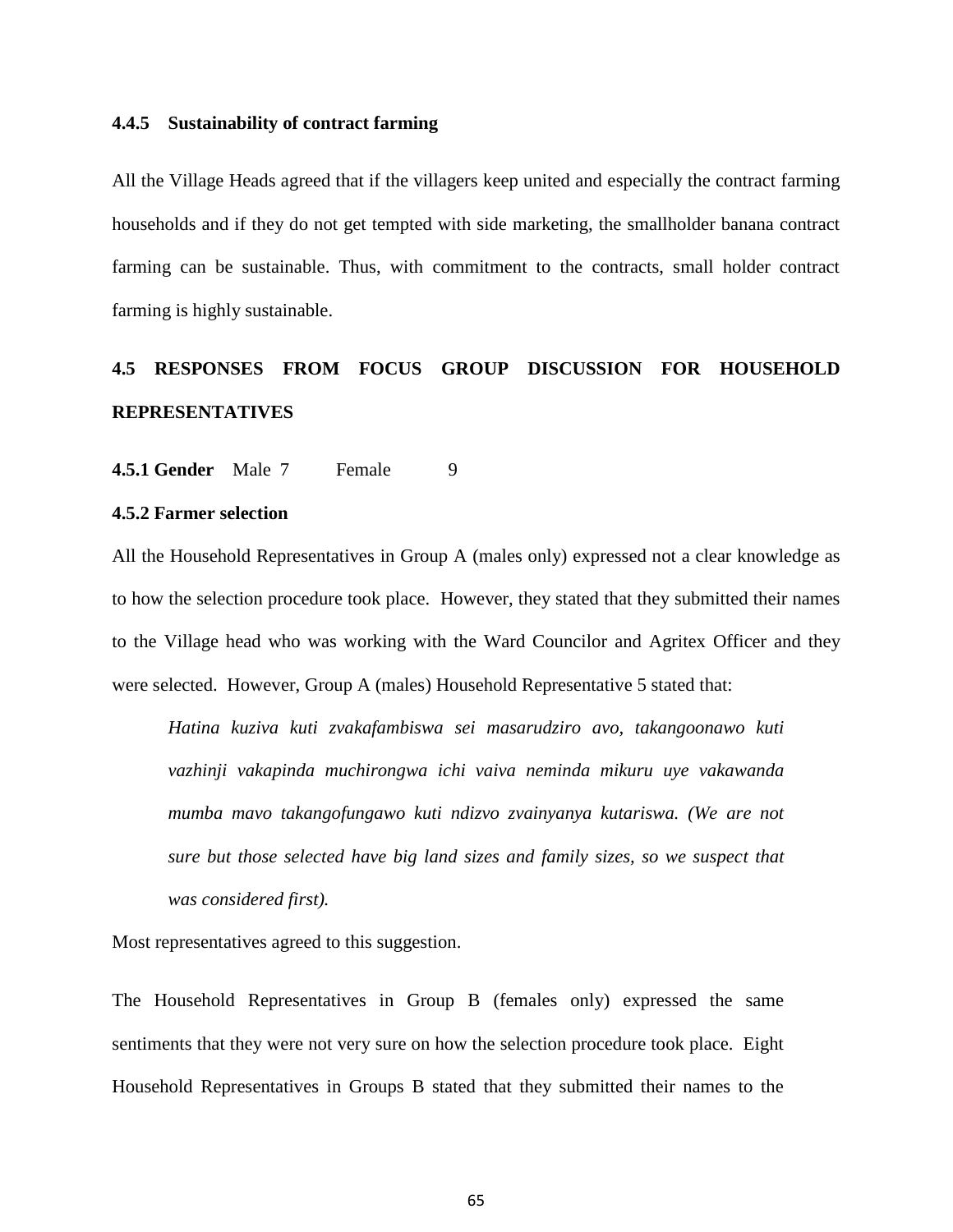Village head and then he make the selection with the Agritex Officer. However, Group B Household Representatives 1 stated that:

*Vanhu vakasarudzwa naSabhuke pamwe chete nemudhumeni wedu asi vakapinda vahu vaiva neminda mikuru, magadhiwa matatu zvichienda mberi uye vaitarisawo kuti vanhu mumhuri menyu muri vangani. (People were selected by the Village head and Agritex Officer and the selected were those with big land size, 3 hectares or more and family sizes were also considered).*

### **4.5.3 Terms and condition of banana contract farming**

Group B, Household Representative (HR)1, HR4, HR6, HR8 and HR9, stressed that there were many things expressed that the contract stipulates but as laymen the most important fact are more contained. All Household representatives seem to agree that side marketing was the most important term and condition which the contract stressed much. Thus, if the contracted farmer was found breaching that point, the contract will be terminated. So, as long as the farmer wants to be in the contract, he/she has to observe that condition and other in the contract. Group A also mentioned that there were terms and conditions in banana contract farming.

Group B (females) Household Representative (HR)7 and (HR)3 stressed that:

 Varimi vemabhanana vanopihwa mafetireza, mabhanana embeu, vanopihwa ruzivo rwekurima mabhanana, uye vanotakurirwa mabhanana avo kwavanotengeserwa. (Contracted farmers were given inputs, extension services and transportation of their bananas to the market).

#### **4.5.4 Benefits of contract farming to smallholder farmers**

All household representatives in both Group A and Group B specified that they get their moneys in a lump sum and they are able to invest it into meaningful asset acquisition rather than selling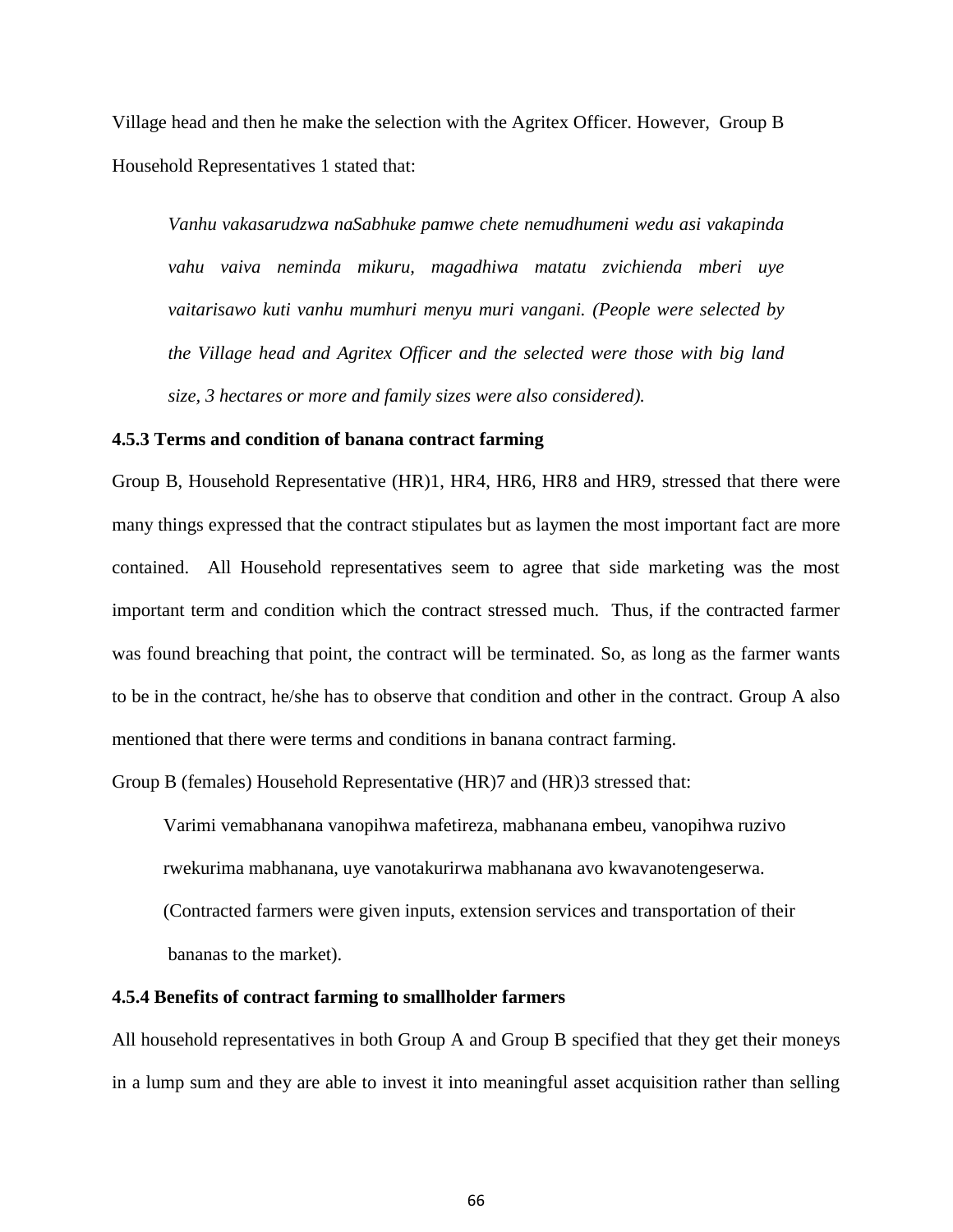at some markets where they do not pay cash and payment comes in small batches. Household Representative in Group A (males) HR 3 mentioned that:

 Mazuva apera aya ini ndakapihwa \$600 ndatengesa mabhanana angu airema 30000kgs, kg imwe chete yaitengwa 20 cents. Ndakakwanisa kutenga chikochikari changu. (Recently I was given \$600 after selling 30000kgs of bananas and each kilogram of bananas was sold at 20 cents. With this money I manage to buy a scotch cart).

In addition, Group B (females) Household Representative 1 asserted that:

 Nemari yemabhanana andakatengesa kuMatanuska Company ndakatenga chigayo chakaita \$1500, ini kurima mabhanana kuri kundiitira zvakanaka nemhuri yangu. (I managed to buy a grinding mill after selling bananas and I am really enjoying with my family).

### **4.5.5 Are there any challenges faced by the contracted farmers?**

The Household Representatives impressed that the contract does not always look at current going prices of banana and they do not quickly adjust their contract prices to suit current going rates. This would tempt the farmer because there would be better offers on the side market. Group B (females) Household Representative 3 said:

*Chokwadi vanhu vemisika miedzo mikuru chaiyo. Anouya nemutengo wokuti kana newe unoona sewazviregerera. Apa veContract vanenge vainemitengo iripasipasi kwazvo. Asi unongozoona kuti ingorimiedzo chete nokuti havatengi zvinoenda kure. (Side markets are a huge temptation since their offers are always better and above those of Contractor but they do not buy for a long time).*

Group A (males) Household Representative 4 stressed that: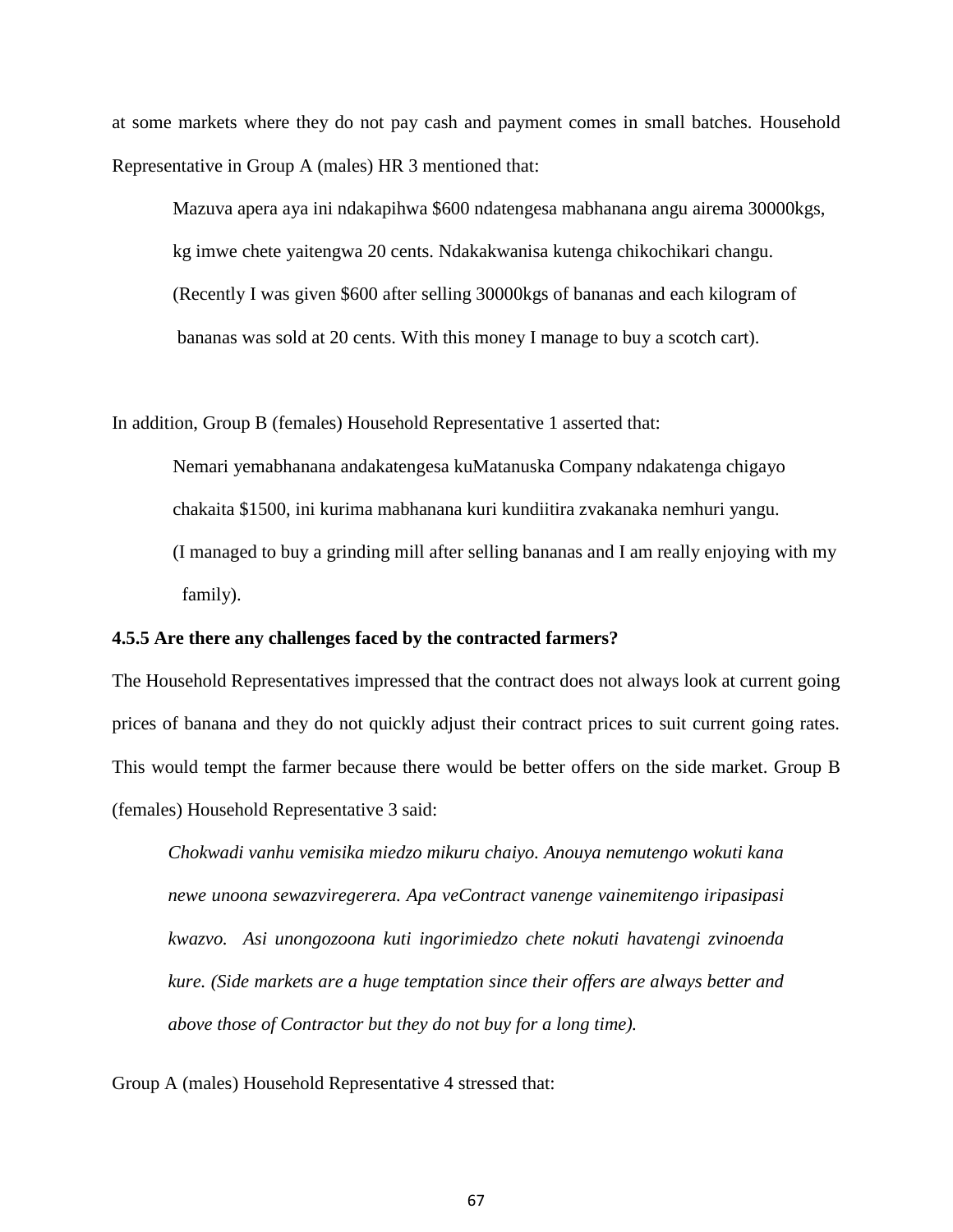Kazhinji mari yedu inononoka kuuya kana tichinge tatengesa mabhanana edu,

zvinova izvo zvinoishungurudza. (Most of the time there are some delays in

receiving our payments after selling our bananas and this is our worry).

#### **4.5.6 Role of the government in banana contract farming**

All the Household Representatives in Group A (males) and Group B (females) agreed that the government did not play any part in their contracts. They did not see anyone from the government helping with the contract. The Extension Officers were brought in by the contractor as part of the contract. Group B (females) Household Representative 2 said that:

 Hurumende hatisi kuona rubetsero rwayo mukurima mabhanana kwatiri kuita, Nekuti madhumeni atinavo anobhadharwa naContrator vedu sezvakanyorwa muContract yatakapihwa. (We are not seeing the role of the government in banana contact farming because the Extension Officers are being paid by the contractor since it is mentioned in the contract that we were provided).

### **4.5.8 Sustainability of contract farming**

All the Household Representative in both Group A (males) and Group B (females) expressed that contract farming is more than farming. It is a sustainable source of income for life that assists their children and their children's children. Once in a contract of supplying bananas; you can never lack or want. You can always generate enough income for your sustenance and you will never lack. Thus, sustainability of contract farming is insurance of excellent household incomes and improved food safety and food security.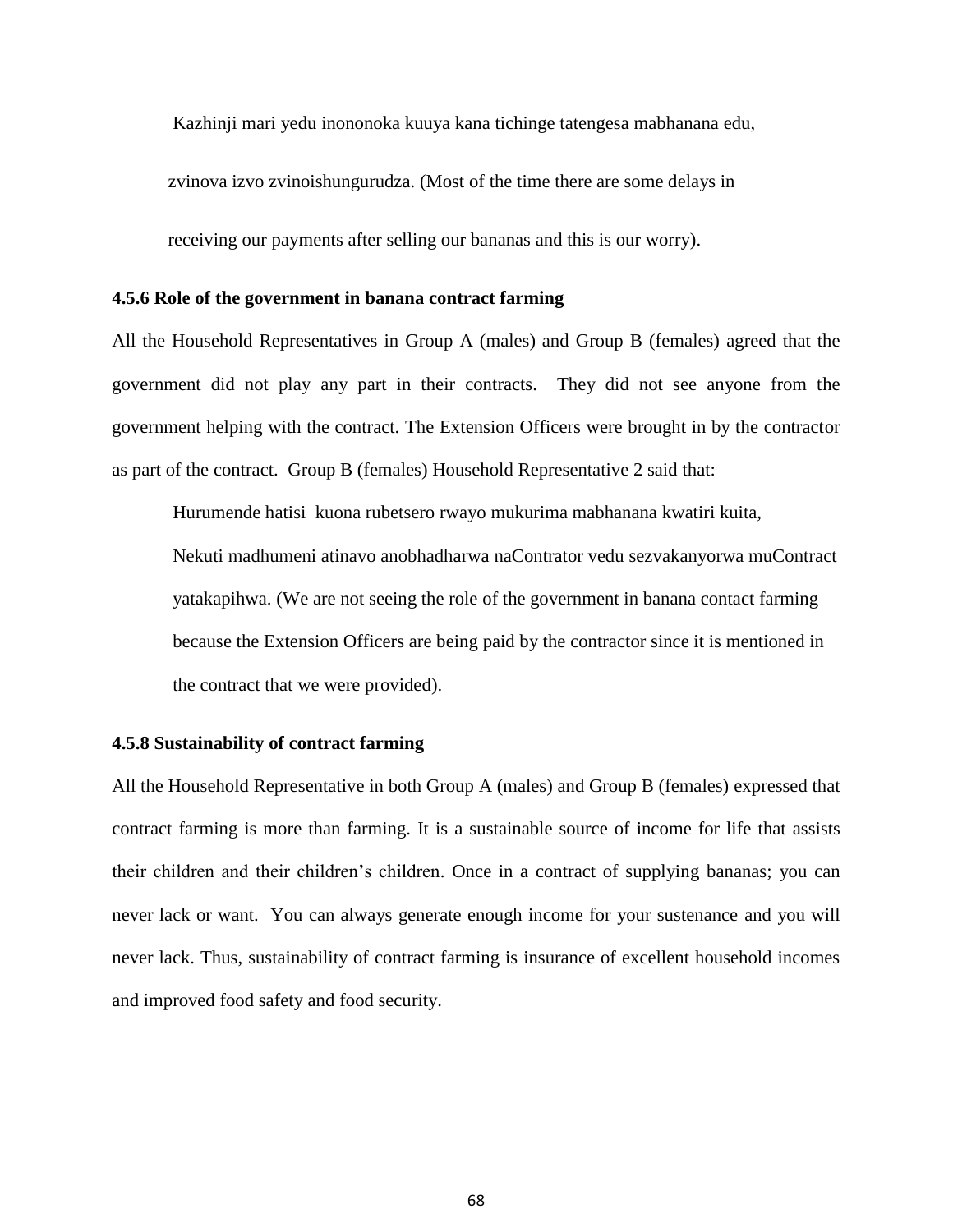### **4.5 DISCUSSION OF FINDINGS**

# **4.6.1 Type of contract arrangements between smallholders and the contractor in ward 5 of Mutasa district.**

The researcher found out that the type of contract that the contractor used was the one that used a selection criteria in order to select households into the contract and the criteria used and which was most favourable was the size of land and the size of the household. This was basically opted because large tracks of land would mean a large yield and large families would also mean labour provision since banana farming is a labour intensive type of farming. This was in agreement with Bogetoft and Olesen (2004) who avers that contract farming is an economic activity that inculcates costs and expenses and considers important facts which are put into the criteria for selection of beneficiaries. Nhodo and Changa (2013) highlighted that there are a number of driving forces behind contract farming in Zimbabwe; these include the diminishing of national agricultural productivity, economic downturn, raw material shortages for agro processing and increasing food insecurity which in recent years has been exacerbated by the catastrophic impact of climate change.

# **4.6.2 The impact of banana contract farming on poverty alleviation in ward 5 of Mutasa district.**

The researcher also found out that smallholder banana contract farming if doing a great job in poverty alleviation in Ward 5. This was in agreement with Coulter et al (1999) who allege that small holder contract farming has been instrumental in poverty alleviation in Zimbabwe. Also SNV Netherlands Development Organization Report (2011) indicates that in Honde Valley more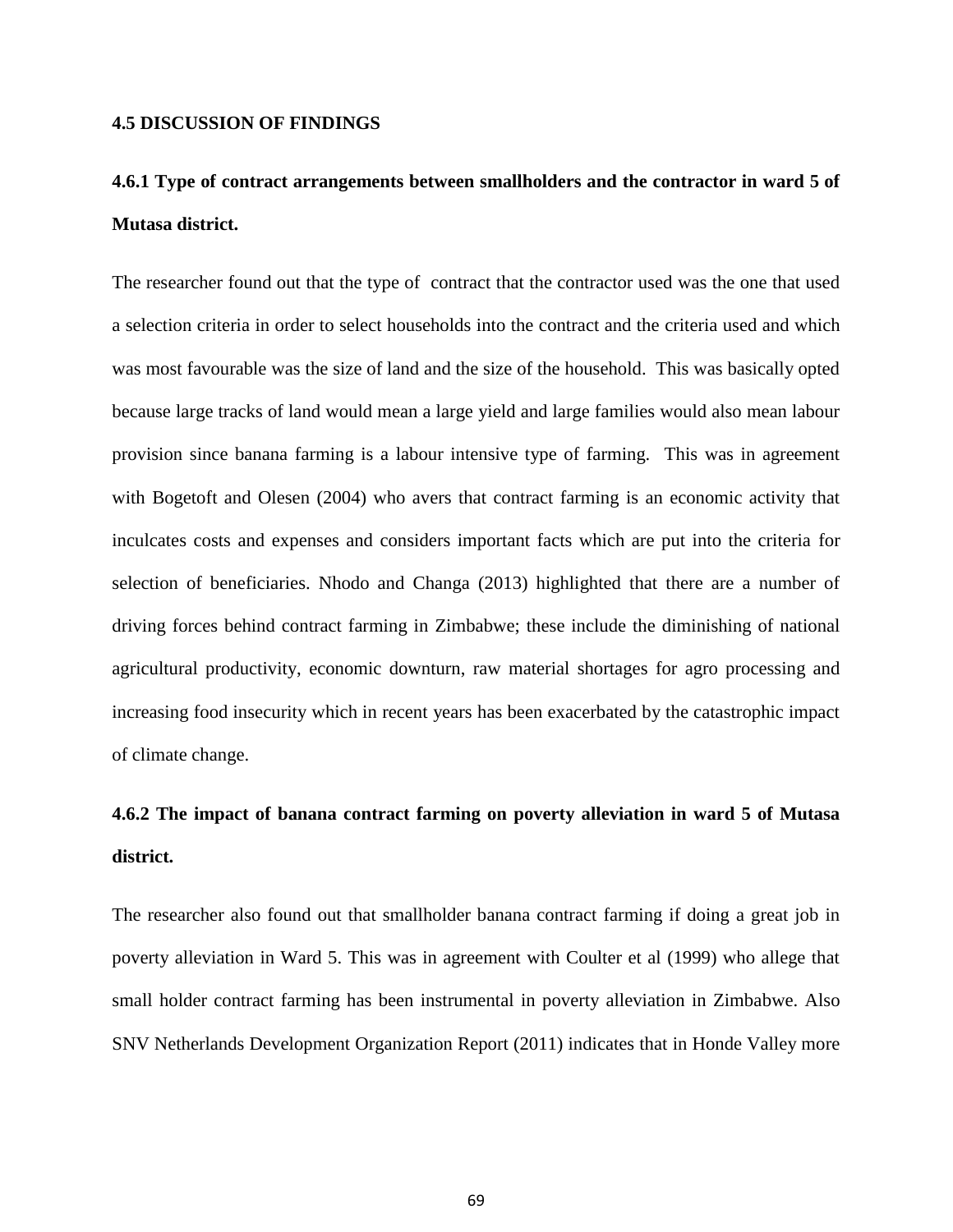than 4,000 people depend on bananas for more than a third of their income. Thus, banana contract farming is catalystic in poverty alleviation in Ward 5, Mutasa District.

# **4.6.3 Challenges faced by smallholder farmers through contract farming in attempting to reduce household poverty**

The researcher found out that due to desperation by the contract farmers to enter into attractive contract, there is a plethora of challenges that come with contract farming to an extent that Baumann, (2000) argue that contract farming arrangements are basically exploitative arrangements done by large agribusinesses mainly because of the unequal bargaining power between small-scale farmers and well-resourced agribusinesses. This would imply exploitation that is permissible by the small holder farmer because of benefits which outweighs challenges.

### **4.6.4 To ascertain the sustainability of contract farming in ward 5 of Mutasa district**

The researcher also found out that small holder contract farming is sustainable if only the smallholder farmers are able to keep holding to the end of their bargaining deal of especially not side marketing. Once that happens, the researcher found out that the contract becomes null and void. Thus, according to Miyata et al (2009), Mafuse et al (2012) and Coulter et al (1999) most contract farming of small holder farmers are informally terminable by contract if not happy.

#### **4.7 Chapter Summary**

This chapter looked at the data that was gathered during the field study; presentation, interpretation and discussion of the data that was gathered. The chapter presented data gathered from questionnaires distributed to the Ward Councilor and Extension Officer. The chapter also presented data that was gathered through interviews to the Village Heads and Focus Group Discussions with the Household Representatives. A discussion of the findings was given at the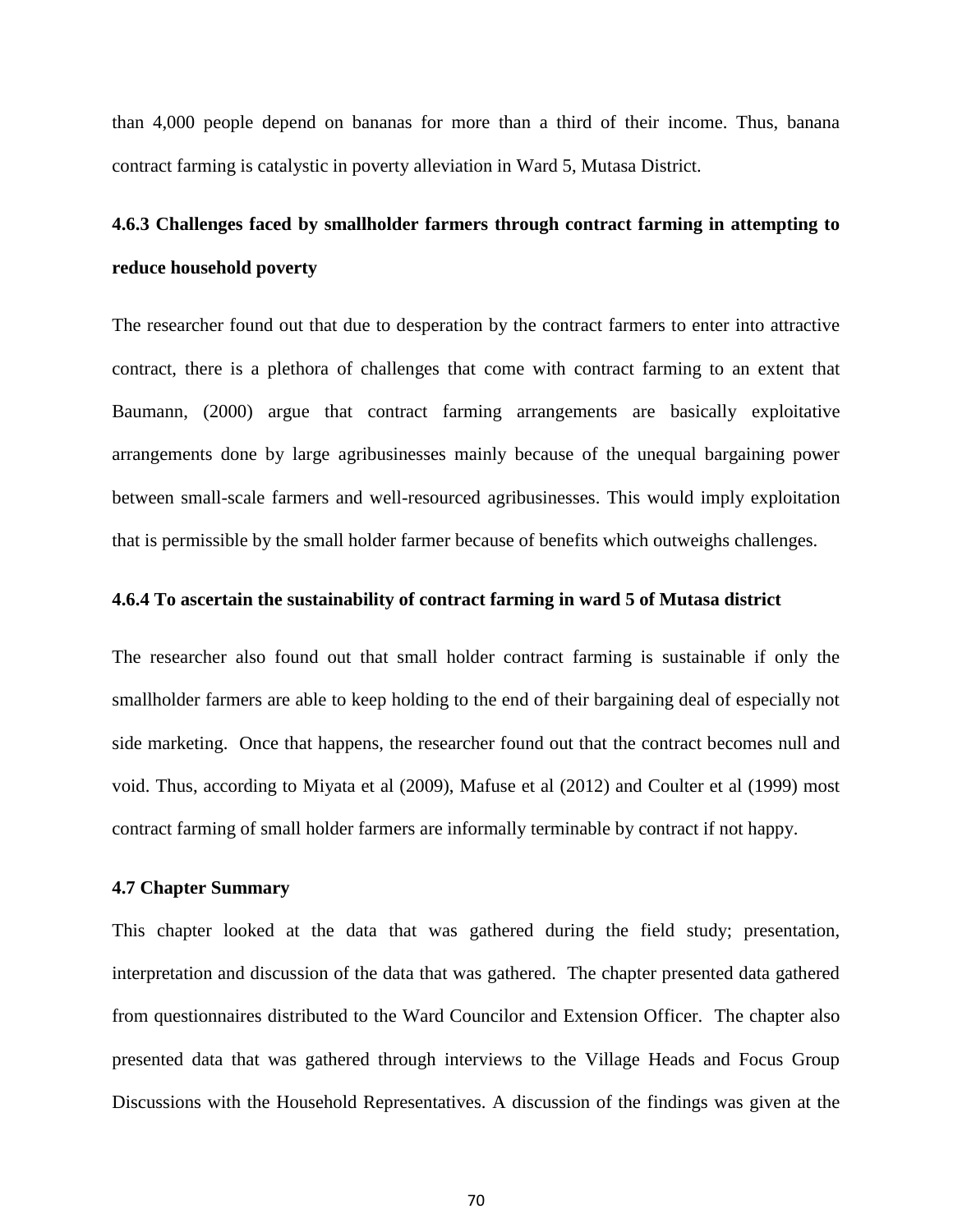end of the chapter. The next chapter will look at the summary, conclusions and recommendations.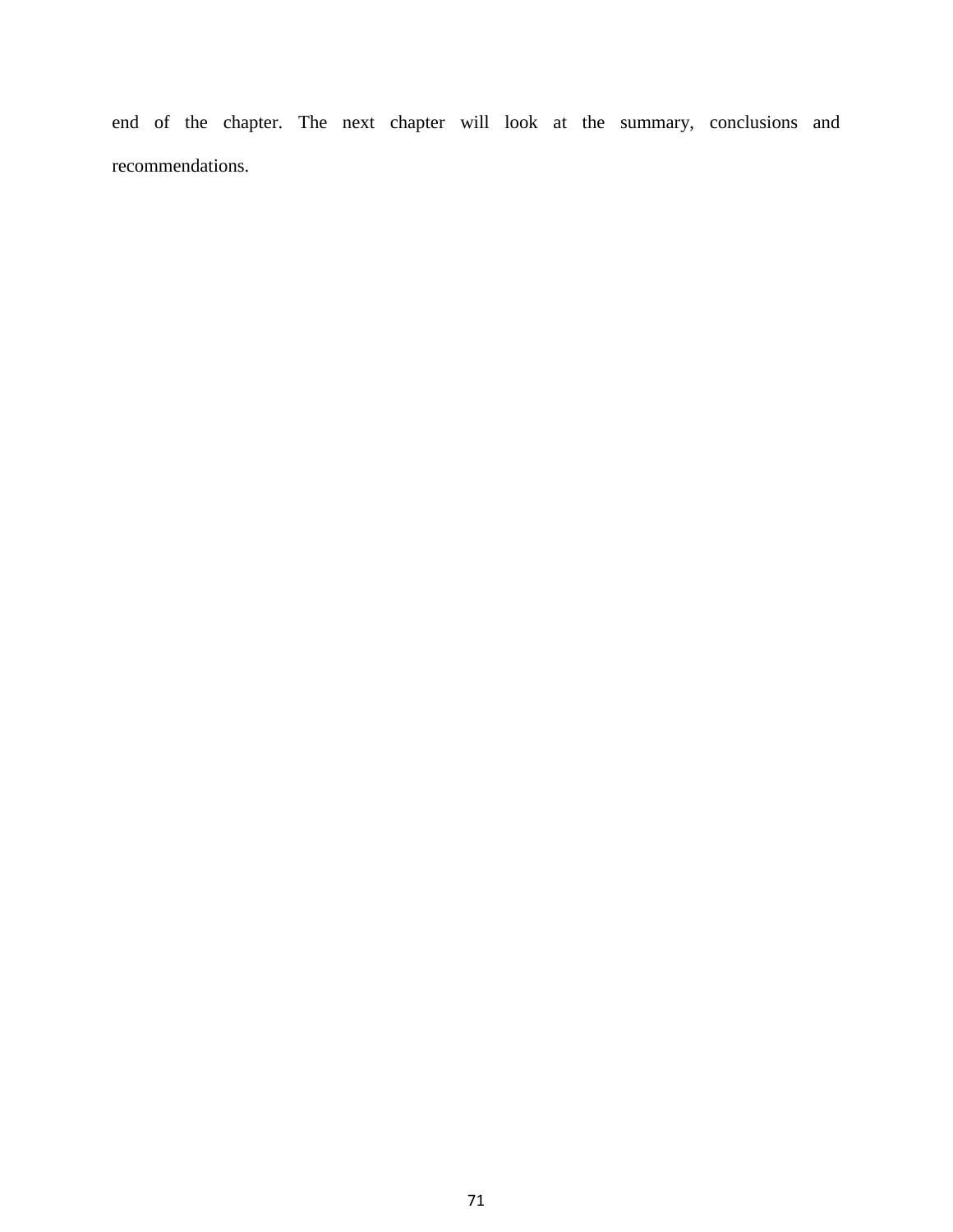#### **CHAPTER FIVE**

### **SUMMARY, CONCLUSIONS AND RECOMMENDATIONS**

#### **5.1 Introduction**

The main objective of the study was to assess the effectiveness of smallholder banana contract farming on the alleviation of poverty with a special focus on Ward 5 of Mutasa District in Manicaland.

#### **5.2 Summary of procedures**

The first chapter summarized the introduction, problem statement, research objectives, literature review, research methodology and findings of the study. This chapter gave an introduction to the proposed study and an insight of the area under study. The problem statement, significance of the study, objectives, research questions, limitation and delimitation of the study, ethical considerations were discussed.

Chapter two looked at Contract farming which was very essential for the development of small scale agriculture, fighting poverty and improving farmers' income. For value chain activities to thrive, organisations played a pivotal role in the reduction of poverty through contract faming among smallholder farmers. Contract farming has had the responsibility of creating an enabling environment in terms of infrastructure, institutional support and contract enforcement. Farmers will be able to access agricultural related services like inputs, finance, technology and extension services easily. Contract farming would lead to an increase in agricultural productivity which would increase farmers' income; surplus food sold to the market hence poverty would be reduced. Contract farming also promoted quick market linkages between farmers and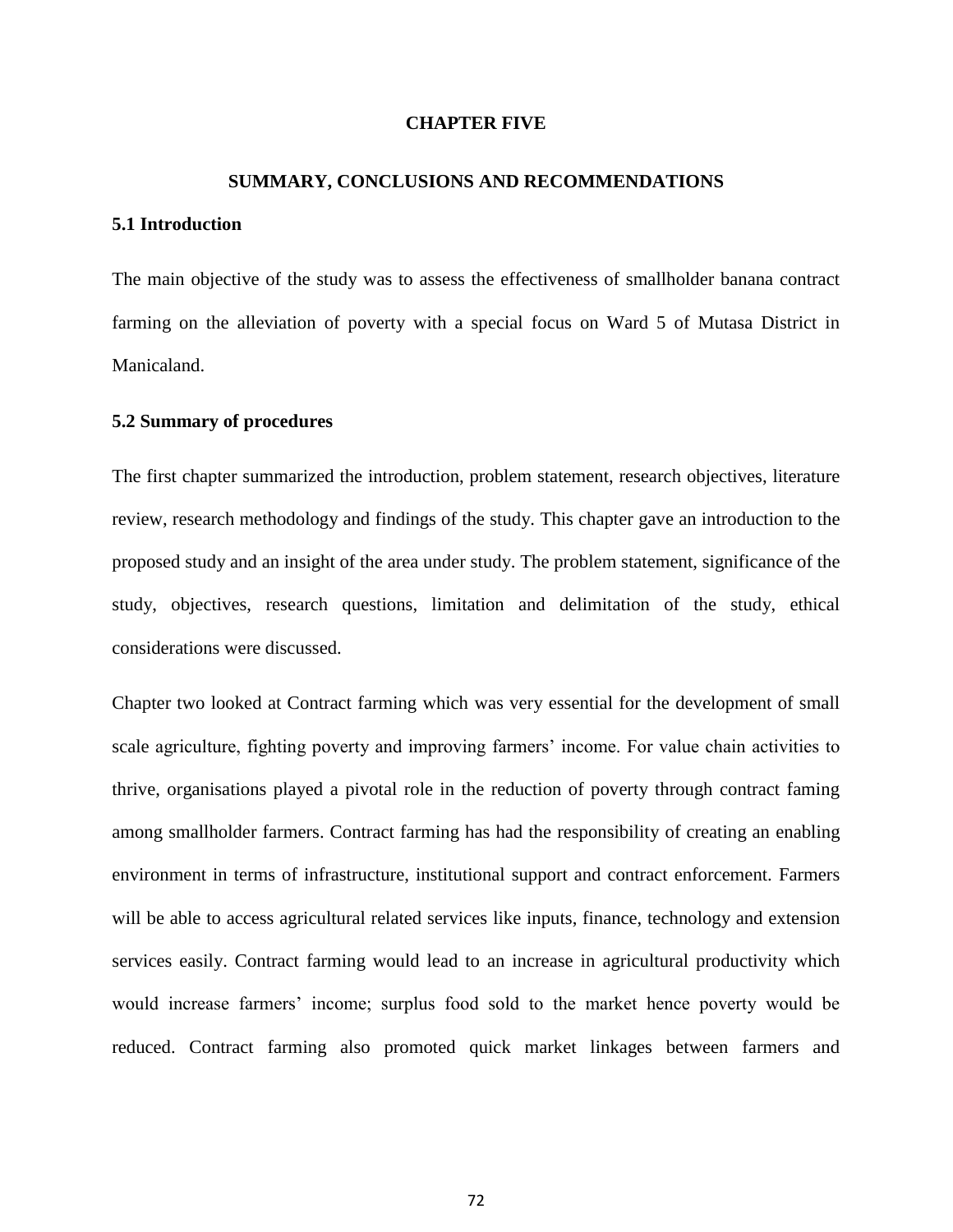agribusinesses and this would increases household income hence poverty levels would be reduced.

Chapter three which preferred research methodology looked at the research design whereby the descriptive survey research design was highlighted as the research design and the chapter highlighted that the population of the study was approximately 160 respondents and a one tenth sample of sixteen respondents was selected. Research instruments, which were questionnaires, interviews and focus group discussion was triangulated to come up with a well-balanced data collection set of tools. Also on the chapter, the ethics were highlighted and considered in the carrying out of this study.

Chapter four looked at the data that was gathered during the field study of this research; presentation, interpretation and discussion of the data that was gathered. The chapter presented data gathered from questionnaires distributed to the Ward Councilor and Extension Officer. The chapter also presented data that was gathered through interviews to the Village Heads and Focus Group Discussions with the Household Representatives. A discussion of the findings was given at the end of the chapter.

#### **5.3 Summary of the findings**

# **5.3.1 Type of contract arrangements between smallholders and the contractor in ward 5 of Mutasa district.**

The researcher found out that the type of contract that the contractor used was the one that was an all-inclusive contract with provision of inputs, transport and market except for labour.

**5.3.2 The impact of banana contract farming on poverty alleviation in ward 5 of Mutasa district.**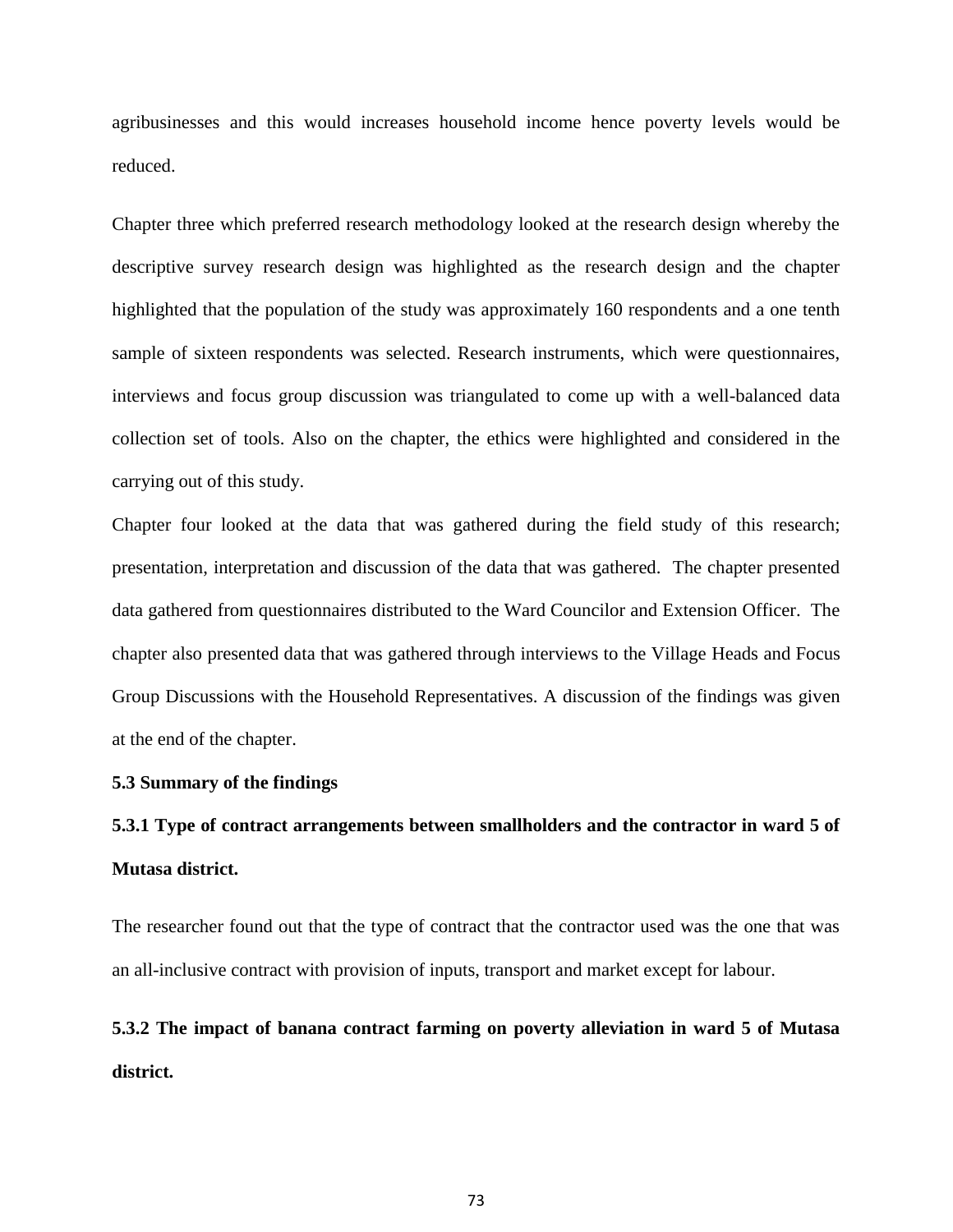The researcher also found out that smallholder banana contract farming has got a positive impact on smallholder farmers that their lifestyles have changes in comparison to the counterpart not in contract farming.

# **5.3.3 Challenges faced by smallholder farmers through contract farming in attempting to reduce household poverty**

The researcher found out that there is a plethora of challenges that come with contract farming, chief amongst which is the exploitative contract itself followed by provisions of what the contract say it provides for example transport which does not reach the field.

### **5.3.4 To ascertain the sustainability of contract farming in ward 5 of Mutasa district**

The researcher also found out that small holder contract farming is sustainable because of the one-sidedness whereby the small holder farmer should keep the end of bargain than the contractor.

### **5.4 CONCLUSIONS**

The following are the conclusions derived from the findings of the study:

# **5.5.1 Type of contract arrangements between smallholders and the contractor in ward 5 of Mutasa district.**

The researcher concluded from the findings that the type of contract for the small holder banana farmers was a hybrid of contracts which provides for most of other contract for example, they provide transport, inputs, market among others.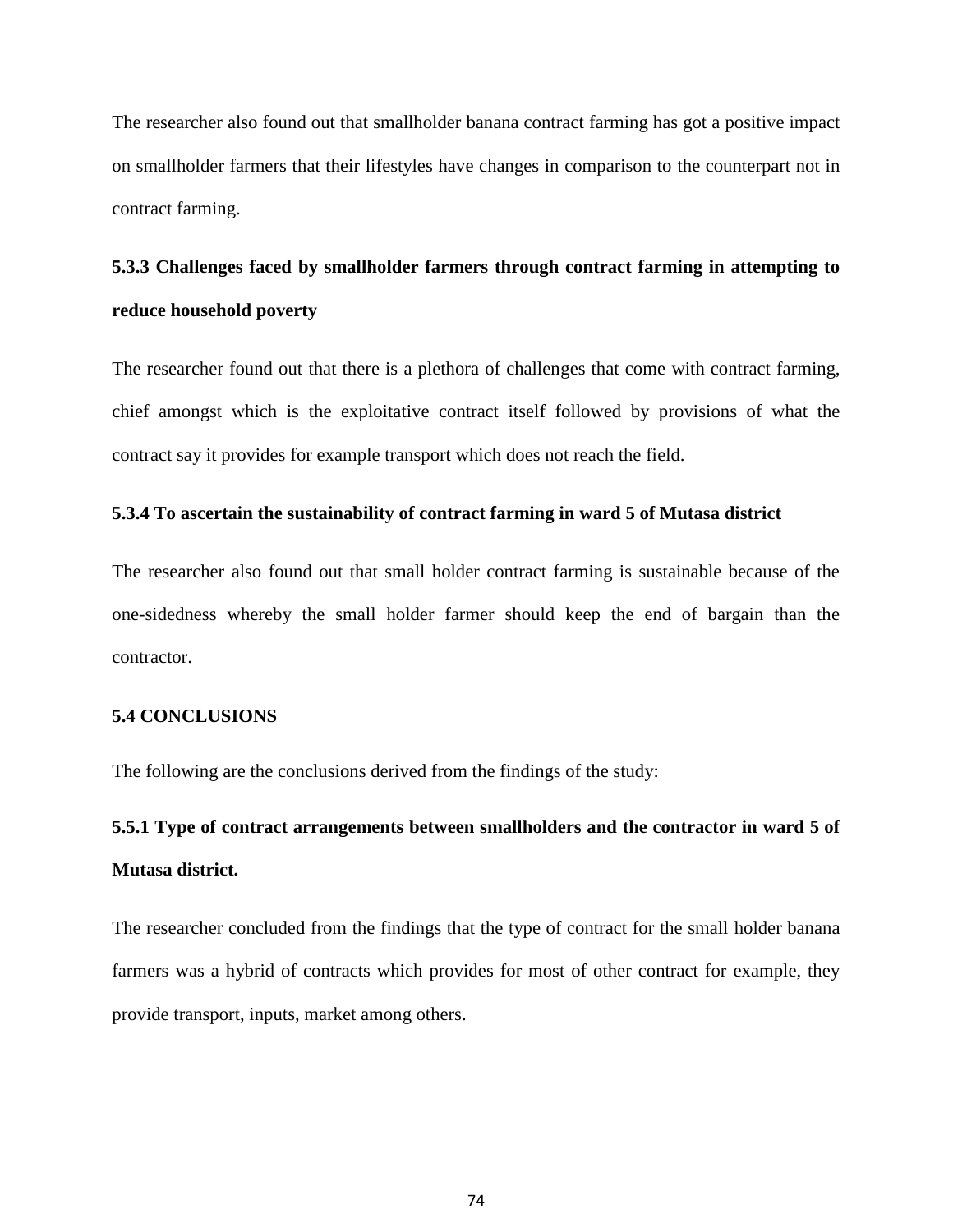# **5.4.2 The impact of banana contract farming on poverty alleviation in ward 5 of Mutasa district.**

The researcher also concluded that small holder contract farming may lead to eradication of poverty since it enhances the lifestyles of farmers.

# **5.4.3 Challenges faced by smallholder farmers through contract farming in attempting to reduce household poverty**

The researcher concluded that there are many challenges amongst which are the transport which does not reach the field and the prizes that are not flexible.

### **5.4.4 To ascertain the sustainability of contract farming in ward 5 of Mutasa district**

The researcher also concluded that contract farming is sustainable if the farmers are able to keep their own end of bargain especially not side marketing.

### **5.5 RECOMMENDATIONS**

# **5.5.1 Type of contract arrangements between smallholders and the contractor in ward 5 of Mutasa district.**

The researcher recommends that the contractor draws a contract that is all-inclusive and which is favourable to both the contractor and the farmer.

**5.5.2 The impact of banana contract farming on poverty alleviation in ward 5 of Mutasa district.**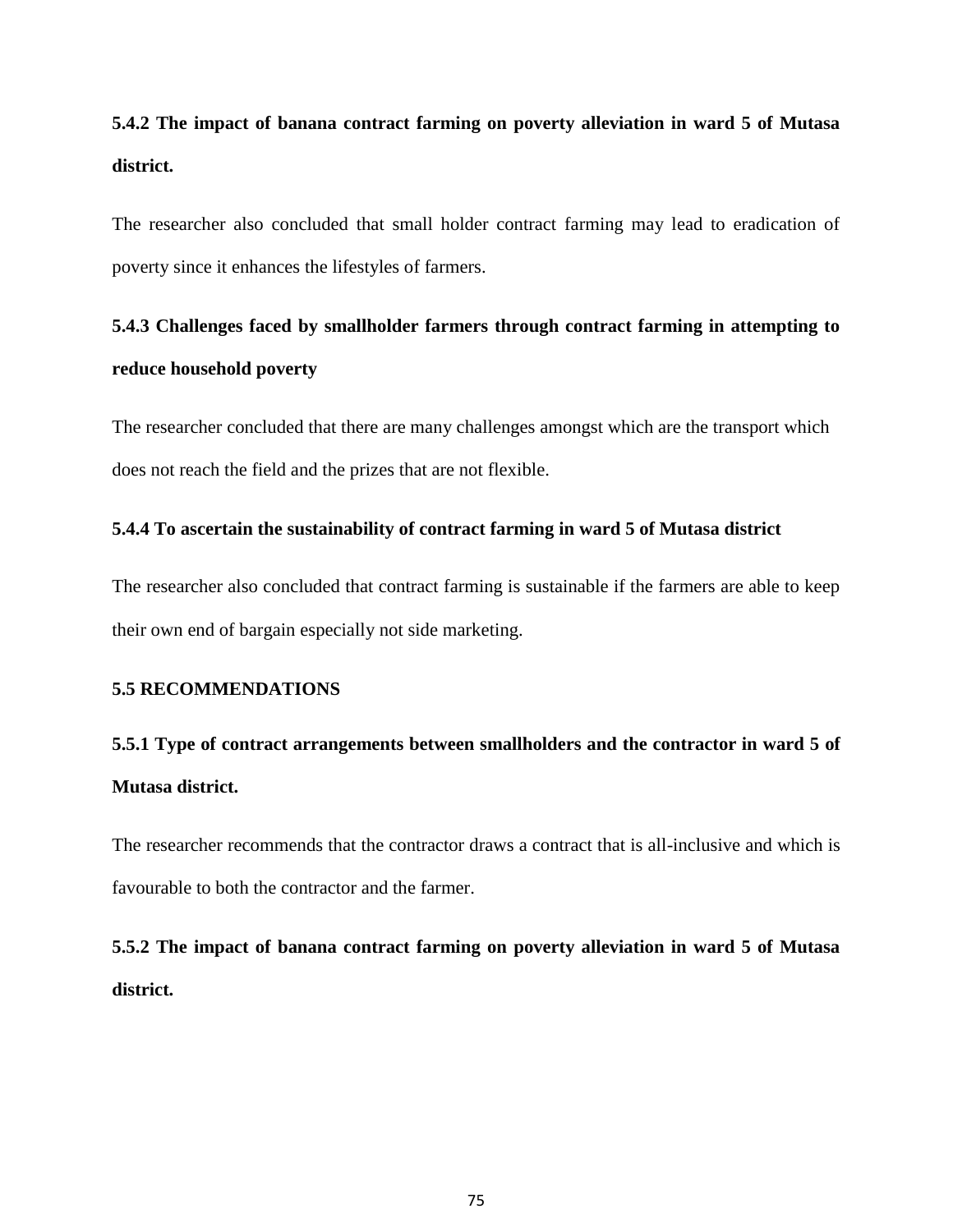The researcher recommends that contractors should put into consideration the fluctuating of market prices so that they are flexible to consider farmers positions and pay them according to the running prices in the market.

# **5.5.3 Challenges faced by smallholder farmers through contract farming in attempting to reduce household poverty**

The researcher recommends that government should take part in the moderation of these contracts so that they do not only benefit contractors but farmers as well.

### **5.5.4 To ascertain the sustainability of contract farming in ward 5 of Mutasa district**

The researcher also recommends that if there is equilibrium in the dealings of the contracts, then sustainability is ensured.

#### **5.6 Recommendations for further studies**

# **5.6.1 Type of contract arrangements between smallholders and the contractor in ward 5 of Mutasa district.**

The researcher recommends that a study on types of contract with small holder farmers is necessary which favours them more than contractors.

# **5.6.2 The impact of banana contract farming on poverty alleviation in ward 5 of Mutasa district.**

The researcher recommends a study on specific impacts of contract farming and allocation of resources from these contracts on small holder farmer's households.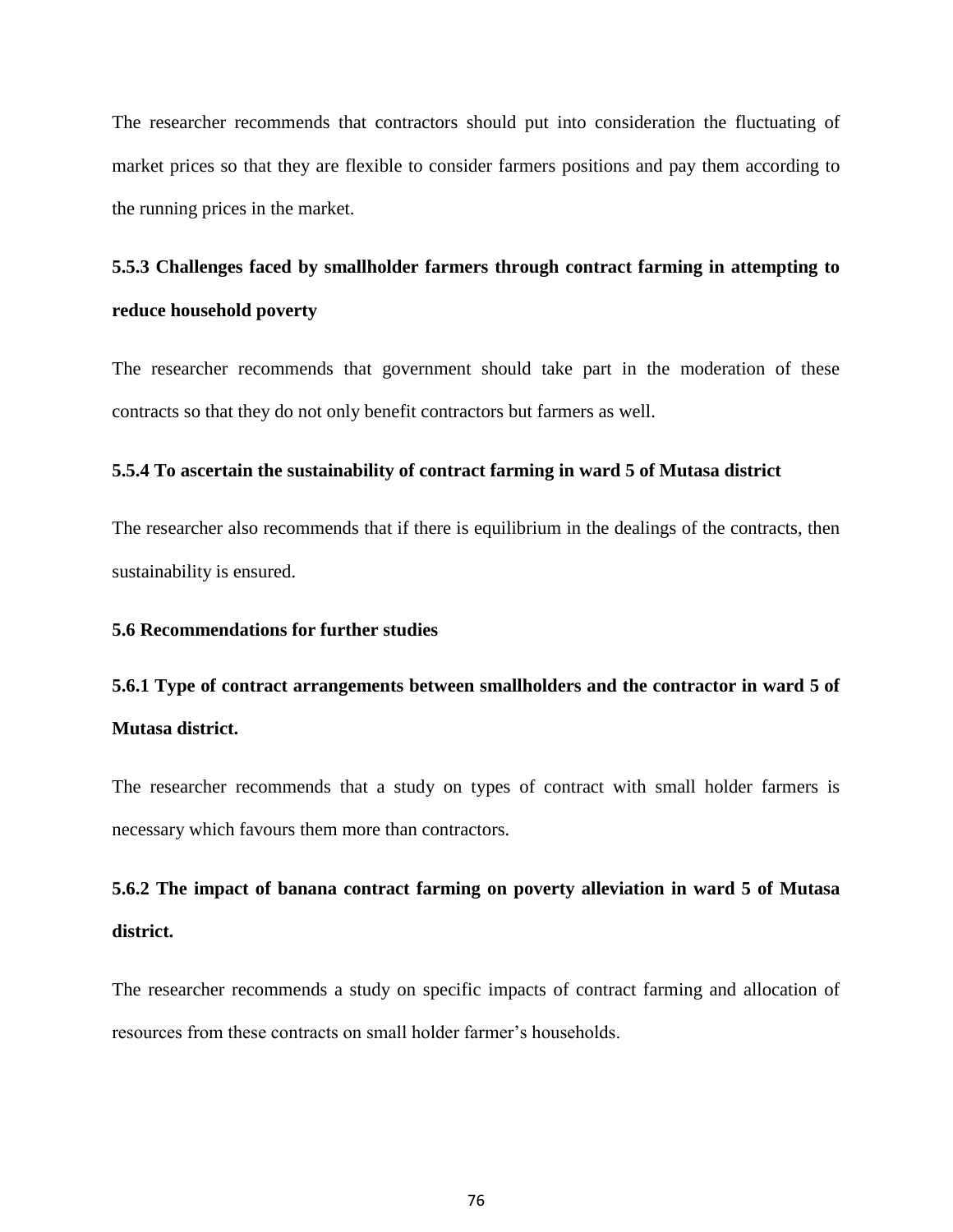# **5.6.3 Challenges faced by smallholder farmers through contract farming in attempting to reduce household poverty**

The researcher recommends a study into barriers into progress and development by small holder farmers.

### **5.6.4 To ascertain the sustainability of contract farming in ward 5 of Mutasa district**

The researcher recommends further studies on what could be done to further ensure sustainability of small holder contract farming.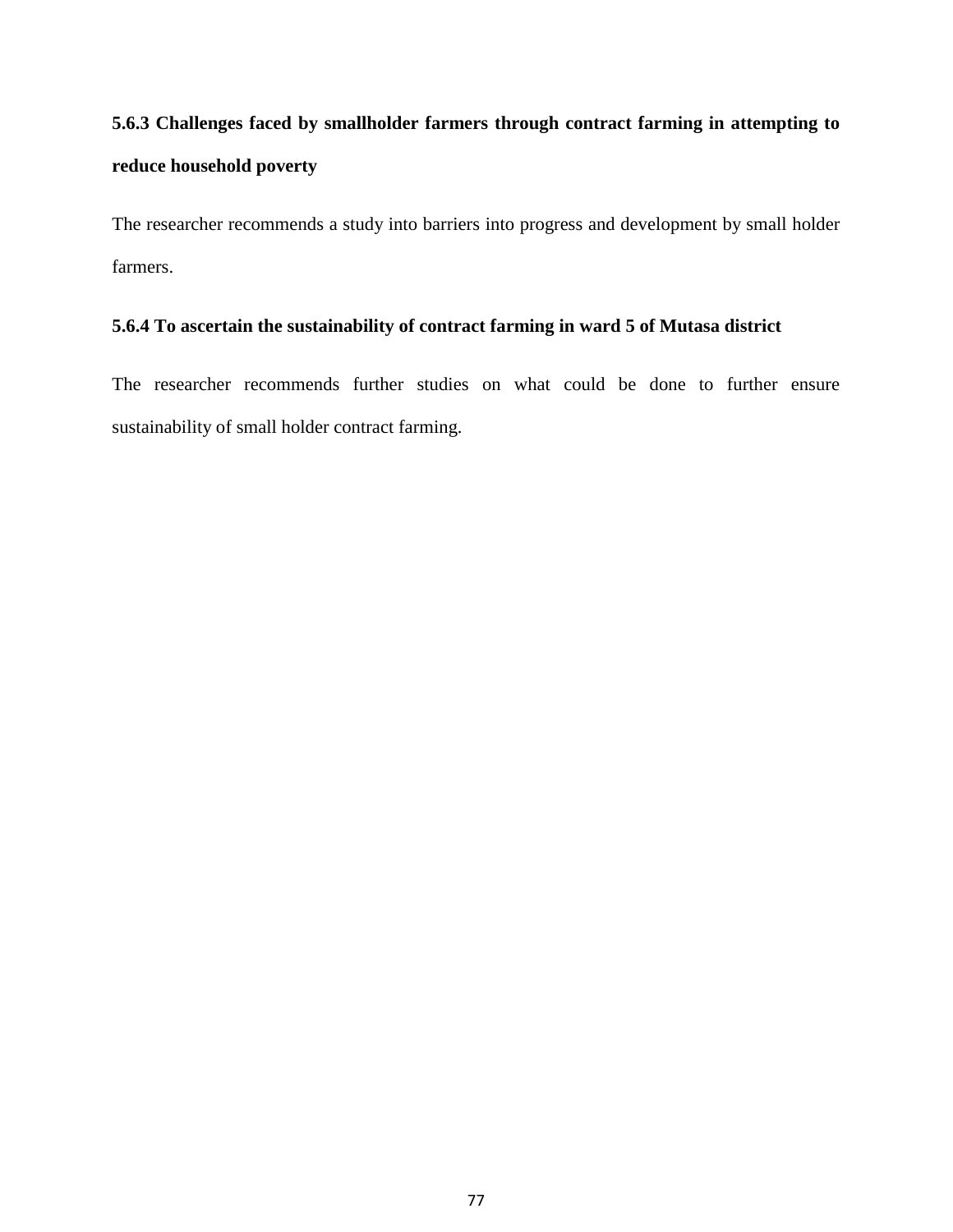# **Reference**

Bogetoft P. and Olesen H.B. (2004)."Design of production contracts Lessons from Theory and A griculture" Copenhagen Business School Press 2004.

Chiromo, A. S. (2006). *Research Methods and Statistics in Educational,* Gweru, Midlands State University

Blank, S. (2009) *Practical Business Research Methods.* AVI Publishing Company, Westport, Connecticut,

Craswell, D. (2003). *Research Design: Qualitative, Quantitative and mixed Methods 2ndEdition.* London: Sage Publications.

Dzingirai, V. 2003. Resettlement and contract farming in Zimbabwe: The case of Mushandike. Madison: University of Wisconsin.

Dzingirai V, (1995) Resettlement and contract farming in Zimbabwe, A case of Mushandike, Harare, Viginal books.

Eaton, C and Shepherd, A.W. 2001. Contract farming: Partnerships for growth. FAO Agricultural Services bulletin no. 145. Rome: Food and Agriculture Organisation of the United Nations.

Goode, K &Hatt, J. (1999).*How Children Fail*. Revised Edition.Harmondsworth: Penguin Books.

Haralambos, M. and Holbourn, (2004). *Sociology: Themes and Perspectives. M. 6thEdition.* Collins UK.

Haralambos. M and Heal. R, (1998) Sociological: Themes and Prospective, Hayman Ltd, London

Mafuse, N., Munyati, V., Mataruse, P.E., Manyumwa, D. and Chimvuramahwe, J. (2012). A comparative analysis of profitability of cotton production under contract and non-contract farming. Global Journal of Science Frontier Research Agriculture and Veterinary Sciences, 12(10)

Manyere, N. (1995). *Teacher in Zimbabwe*. Harare, Zimbabwe Publishing House.

Mlanga, E. and Ncube, N. T.(2003). *Research Methods and Statistics*. Harare, Zimbabwe Open University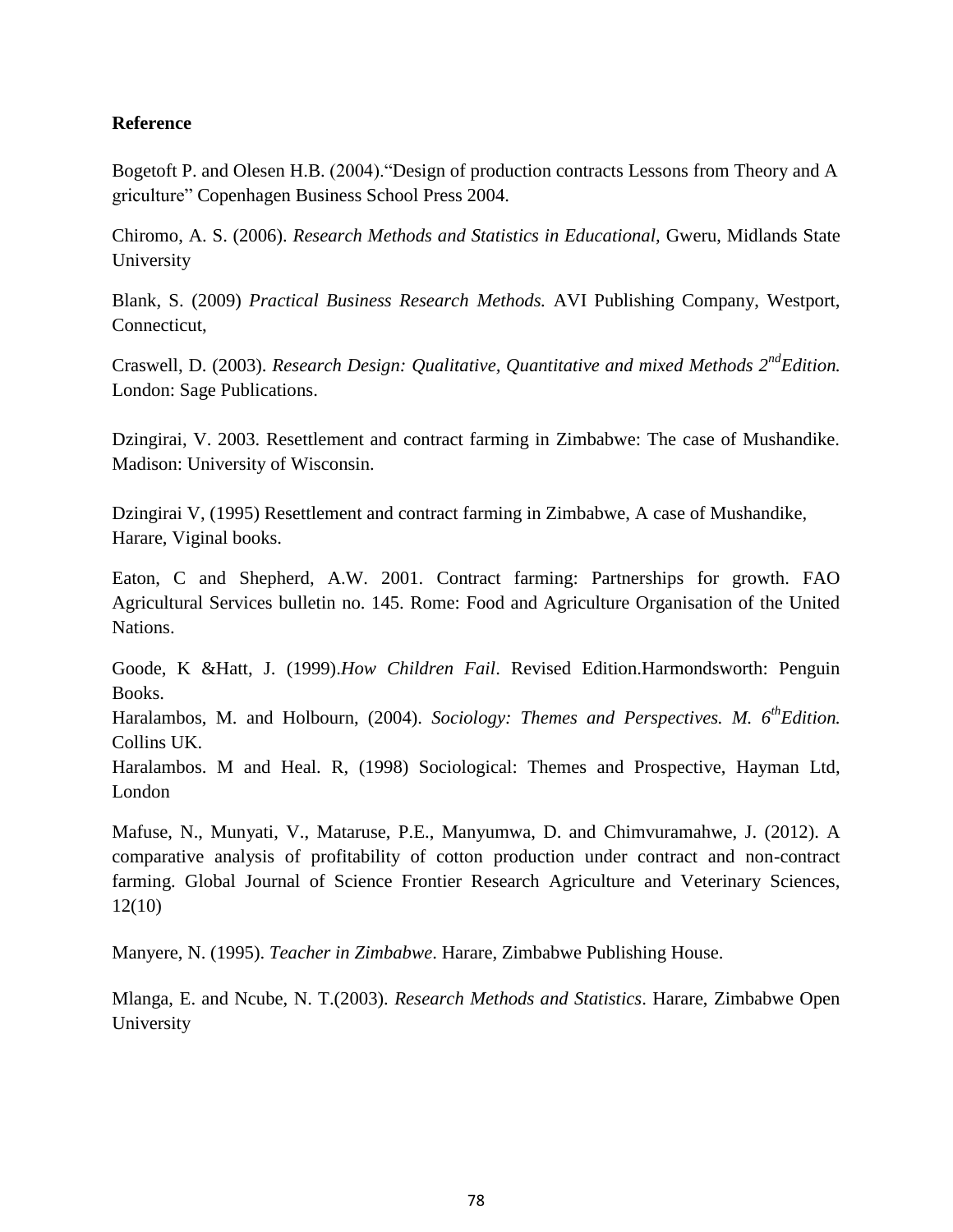Minot N. 2007 "Contract Farming in Developing Countries: Patterns, Impact, and Policy Implications". Case Study #63 of the Program: "Food Policy for Developing Countries: The Role of Government in the Global Food System". Ithaca: Cornell University, New York.

Minot. N. 1986. Contract farming and its effect on small farmers in developing countries, Working Paper No. 31. East Lansing, MI: Michigan State University.

Moore, E. (2009). Teacher Beliefs & Preparation Survey. Minneapolis, MN: Center for Applied Research and Educational Improvement, University of Minnesota.

Nachimias, C. and Nachimas, D. (2008). *Research Methods in the Social Sciences 7th Edition.* Paul Chapman Publishing

New Partnership for Africa's Development (NEPAD) (2013). African agriculture, transformation and outlook. Johannesburg: The New Partnership for Africa's Development.

Netherlands Development Organisation (SNV), (2011), Livelihoods Case Studies in Honde Valley, Zimbabwe. 345-359)

International Food Policy Research Institute (IFPRI). 2005. The future of small farms. Proceedings of a Research Workshop, Wye.

International Finance Cooperation (IFC). 2012. Innovative agricultural SME finance models. Washington, DC: IFC.

Iribe, G. (2000). *Aristotle's Nicomachean Ethics*. Cape Town: Oxford University Press.

Kumar, R. (2011). *Research Methodology, 3rd Edition.* Sage Publication, India.

Khothari, C. R., 2004. Research Methodologies: Methods and Techniques.

Robert, T & Michael D. (2010). *Effective Teaching: Evidence and Practice*. London;

Senanayake, S.M.P. (2008). Contract farming and out grower schemes in less developed countries: Definitions, typologies and economic theories. Colombo Review, 1(1).

Simons. P. (2002). Overview of smallholder contract farming in developing countries, [Online] Available: http://www.fao.org/dore/007/ae023e/ae023e00.HTM Accessed: 29 July 2017.

Sidhu, K. S. (2003) *Methodology of Research in Education*. New Delhi. Starting Publishers.Olomola, A.S. (2010). Enhancing productivity, income and market access of rural procedures in Africa: The case of contract farming in Nigeria, Paper presented at the Inaugural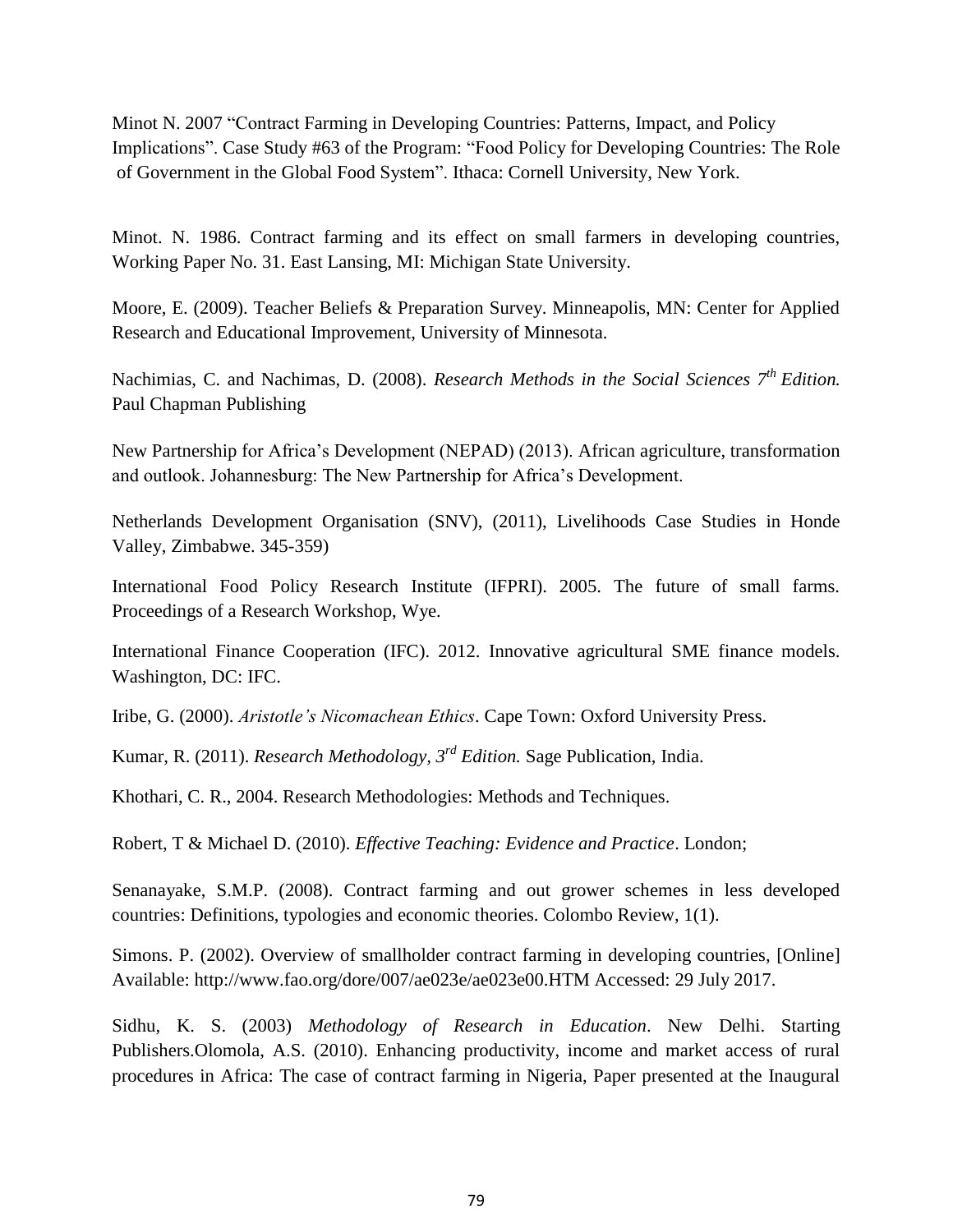National Science Foundation Joint Workshop of the African Economic Research Consortium and the International Growth Centre, Mombassa

Oya, C. (2012). Contract farming in sub-Saharan Africa: A survey of approaches and issues. Journal of Agrarian Change 12.

Patton. M. (1990). *Qualitative evaluation and research methods*, Newbury Park, California: Sage Publications.

White, F. (2010) "*Simulation of Agricultural Policy Formations a Teaching Approach." American Journal of Agricultural Economics.*

Welman, C. Kruger, F. and Mitchell, B. (2009).Research methodology. Cape Town: Oxford University Press.

Williamson, O. (2000). The new institutional economics: Taking stock, looking ahead. Journal of Economic Literature 38 (September) (3).

Will, M. 2013. Contract farming handbook: A practical guide for linking small scale producers and buyers through business model innovation. Frankfurt: Deutsche Gesellschaft International Zusammenarbeit.

Woodend, J.J. (2003). The potential of contract farming as a mechanism for the commercialisation of smallholder agriculture: The Zimbabwe case study report. Harare: Food and Agriculture Organisation.

World Bank. (2008). Agriculture for development. Washington, DC: World Bank

World Bank. (2007). [Online] Available: [www.worldbank.org,](http://www.worldbank.org/) Accessed on 14 August 2017

Wu, S.Y. (2006). Contract theory and agricultural policy analysis: A discussion and survey of recent developments. The Australian Journal of Agricultural and Resource Economics, No 50

Young, L.M. and Hobbs, J.E. [2002], "Vertical Linkages in Agri-Food Supply Chains: Changing Roles for Producers, Commodity Groups, and Government Policy", Review of Agricultural Economics, Vol. 24, No 2.

Young, L.M. & Hobbs, J.E. 2001.Vertical linkages in Agri-food supply chains in Canada and the United States. [Online] Available: www.agr.ca/policy/epad. Accessed: 29 July 2017.

ZIMSTAT.(2012). *Census Preliminary Report*. Government of Zimbabwe. Harare. In: N.S. Agency (Editor).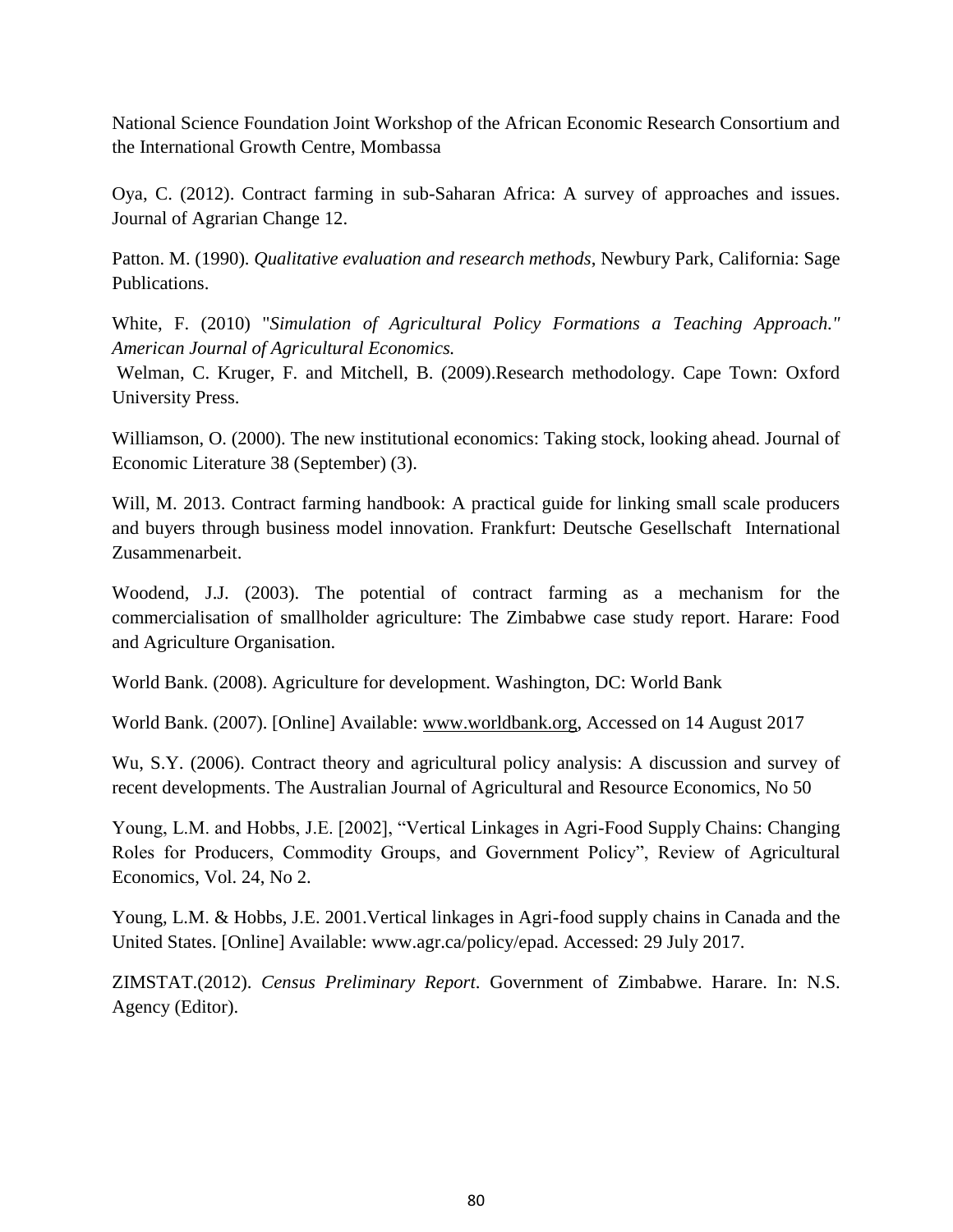# **APPENDIX 1: APPROVAL LETTER**



 *OFFICE OF THE CHAIRPERSON*

# *Department of Development Studies*

### **To Whom It May Concern**

#### **RE: REQUEST FOR PERMISSION TO CARRY OUT RESEARCH**

George Musakwa, Student Registration Number R09209X is a bona fide student in the Department of Development Studies at Midlands State University studying towards a Master of Arts Degree in Development Studies. Currently he/she is carrying out field research which is a requirement for his/her programme. Kindly assist him/her wherever possible.

#### **Yours Faithfully**

Yours Faithfully

 $\infty$ 

Munhande Constantine (Email: munhandec@msu.ac.zw Cell +263 773 568 280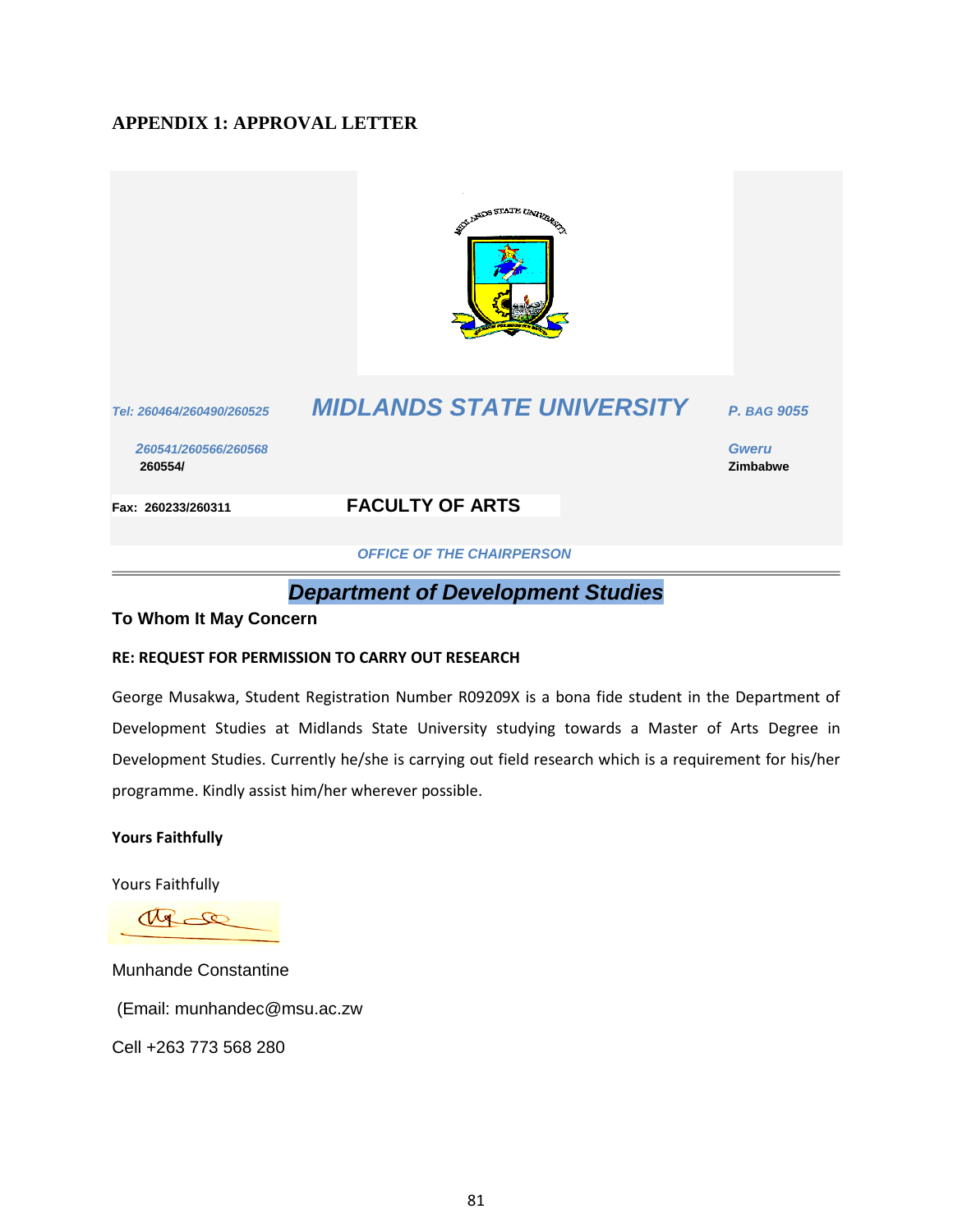# **APPENDIX 2: QUESTIONNAIRE FOR THE CONTRACTED SMALLHOLDER FARMERS**

# **Midlands State** University



**Established 2000** 

I am a student at Midlands State University doing Masters of Development Studies. I am carrying out this study in partial fulfilment of a requirement of the programme. The study seeks to assess the effectiveness of contract farming on alleviating poverty among banana smallholder farmers. Therefore, this questionnaire seeks to source data to that effect.

You are requested to complete this form using a  $\sqrt{ }$  where applicable. No names should be indicated and all the information you provide will be strictly confidential.

Thanking you in advance.

# **SECTION A: DEMOGRAPHIC DATA**

1. Which type of banana farming are you involved in?

|           | Contract farming |        | Non contract farming |  |
|-----------|------------------|--------|----------------------|--|
| 2. Gender |                  |        |                      |  |
| Male      |                  | Female |                      |  |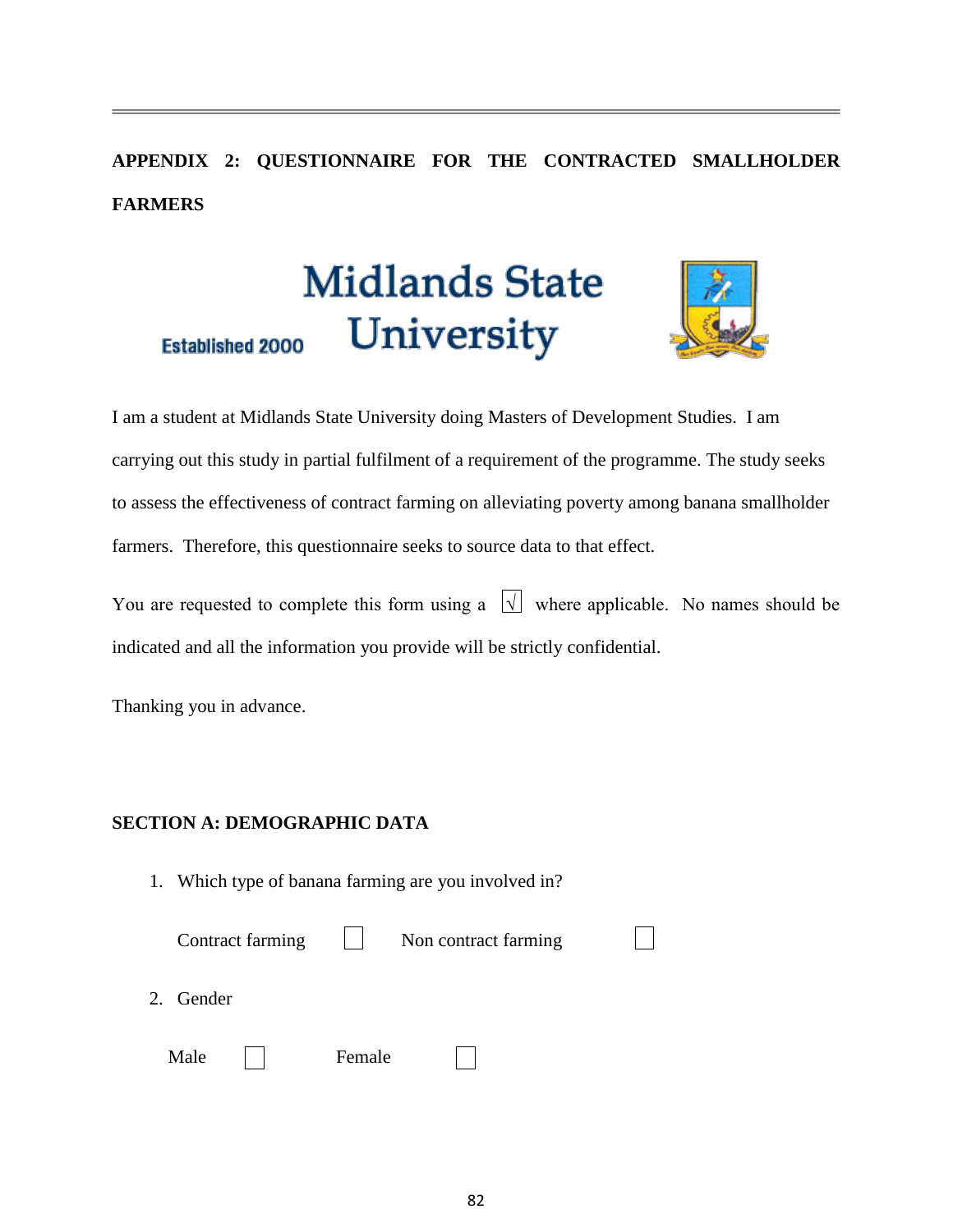# 3. Age

| $20 - 25$ Years |  |
|-----------------|--|
| 26 - 30 Years   |  |
| $31 - 35$ Years |  |
| 36 and above    |  |

4. What is your highest level of education?

| Primary        |  |
|----------------|--|
| Secondary      |  |
| Diploma        |  |
| Degree         |  |
| <b>Masters</b> |  |

5. How many years of experience do you have in contract farming?

| $0-5$ Years     |  |
|-----------------|--|
| 6 - 10 Years    |  |
| $11 - 15$ Years |  |
| 16 and above    |  |

# **SECTION B: TERMS AND CONDITIONS OF BANANA CONTRACT FARMING IN**

# **WARD 5 OF MUTASA**

6. Are there any terms and conditions in banana contract farming?

| Yes<br>- - | N <sub>o</sub> |
|------------|----------------|
|------------|----------------|

 $\Box$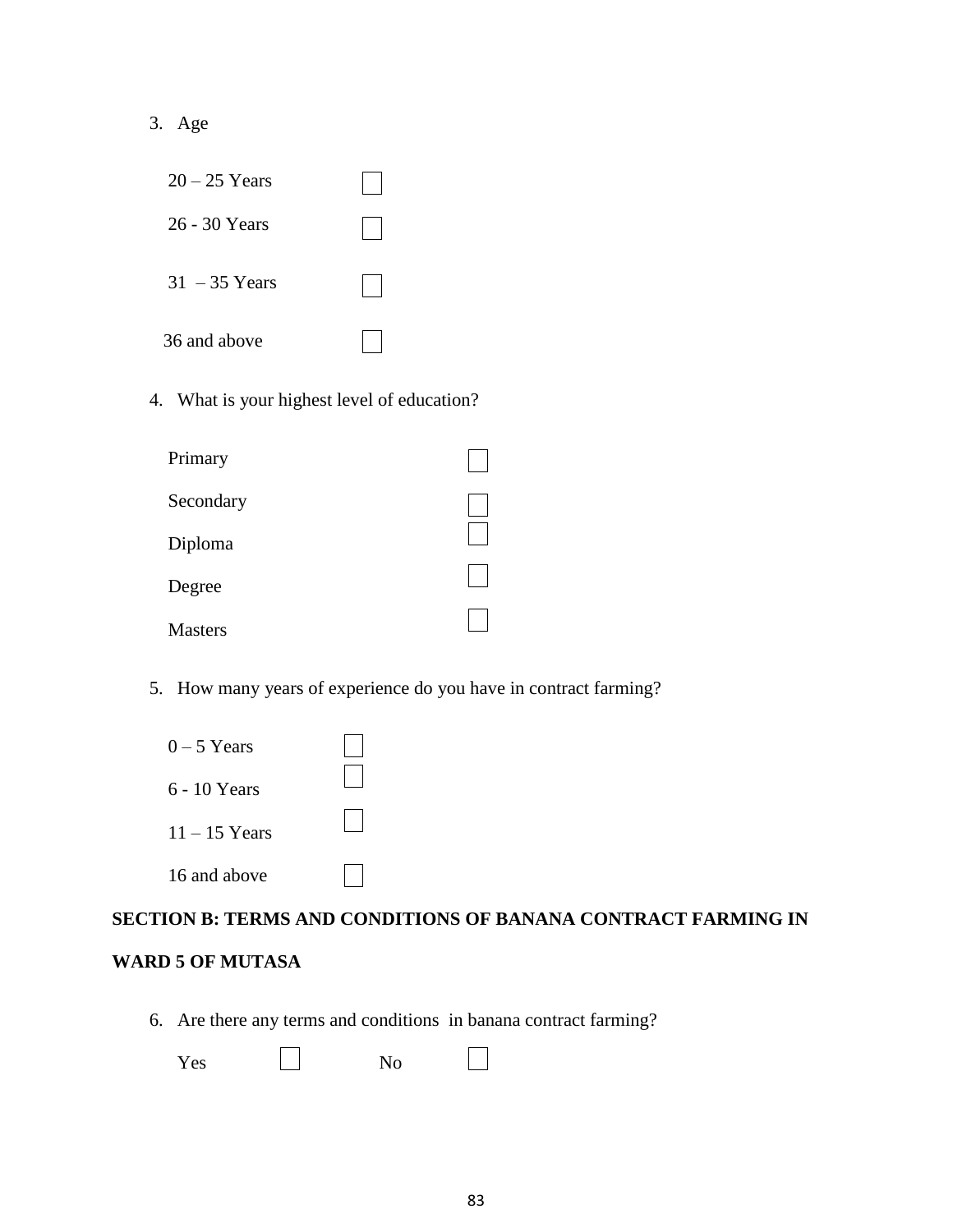7. If Yes, what are the terms and conditions?Provision inputs

| <b>Extension services</b>                                               |  |        |
|-------------------------------------------------------------------------|--|--------|
| Market                                                                  |  |        |
| Transportation of the produce                                           |  |        |
| No side marketing                                                       |  |        |
|                                                                         |  |        |
| What were the selection criteria in banana contract farming?<br>8.      |  |        |
| Land size $\Box$ Number of asserts $\Box$ Livestock size Household size |  | Other. |
| specify                                                                 |  |        |

# **SECTION C: THE IMPACT OF CONTRACT FARMING ON SMALLHOLDER FARMERS**

9. Do you have some benefits that improved your household welfare as a result of contract farming?

| Strongly Disagree $\Box$ Disagree $\Box$ Neutral $\Box$ Agree $\Box$ Strongly Agree |  |
|-------------------------------------------------------------------------------------|--|
|-------------------------------------------------------------------------------------|--|

10. Do you think that banana contract farming have benefited smallholder farmers to alleviate poverty?

| Strongly Disagree $\Box$ Disagree $\Box$ Neutral |  |  | Agree | Disagree |  |
|--------------------------------------------------|--|--|-------|----------|--|
|                                                  |  |  |       |          |  |

11. Are you satisfied with banana prices on the market?

|  |  |  |  | Very Satisfied   Satisfied   Neutral   Not satisfied   Not very satisfied |  |
|--|--|--|--|---------------------------------------------------------------------------|--|
|--|--|--|--|---------------------------------------------------------------------------|--|

### **SECTION D: ROLE OF GOVERNMENT IN BANANA CONTRACT FARMING**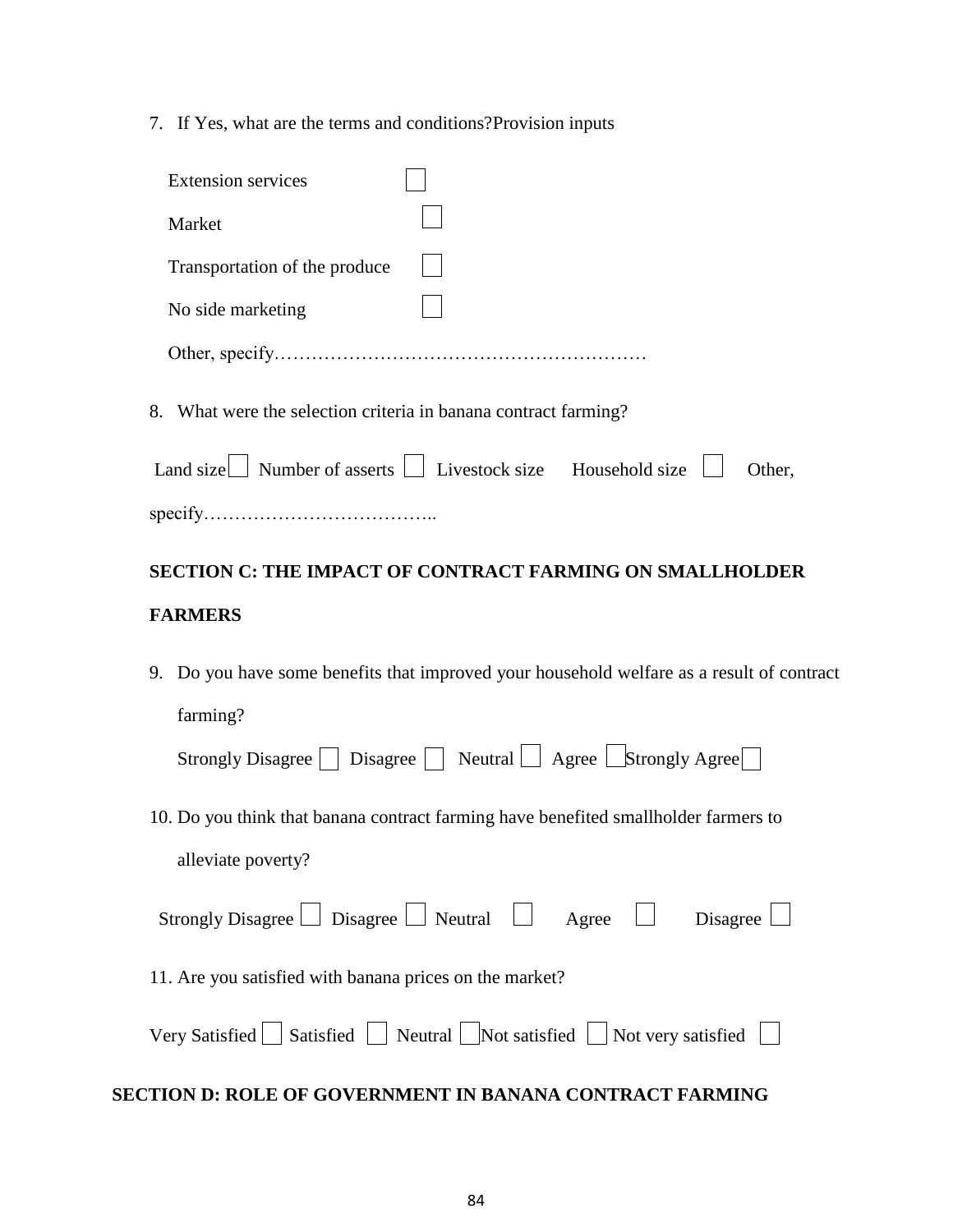|  | 12. Did government do something in banana contreat farming? |  |  |  |
|--|-------------------------------------------------------------|--|--|--|
|  |                                                             |  |  |  |

| Y<br>'es | N٥ |  |
|----------|----|--|
|          |    |  |

# **SECTION E: CHALLENGES IN BANANA CONTRACT FARMING**

13. Are there any challenges faced smallholders in contract farming?

| $Yes$ $ $ No $ $                                                                                |
|-------------------------------------------------------------------------------------------------|
| 14. If Yes, what are the challenges                                                             |
| Poor road network $\Box$ Low prices on the market $\Box$ Labour intensive $\Box$                |
| Lack of inputs $\Box$ Lack of extension services $\Box$ Exploitative contract agreements $\Box$ |
|                                                                                                 |

# **SECTION F: SUSTAINABILTY OF BANANA CONTRACXT FARMING**

| 15. Is banana contract farming sustainable? Yes $\Box$ | No |
|--------------------------------------------------------|----|
|--------------------------------------------------------|----|

# **APPENDIX 3: INTERVIEW GUIDE OF VILLAGE HEADS, DISTRICT ADMINISTRATOR AND WARD COUNCILOR**

- 1. Gender Male | Female
- 2. How were farmers selected into contract farming?
- 3. What are the terms and condition of banana contract farming
- 4. What are the benefits of contract farming to smallholder farmers?
- 5. Are there any challenges faced by the contracted farmers
- 6. What is the role of the government in banana contract farming